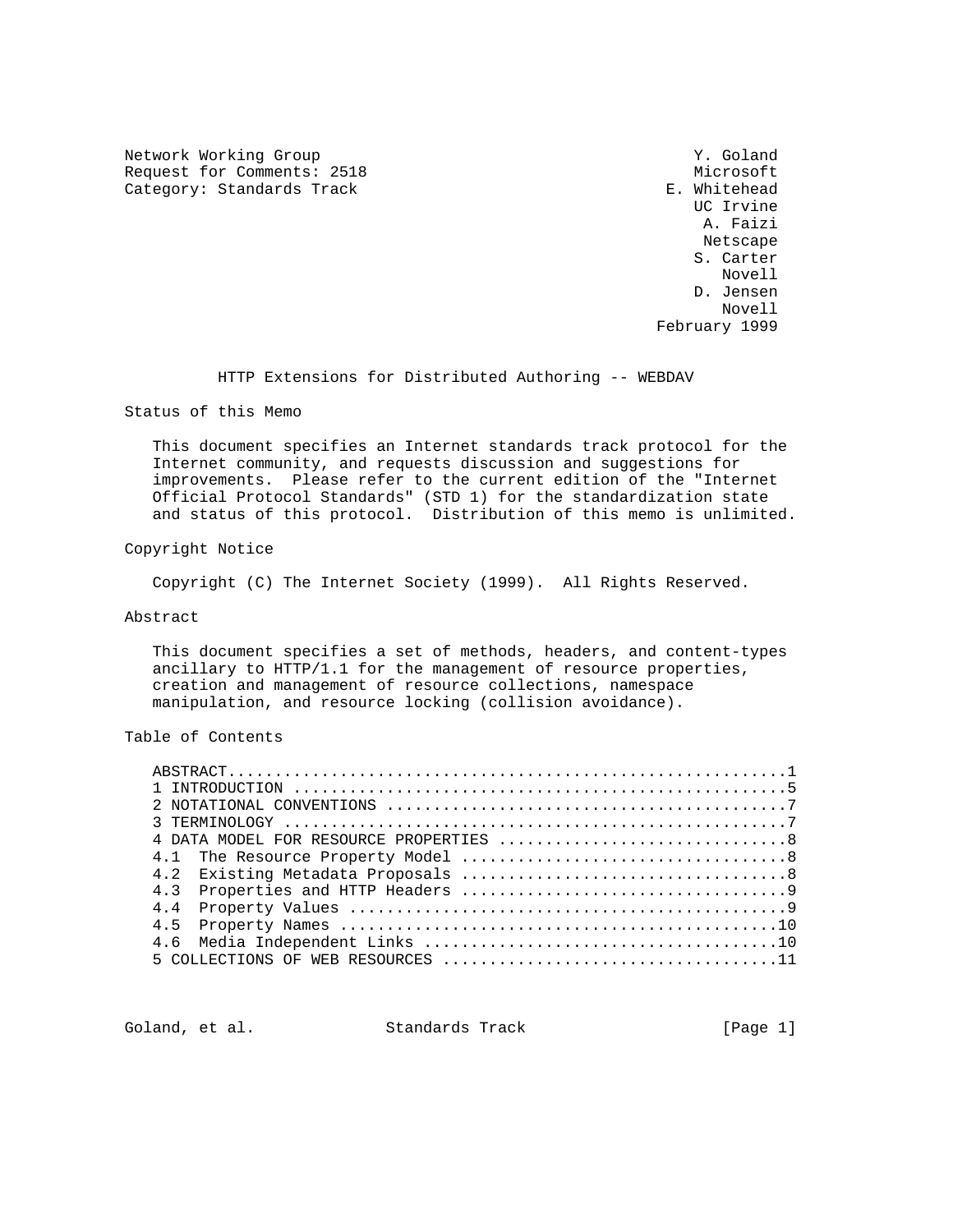| 5.1   |                                                                                           |  |
|-------|-------------------------------------------------------------------------------------------|--|
| 5.2   |                                                                                           |  |
| 5.3   | Creation and Retrieval of Collection Resources 12                                         |  |
| 5.4   | Source Resources and Output Resources 13                                                  |  |
|       |                                                                                           |  |
| 6.1   |                                                                                           |  |
| 6.2   |                                                                                           |  |
| 6.3   |                                                                                           |  |
| 6.4   | opaquelocktoken Lock Token URI Scheme 16                                                  |  |
| 6.4.1 | Node Field Generation Without the IEEE 802 Address 17                                     |  |
| 6.5   |                                                                                           |  |
| 6.6   |                                                                                           |  |
| 6.7   |                                                                                           |  |
|       |                                                                                           |  |
| 7.1   | Methods Restricted by Write Locks 20                                                      |  |
| 7.2   |                                                                                           |  |
| 7.3   |                                                                                           |  |
| 7.4   | Write Locks and Null Resources 21                                                         |  |
| 7.5   |                                                                                           |  |
| 7.6   | Write Locks and the If Request Header 22                                                  |  |
| 7.6.1 |                                                                                           |  |
| 7.7   |                                                                                           |  |
| 7.8   |                                                                                           |  |
|       | 8 HTTP METHODS FOR DISTRIBUTED AUTHORING 23                                               |  |
| 8.1   |                                                                                           |  |
| 8.1.1 | Example - Retrieving Named Properties 25                                                  |  |
| 8.1.2 | Example - Using allprop to Retrieve All Properties 26                                     |  |
| 8.1.3 | Example - Using propname to Retrieve all Property Names  29                               |  |
| 8.2   | PROPPATCH $\dots\dots\dots\dots\dots\dots\dots\dots\dots\dots\dots\dots\dots\dots\dots31$ |  |
| 8.2.1 | Status Codes for use with 207 (Multi-Status) 31                                           |  |
| 8.2.2 |                                                                                           |  |
| 8.3   |                                                                                           |  |
| 8.3.1 |                                                                                           |  |
| 8.3.2 |                                                                                           |  |
| 8.3.3 |                                                                                           |  |
| 8.4   |                                                                                           |  |
| 8.5   |                                                                                           |  |
| 8.6   |                                                                                           |  |
|       | 8.6.1 DELETE for Non-Collection Resources 35                                              |  |
|       |                                                                                           |  |
|       | 8 7 PHT                                                                                   |  |
| 8.7.1 | PUT for Non-Collection Resources 36                                                       |  |
| 8.7.2 |                                                                                           |  |
| 8.8   |                                                                                           |  |
| 8.8.1 | COPY for HTTP/1.1 resources 37                                                            |  |
| 8.8.2 |                                                                                           |  |
| 8.8.3 |                                                                                           |  |
| 8.8.4 | COPY and the Overwrite Header 39                                                          |  |
|       |                                                                                           |  |

Goland, et al. Standards Track [Page 2]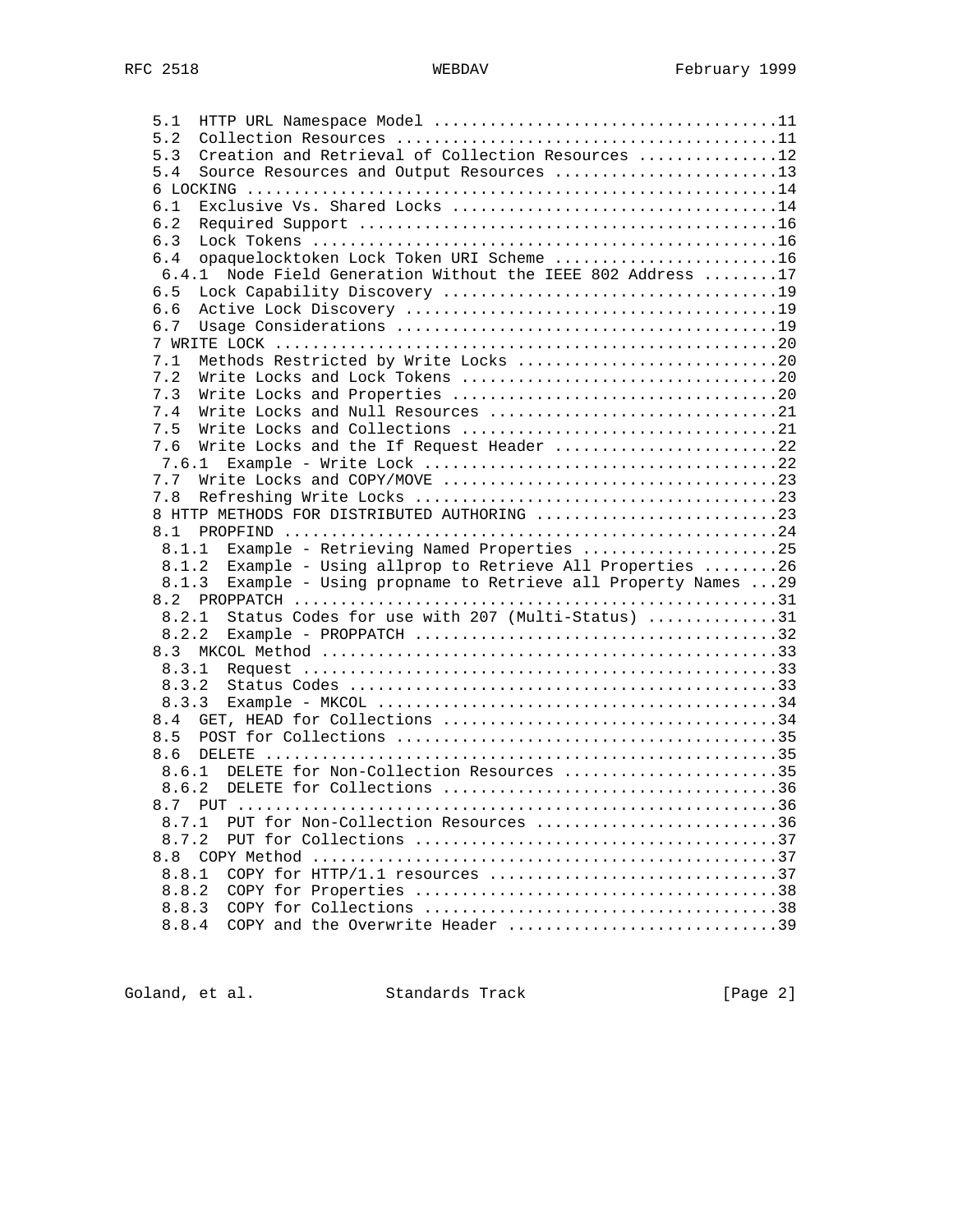| 8.8.5                                                       |    |
|-------------------------------------------------------------|----|
| Example - COPY with Overwrite 40<br>8.8.6                   |    |
| Example - COPY with No Overwrite 40<br>8.8.7                |    |
| Example - COPY of a Collection 41<br>8.8.8                  |    |
| 8.9                                                         |    |
| 8.9.1                                                       |    |
| 8.9.2                                                       |    |
| MOVE and the Overwrite Header 43<br>8.9.3                   |    |
| 8.9.4                                                       |    |
| Example - MOVE of a Non-Collection 44<br>8.9.5              |    |
| Example - MOVE of a Collection 44<br>8.9.6                  |    |
|                                                             |    |
|                                                             |    |
| 8.10.2 The Effect of Locks on Properties and Collections 46 |    |
| 8.10.3 Locking Replicated Resources 46                      |    |
|                                                             |    |
| 8.10.5 Interaction with other Methods 47                    |    |
|                                                             |    |
|                                                             |    |
| 8.10.8 Example - Simple Lock Request 48                     |    |
| 8.10.9 Example - Refreshing a Write Lock 49                 |    |
|                                                             |    |
| 8.10.10 Example - Multi-Resource Lock Request 50            |    |
|                                                             |    |
|                                                             |    |
| 9 HTTP HEADERS FOR DISTRIBUTED AUTHORING 52                 |    |
| 9.1                                                         |    |
| 9.2                                                         |    |
| 9.3                                                         |    |
| 9.4                                                         |    |
| 9.4.1                                                       |    |
| 9.4.2                                                       |    |
| 9.4.3                                                       |    |
| 9.4.4                                                       |    |
| If Header and Non-DAV Compliant Proxies 57<br>9.4.5         |    |
| 9.5                                                         |    |
| 9.6                                                         |    |
| 9.7                                                         |    |
| 9.8                                                         |    |
| $10 \,$                                                     |    |
|                                                             |    |
|                                                             | 59 |
|                                                             |    |
|                                                             |    |
|                                                             |    |
|                                                             |    |
| 11                                                          |    |
| 12                                                          |    |
|                                                             |    |
|                                                             |    |

Goland, et al. Standards Track [Page 3]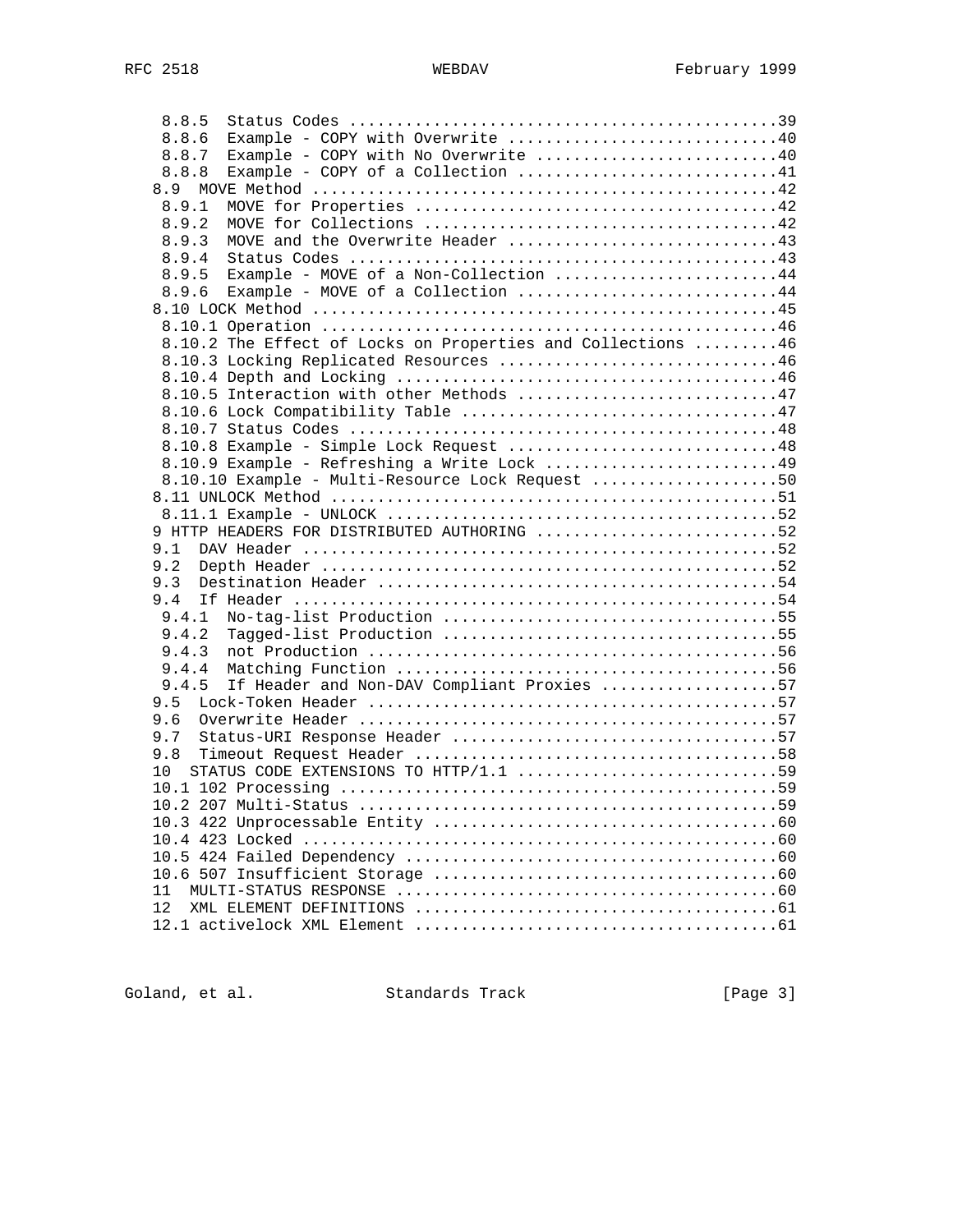| 13 <sup>7</sup>                                            |  |
|------------------------------------------------------------|--|
|                                                            |  |
|                                                            |  |
|                                                            |  |
|                                                            |  |
|                                                            |  |
|                                                            |  |
|                                                            |  |
|                                                            |  |
|                                                            |  |
| 13.8.1 Example - Retrieving the lockdiscovery Property 71  |  |
|                                                            |  |
|                                                            |  |
|                                                            |  |
|                                                            |  |
| 13.11.1 Example - Retrieving the supportedlock Property 73 |  |
| INSTRUCTIONS FOR PROCESSING XML IN DAV 74<br>14            |  |
| 15                                                         |  |
|                                                            |  |
|                                                            |  |
|                                                            |  |

Goland, et al. Standards Track [Page 4]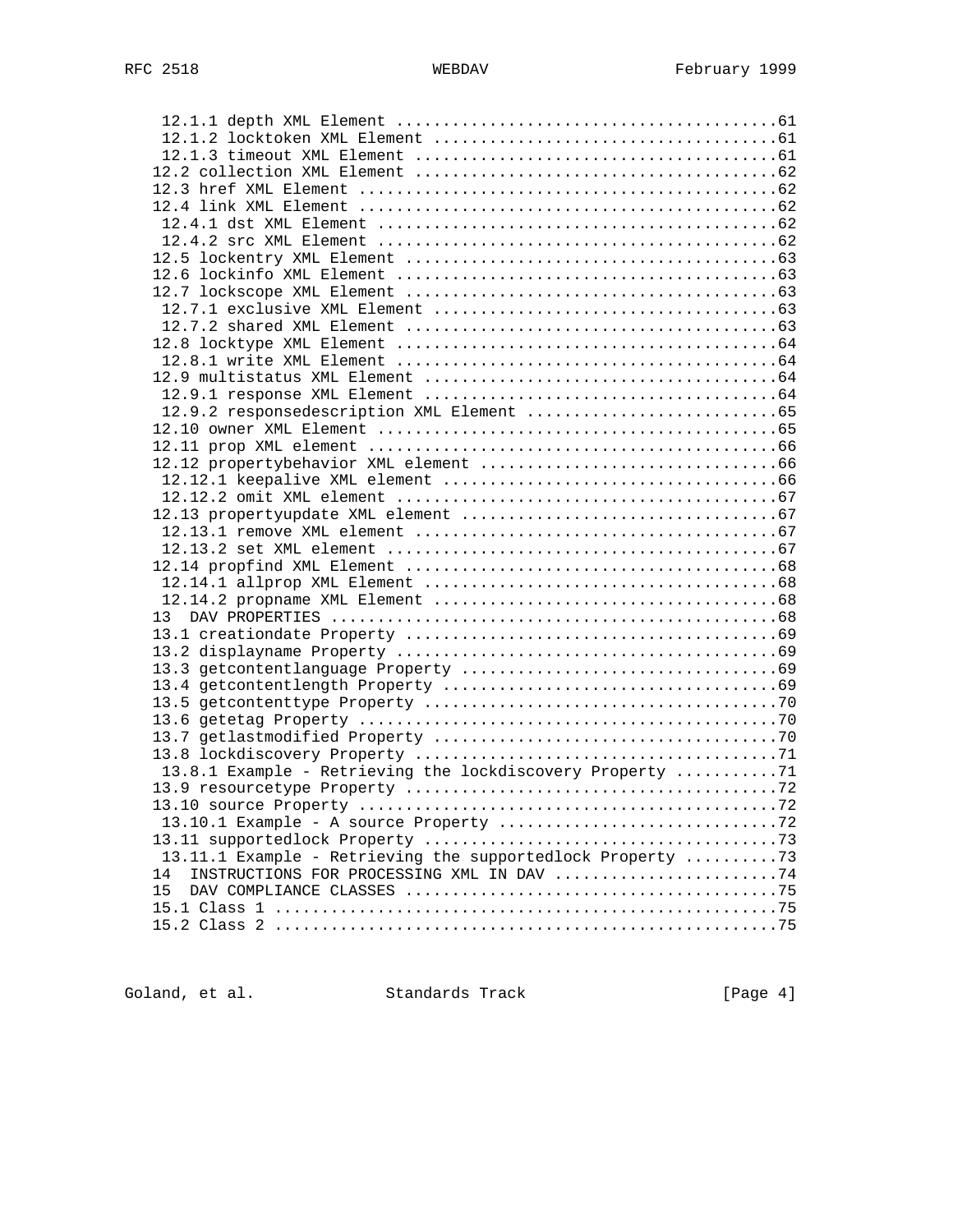| INTERNATIONALIZATION CONSIDERATIONS 76<br>16           |
|--------------------------------------------------------|
| 17                                                     |
|                                                        |
|                                                        |
|                                                        |
|                                                        |
|                                                        |
| 17.6 Reduction of Security due to Source Link          |
|                                                        |
|                                                        |
| 18                                                     |
| 19                                                     |
| 2.0                                                    |
| 21                                                     |
|                                                        |
|                                                        |
| 2.2.                                                   |
| 23                                                     |
| 23.1 Appendix 1 - WebDAV Document Type Definition 86   |
| 23.2 Appendix 2 - ISO 8601 Date and Time Profile 88    |
| 23.3 Appendix 3 - Notes on Processing XML Elements  89 |
|                                                        |
| 23.3.2 Notes on Illegal XML Processing  89             |
|                                                        |
|                                                        |
|                                                        |
|                                                        |

# 1 Introduction

 This document describes an extension to the HTTP/1.1 protocol that allows clients to perform remote web content authoring operations. This extension provides a coherent set of methods, headers, request entity body formats, and response entity body formats that provide operations for:

 Properties: The ability to create, remove, and query information about Web pages, such as their authors, creation dates, etc. Also, the ability to link pages of any media type to related pages.

 Collections: The ability to create sets of documents and to retrieve a hierarchical membership listing (like a directory listing in a file system).

Goland, et al. Standards Track [Page 5]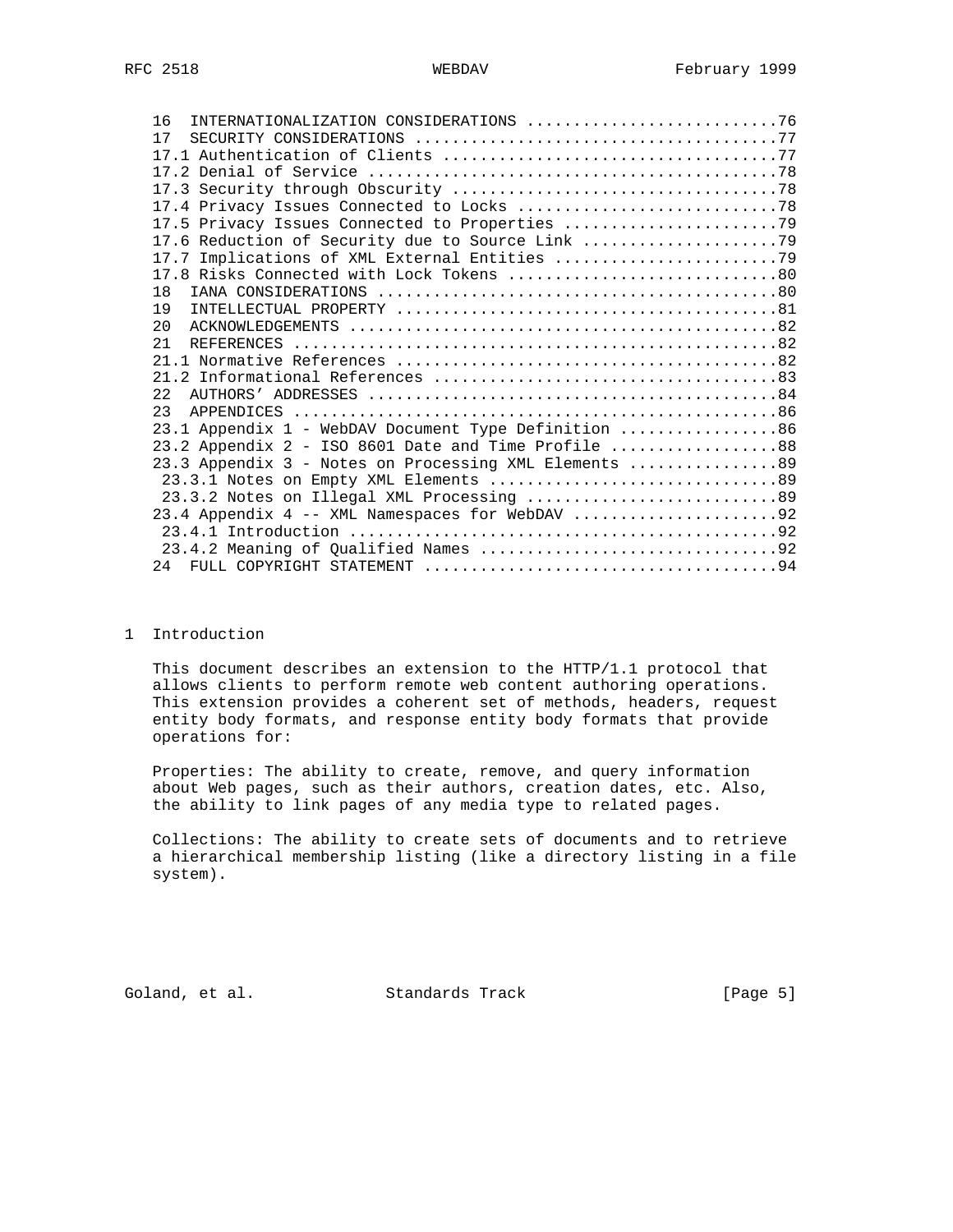Locking: The ability to keep more than one person from working on a document at the same time. This prevents the "lost update problem," in which modifications are lost as first one author then another writes changes without merging the other author's changes.

 Namespace Operations: The ability to instruct the server to copy and move Web resources.

 Requirements and rationale for these operations are described in a companion document, "Requirements for a Distributed Authoring and Versioning Protocol for the World Wide Web" [RFC2291].

 The sections below provide a detailed introduction to resource properties (section 4), collections of resources (section 5), and locking operations (section 6). These sections introduce the abstractions manipulated by the WebDAV-specific HTTP methods described in section 8, "HTTP Methods for Distributed Authoring".

 In HTTP/1.1, method parameter information was exclusively encoded in HTTP headers. Unlike HTTP/1.1, WebDAV encodes method parameter information either in an Extensible Markup Language (XML) [REC-XML] request entity body, or in an HTTP header. The use of XML to encode method parameters was motivated by the ability to add extra XML elements to existing structures, providing extensibility; and by XML's ability to encode information in ISO 10646 character sets, providing internationalization support. As a rule of thumb, parameters are encoded in XML entity bodies when they have unbounded length, or when they may be shown to a human user and hence require encoding in an ISO 10646 character set. Otherwise, parameters are encoded within HTTP headers. Section 9 describes the new HTTP headers used with WebDAV methods.

 In addition to encoding method parameters, XML is used in WebDAV to encode the responses from methods, providing the extensibility and internationalization advantages of XML for method output, as well as input.

XML elements used in this specification are defined in section 12.

 The XML namespace extension (Appendix 4) is also used in this specification in order to allow for new XML elements to be added without fear of colliding with other element names.

 While the status codes provided by HTTP/1.1 are sufficient to describe most error conditions encountered by WebDAV methods, there are some errors that do not fall neatly into the existing categories. New status codes developed for the WebDAV methods are defined in section 10. Since some WebDAV methods may operate over many

Goland, et al. Standards Track [Page 6]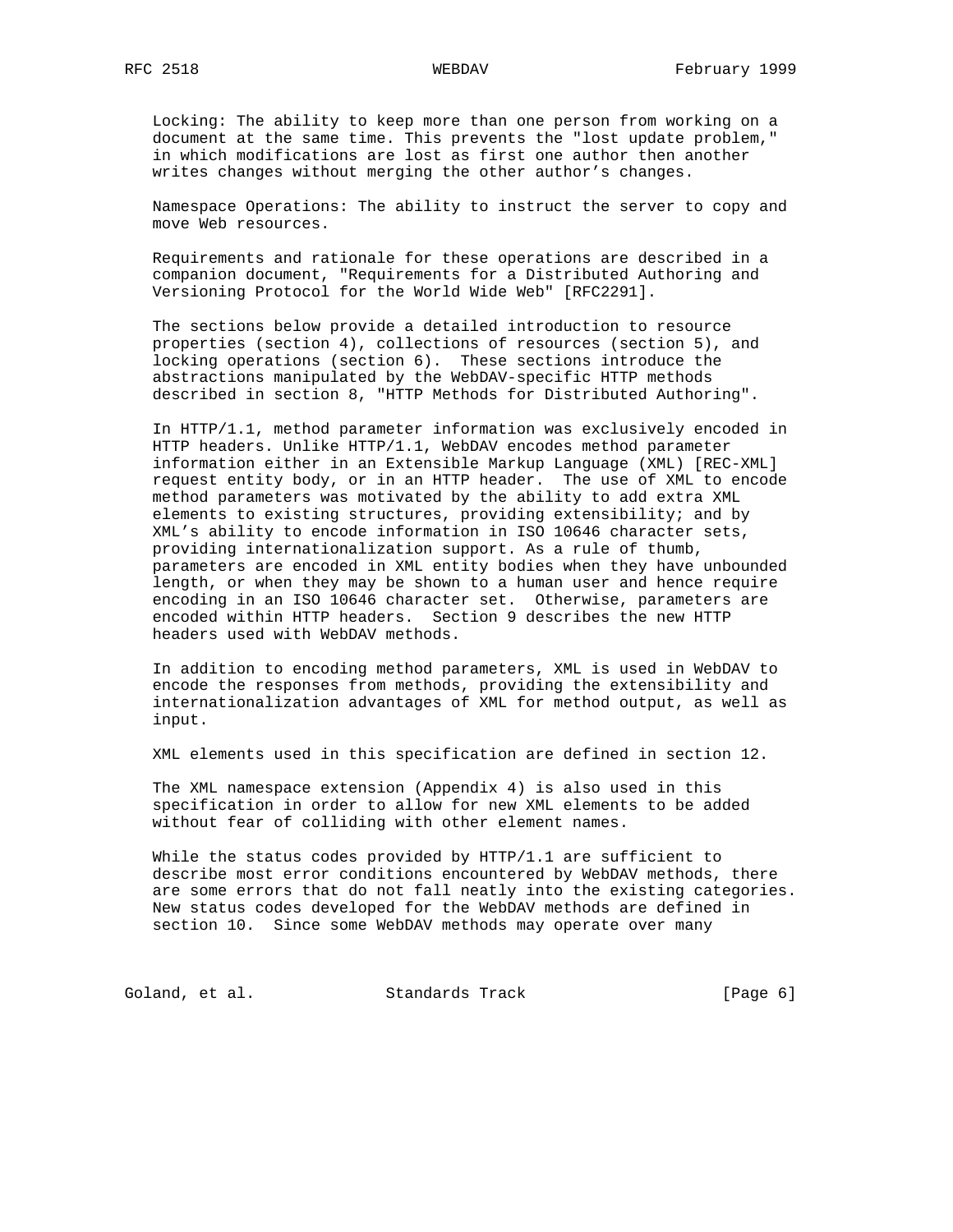resources, the Multi-Status response has been introduced to return status information for multiple resources. The Multi-Status response is described in section 11.

 WebDAV employs the property mechanism to store information about the current state of the resource. For example, when a lock is taken out on a resource, a lock information property describes the current state of the lock. Section 13 defines the properties used within the WebDAV specification.

 Finishing off the specification are sections on what it means to be compliant with this specification (section 15), on internationalization support (section 16), and on security (section 17).

2 Notational Conventions

 Since this document describes a set of extensions to the HTTP/1.1 protocol, the augmented BNF used herein to describe protocol elements is exactly the same as described in section 2.1 of [RFC2068]. Since this augmented BNF uses the basic production rules provided in section 2.2 of [RFC2068], these rules apply to this document as well.

 The key words "MUST", "MUST NOT", "REQUIRED", "SHALL", "SHALL NOT", "SHOULD", SHOULD NOT", "RECOMMENDED", "MAY", and "OPTIONAL" in this document are to be interpreted as described in RFC 2119 [RFC2119].

3 Terminology

 URI/URL - A Uniform Resource Identifier and Uniform Resource Locator, respectively. These terms (and the distinction between them) are defined in [RFC2396].

 Collection - A resource that contains a set of URIs, termed member URIs, which identify member resources and meets the requirements in section 5 of this specification.

 Member URI - A URI which is a member of the set of URIs contained by a collection.

 Internal Member URI - A Member URI that is immediately relative to the URI of the collection (the definition of immediately relative is given in section 5.2).

 Property - A name/value pair that contains descriptive information about a resource.

Goland, et al. Standards Track [Page 7]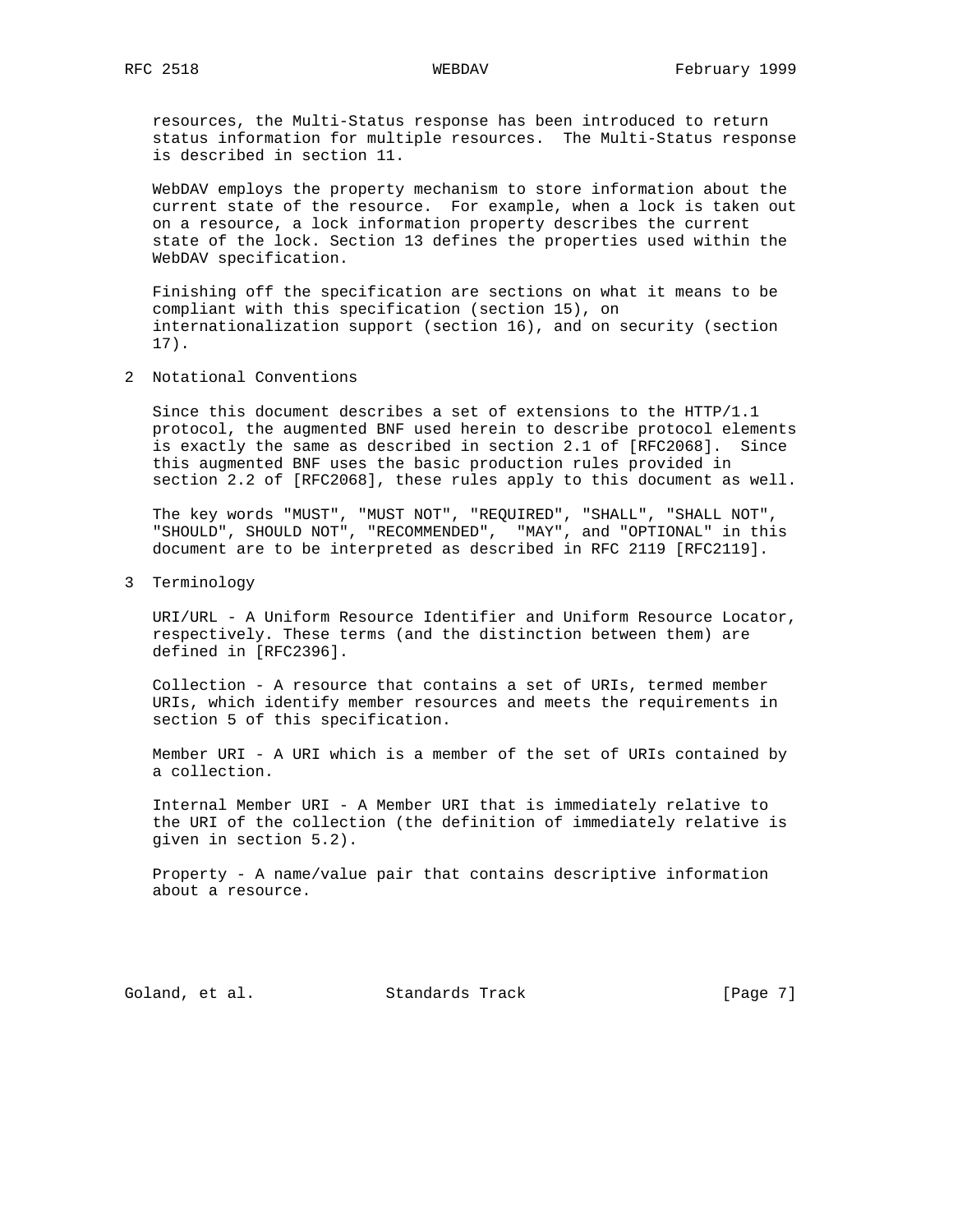Live Property - A property whose semantics and syntax are enforced by the server. For example, the live "getcontentlength" property has its value, the length of the entity returned by a GET request, automatically calculated by the server.

 Dead Property - A property whose semantics and syntax are not enforced by the server. The server only records the value of a dead property; the client is responsible for maintaining the consistency of the syntax and semantics of a dead property.

 Null Resource - A resource which responds with a 404 (Not Found) to any HTTP/1.1 or DAV method except for PUT, MKCOL, OPTIONS and LOCK. A NULL resource MUST NOT appear as a member of its parent collection.

- 4 Data Model for Resource Properties
- 4.1 The Resource Property Model

 Properties are pieces of data that describe the state of a resource. Properties are data about data.

 Properties are used in distributed authoring environments to provide for efficient discovery and management of resources. For example, a 'subject' property might allow for the indexing of all resources by their subject, and an 'author' property might allow for the discovery of what authors have written which documents.

 The DAV property model consists of name/value pairs. The name of a property identifies the property's syntax and semantics, and provides an address by which to refer to its syntax and semantics.

 There are two categories of properties: "live" and "dead". A live property has its syntax and semantics enforced by the server. Live properties include cases where a) the value of a property is read only, maintained by the server, and b) the value of the property is maintained by the client, but the server performs syntax checking on submitted values. All instances of a given live property MUST comply with the definition associated with that property name. A dead property has its syntax and semantics enforced by the client; the server merely records the value of the property verbatim.

4.2 Existing Metadata Proposals

 Properties have long played an essential role in the maintenance of large document repositories, and many current proposals contain some notion of a property, or discuss web metadata more generally. These include PICS [REC-PICS], PICS-NG, XML, Web Collections, and several proposals on representing relationships within HTML. Work on PICS-NG

Goland, et al. Standards Track [Page 8]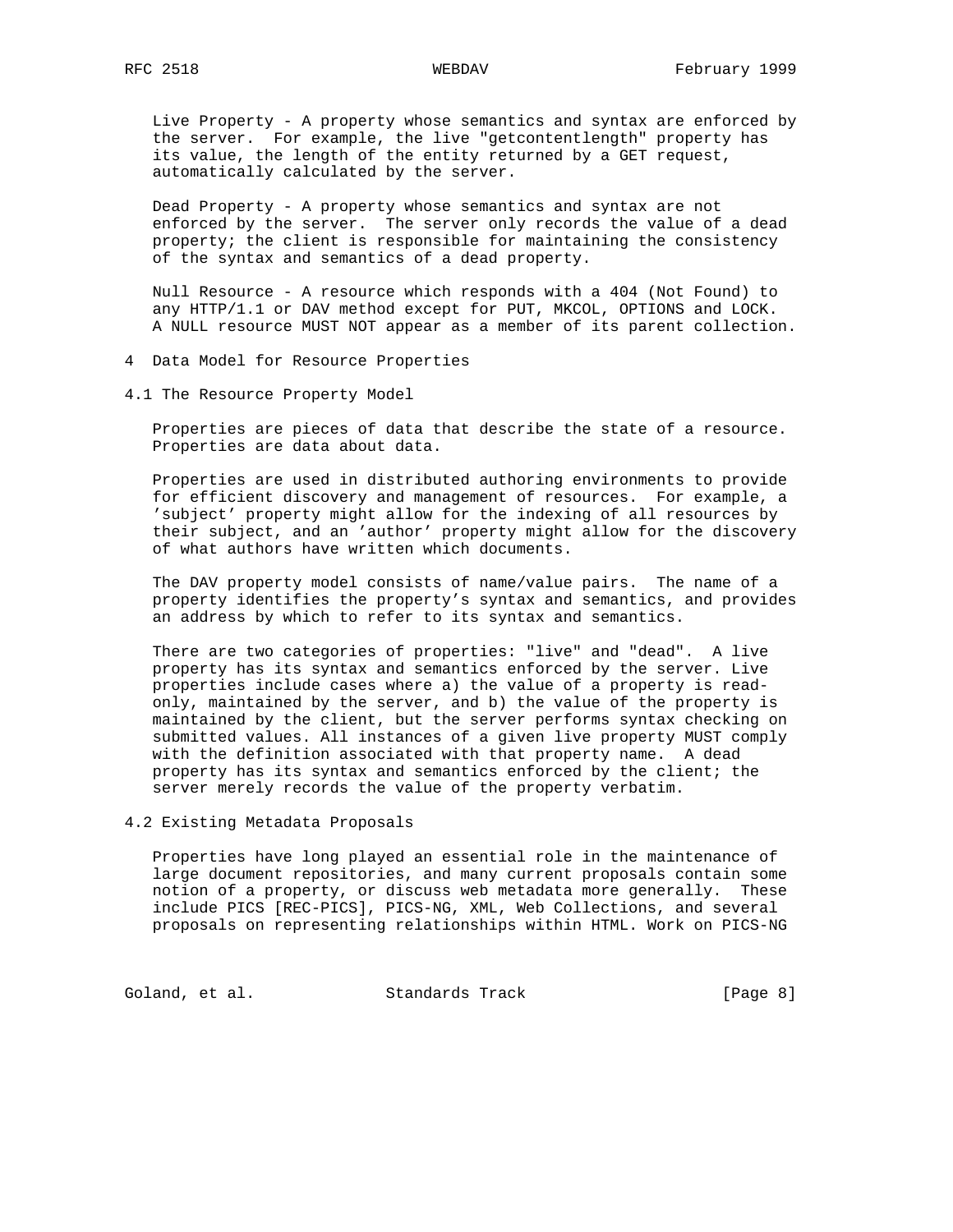and Web Collections has been subsumed by the Resource Description Framework (RDF) metadata activity of the World Wide Web Consortium. RDF consists of a network-based data model and an XML representation of that model.

 Some proposals come from a digital library perspective. These include the Dublin Core [RFC2413] metadata set and the Warwick Framework [WF], a container architecture for different metadata schemas. The literature includes many examples of metadata, including MARC [USMARC], a bibliographic metadata format, and a technical report bibliographic format employed by the Dienst system [RFC1807]. Additionally, the proceedings from the first IEEE Metadata conference describe many community-specific metadata sets.

 Participants of the 1996 Metadata II Workshop in Warwick, UK [WF], noted that "new metadata sets will develop as the networked infrastructure matures" and "different communities will propose, design, and be responsible for different types of metadata." These observations can be corroborated by noting that many community specific sets of metadata already exist, and there is significant motivation for the development of new forms of metadata as many communities increasingly make their data available in digital form, requiring a metadata format to assist data location and cataloging.

4.3 Properties and HTTP Headers

 Properties already exist, in a limited sense, in HTTP message headers. However, in distributed authoring environments a relatively large number of properties are needed to describe the state of a resource, and setting/returning them all through HTTP headers is inefficient. Thus a mechanism is needed which allows a principal to identify a set of properties in which the principal is interested and to set or retrieve just those properties.

## 4.4 Property Values

The value of a property when expressed in XML MUST be well formed.

 XML has been chosen because it is a flexible, self-describing, structured data format that supports rich schema definitions, and because of its support for multiple character sets. XML's self describing nature allows any property's value to be extended by adding new elements. Older clients will not break when they encounter extensions because they will still have the data specified in the original schema and will ignore elements they do not understand. XML's support for multiple character sets allows any human-readable property to be encoded and read in a character set familiar to the user. XML's support for multiple human languages,

Goland, et al. Standards Track [Page 9]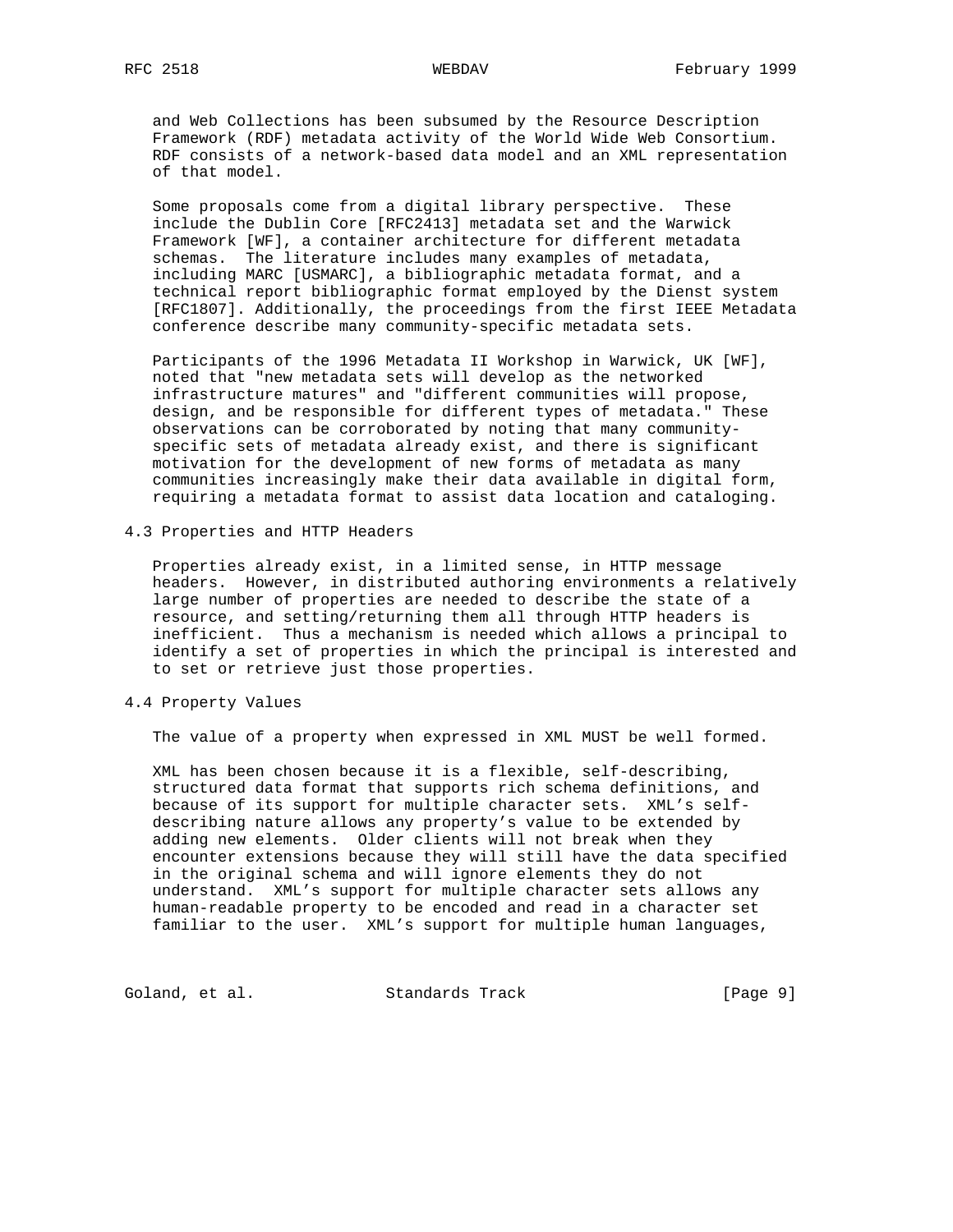using the "xml:lang" attribute, handles cases where the same character set is employed by multiple human languages.

## 4.5 Property Names

 A property name is a universally unique identifier that is associated with a schema that provides information about the syntax and semantics of the property.

 Because a property's name is universally unique, clients can depend upon consistent behavior for a particular property across multiple resources, on the same and across different servers, so long as that property is "live" on the resources in question, and the implementation of the live property is faithful to its definition.

 The XML namespace mechanism, which is based on URIs [RFC2396], is used to name properties because it prevents namespace collisions and provides for varying degrees of administrative control.

 The property namespace is flat; that is, no hierarchy of properties is explicitly recognized. Thus, if a property A and a property A/B exist on a resource, there is no recognition of any relationship between the two properties. It is expected that a separate specification will eventually be produced which will address issues relating to hierarchical properties.

 Finally, it is not possible to define the same property twice on a single resource, as this would cause a collision in the resource's property namespace.

## 4.6 Media Independent Links

 Although HTML resources support links to other resources, the Web needs more general support for links between resources of any media type (media types are also known as MIME types, or content types). WebDAV provides such links. A WebDAV link is a special type of property value, formally defined in section 12.4, that allows typed connections to be established between resources of any media type. The property value consists of source and destination Uniform Resource Identifiers (URIs); the property name identifies the link type.

Goland, et al. Standards Track [Page 10]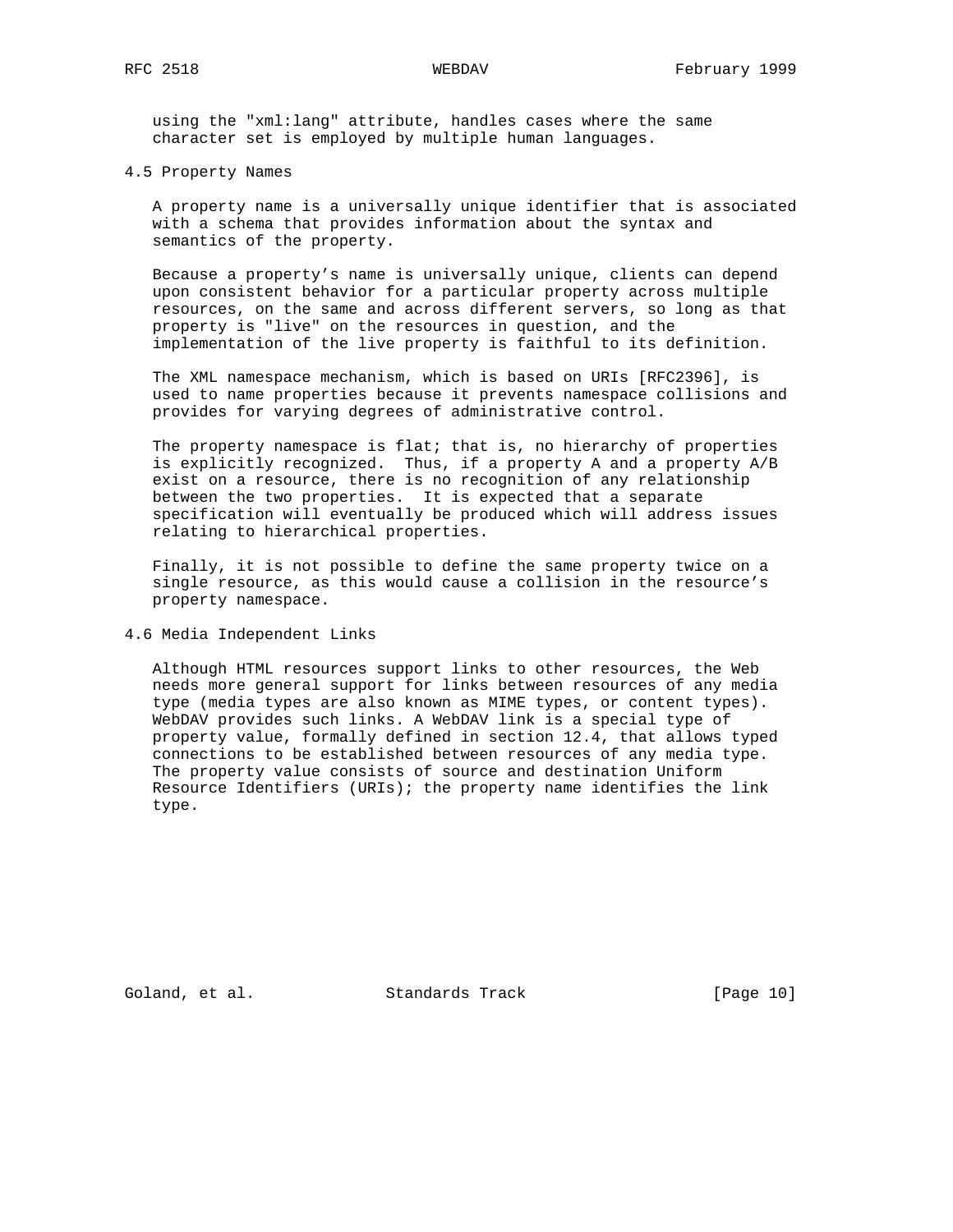# 5 Collections of Web Resources

 This section provides a description of a new type of Web resource, the collection, and discusses its interactions with the HTTP URL namespace. The purpose of a collection resource is to model collection-like objects (e.g., file system directories) within a server's namespace.

 All DAV compliant resources MUST support the HTTP URL namespace model specified herein.

5.1 HTTP URL Namespace Model

 The HTTP URL namespace is a hierarchical namespace where the hierarchy is delimited with the "/" character.

 An HTTP URL namespace is said to be consistent if it meets the following conditions: for every URL in the HTTP hierarchy there exists a collection that contains that URL as an internal member. The root, or top-level collection of the namespace under consideration is exempt from the previous rule.

 Neither HTTP/1.1 nor WebDAV require that the entire HTTP URL namespace be consistent. However, certain WebDAV methods are prohibited from producing results that cause namespace inconsistencies.

 Although implicit in [RFC2068] and [RFC2396], any resource, including collection resources, MAY be identified by more than one URI. For example, a resource could be identified by multiple HTTP URLs.

### 5.2 Collection Resources

 A collection is a resource whose state consists of at least a list of internal member URIs and a set of properties, but which may have additional state such as entity bodies returned by GET. An internal member URI MUST be immediately relative to a base URI of the collection. That is, the internal member URI is equal to a containing collection's URI plus an additional segment for non collection resources, or additional segment plus trailing slash "/" for collection resources, where segment is defined in section 3.3 of [RFC2396].

 Any given internal member URI MUST only belong to the collection once, i.e., it is illegal to have multiple instances of the same URI in a collection. Properties defined on collections behave exactly as do properties on non-collection resources.

Goland, et al. Standards Track [Page 11]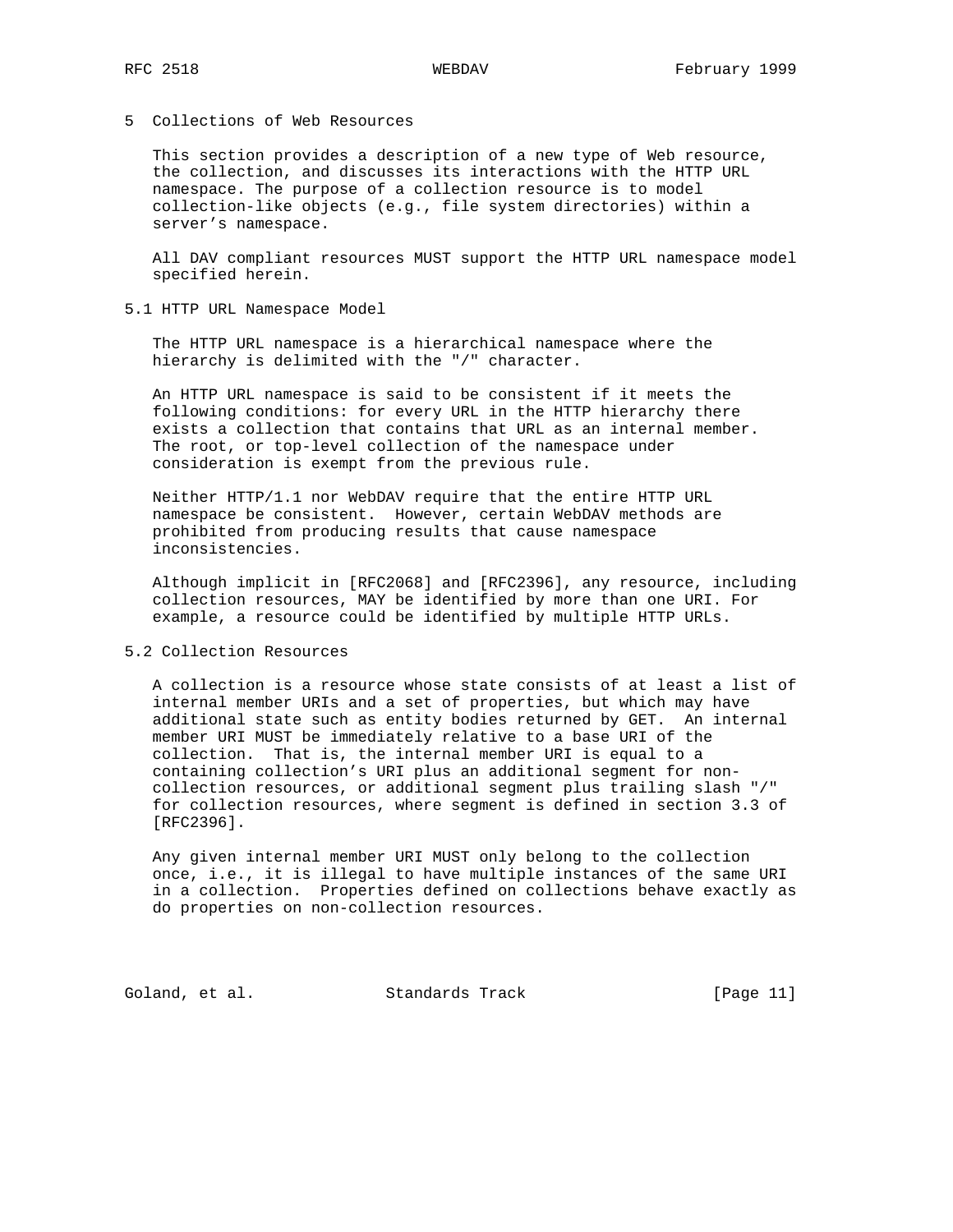For all WebDAV compliant resources A and B, identified by URIs U and V, for which U is immediately relative to V, B MUST be a collection that has U as an internal member URI. So, if the resource with URL http://foo.com/bar/blah is WebDAV compliant and if the resource with URL http://foo.com/bar/ is WebDAV compliant then the resource with URL http://foo.com/bar/ must be a collection and must contain URL http://foo.com/bar/blah as an internal member.

 Collection resources MAY list the URLs of non-WebDAV compliant children in the HTTP URL namespace hierarchy as internal members but are not required to do so. For example, if the resource with URL http://foo.com/bar/blah is not WebDAV compliant and the URL http://foo.com/bar/ identifies a collection then URL http://foo.com/bar/blah may or may not be an internal member of the collection with URL http://foo.com/bar/.

 If a WebDAV compliant resource has no WebDAV compliant children in the HTTP URL namespace hierarchy then the WebDAV compliant resource is not required to be a collection.

 There is a standing convention that when a collection is referred to by its name without a trailing slash, the trailing slash is automatically appended. Due to this, a resource may accept a URI without a trailing "/" to point to a collection. In this case it SHOULD return a content-location header in the response pointing to the URI ending with the "/". For example, if a client invokes a method on http://foo.bar/blah (no trailing slash), the resource http://foo.bar/blah/ (trailing slash) may respond as if the operation were invoked on it, and should return a content-location header with http://foo.bar/blah/ in it. In general clients SHOULD use the "/" form of collection names.

 A resource MAY be a collection but not be WebDAV compliant. That is, the resource may comply with all the rules set out in this specification regarding how a collection is to behave without necessarily supporting all methods that a WebDAV compliant resource is required to support. In such a case the resource may return the DAV:resourcetype property with the value DAV:collection but MUST NOT return a DAV header containing the value "1" on an OPTIONS response.

5.3 Creation and Retrieval of Collection Resources

 This document specifies the MKCOL method to create new collection resources, rather than using the existing HTTP/1.1 PUT or POST method, for the following reasons:

Goland, et al. Standards Track [Page 12]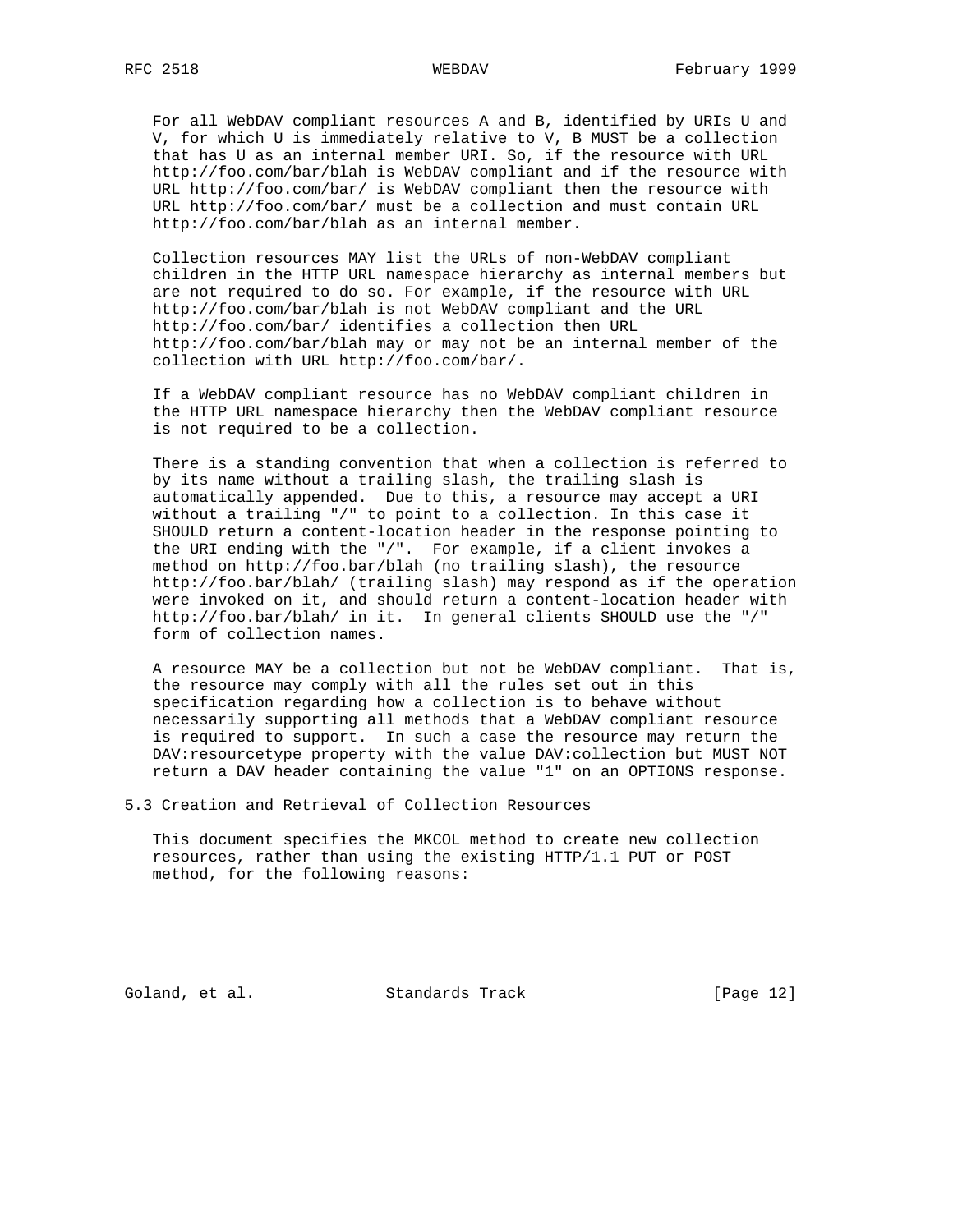In HTTP/1.1, the PUT method is defined to store the request body at the location specified by the Request-URI. While a description format for a collection can readily be constructed for use with PUT, the implications of sending such a description to the server are undesirable. For example, if a description of a collection that omitted some existing resources were PUT to a server, this might be interpreted as a command to remove those members. This would extend PUT to perform DELETE functionality, which is undesirable since it changes the semantics of PUT, and makes it difficult to control

 While the POST method is sufficiently open-ended that a "create a collection" POST command could be constructed, this is undesirable because it would be difficult to separate access control for collection creation from other uses of POST.

DELETE functionality with an access control scheme based on methods.

 The exact definition of the behavior of GET and PUT on collections is defined later in this document.

5.4 Source Resources and Output Resources

 For many resources, the entity returned by a GET method exactly matches the persistent state of the resource, for example, a GIF file stored on a disk. For this simple case, the URI at which a resource is accessed is identical to the URI at which the source (the persistent state) of the resource is accessed. This is also the case for HTML source files that are not processed by the server prior to transmission.

 However, the server can sometimes process HTML resources before they are transmitted as a return entity body. For example, a server side-include directive within an HTML file might instruct a server to replace the directive with another value, such as the current date. In this case, what is returned by GET (HTML plus date) differs from the persistent state of the resource (HTML plus directive). Typically there is no way to access the HTML resource containing the unprocessed directive.

 Sometimes the entity returned by GET is the output of a data producing process that is described by one or more source resources (that may not even have a location in the URI namespace). A single data-producing process may dynamically generate the state of a potentially large number of output resources. An example of this is a CGI script that describes a "finger" gateway process that maps part of the namespace of a server into finger requests, such as http://www.foo.bar.org/finger\_gateway/user@host.

Goland, et al. Standards Track [Page 13]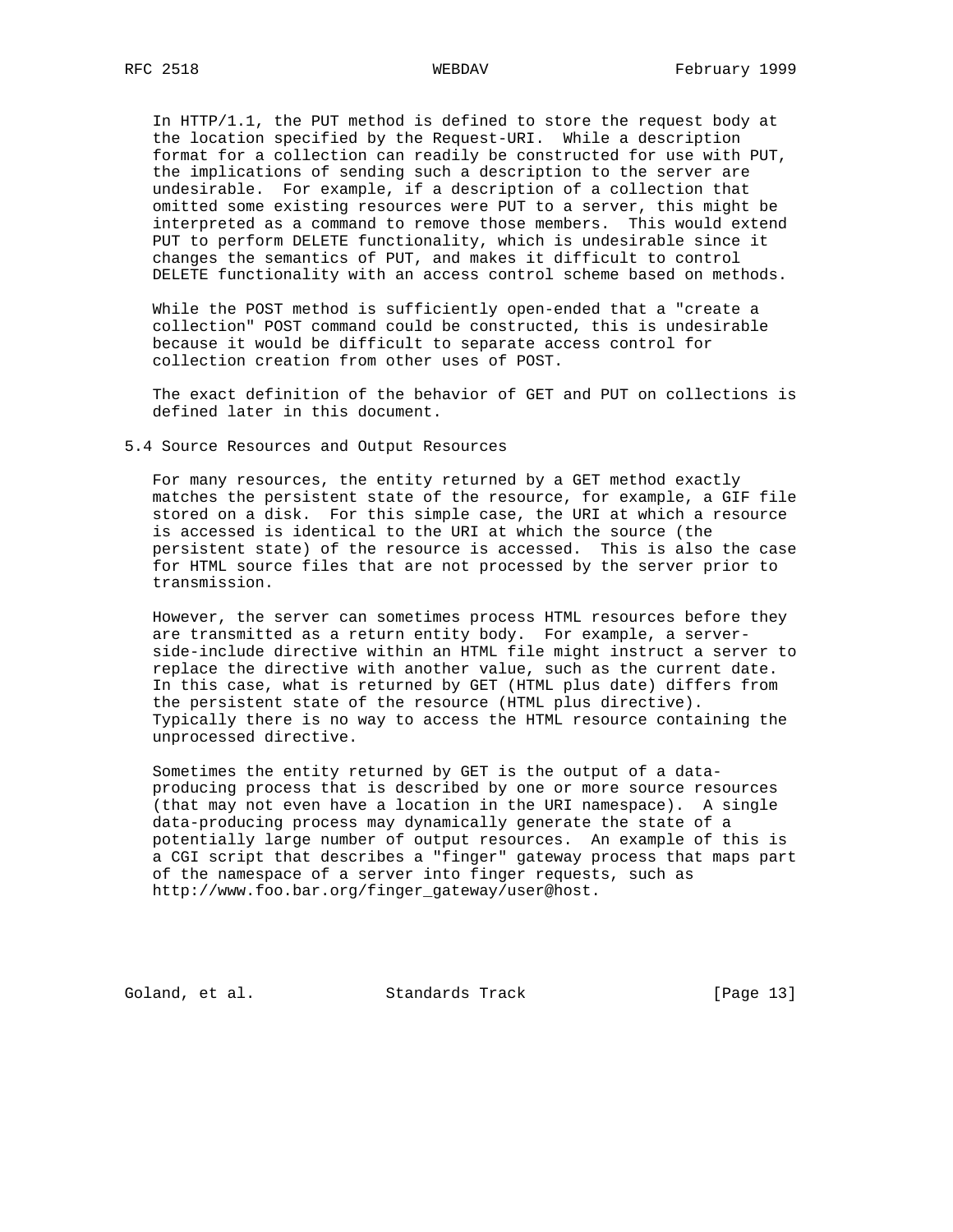In the absence of distributed authoring capabilities, it is acceptable to have no mapping of source resource(s) to the URI namespace. In fact, preventing access to the source resource(s) has desirable security benefits. However, if remote editing of the source resource(s) is desired, the source resource(s) should be given a location in the URI namespace. This source location should not be one of the locations at which the generated output is retrievable, since in general it is impossible for the server to differentiate requests for source resources from requests for process output resources. There is often a many-to-many relationship between source resources and output resources.

 On WebDAV compliant servers the URI of the source resource(s) may be stored in a link on the output resource with type DAV:source (see section 13.10 for a description of the source link property). Storing the source URIs in links on the output resources places the burden of discovering the source on the authoring client. Note that the value of a source link is not guaranteed to point to the correct source. Source links may break or incorrect values may be entered. Also note that not all servers will allow the client to set the source link value. For example a server which generates source links on the fly for its CGI files will most likely not allow a client to set the source link value.

6 Locking

 The ability to lock a resource provides a mechanism for serializing access to that resource. Using a lock, an authoring client can provide a reasonable guarantee that another principal will not modify a resource while it is being edited. In this way, a client can prevent the "lost update" problem.

 This specification allows locks to vary over two client-specified parameters, the number of principals involved (exclusive vs. shared) and the type of access to be granted. This document defines locking for only one access type, write. However, the syntax is extensible, and permits the eventual specification of locking for other access types.

6.1 Exclusive Vs. Shared Locks

 The most basic form of lock is an exclusive lock. This is a lock where the access right in question is only granted to a single principal. The need for this arbitration results from a desire to avoid having to merge results.

Goland, et al. Standards Track [Page 14]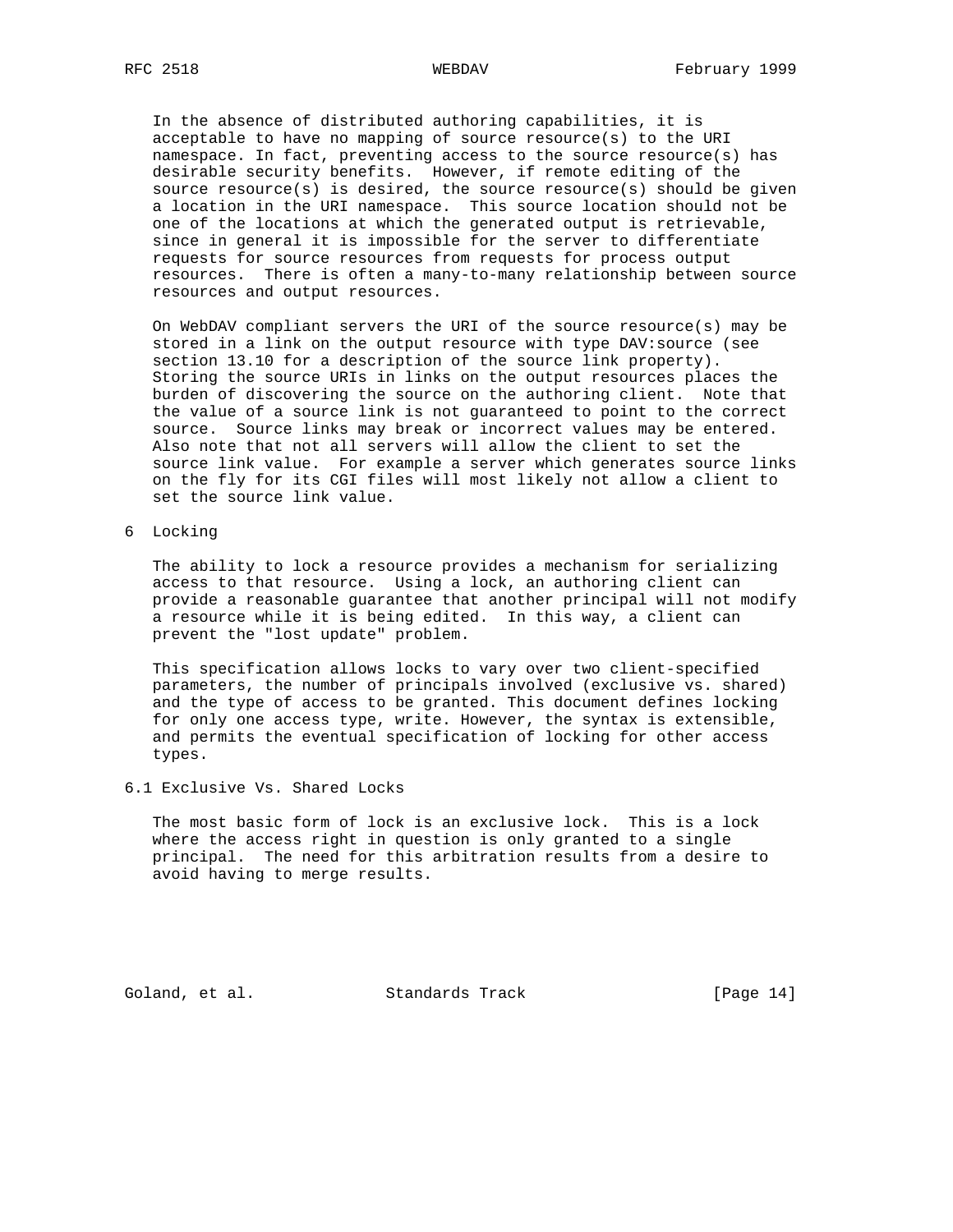However, there are times when the goal of a lock is not to exclude others from exercising an access right but rather to provide a mechanism for principals to indicate that they intend to exercise their access rights. Shared locks are provided for this case. A shared lock allows multiple principals to receive a lock. Hence any principal with appropriate access can get the lock.

 With shared locks there are two trust sets that affect a resource. The first trust set is created by access permissions. Principals who are trusted, for example, may have permission to write to the resource. Among those who have access permission to write to the resource, the set of principals who have taken out a shared lock also must trust each other, creating a (typically) smaller trust set within the access permission write set.

 Starting with every possible principal on the Internet, in most situations the vast majority of these principals will not have write access to a given resource. Of the small number who do have write access, some principals may decide to guarantee their edits are free from overwrite conflicts by using exclusive write locks. Others may decide they trust their collaborators will not overwrite their work (the potential set of collaborators being the set of principals who have write permission) and use a shared lock, which informs their collaborators that a principal may be working on the resource.

 The WebDAV extensions to HTTP do not need to provide all of the communications paths necessary for principals to coordinate their activities. When using shared locks, principals may use any out of band communication channel to coordinate their work (e.g., face-to face interaction, written notes, post-it notes on the screen, telephone conversation, Email, etc.) The intent of a shared lock is to let collaborators know who else may be working on a resource.

 Shared locks are included because experience from web distributed authoring systems has indicated that exclusive locks are often too rigid. An exclusive lock is used to enforce a particular editing process: take out an exclusive lock, read the resource, perform edits, write the resource, release the lock. This editing process has the problem that locks are not always properly released, for example when a program crashes, or when a lock owner leaves without unlocking a resource. While both timeouts and administrative action can be used to remove an offending lock, neither mechanism may be available when needed; the timeout may be long or the administrator may not be available.

Goland, et al. Standards Track [Page 15]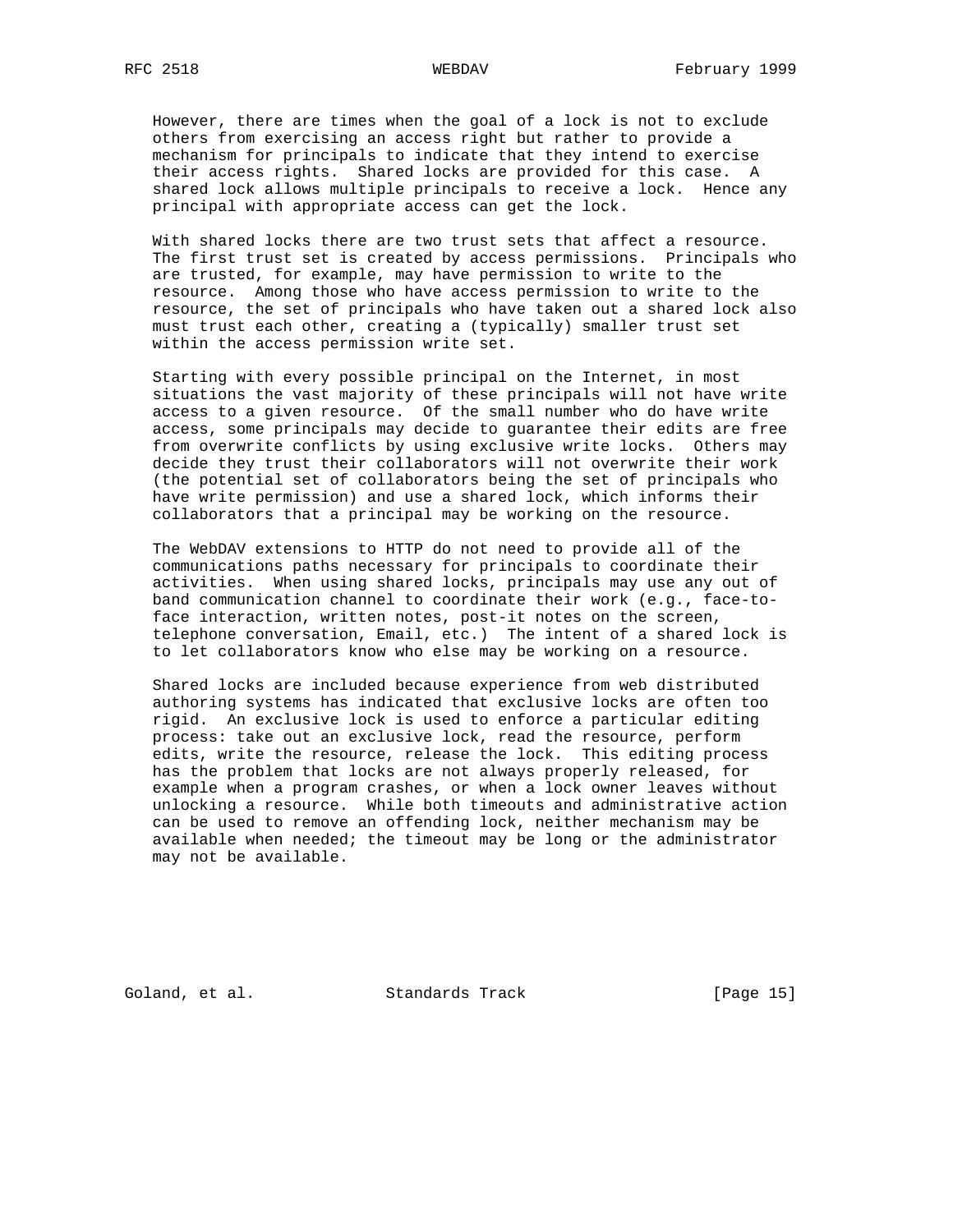## 6.2 Required Support

 A WebDAV compliant server is not required to support locking in any form. If the server does support locking it may choose to support any combination of exclusive and shared locks for any access types.

 The reason for this flexibility is that locking policy strikes to the very heart of the resource management and versioning systems employed by various storage repositories. These repositories require control over what sort of locking will be made available. For example, some repositories only support shared write locks while others only provide support for exclusive write locks while yet others use no locking at all. As each system is sufficiently different to merit exclusion of certain locking features, this specification leaves locking as the sole axis of negotiation within WebDAV.

## 6.3 Lock Tokens

 A lock token is a type of state token, represented as a URI, which identifies a particular lock. A lock token is returned by every successful LOCK operation in the lockdiscovery property in the response body, and can also be found through lock discovery on a resource.

 Lock token URIs MUST be unique across all resources for all time. This uniqueness constraint allows lock tokens to be submitted across resources and servers without fear of confusion.

 This specification provides a lock token URI scheme called opaquelocktoken that meets the uniqueness requirements. However resources are free to return any URI scheme so long as it meets the uniqueness requirements.

 Having a lock token provides no special access rights. Anyone can find out anyone else's lock token by performing lock discovery. Locks MUST be enforced based upon whatever authentication mechanism is used by the server, not based on the secrecy of the token values.

## 6.4 opaquelocktoken Lock Token URI Scheme

 The opaquelocktoken URI scheme is designed to be unique across all resources for all time. Due to this uniqueness quality, a client may submit an opaque lock token in an If header on a resource other than the one that returned it.

 All resources MUST recognize the opaquelocktoken scheme and, at minimum, recognize that the lock token does not refer to an outstanding lock on the resource.

Goland, et al. Standards Track [Page 16]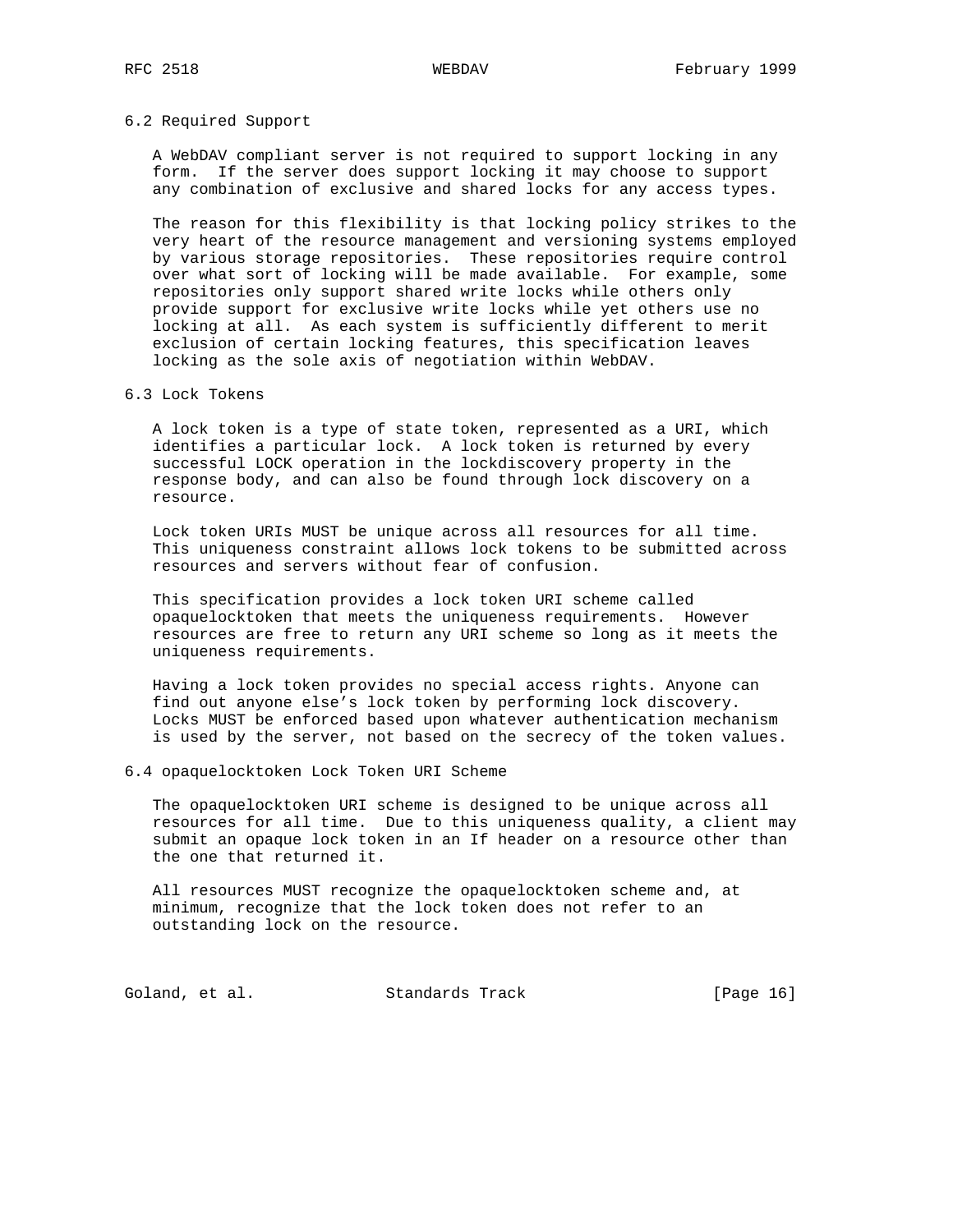In order to guarantee uniqueness across all resources for all time the opaquelocktoken requires the use of the Universal Unique Identifier (UUID) mechanism, as described in [ISO-11578].

 Opaquelocktoken generators, however, have a choice of how they create these tokens. They can either generate a new UUID for every lock token they create or they can create a single UUID and then add extension characters. If the second method is selected then the program generating the extensions MUST guarantee that the same extension will never be used twice with the associated UUID.

 OpaqueLockToken-URI = "opaquelocktoken:" UUID [Extension] ; The UUID production is the string representation of a UUID, as defined in [ISO-11578]. Note that white space (LWS) is not allowed between elements of this production.

Extension = path  $i$  path is defined in section 3.2.1 of RFC 2068 [RFC2068]

6.4.1 Node Field Generation Without the IEEE 802 Address

 UUIDs, as defined in [ISO-11578], contain a "node" field that contains one of the IEEE 802 addresses for the server machine. As noted in section 17.8, there are several security risks associated with exposing a machine's IEEE 802 address. This section provides an alternate mechanism for generating the "node" field of a UUID which does not employ an IEEE 802 address. WebDAV servers MAY use this algorithm for creating the node field when generating UUIDs. The text in this section is originally from an Internet-Draft by Paul Leach and Rich Salz, who are noted here to properly attribute their work.

 The ideal solution is to obtain a 47 bit cryptographic quality random number, and use it as the low 47 bits of the node ID, with the most significant bit of the first octet of the node ID set to 1. This bit is the unicast/multicast bit, which will never be set in IEEE 802 addresses obtained from network cards; hence, there can never be a conflict between UUIDs generated by machines with and without network cards.

 If a system does not have a primitive to generate cryptographic quality random numbers, then in most systems there are usually a fairly large number of sources of randomness available from which one can be generated. Such sources are system specific, but often include:

Goland, et al. Standards Track [Page 17]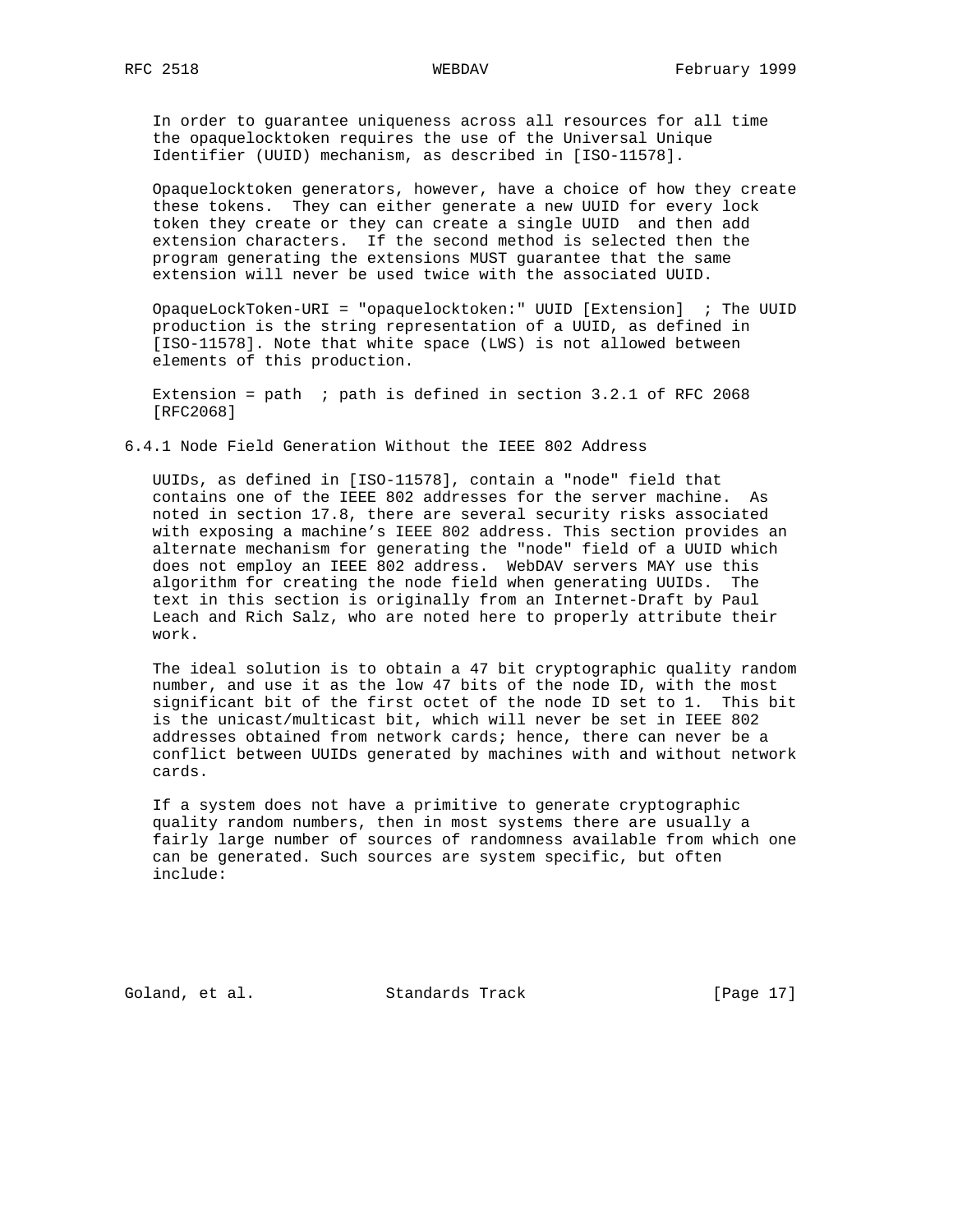- the percent of memory in use
- the size of main memory in bytes
- the amount of free main memory in bytes
- the size of the paging or swap file in bytes
- free bytes of paging or swap file
- the total size of user virtual address space in bytes
- the total available user address space bytes
- the size of boot disk drive in bytes
- the free disk space on boot drive in bytes
- the current time
- the amount of time since the system booted
- the individual sizes of files in various system directories
- the creation, last read, and modification times of files in various system directories
- the utilization factors of various system resources (heap, etc.)
- current mouse cursor position
- current caret position
- current number of running processes, threads
- handles or IDs of the desktop window and the active window
- the value of stack pointer of the caller
- the process and thread ID of caller
- various processor architecture specific performance counters (instructions executed, cache misses, TLB misses)

 (Note that it is precisely the above kinds of sources of randomness that are used to seed cryptographic quality random number generators on systems without special hardware for their construction.)

 In addition, items such as the computer's name and the name of the operating system, while not strictly speaking random, will help differentiate the results from those obtained by other systems.

 The exact algorithm to generate a node ID using these data is system specific, because both the data available and the functions to obtain them are often very system specific. However, assuming that one can concatenate all the values from the randomness sources into a buffer, and that a cryptographic hash function such as MD5 is available, then any 6 bytes of the MD5 hash of the buffer, with the multicast bit (the high bit of the first byte) set will be an appropriately random node ID.

 Other hash functions, such as SHA-1, can also be used. The only requirement is that the result be suitably random \_ in the sense that the outputs from a set uniformly distributed inputs are themselves uniformly distributed, and that a single bit change in the input can be expected to cause half of the output bits to change.

Goland, et al. Standards Track [Page 18]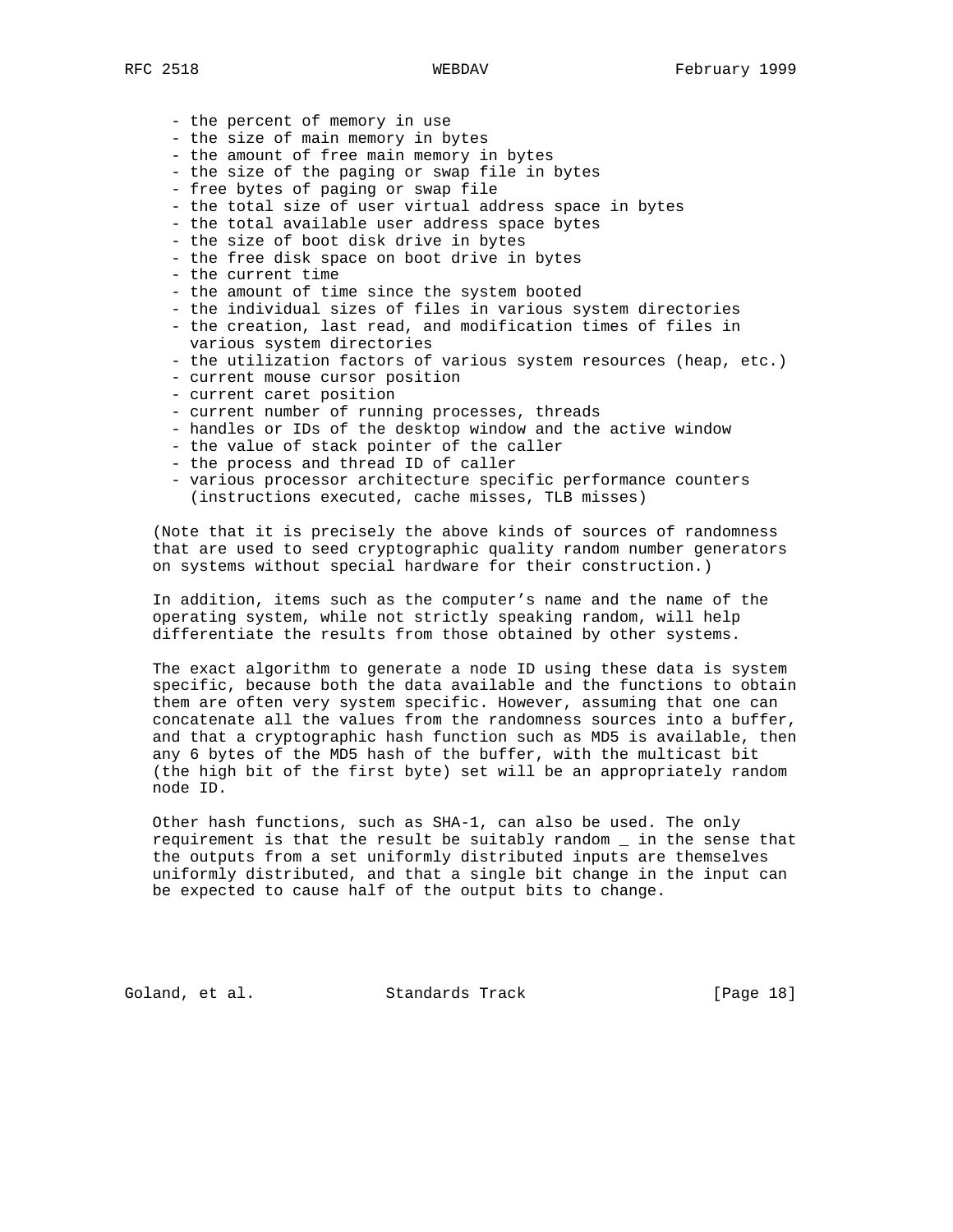## 6.5 Lock Capability Discovery

 Since server lock support is optional, a client trying to lock a resource on a server can either try the lock and hope for the best, or perform some form of discovery to determine what lock capabilities the server supports. This is known as lock capability discovery. Lock capability discovery differs from discovery of supported access control types, since there may be access control types without corresponding lock types. A client can determine what lock types the server supports by retrieving the supportedlock property.

 Any DAV compliant resource that supports the LOCK method MUST support the supportedlock property.

6.6 Active Lock Discovery

 If another principal locks a resource that a principal wishes to access, it is useful for the second principal to be able to find out who the first principal is. For this purpose the lockdiscovery property is provided. This property lists all outstanding locks, describes their type, and where available, provides their lock token.

 Any DAV compliant resource that supports the LOCK method MUST support the lockdiscovery property.

6.7 Usage Considerations

 Although the locking mechanisms specified here provide some help in preventing lost updates, they cannot guarantee that updates will never be lost. Consider the following scenario:

 Two clients A and B are interested in editing the resource ' index.html'. Client A is an HTTP client rather than a WebDAV client, and so does not know how to perform locking. Client A doesn't lock the document, but does a GET and begins editing. Client B does LOCK, performs a GET and begins editing. Client B finishes editing, performs a PUT, then an UNLOCK. Client A performs a PUT, overwriting and losing all of B's changes.

 There are several reasons why the WebDAV protocol itself cannot prevent this situation. First, it cannot force all clients to use locking because it must be compatible with HTTP clients that do not comprehend locking. Second, it cannot require servers to support locking because of the variety of repository implementations, some of which rely on reservations and merging rather than on locking. Finally, being stateless, it cannot enforce a sequence of operations like LOCK / GET / PUT / UNLOCK.

Goland, et al. Standards Track [Page 19]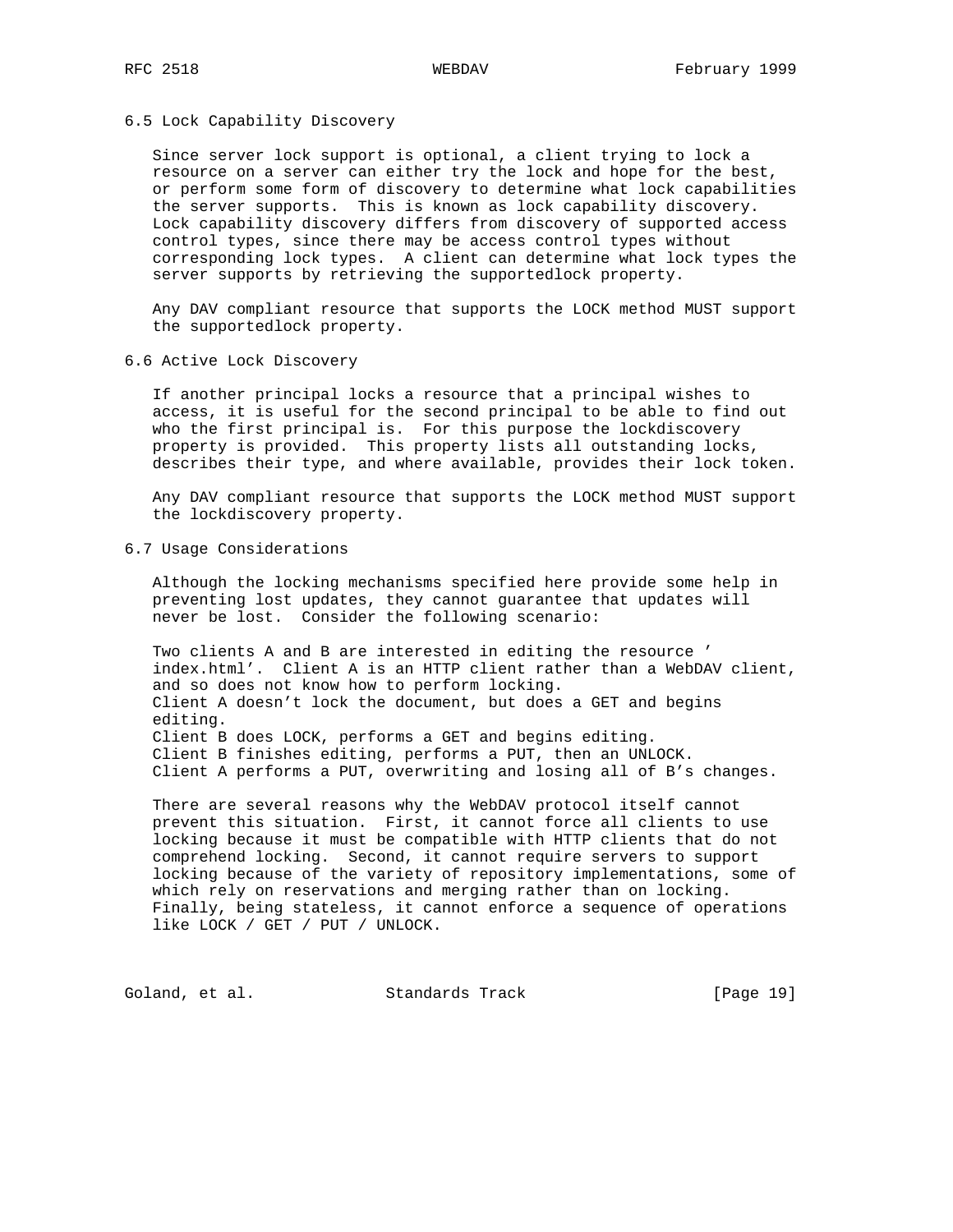WebDAV servers that support locking can reduce the likelihood that clients will accidentally overwrite each other's changes by requiring clients to lock resources before modifying them. Such servers would effectively prevent HTTP 1.0 and HTTP 1.1 clients from modifying resources.

 WebDAV clients can be good citizens by using a lock / retrieve / write /unlock sequence of operations (at least by default) whenever they interact with a WebDAV server that supports locking.

 HTTP 1.1 clients can be good citizens, avoiding overwriting other clients' changes, by using entity tags in If-Match headers with any requests that would modify resources.

 Information managers may attempt to prevent overwrites by implementing client-side procedures requiring locking before modifying WebDAV resources.

7 Write Lock

 This section describes the semantics specific to the write lock type. The write lock is a specific instance of a lock type, and is the only lock type described in this specification.

7.1 Methods Restricted by Write Locks

 A write lock MUST prevent a principal without the lock from successfully executing a PUT, POST, PROPPATCH, LOCK, UNLOCK, MOVE, DELETE, or MKCOL on the locked resource. All other current methods, GET in particular, function independently of the lock.

 Note, however, that as new methods are created it will be necessary to specify how they interact with a write lock.

7.2 Write Locks and Lock Tokens

 A successful request for an exclusive or shared write lock MUST result in the generation of a unique lock token associated with the requesting principal. Thus if five principals have a shared write lock on the same resource there will be five lock tokens, one for each principal.

7.3 Write Locks and Properties

 While those without a write lock may not alter a property on a resource it is still possible for the values of live properties to change, even while locked, due to the requirements of their schemas.

Goland, et al. Standards Track [Page 20]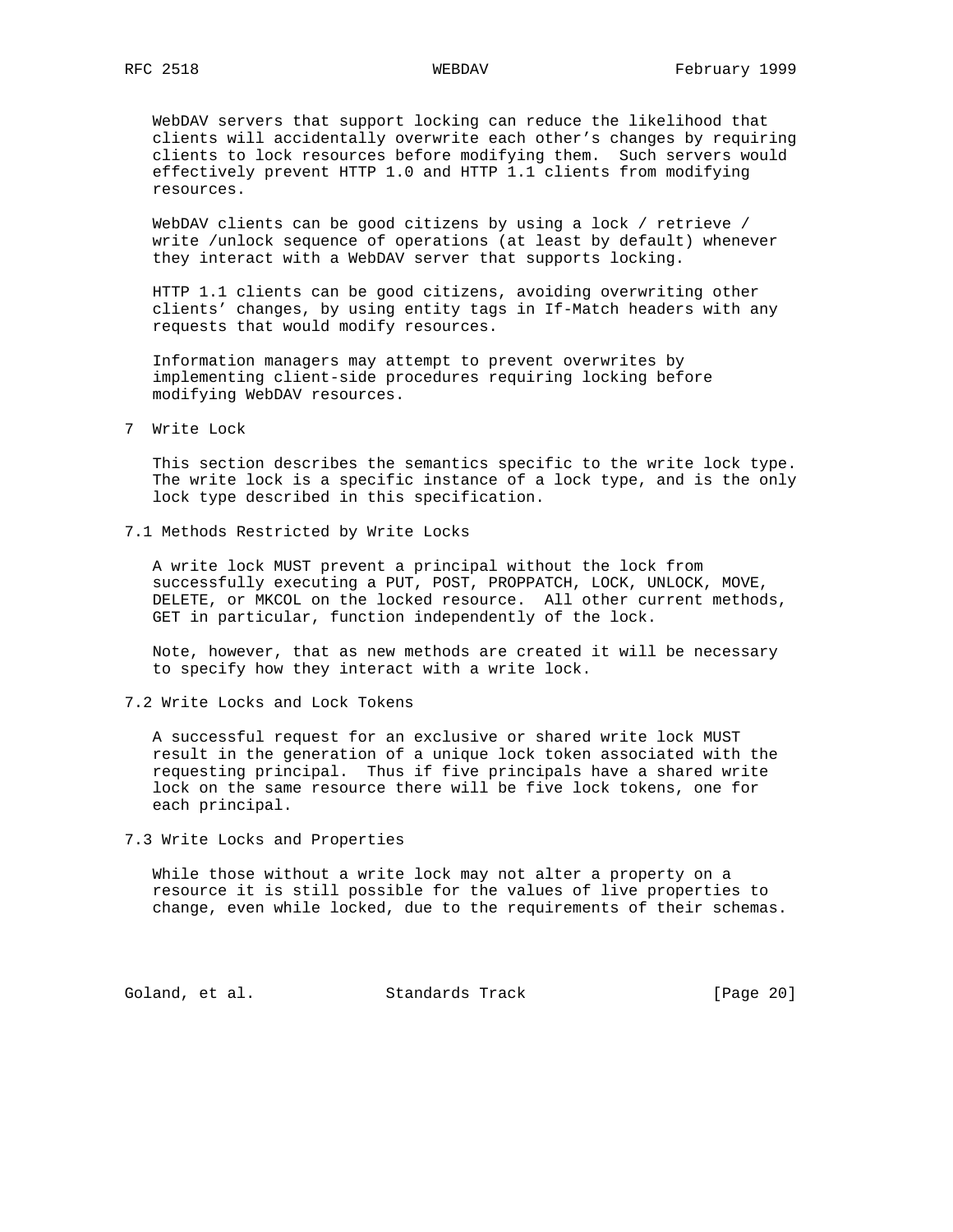Only dead properties and live properties defined to respect locks are guaranteed not to change while write locked.

7.4 Write Locks and Null Resources

 It is possible to assert a write lock on a null resource in order to lock the name.

 A write locked null resource, referred to as a lock-null resource, MUST respond with a 404 (Not Found) or 405 (Method Not Allowed) to any HTTP/1.1 or DAV methods except for PUT, MKCOL, OPTIONS, PROPFIND, LOCK, and UNLOCK. A lock-null resource MUST appear as a member of its parent collection. Additionally the lock-null resource MUST have defined on it all mandatory DAV properties. Most of these properties, such as all the get\* properties, will have no value as a lock-null resource does not support the GET method. Lock-Null resources MUST have defined values for lockdiscovery and supportedlock properties.

 Until a method such as PUT or MKCOL is successfully executed on the lock-null resource the resource MUST stay in the lock-null state. However, once a PUT or MKCOL is successfully executed on a lock-null resource the resource ceases to be in the lock-null state.

 If the resource is unlocked, for any reason, without a PUT, MKCOL, or similar method having been successfully executed upon it then the resource MUST return to the null state.

7.5 Write Locks and Collections

 A write lock on a collection, whether created by a "Depth: 0" or "Depth: infinity" lock request, prevents the addition or removal of member URIs of the collection by non-lock owners. As a consequence, when a principal issues a PUT or POST request to create a new resource under a URI which needs to be an internal member of a write locked collection to maintain HTTP namespace consistency, or issues a DELETE to remove a resource which has a URI which is an existing internal member URI of a write locked collection, this request MUST fail if the principal does not have a write lock on the collection.

 However, if a write lock request is issued to a collection containing member URIs identifying resources that are currently locked in a manner which conflicts with the write lock, the request MUST fail with a 423 (Locked) status code.

 If a lock owner causes the URI of a resource to be added as an internal member URI of a locked collection then the new resource MUST be automatically added to the lock. This is the only mechanism that

Goland, et al. Standards Track [Page 21]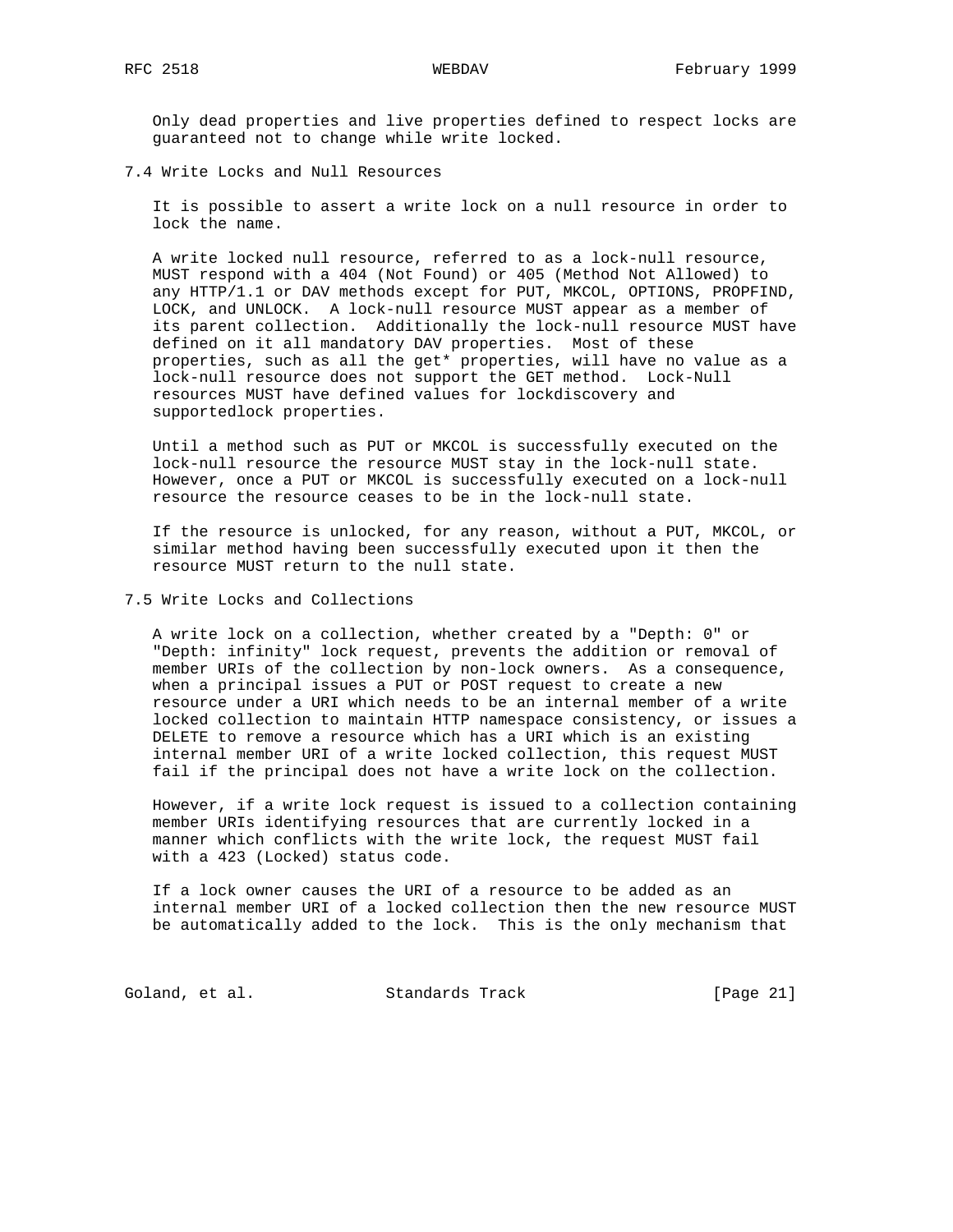allows a resource to be added to a write lock. Thus, for example, if the collection /a/b/ is write locked and the resource /c is moved to /a/b/c then resource /a/b/c will be added to the write lock.

7.6 Write Locks and the If Request Header

 If a user agent is not required to have knowledge about a lock when requesting an operation on a locked resource, the following scenario might occur. Program A, run by User A, takes out a write lock on a resource. Program B, also run by User A, has no knowledge of the lock taken out by Program A, yet performs a PUT to the locked resource. In this scenario, the PUT succeeds because locks are associated with a principal, not a program, and thus program B, because it is acting with principal A's credential, is allowed to perform the PUT. However, had program B known about the lock, it would not have overwritten the resource, preferring instead to present a dialog box describing the conflict to the user. Due to this scenario, a mechanism is needed to prevent different programs from accidentally ignoring locks taken out by other programs with the same authorization.

 In order to prevent these collisions a lock token MUST be submitted by an authorized principal in the If header for all locked resources that a method may interact with or the method MUST fail. For example, if a resource is to be moved and both the source and destination are locked then two lock tokens must be submitted, one for the source and the other for the destination.

7.6.1 Example - Write Lock

>>Request

 COPY /˜fielding/index.html HTTP/1.1 Host: www.ics.uci.edu Destination: http://www.ics.uci.edu/users/f/fielding/index.html If: <http://www.ics.uci.edu/users/f/fielding/index.html> (<opaquelocktoken:f81d4fae-7dec-11d0-a765-00a0c91e6bf6>)

>>Response

HTTP/1.1 204 No Content

 In this example, even though both the source and destination are locked, only one lock token must be submitted, for the lock on the destination. This is because the source resource is not modified by a COPY, and hence unaffected by the write lock. In this example, user agent authentication has previously occurred via a mechanism outside the scope of the HTTP protocol, in the underlying transport layer.

Goland, et al. Standards Track [Page 22]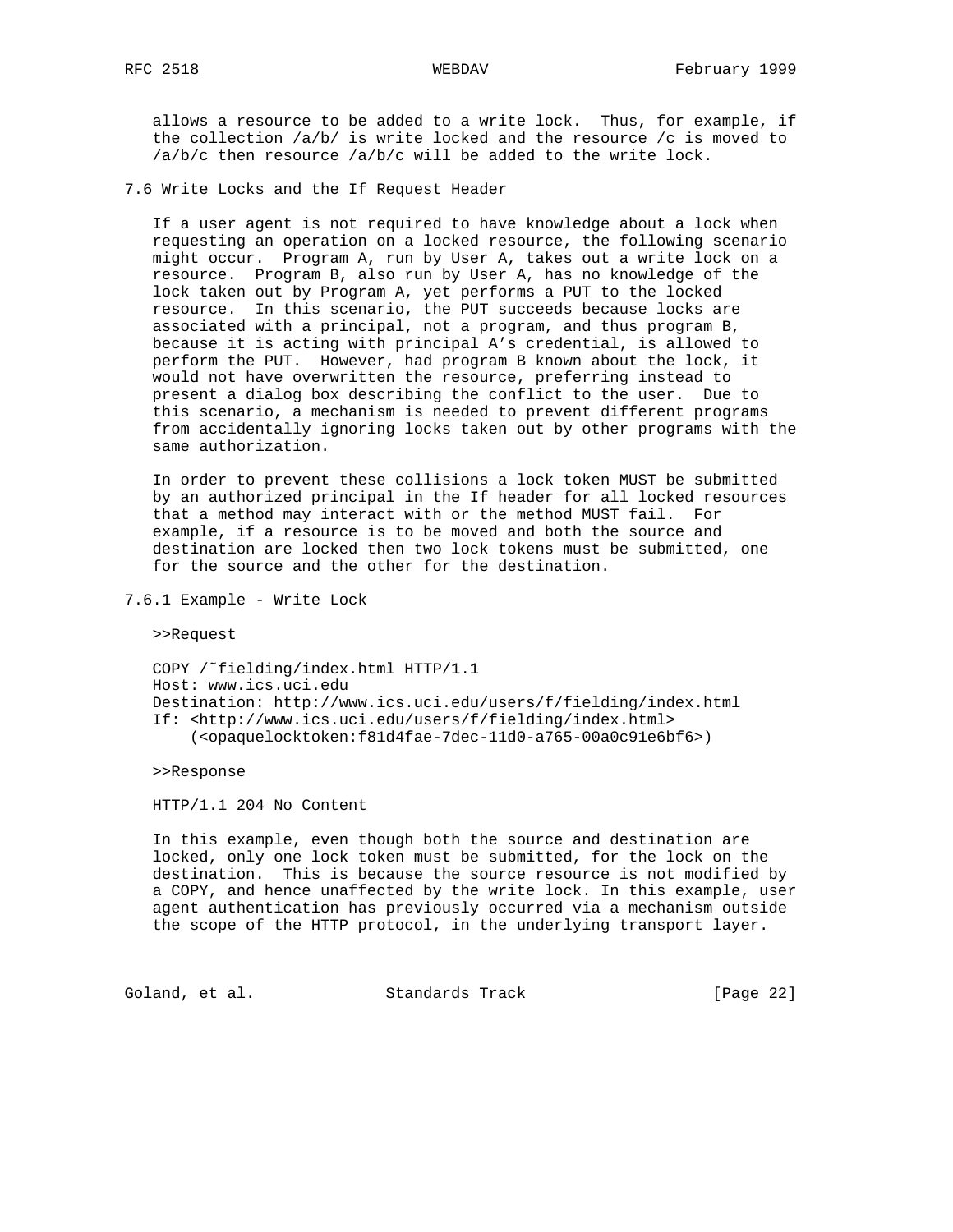# 7.7 Write Locks and COPY/MOVE

 A COPY method invocation MUST NOT duplicate any write locks active on the source. However, as previously noted, if the COPY copies the resource into a collection that is locked with "Depth: infinity", then the resource will be added to the lock.

 A successful MOVE request on a write locked resource MUST NOT move the write lock with the resource. However, the resource is subject to being added to an existing lock at the destination, as specified in section 7.5. For example, if the MOVE makes the resource a child of a collection that is locked with "Depth: infinity", then the resource will be added to that collection's lock. Additionally, if a resource locked with "Depth: infinity" is moved to a destination that is within the scope of the same lock (e.g., within the namespace tree covered by the lock), the moved resource will again be a added to the lock. In both these examples, as specified in section 7.6, an If header must be submitted containing a lock token for both the source and destination.

### 7.8 Refreshing Write Locks

 A client MUST NOT submit the same write lock request twice. Note that a client is always aware it is resubmitting the same lock request because it must include the lock token in the If header in order to make the request for a resource that is already locked.

 However, a client may submit a LOCK method with an If header but without a body. This form of LOCK MUST only be used to "refresh" a lock. Meaning, at minimum, that any timers associated with the lock MUST be re-set.

 A server may return a Timeout header with a lock refresh that is different than the Timeout header returned when the lock was originally requested. Additionally clients may submit Timeout headers of arbitrary value with their lock refresh requests. Servers, as always, may ignore Timeout headers submitted by the client.

 If an error is received in response to a refresh LOCK request the client SHOULD assume that the lock was not refreshed.

# 8 HTTP Methods for Distributed Authoring

 The following new HTTP methods use XML as a request and response format. All DAV compliant clients and resources MUST use XML parsers that are compliant with [REC-XML]. All XML used in either requests or responses MUST be, at minimum, well formed. If a server receives

Goland, et al. Standards Track [Page 23]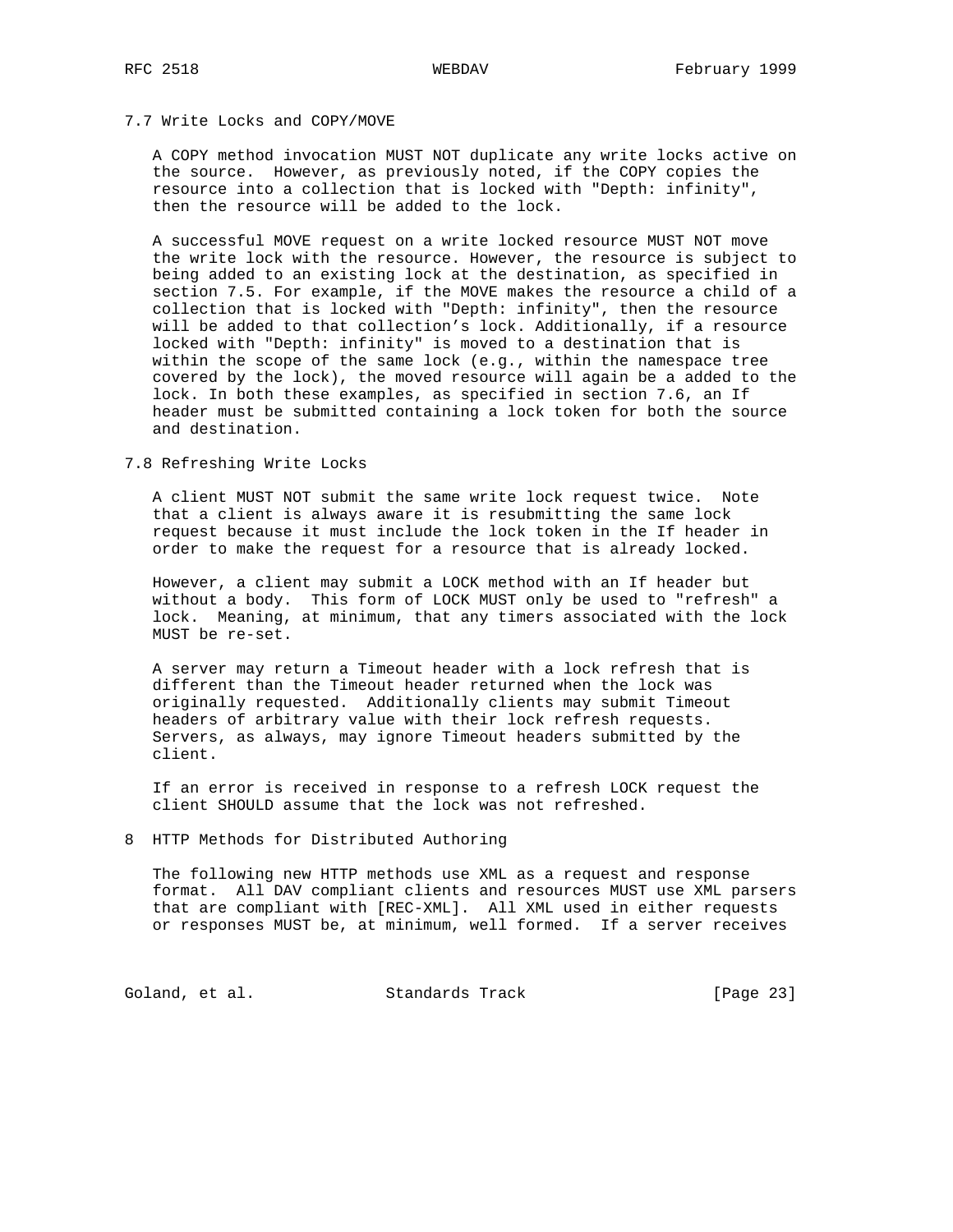ill-formed XML in a request it MUST reject the entire request with a 400 (Bad Request). If a client receives ill-formed XML in a response then it MUST NOT assume anything about the outcome of the executed method and SHOULD treat the server as malfunctioning.

# 8.1 PROPFIND

 The PROPFIND method retrieves properties defined on the resource identified by the Request-URI, if the resource does not have any internal members, or on the resource identified by the Request-URI and potentially its member resources, if the resource is a collection that has internal member URIs. All DAV compliant resources MUST support the PROPFIND method and the propfind XML element (section 12.14) along with all XML elements defined for use with that element.

 A client may submit a Depth header with a value of "0", "1", or "infinity" with a PROPFIND on a collection resource with internal member URIs. DAV compliant servers MUST support the "0", "1" and "infinity" behaviors. By default, the PROPFIND method without a Depth header MUST act as if a "Depth: infinity" header was included.

 A client may submit a propfind XML element in the body of the request method describing what information is being requested. It is possible to request particular property values, all property values, or a list of the names of the resource's properties. A client may choose not to submit a request body. An empty PROPFIND request body MUST be treated as a request for the names and values of all properties.

 All servers MUST support returning a response of content type text/xml or application/xml that contains a multistatus XML element that describes the results of the attempts to retrieve the various properties.

 If there is an error retrieving a property then a proper error result MUST be included in the response. A request to retrieve the value of a property which does not exist is an error and MUST be noted, if the response uses a multistatus XML element, with a response XML element which contains a 404 (Not Found) status value.

 Consequently, the multistatus XML element for a collection resource with member URIs MUST include a response XML element for each member URI of the collection, to whatever depth was requested. Each response XML element MUST contain an href XML element that gives the URI of the resource on which the properties in the prop XML element are defined. Results for a PROPFIND on a collection resource with internal member URIs are returned as a flat list whose order of entries is not significant.

Goland, et al. Standards Track [Page 24]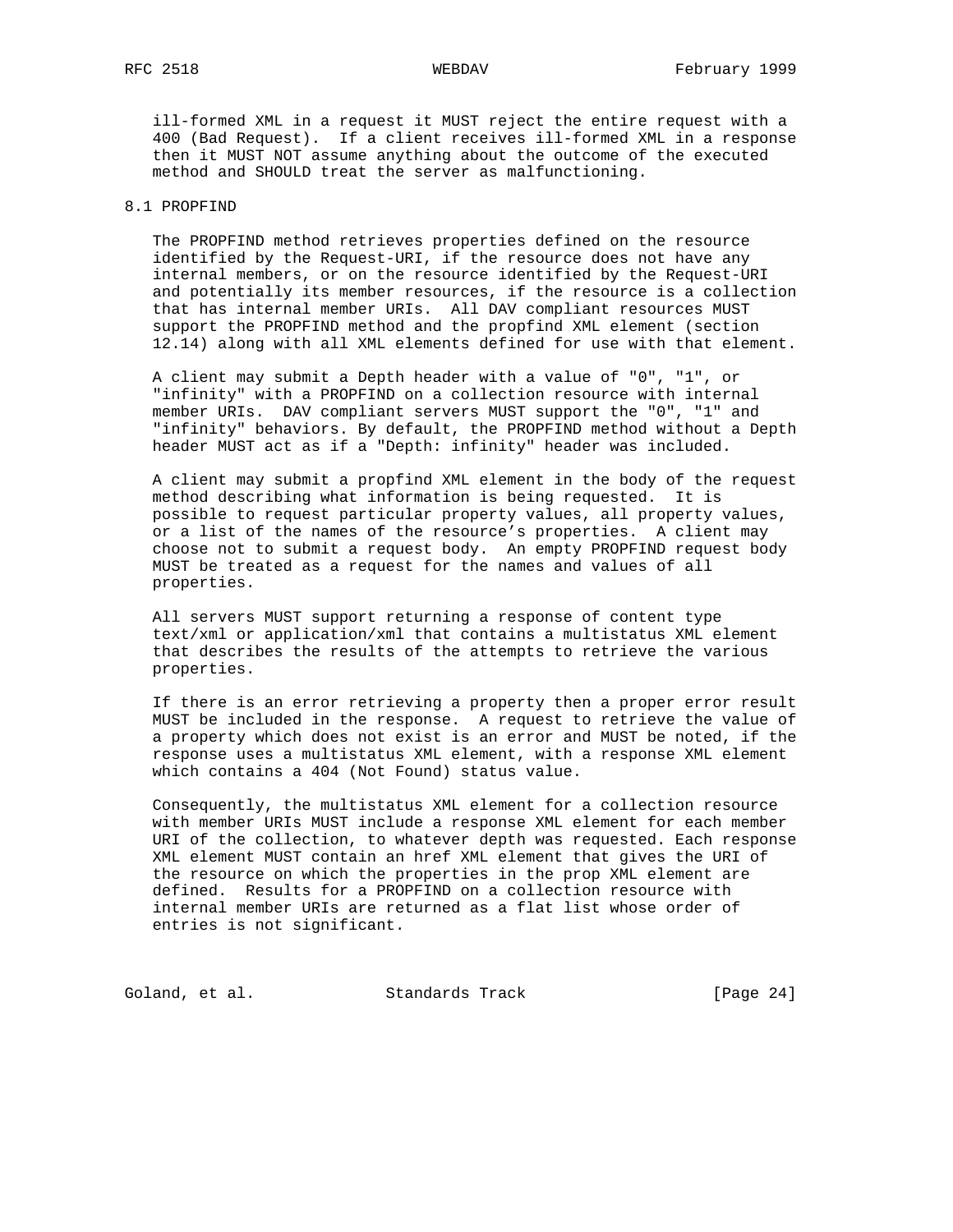should be silently excluded from the response.

 In the case of allprop and propname, if a principal does not have the right to know whether a particular property exists then the property

 The results of this method SHOULD NOT be cached. 8.1.1 Example - Retrieving Named Properties >>Request PROPFIND /file HTTP/1.1 Host: www.foo.bar Content-type: text/xml; charset="utf-8" Content-Length: xxxx <?xml version="1.0" encoding="utf-8" ?> <D:propfind xmlns:D="DAV:"> <D:prop xmlns:R="http://www.foo.bar/boxschema/"> <R:bigbox/> <R:author/> <R:DingALing/> <R:Random/> </D:prop> </D:propfind> >>Response HTTP/1.1 207 Multi-Status Content-Type: text/xml; charset="utf-8" Content-Length: xxxx <?xml version="1.0" encoding="utf-8" ?> <D:multistatus xmlns:D="DAV:"> <D:response> <D:href>http://www.foo.bar/file</D:href> <D:propstat> <D:prop xmlns:R="http://www.foo.bar/boxschema/"> <R:bigbox> <R:BoxType>Box type A</R:BoxType> </R:bigbox> <R:author> <R:Name>J.J. Johnson</R:Name> </R:author> </D:prop> <D:status>HTTP/1.1 200 OK</D:status> </D:propstat>

Goland, et al. Standards Track [Page 25]

<D:prop><R:DingALing/><R:Random/></D:prop>

<D:propstat>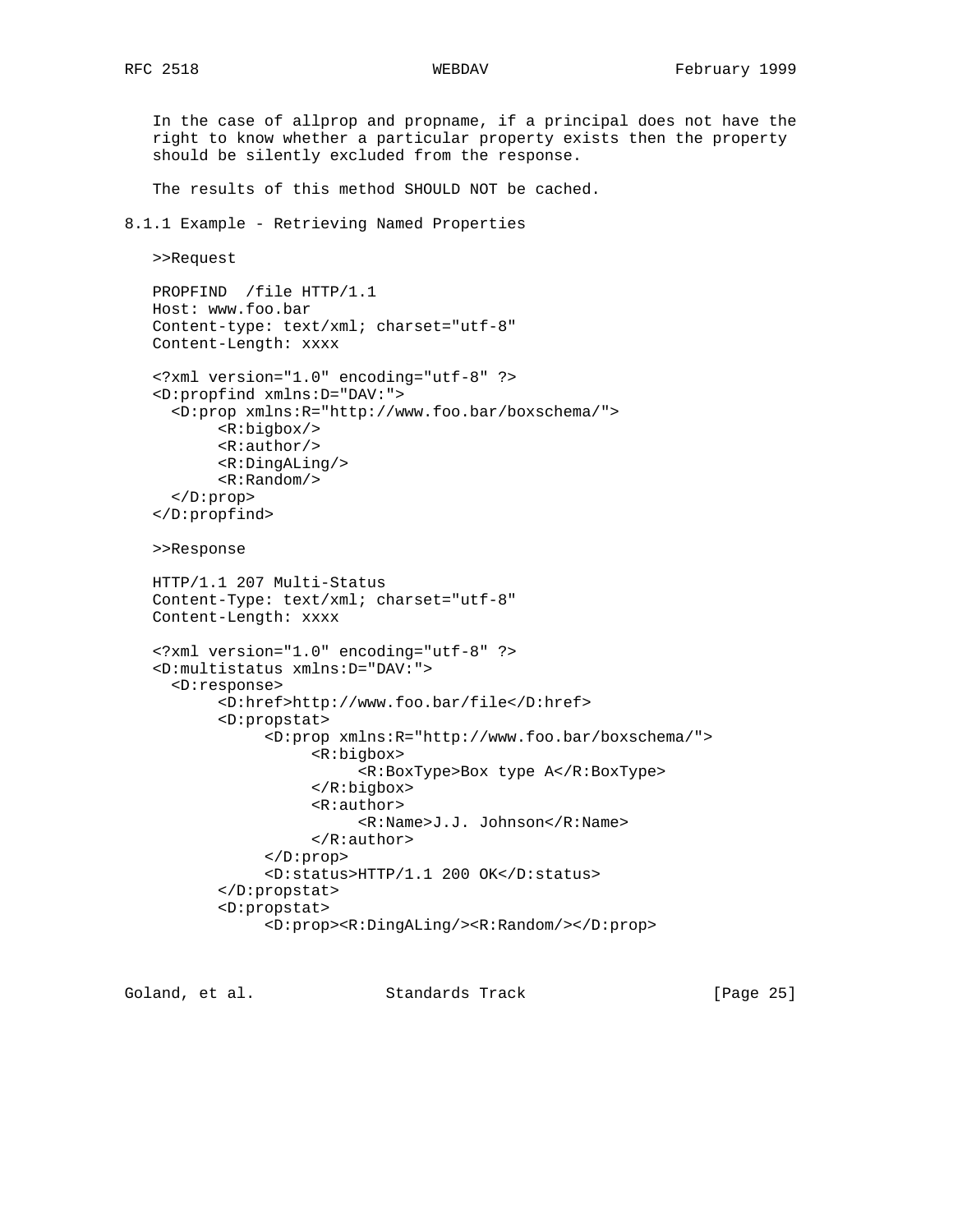<D:status>HTTP/1.1 403 Forbidden</D:status> <D:responsedescription> The user does not have access to the DingALing property. </D:responsedescription> </D:propstat> </D:response> <D:responsedescription> There has been an access violation error. </D:responsedescription> </D:multistatus> In this example, PROPFIND is executed on a non-collection resource http://www.foo.bar/file. The propfind XML element specifies the name of four properties whose values are being requested. In this case only two properties were returned, since the principal issuing the request did not have sufficient access rights to see the third and fourth properties. 8.1.2 Example - Using allprop to Retrieve All Properties >>Request PROPFIND /container/ HTTP/1.1 Host: www.foo.bar Depth: 1 Content-Type: text/xml; charset="utf-8" Content-Length: xxxx <?xml version="1.0" encoding="utf-8" ?> <D:propfind xmlns:D="DAV:"> <D:allprop/> </D:propfind> >>Response HTTP/1.1 207 Multi-Status Content-Type: text/xml; charset="utf-8" Content-Length: xxxx <?xml version="1.0" encoding="utf-8" ?> <D:multistatus xmlns:D="DAV:"> <D:response> <D:href>http://www.foo.bar/container/</D:href> <D:propstat> <D:prop xmlns:R="http://www.foo.bar/boxschema/"> <R:bigbox> <R:BoxType>Box type A</R:BoxType> </R:bigbox> <R:author>

Goland, et al. Standards Track [Page 26]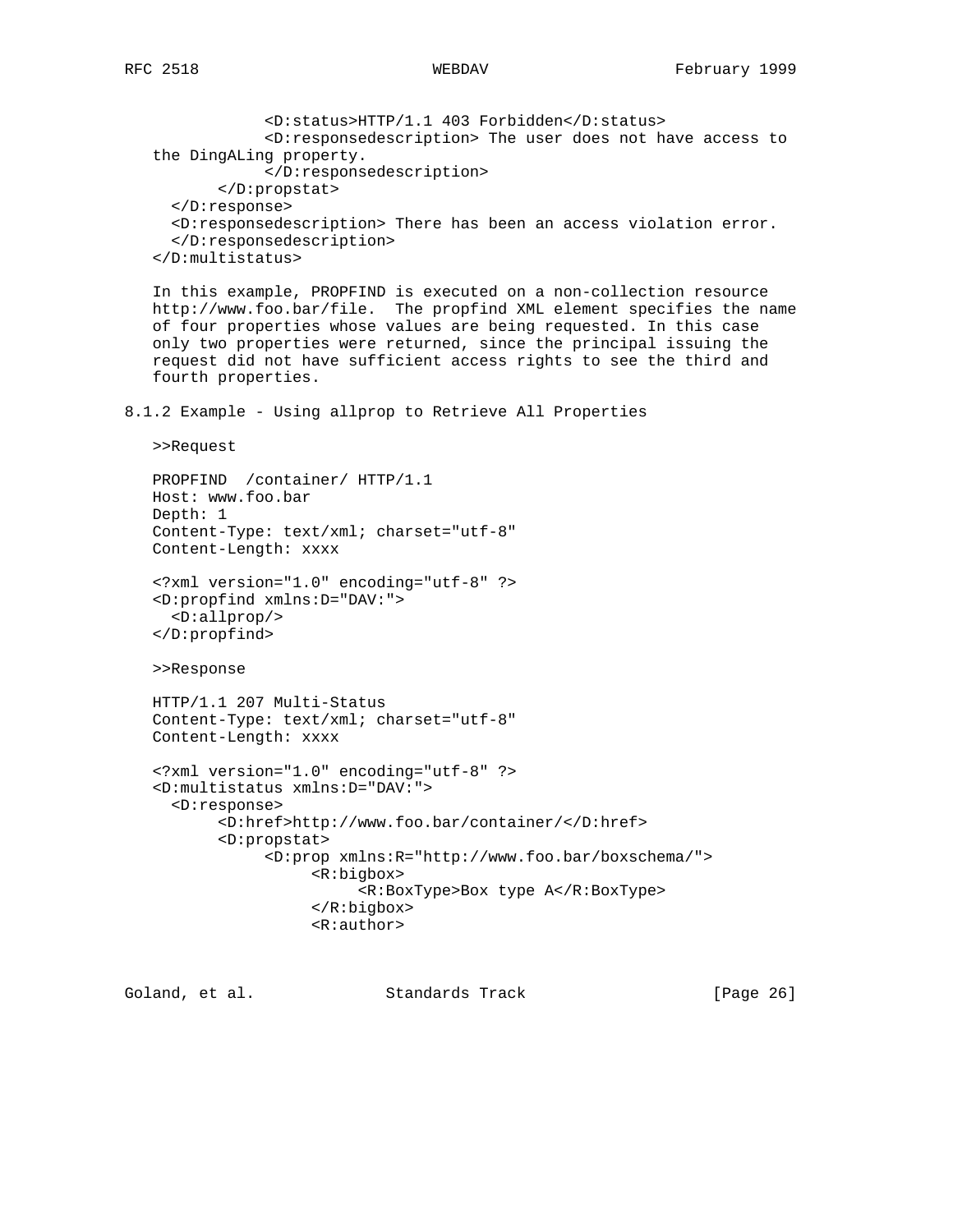```
 <R:Name>Hadrian</R:Name>
                 </R:author>
                 <D:creationdate>
                      1997-12-01T17:42:21-08:00
                 </D:creationdate>
                 <D:displayname>
                      Example collection
                 </D:displayname>
                 <D:resourcetype><D:collection/></D:resourcetype>
                 <D:supportedlock>
                      <D:lockentry>
                           <D:lockscope><D:exclusive/></D:lockscope>
                           <D:locktype><D:write/></D:locktype>
                      </D:lockentry>
                      <D:lockentry>
                           <D:lockscope><D:shared/></D:lockscope>
                            <D:locktype><D:write/></D:locktype>
                      </D:lockentry>
                 </D:supportedlock>
           </D:prop>
           <D:status>HTTP/1.1 200 OK</D:status>
      </D:propstat>
 </D:response>
 <D:response>
      <D:href>http://www.foo.bar/container/front.html</D:href>
      <D:propstat>
           <D:prop xmlns:R="http://www.foo.bar/boxschema/">
                 <R:bigbox>
                      <R:BoxType>Box type B</R:BoxType>
                 </R:bigbox>
                 <D:creationdate>
                      1997-12-01T18:27:21-08:00
                 </D:creationdate>
                 <D:displayname>
                      Example HTML resource
                 </D:displayname>
                 <D:getcontentlength>
                      4525
                 </D:getcontentlength>
                 <D:getcontenttype>
                      text/html
                 </D:getcontenttype>
                 <D:getetag>
                      zzyzx
                 </D:getetag>
                 <D:getlastmodified>
                      Monday, 12-Jan-98 09:25:56 GMT
                 </D:getlastmodified>
```
Goland, et al. Standards Track [Page 27]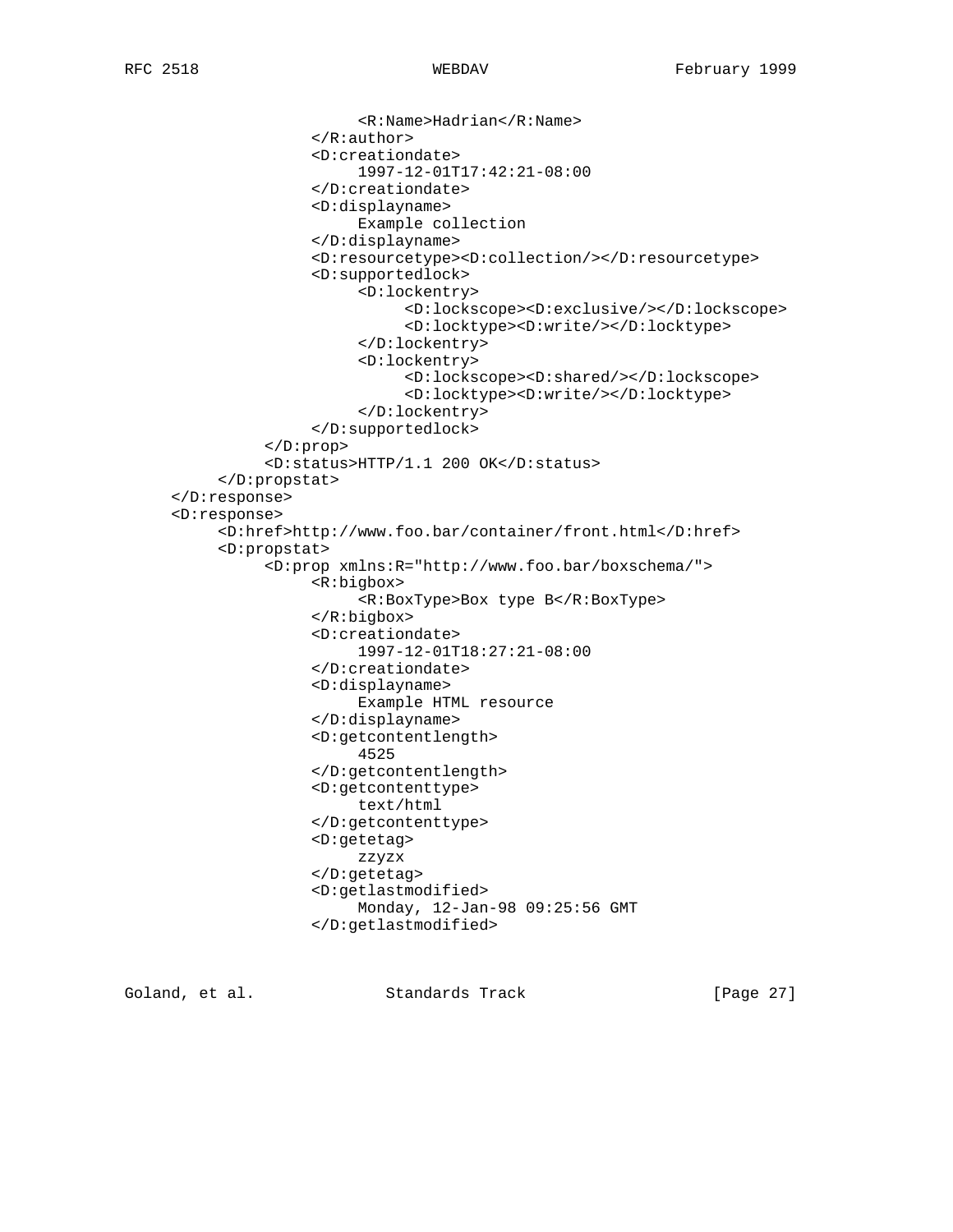```
 <D:resourcetype/>
                   <D:supportedlock>
                        <D:lockentry>
                              <D:lockscope><D:exclusive/></D:lockscope>
                              <D:locktype><D:write/></D:locktype>
                        </D:lockentry>
                        <D:lockentry>
                              <D:lockscope><D:shared/></D:lockscope>
                              <D:locktype><D:write/></D:locktype>
                        </D:lockentry>
                   </D:supportedlock>
             </D:prop>
             <D:status>HTTP/1.1 200 OK</D:status>
        </D:propstat>
   </D:response>
 </D:multistatus>
```
 In this example, PROPFIND was invoked on the resource http://www.foo.bar/container/ with a Depth header of 1, meaning the request applies to the resource and its children, and a propfind XML element containing the allprop XML element, meaning the request should return the name and value of all properties defined on each resource.

 The resource http://www.foo.bar/container/ has six properties defined on it:

 http://www.foo.bar/boxschema/bigbox, http://www.foo.bar/boxschema/author, DAV:creationdate, DAV:displayname, DAV:resourcetype, and DAV:supportedlock.

 The last four properties are WebDAV-specific, defined in section 13. Since GET is not supported on this resource, the get\* properties (e.g., getcontentlength) are not defined on this resource. The DAV specific properties assert that "container" was created on December 1, 1997, at 5:42:21PM, in a time zone 8 hours west of GMT (creationdate), has a name of "Example collection" (displayname), a collection resource type (resourcetype), and supports exclusive write and shared write locks (supportedlock).

 The resource http://www.foo.bar/container/front.html has nine properties defined on it:

 http://www.foo.bar/boxschema/bigbox (another instance of the "bigbox" property type), DAV:creationdate, DAV:displayname, DAV:getcontentlength, DAV:getcontenttype, DAV:getetag, DAV:getlastmodified, DAV:resourcetype, and DAV:supportedlock.

Goland, et al. Standards Track [Page 28]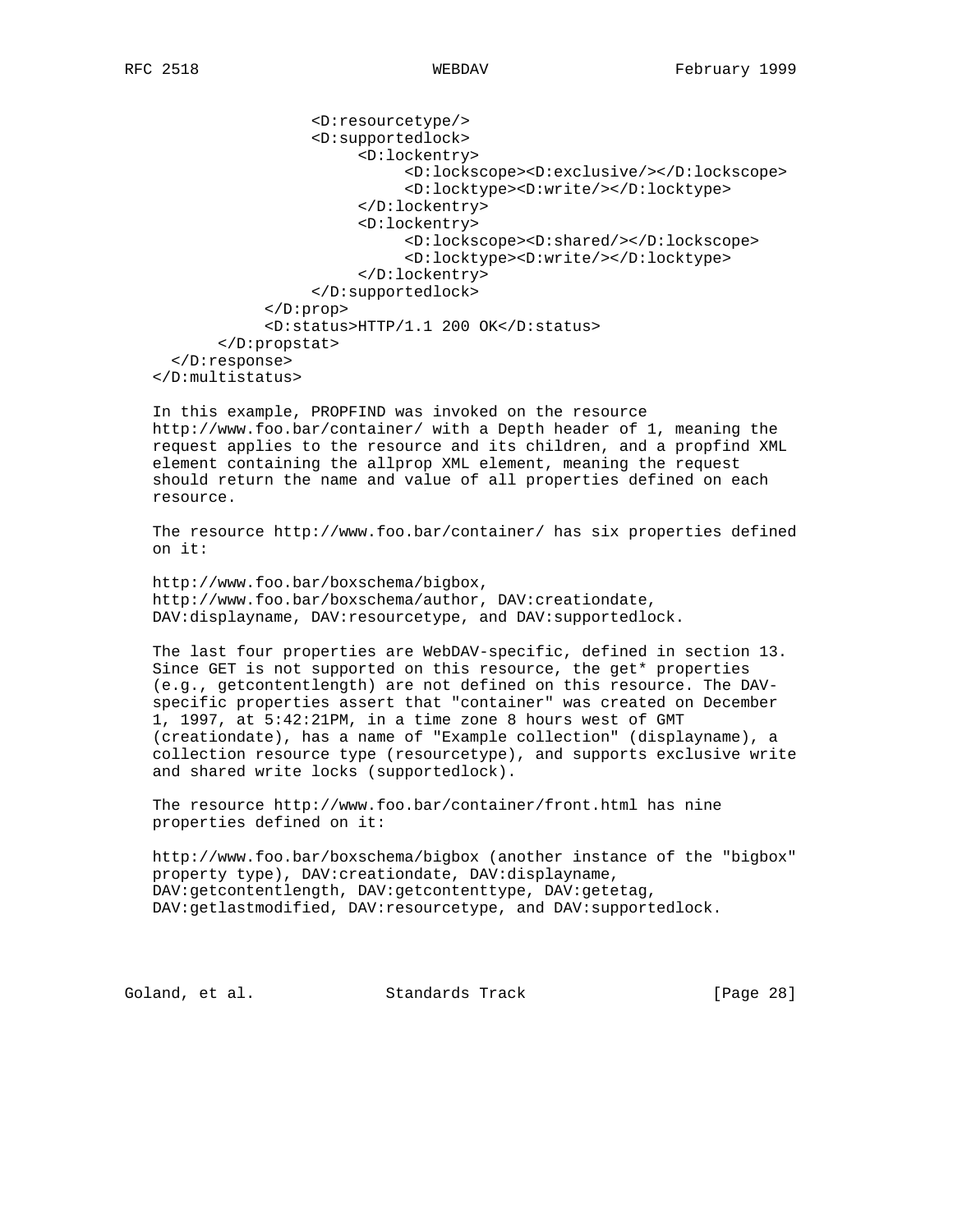The DAV-specific properties assert that "front.html" was created on December 1, 1997, at 6:27:21PM, in a time zone 8 hours west of GMT (creationdate), has a name of "Example HTML resource" (displayname), a content length of 4525 bytes (getcontentlength), a MIME type of "text/html" (getcontenttype), an entity tag of "zzyzx" (getetag), was last modified on Monday, January 12, 1998, at 09:25:56 GMT (getlastmodified), has an empty resource type, meaning that it is not a collection (resourcetype), and supports both exclusive write and shared write locks (supportedlock).

8.1.3 Example - Using propname to Retrieve all Property Names

```
 >>Request
```

```
 PROPFIND /container/ HTTP/1.1
 Host: www.foo.bar
 Content-Type: text/xml; charset="utf-8"
 Content-Length: xxxx
 <?xml version="1.0" encoding="utf-8" ?>
 <propfind xmlns="DAV:">
   <propname/>
 </propfind>
 >>Response
 HTTP/1.1 207 Multi-Status
 Content-Type: text/xml; charset="utf-8"
 Content-Length: xxxx
 <?xml version="1.0" encoding="utf-8" ?>
 <multistatus xmlns="DAV:">
   <response>
        <href>http://www.foo.bar/container/</href>
        <propstat>
              <prop xmlns:R="http://www.foo.bar/boxschema/">
                   <R:bigbox/>
                   <R:author/>
                   <creationdate/>
                   <displayname/>
                   <resourcetype/>
                   <supportedlock/>
              </prop>
              <status>HTTP/1.1 200 OK</status>
        </propstat>
   </response>
   <response>
        <href>http://www.foo.bar/container/front.html</href>
```
Goland, et al. Standards Track [Page 29]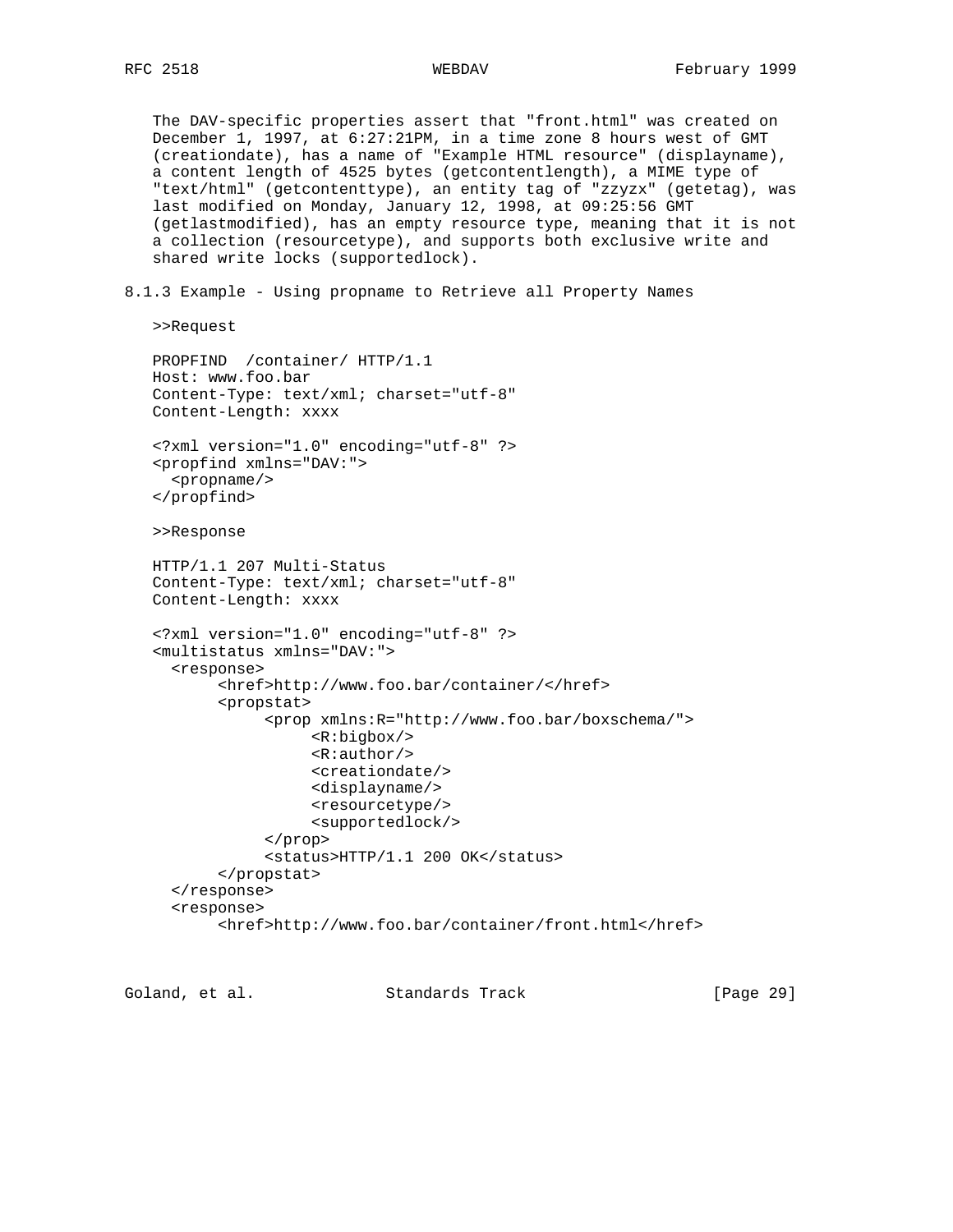<propstat> <prop xmlns:R="http://www.foo.bar/boxschema/"> <R:bigbox/> <creationdate/> <displayname/> <getcontentlength/> <getcontenttype/> <getetag/> <getlastmodified/> <resourcetype/> <supportedlock/> </prop> <status>HTTP/1.1 200 OK</status> </propstat> </response> </multistatus>

 In this example, PROPFIND is invoked on the collection resource http://www.foo.bar/container/, with a propfind XML element containing the propname XML element, meaning the name of all properties should be returned. Since no Depth header is present, it assumes its default value of "infinity", meaning the name of the properties on the collection and all its progeny should be returned.

 Consistent with the previous example, resource http://www.foo.bar/container/ has six properties defined on it, http://www.foo.bar/boxschema/bigbox, http://www.foo.bar/boxschema/author, DAV:creationdate, DAV:displayname, DAV:resourcetype, and DAV:supportedlock.

 The resource http://www.foo.bar/container/index.html, a member of the "container" collection, has nine properties defined on it, http://www.foo.bar/boxschema/bigbox, DAV:creationdate, DAV:displayname, DAV:getcontentlength, DAV:getcontenttype, DAV:getetag, DAV:getlastmodified, DAV:resourcetype, and DAV:supportedlock.

 This example also demonstrates the use of XML namespace scoping, and the default namespace. Since the "xmlns" attribute does not contain an explicit "shorthand name" (prefix) letter, the namespace applies by default to all enclosed elements. Hence, all elements which do not explicitly state the namespace to which they belong are members of the "DAV:" namespace schema.

Goland, et al. Standards Track [Page 30]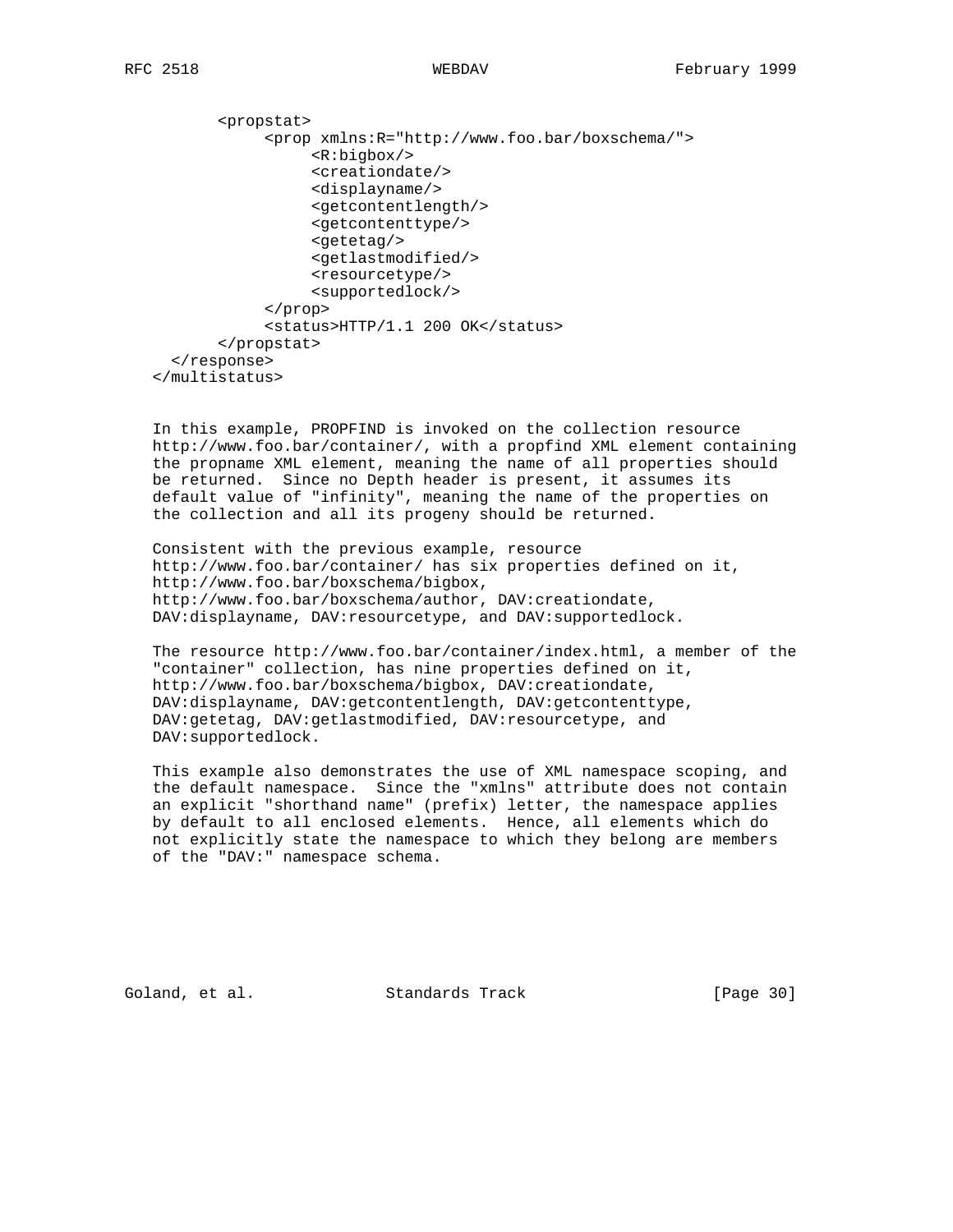# 8.2 PROPPATCH

 The PROPPATCH method processes instructions specified in the request body to set and/or remove properties defined on the resource identified by the Request-URI.

 All DAV compliant resources MUST support the PROPPATCH method and MUST process instructions that are specified using the propertyupdate, set, and remove XML elements of the DAV schema. Execution of the directives in this method is, of course, subject to access control constraints. DAV compliant resources SHOULD support the setting of arbitrary dead properties.

 The request message body of a PROPPATCH method MUST contain the propertyupdate XML element. Instruction processing MUST occur in the order instructions are received (i.e., from top to bottom). Instructions MUST either all be executed or none executed. Thus if any error occurs during processing all executed instructions MUST be undone and a proper error result returned. Instruction processing details can be found in the definition of the set and remove instructions in section 12.13.

8.2.1 Status Codes for use with 207 (Multi-Status)

 The following are examples of response codes one would expect to be used in a 207 (Multi-Status) response for this method. Note, however, that unless explicitly prohibited any 2/3/4/5xx series response code may be used in a 207 (Multi-Status) response.

 200 (OK) - The command succeeded. As there can be a mixture of sets and removes in a body, a 201 (Created) seems inappropriate.

 403 (Forbidden) - The client, for reasons the server chooses not to specify, cannot alter one of the properties.

 409 (Conflict) - The client has provided a value whose semantics are not appropriate for the property. This includes trying to set read only properties.

 423 (Locked) - The specified resource is locked and the client either is not a lock owner or the lock type requires a lock token to be submitted and the client did not submit it.

 507 (Insufficient Storage) - The server did not have sufficient space to record the property.

Goland, et al. Standards Track [Page 31]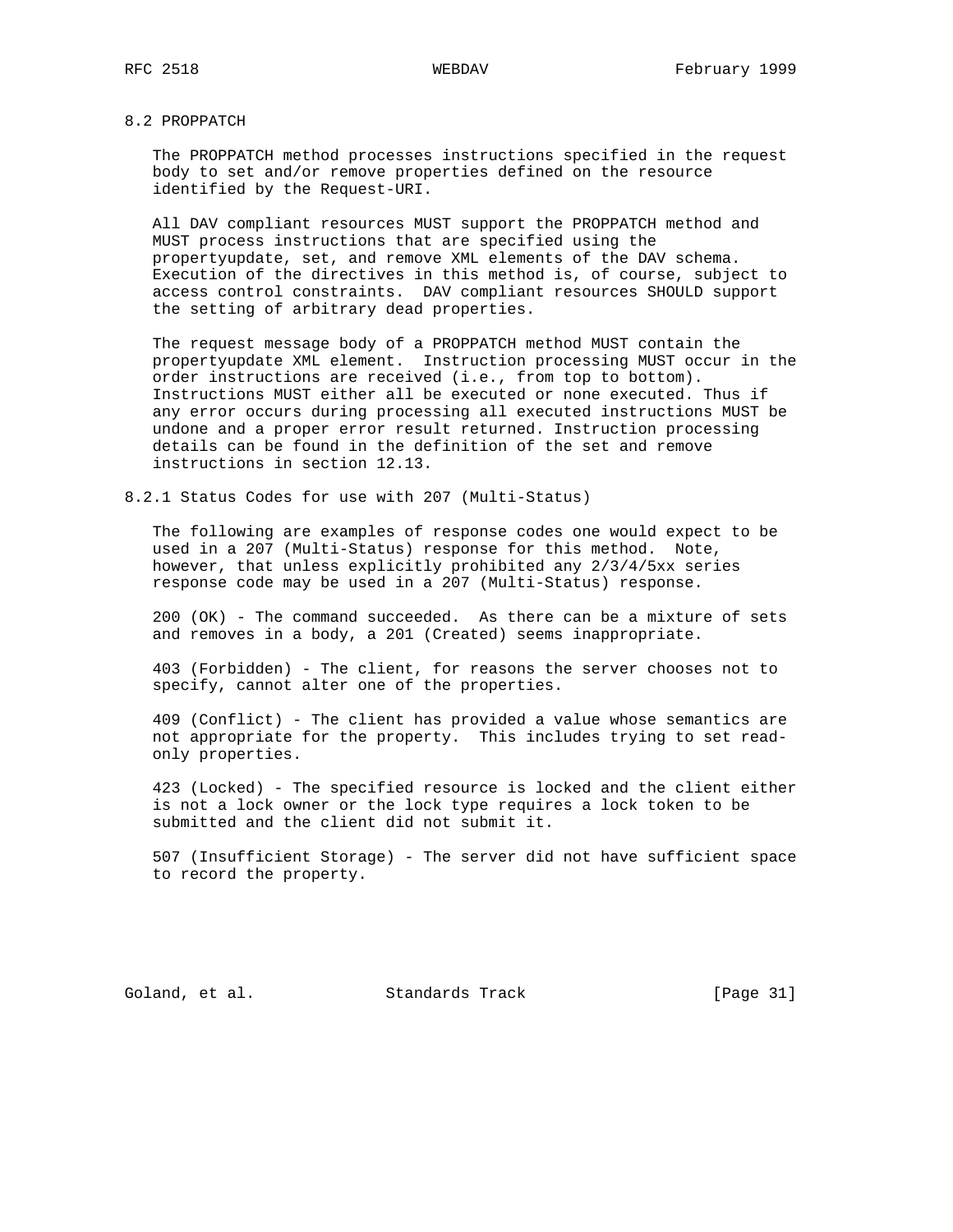```
8.2.2 Example - PROPPATCH
    >>Request
    PROPPATCH /bar.html HTTP/1.1
   Host: www.foo.com
   Content-Type: text/xml; charset="utf-8"
    Content-Length: xxxx
    <?xml version="1.0" encoding="utf-8" ?>
    <D:propertyupdate xmlns:D="DAV:"
   xmlns:Z="http://www.w3.com/standards/z39.50/">
      <D:set>
           <D:prop>
                <Z:authors>
                      <Z:Author>Jim Whitehead</Z:Author>
                      <Z:Author>Roy Fielding</Z:Author>
                </Z:authors>
           </D:prop>
      </D:set>
      <D:remove>
           <D:prop><Z:Copyright-Owner/></D:prop>
      </D:remove>
    </D:propertyupdate>
    >>Response
   HTTP/1.1 207 Multi-Status
    Content-Type: text/xml; charset="utf-8"
   Content-Length: xxxx
    <?xml version="1.0" encoding="utf-8" ?>
    <D:multistatus xmlns:D="DAV:"
   xmlns:Z="http://www.w3.com/standards/z39.50">
      <D:response>
           <D:href>http://www.foo.com/bar.html</D:href>
           <D:propstat>
                <D:prop><Z:Authors/></D:prop>
                <D:status>HTTP/1.1 424 Failed Dependency</D:status>
           </D:propstat>
           <D:propstat>
                <D:prop><Z:Copyright-Owner/></D:prop>
                <D:status>HTTP/1.1 409 Conflict</D:status>
           </D:propstat>
           <D:responsedescription> Copyright Owner can not be deleted or
    altered.</D:responsedescription>
      </D:response>
    </D:multistatus>
```
Goland, et al. Standards Track [Page 32]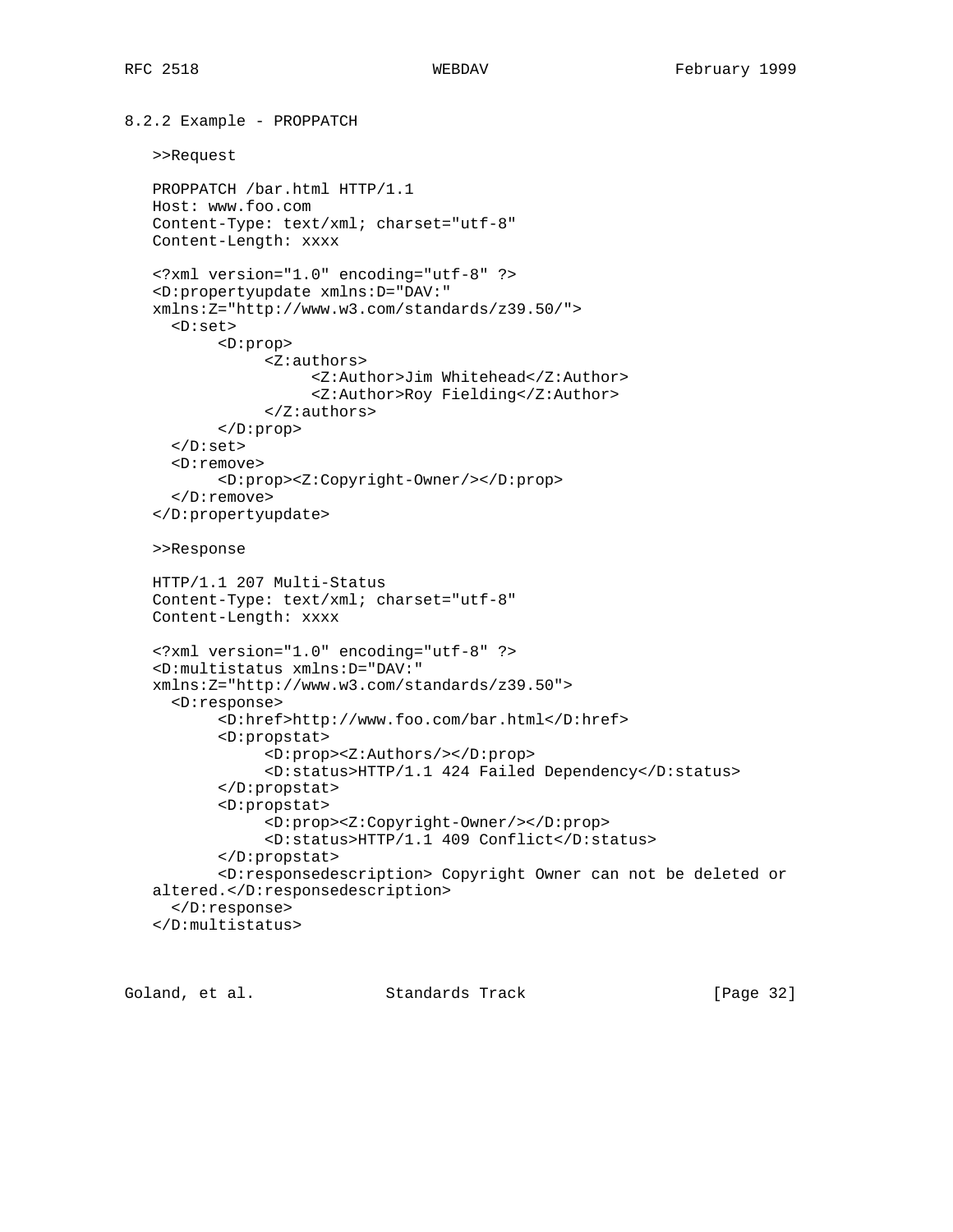In this example, the client requests the server to set the value of the http://www.w3.com/standards/z39.50/Authors property, and to remove the property http://www.w3.com/standards/z39.50/Copyright- Owner. Since the Copyright-Owner property could not be removed, no property modifications occur. The 424 (Failed Dependency) status code for the Authors property indicates this action would have succeeded if it were not for the conflict with removing the Copyright-Owner property.

### 8.3 MKCOL Method

 The MKCOL method is used to create a new collection. All DAV compliant resources MUST support the MKCOL method.

### 8.3.1 Request

 MKCOL creates a new collection resource at the location specified by the Request-URI. If the resource identified by the Request-URI is non-null then the MKCOL MUST fail. During MKCOL processing, a server MUST make the Request-URI a member of its parent collection, unless the Request-URI is "/". If no such ancestor exists, the method MUST fail. When the MKCOL operation creates a new collection resource, all ancestors MUST already exist, or the method MUST fail with a 409 (Conflict) status code. For example, if a request to create collection  $/a/b/c/d$  is made, and neither  $/a/b/$  nor  $/a/b/c/$  exists, the request must fail.

 When MKCOL is invoked without a request body, the newly created collection SHOULD have no members.

 A MKCOL request message may contain a message body. The behavior of a MKCOL request when the body is present is limited to creating collections, members of a collection, bodies of members and properties on the collections or members. If the server receives a MKCOL request entity type it does not support or understand it MUST respond with a 415 (Unsupported Media Type) status code. The exact behavior of MKCOL for various request media types is undefined in this document, and will be specified in separate documents.

# 8.3.2 Status Codes

 Responses from a MKCOL request MUST NOT be cached as MKCOL has non idempotent semantics.

 201 (Created) - The collection or structured resource was created in its entirety.

Goland, et al. Standards Track [Page 33]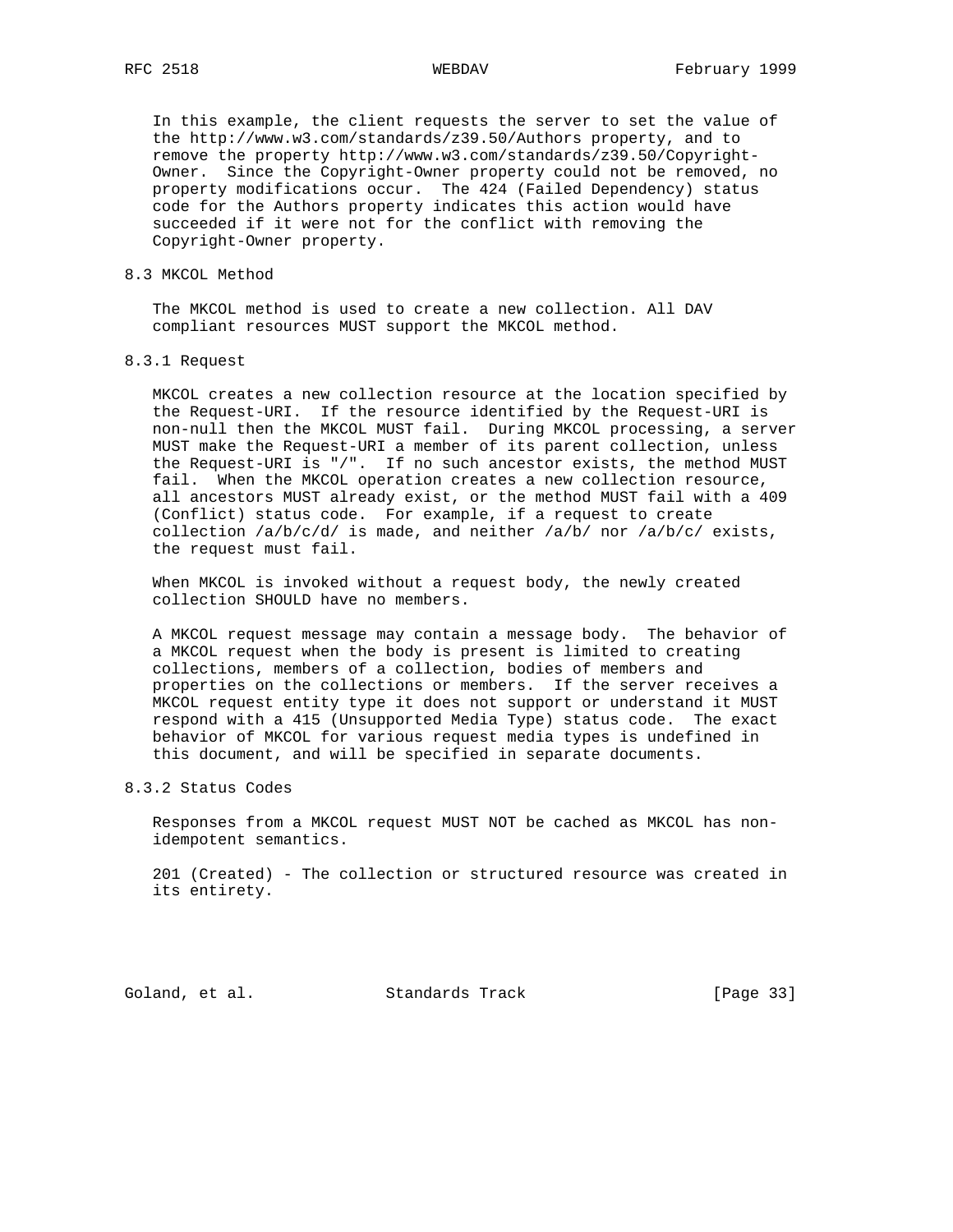403 (Forbidden) - This indicates at least one of two conditions: 1) the server does not allow the creation of collections at the given location in its namespace, or 2) the parent collection of the Request-URI exists but cannot accept members.

 405 (Method Not Allowed) - MKCOL can only be executed on a deleted/non-existent resource.

 409 (Conflict) - A collection cannot be made at the Request-URI until one or more intermediate collections have been created.

 415 (Unsupported Media Type)- The server does not support the request type of the body.

 507 (Insufficient Storage) - The resource does not have sufficient space to record the state of the resource after the execution of this method.

8.3.3 Example - MKCOL

 This example creates a collection called /webdisc/xfiles/ on the server www.server.org.

>>Request

 MKCOL /webdisc/xfiles/ HTTP/1.1 Host: www.server.org

>>Response

HTTP/1.1 201 Created

8.4 GET, HEAD for Collections

 The semantics of GET are unchanged when applied to a collection, since GET is defined as, "retrieve whatever information (in the form of an entity) is identified by the Request-URI" [RFC2068]. GET when applied to a collection may return the contents of an "index.html" resource, a human-readable view of the contents of the collection, or something else altogether. Hence it is possible that the result of a GET on a collection will bear no correlation to the membership of the collection.

 Similarly, since the definition of HEAD is a GET without a response message body, the semantics of HEAD are unmodified when applied to collection resources.

Goland, et al. Standards Track [Page 34]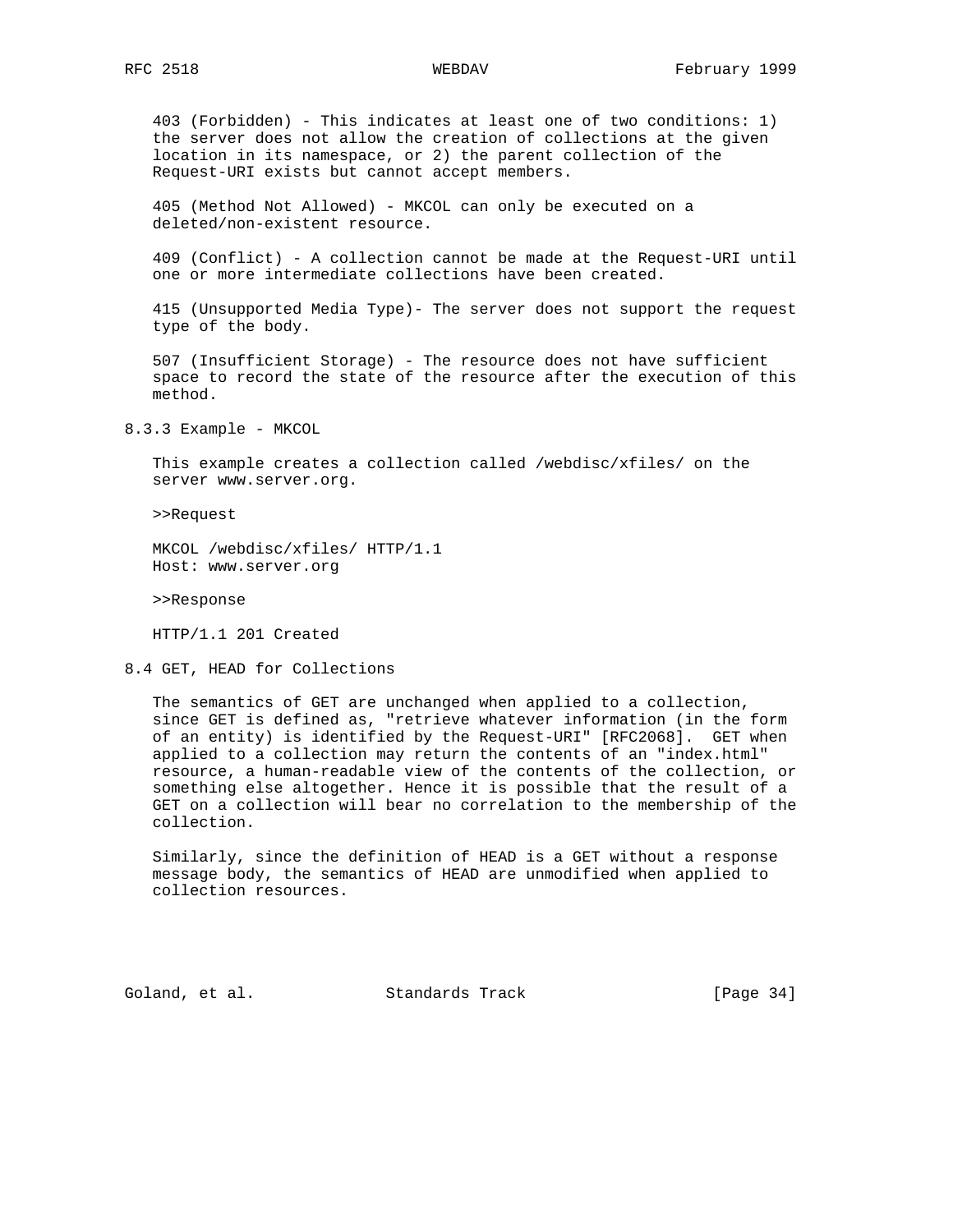# 8.5 POST for Collections

 Since by definition the actual function performed by POST is determined by the server and often depends on the particular resource, the behavior of POST when applied to collections cannot be meaningfully modified because it is largely undefined. Thus the semantics of POST are unmodified when applied to a collection.

### 8.6 DELETE

8.6.1 DELETE for Non-Collection Resources

 If the DELETE method is issued to a non-collection resource whose URIs are an internal member of one or more collections, then during DELETE processing a server MUST remove any URI for the resource identified by the Request-URI from collections which contain it as a member.

## 8.6.2 DELETE for Collections

 The DELETE method on a collection MUST act as if a "Depth: infinity" header was used on it. A client MUST NOT submit a Depth header with a DELETE on a collection with any value but infinity.

 DELETE instructs that the collection specified in the Request-URI and all resources identified by its internal member URIs are to be deleted.

 If any resource identified by a member URI cannot be deleted then all of the member's ancestors MUST NOT be deleted, so as to maintain namespace consistency.

 Any headers included with DELETE MUST be applied in processing every resource to be deleted.

 When the DELETE method has completed processing it MUST result in a consistent namespace.

 If an error occurs with a resource other than the resource identified in the Request-URI then the response MUST be a 207 (Multi-Status). 424 (Failed Dependency) errors SHOULD NOT be in the 207 (Multi- Status). They can be safely left out because the client will know that the ancestors of a resource could not be deleted when the client receives an error for the ancestor's progeny. Additionally 204 (No Content) errors SHOULD NOT be returned in the 207 (Multi-Status). The reason for this prohibition is that 204 (No Content) is the default success code.

Goland, et al. Standards Track [Page 35]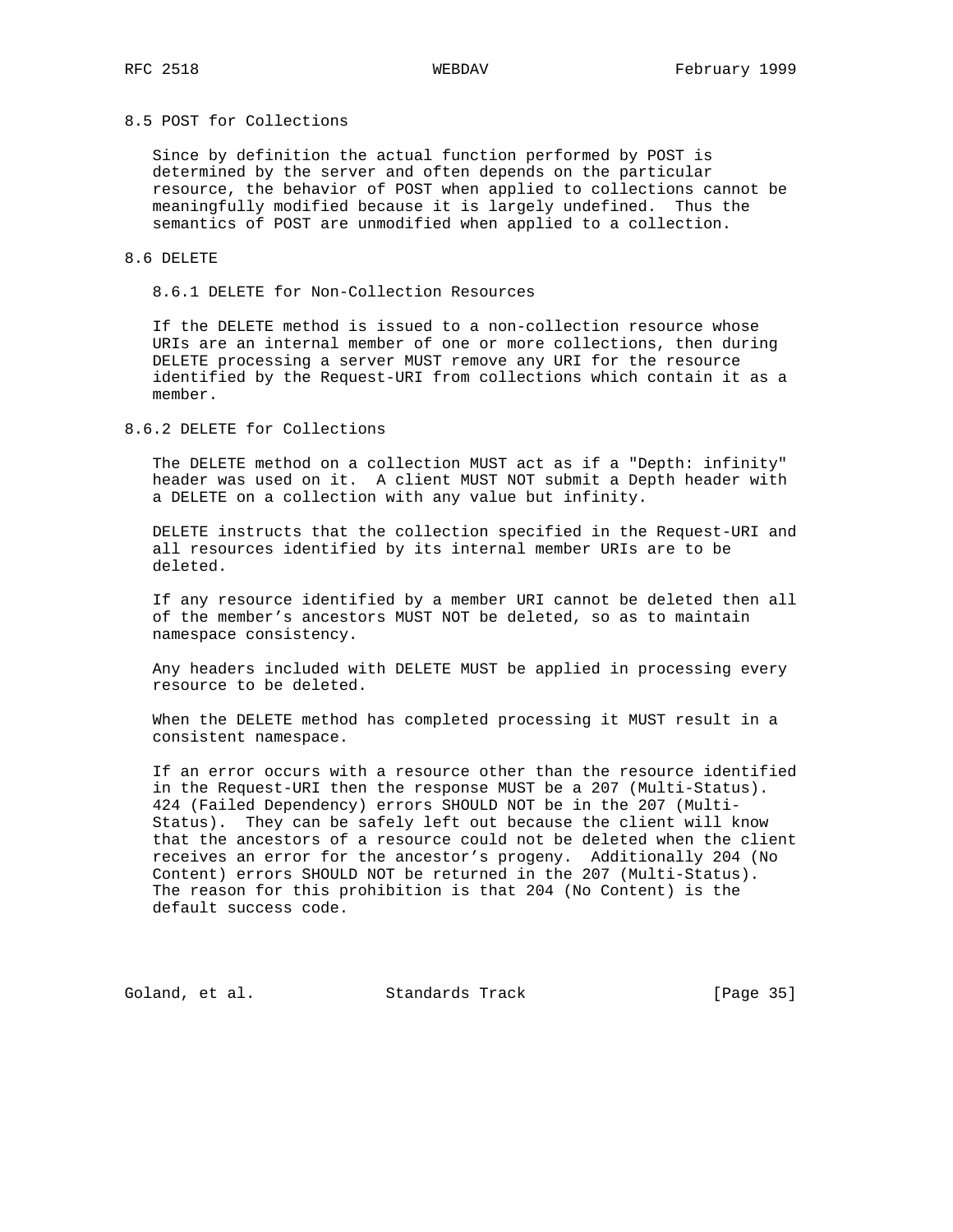8.6.2.1 Example - DELETE

>>Request

 DELETE /container/ HTTP/1.1 Host: www.foo.bar

>>Response

 HTTP/1.1 207 Multi-Status Content-Type: text/xml; charset="utf-8" Content-Length: xxxx

```
 <?xml version="1.0" encoding="utf-8" ?>
 <d:multistatus xmlns:d="DAV:">
   <d:response>
        <d:href>http://www.foo.bar/container/resource3</d:href>
        <d:status>HTTP/1.1 423 Locked</d:status>
   </d:response>
 </d:multistatus>
```
 In this example the attempt to delete http://www.foo.bar/container/resource3 failed because it is locked, and no lock token was submitted with the request. Consequently, the attempt to delete http://www.foo.bar/container/ also failed. Thus the client knows that the attempt to delete http://www.foo.bar/container/ must have also failed since the parent can not be deleted unless its child has also been deleted. Even though a Depth header has not been included, a depth of infinity is assumed because the method is on a collection.

8.7 PUT

```
8.7.1 PUT for Non-Collection Resources
```
 A PUT performed on an existing resource replaces the GET response entity of the resource. Properties defined on the resource may be recomputed during PUT processing but are not otherwise affected. For example, if a server recognizes the content type of the request body, it may be able to automatically extract information that could be profitably exposed as properties.

 A PUT that would result in the creation of a resource without an appropriately scoped parent collection MUST fail with a 409 (Conflict).

Goland, et al. Standards Track [Page 36]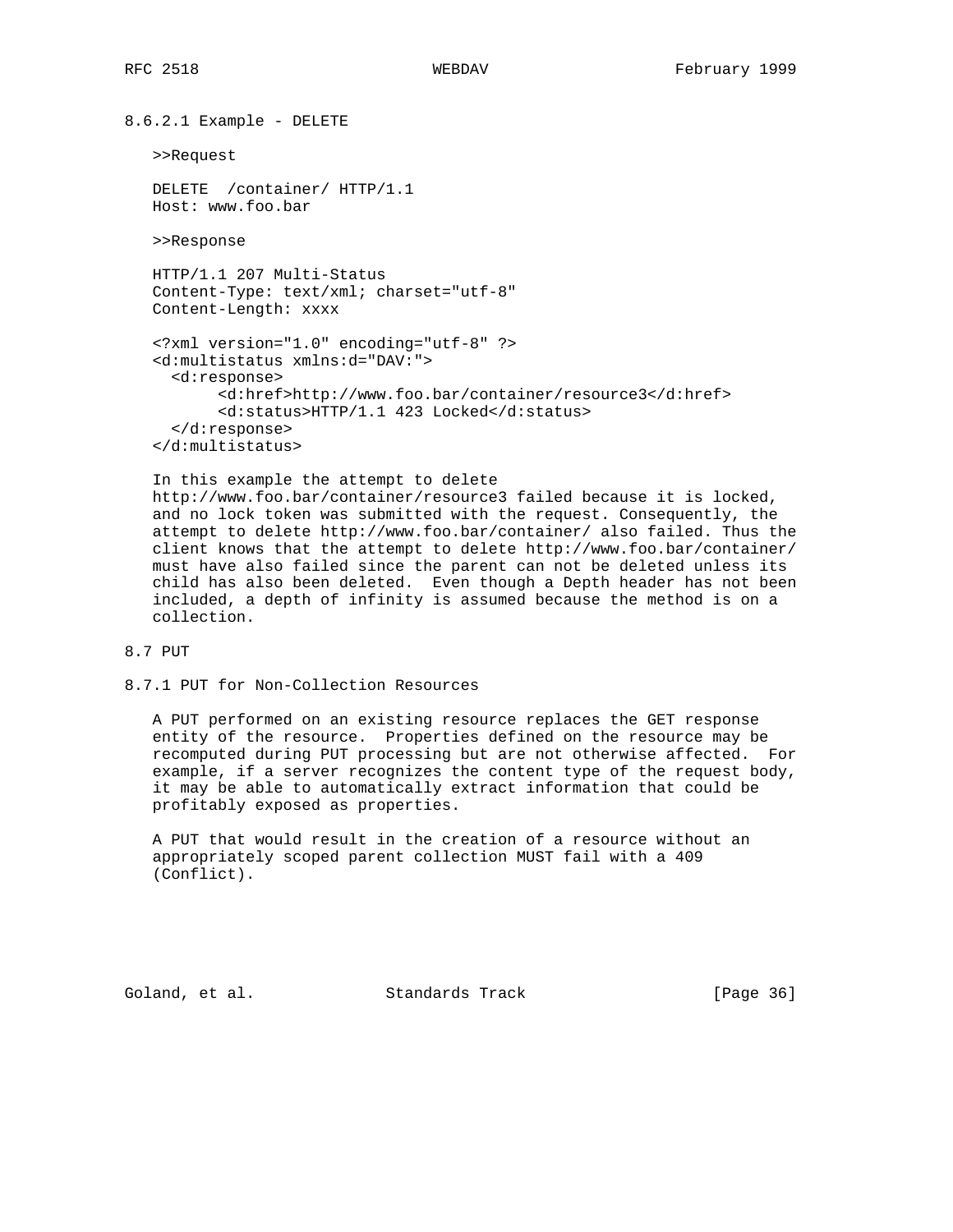# 8.7.2 PUT for Collections

 As defined in the HTTP/1.1 specification [RFC2068], the "PUT method requests that the enclosed entity be stored under the supplied Request-URI." Since submission of an entity representing a collection would implicitly encode creation and deletion of resources, this specification intentionally does not define a transmission format for creating a collection using PUT. Instead, the MKCOL method is defined to create collections.

 When the PUT operation creates a new non-collection resource all ancestors MUST already exist. If all ancestors do not exist, the method MUST fail with a 409 (Conflict) status code. For example, if resource  $/a/b/c/d.html$  is to be created and  $/a/b/c/d$  does not exist, then the request must fail.

## 8.8 COPY Method

 The COPY method creates a duplicate of the source resource, identified by the Request-URI, in the destination resource, identified by the URI in the Destination header. The Destination header MUST be present. The exact behavior of the COPY method depends on the type of the source resource.

 All WebDAV compliant resources MUST support the COPY method. However, support for the COPY method does not guarantee the ability to copy a resource. For example, separate programs may control resources on the same server. As a result, it may not be possible to copy a resource to a location that appears to be on the same server.

# 8.8.1 COPY for HTTP/1.1 resources

 When the source resource is not a collection the result of the COPY method is the creation of a new resource at the destination whose state and behavior match that of the source resource as closely as possible. After a successful COPY invocation, all properties on the source resource MUST be duplicated on the destination resource, subject to modifying headers and XML elements, following the definition for copying properties. Since the environment at the destination may be different than at the source due to factors outside the scope of control of the server, such as the absence of resources required for correct operation, it may not be possible to completely duplicate the behavior of the resource at the destination. Subsequent alterations to the destination resource will not modify the source resource. Subsequent alterations to the source resource will not modify the destination resource.

Goland, et al. Standards Track [Page 37]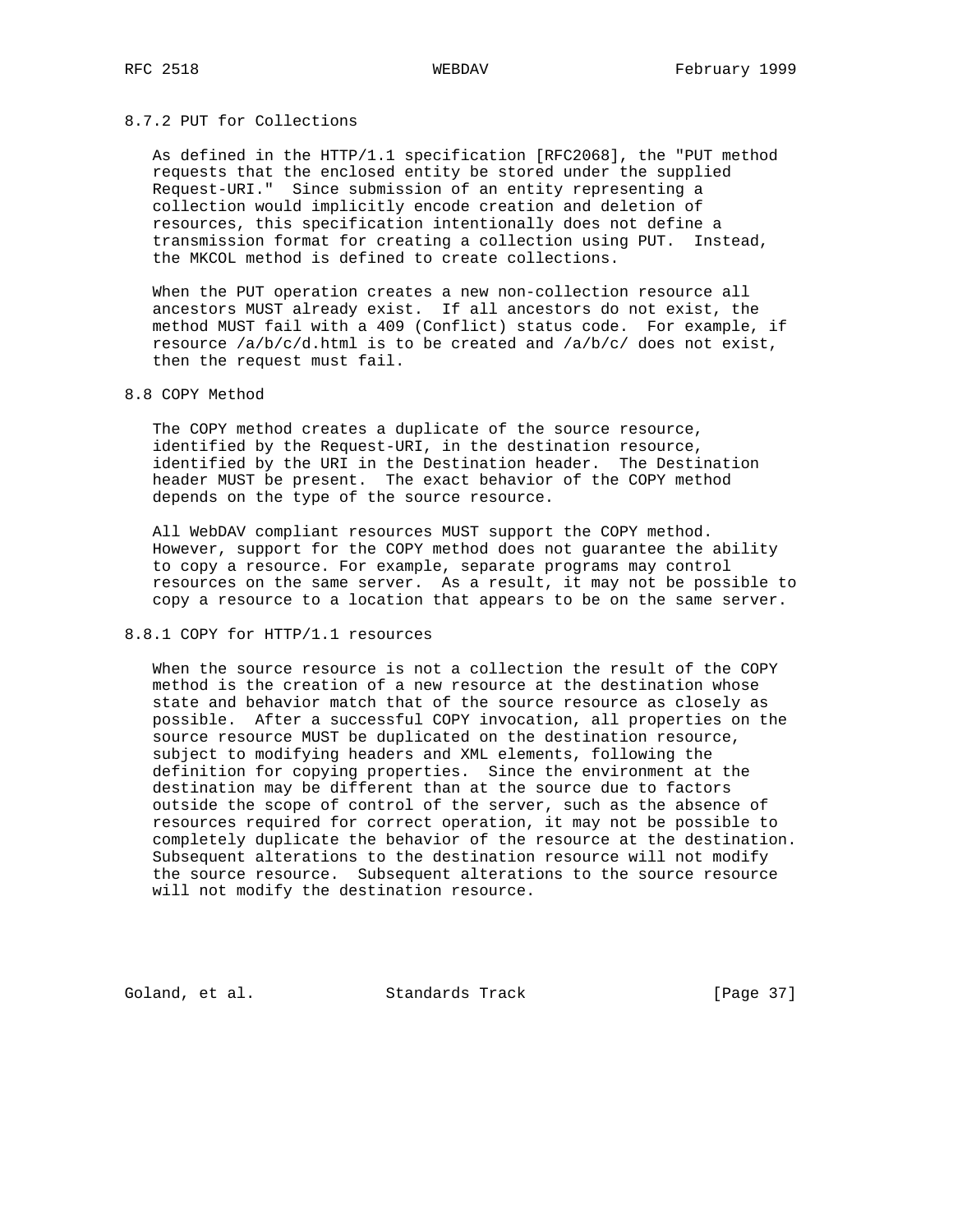## 8.8.2. COPY for Properties

 The following section defines how properties on a resource are handled during a COPY operation.

 Live properties SHOULD be duplicated as identically behaving live properties at the destination resource. If a property cannot be copied live, then its value MUST be duplicated, octet-for-octet, in an identically named, dead property on the destination resource subject to the effects of the propertybehavior XML element.

 The propertybehavior XML element can specify that properties are copied on best effort, that all live properties must be successfully copied or the method must fail, or that a specified list of live properties must be successfully copied or the method must fail. The propertybehavior XML element is defined in section 12.12.

## 8.8.3 COPY for Collections

 The COPY method on a collection without a Depth header MUST act as if a Depth header with value "infinity" was included. A client may submit a Depth header on a COPY on a collection with a value of "0" or "infinity". DAV compliant servers MUST support the "0" and "infinity" Depth header behaviors.

 A COPY of depth infinity instructs that the collection resource identified by the Request-URI is to be copied to the location identified by the URI in the Destination header, and all its internal member resources are to be copied to a location relative to it, recursively through all levels of the collection hierarchy.

 A COPY of "Depth: 0" only instructs that the collection and its properties but not resources identified by its internal member URIs, are to be copied.

 Any headers included with a COPY MUST be applied in processing every resource to be copied with the exception of the Destination header.

 The Destination header only specifies the destination URI for the Request-URI. When applied to members of the collection identified by the Request-URI the value of Destination is to be modified to reflect the current location in the hierarchy. So, if the Request- URI is /a/ with Host header value http://fun.com/ and the Destination is http://fun.com/b/ then when http://fun.com/a/c/d is processed it must use a Destination of http://fun.com/b/c/d.

Goland, et al. Standards Track [Page 38]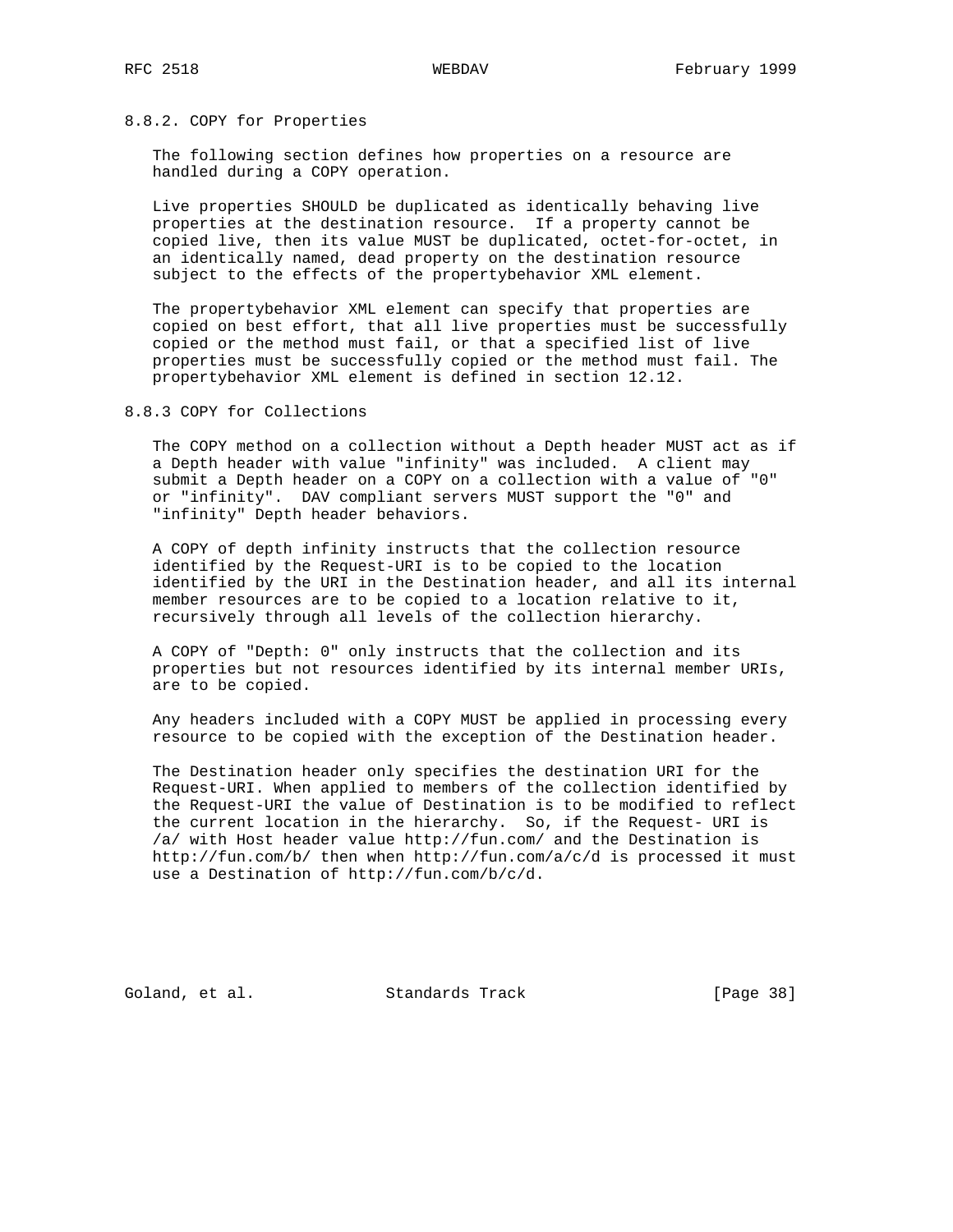When the COPY method has completed processing it MUST have created a consistent namespace at the destination (see section 5.1 for the definition of namespace consistency). However, if an error occurs while copying an internal collection, the server MUST NOT copy any resources identified by members of this collection (i.e., the server must skip this subtree), as this would create an inconsistent namespace. After detecting an error, the COPY operation SHOULD try to finish as much of the original copy operation as possible (i.e., the server should still attempt to copy other subtrees and their members, that are not descendents of an error-causing collection). So, for example, if an infinite depth copy operation is performed on collection  $/a/$ , which contains collections  $/a/b/$  and  $/a/c/$ , and an error occurs copying /a/b/, an attempt should still be made to copy /a/c/. Similarly, after encountering an error copying a non collection resource as part of an infinite depth copy, the server SHOULD try to finish as much of the original copy operation as possible.

 If an error in executing the COPY method occurs with a resource other than the resource identified in the Request-URI then the response MUST be a 207 (Multi-Status).

 The 424 (Failed Dependency) status code SHOULD NOT be returned in the 207 (Multi-Status) response from a COPY method. These responses can be safely omitted because the client will know that the progeny of a resource could not be copied when the client receives an error for the parent. Additionally 201 (Created)/204 (No Content) status codes SHOULD NOT be returned as values in 207 (Multi-Status) responses from COPY methods. They, too, can be safely omitted because they are the default success codes.

8.8.4 COPY and the Overwrite Header

 If a resource exists at the destination and the Overwrite header is "T" then prior to performing the copy the server MUST perform a DELETE with "Depth: infinity" on the destination resource. If the Overwrite header is set to "F" then the operation will fail.

8.8.5 Status Codes

 201 (Created) - The source resource was successfully copied. The copy operation resulted in the creation of a new resource.

 204 (No Content) - The source resource was successfully copied to a pre-existing destination resource.

403 (Forbidden) \_ The source and destination URIs are the same.

Goland, et al. Standards Track [Page 39]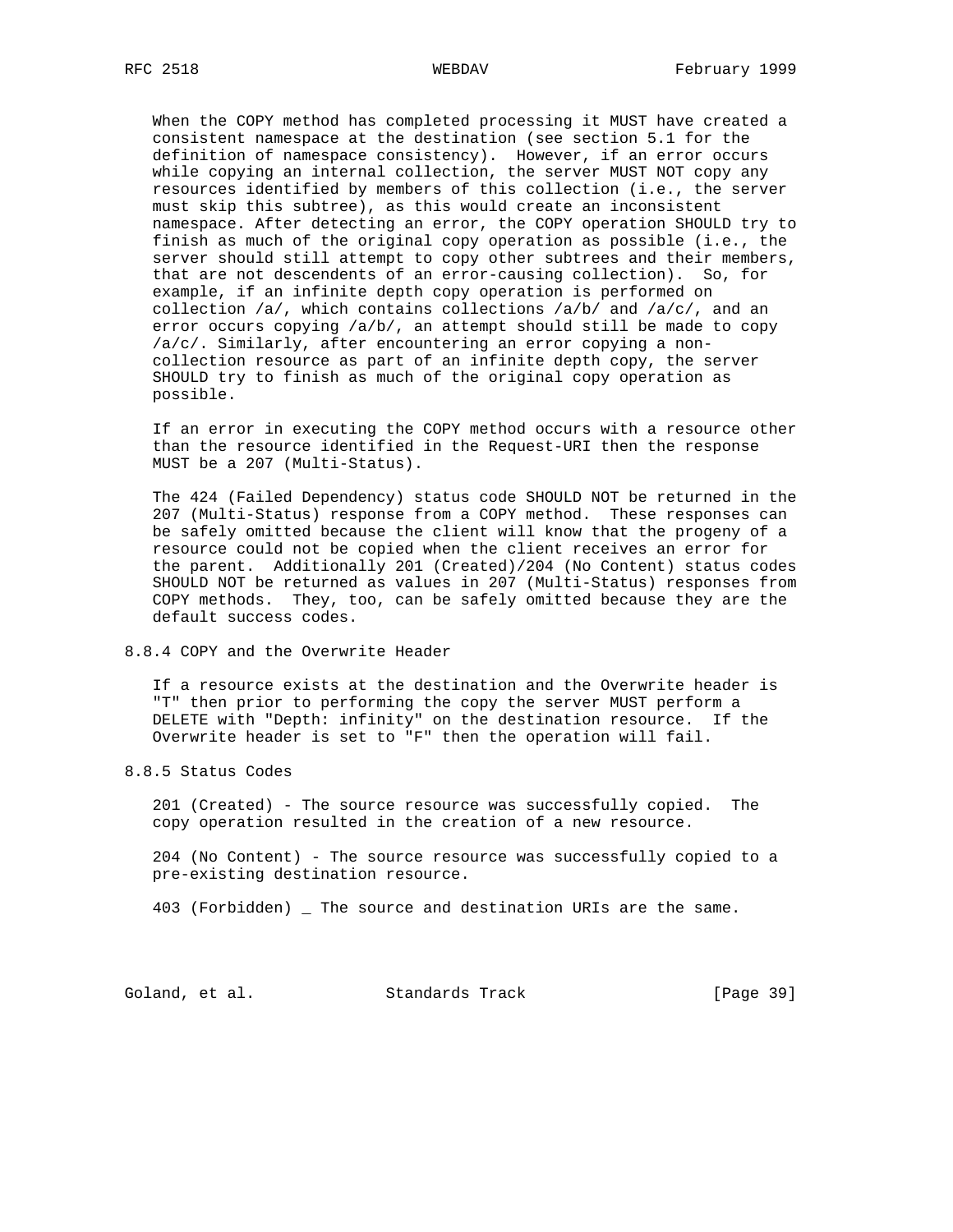409 (Conflict) \_ A resource cannot be created at the destination until one or more intermediate collections have been created.

 412 (Precondition Failed) - The server was unable to maintain the liveness of the properties listed in the propertybehavior XML element or the Overwrite header is "F" and the state of the destination resource is non-null.

423 (Locked) - The destination resource was locked.

 502 (Bad Gateway) - This may occur when the destination is on another server and the destination server refuses to accept the resource.

 507 (Insufficient Storage) - The destination resource does not have sufficient space to record the state of the resource after the execution of this method.

8.8.6 Example - COPY with Overwrite

 This example shows resource http://www.ics.uci.edu/˜fielding/index.html being copied to the location http://www.ics.uci.edu/users/f/fielding/index.html. The 204 (No Content) status code indicates the existing resource at the destination was overwritten.

>>Request

 COPY /˜fielding/index.html HTTP/1.1 Host: www.ics.uci.edu Destination: http://www.ics.uci.edu/users/f/fielding/index.html

>>Response

HTTP/1.1 204 No Content

8.8.7 Example - COPY with No Overwrite

 The following example shows the same copy operation being performed, but with the Overwrite header set to "F." A response of 412 (Precondition Failed) is returned because the destination resource has a non-null state.

>>Request

 COPY /˜fielding/index.html HTTP/1.1 Host: www.ics.uci.edu Destination: http://www.ics.uci.edu/users/f/fielding/index.html Overwrite: F

Goland, et al. Standards Track [Page 40]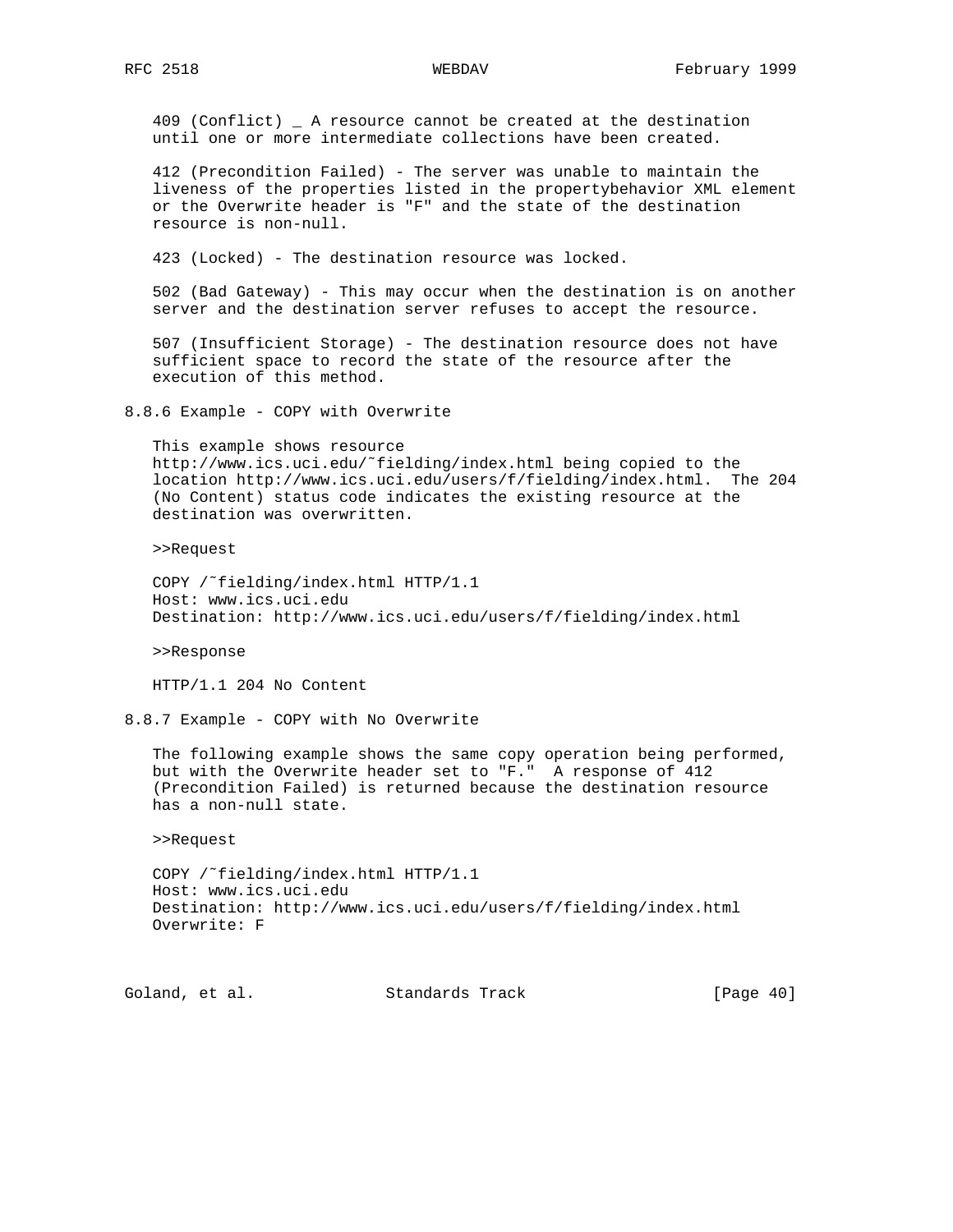```
 >>Response
   HTTP/1.1 412 Precondition Failed
8.8.8 Example - COPY of a Collection
       >>Request
       COPY /container/ HTTP/1.1
       Host: www.foo.bar
       Destination: http://www.foo.bar/othercontainer/
       Depth: infinity
       Content-Type: text/xml; charset="utf-8"
       Content-Length: xxxx
       <?xml version="1.0" encoding="utf-8" ?>
       <d:propertybehavior xmlns:d="DAV:">
         <d:keepalive>*</d:keepalive>
       </d:propertybehavior>
       >>Response
       HTTP/1.1 207 Multi-Status
       Content-Type: text/xml; charset="utf-8"
       Content-Length: xxxx
       <?xml version="1.0" encoding="utf-8" ?>
       <d:multistatus xmlns:d="DAV:">
         <d:response>
              <d:href>http://www.foo.bar/othercontainer/R2/</d:href>
              <d:status>HTTP/1.1 412 Precondition Failed</d:status>
         </d:response>
       </d:multistatus>
```
 The Depth header is unnecessary as the default behavior of COPY on a collection is to act as if a "Depth: infinity" header had been submitted. In this example most of the resources, along with the collection, were copied successfully. However the collection R2 failed, most likely due to a problem with maintaining the liveness of properties (this is specified by the propertybehavior XML element). Because there was an error copying R2, none of R2's members were copied. However no errors were listed for those members due to the error minimization rules given in section 8.8.3.

Goland, et al. Standards Track [Page 41]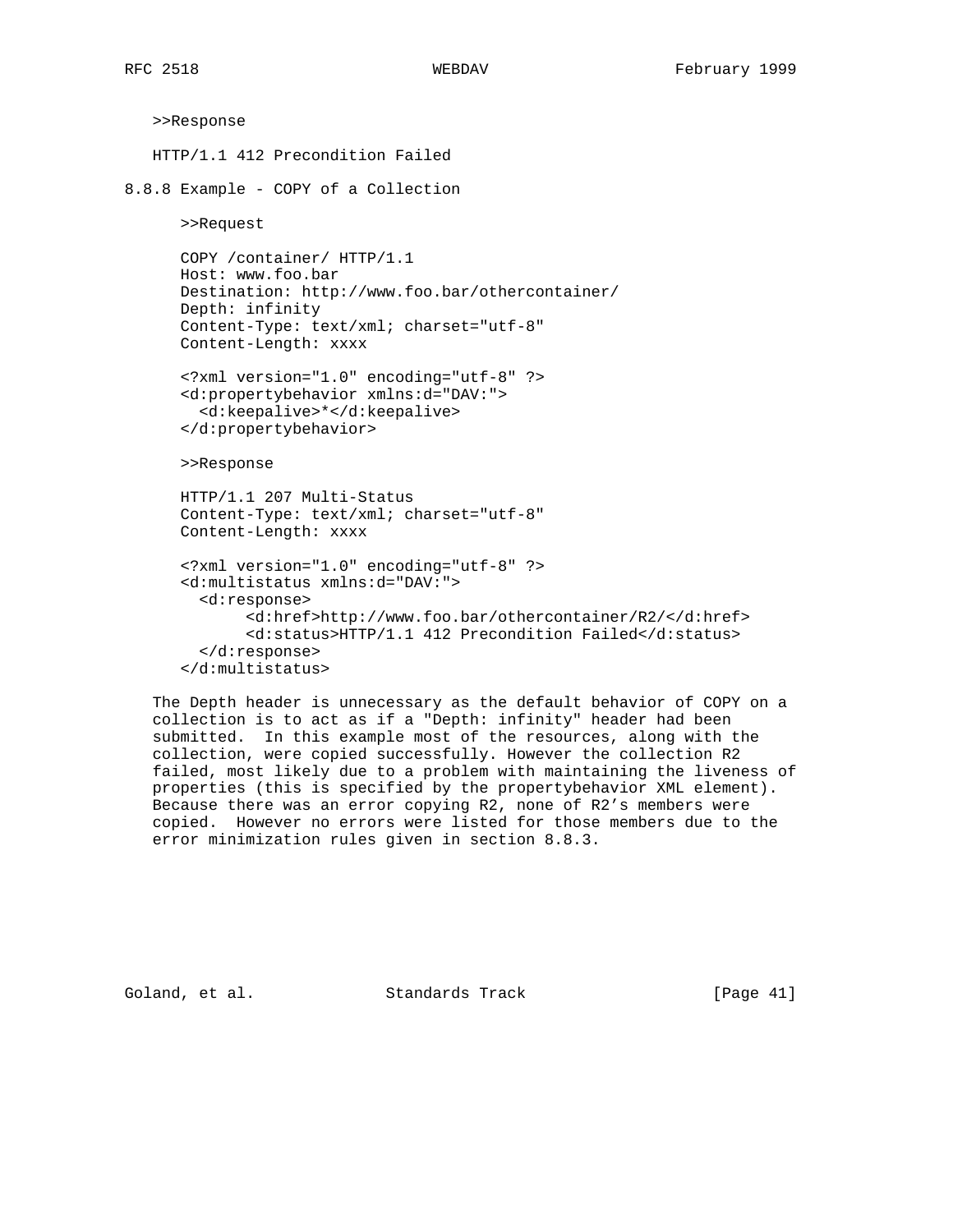# 8.9 MOVE Method

 The MOVE operation on a non-collection resource is the logical equivalent of a copy (COPY), followed by consistency maintenance processing, followed by a delete of the source, where all three actions are performed atomically. The consistency maintenance step allows the server to perform updates caused by the move, such as updating all URIs other than the Request-URI which identify the source resource, to point to the new destination resource. Consequently, the Destination header MUST be present on all MOVE methods and MUST follow all COPY requirements for the COPY part of the MOVE method. All DAV compliant resources MUST support the MOVE method. However, support for the MOVE method does not guarantee the ability to move a resource to a particular destination.

 For example, separate programs may actually control different sets of resources on the same server. Therefore, it may not be possible to move a resource within a namespace that appears to belong to the same server.

 If a resource exists at the destination, the destination resource will be DELETEd as a side-effect of the MOVE operation, subject to the restrictions of the Overwrite header.

8.9.1 MOVE for Properties

 The behavior of properties on a MOVE, including the effects of the propertybehavior XML element, MUST be the same as specified in section 8.8.2.

8.9.2 MOVE for Collections

 A MOVE with "Depth: infinity" instructs that the collection identified by the Request-URI be moved to the URI specified in the Destination header, and all resources identified by its internal member URIs are to be moved to locations relative to it, recursively through all levels of the collection hierarchy.

 The MOVE method on a collection MUST act as if a "Depth: infinity" header was used on it. A client MUST NOT submit a Depth header on a MOVE on a collection with any value but "infinity".

 Any headers included with MOVE MUST be applied in processing every resource to be moved with the exception of the Destination header.

 The behavior of the Destination header is the same as given for COPY on collections.

Goland, et al. Standards Track [Page 42]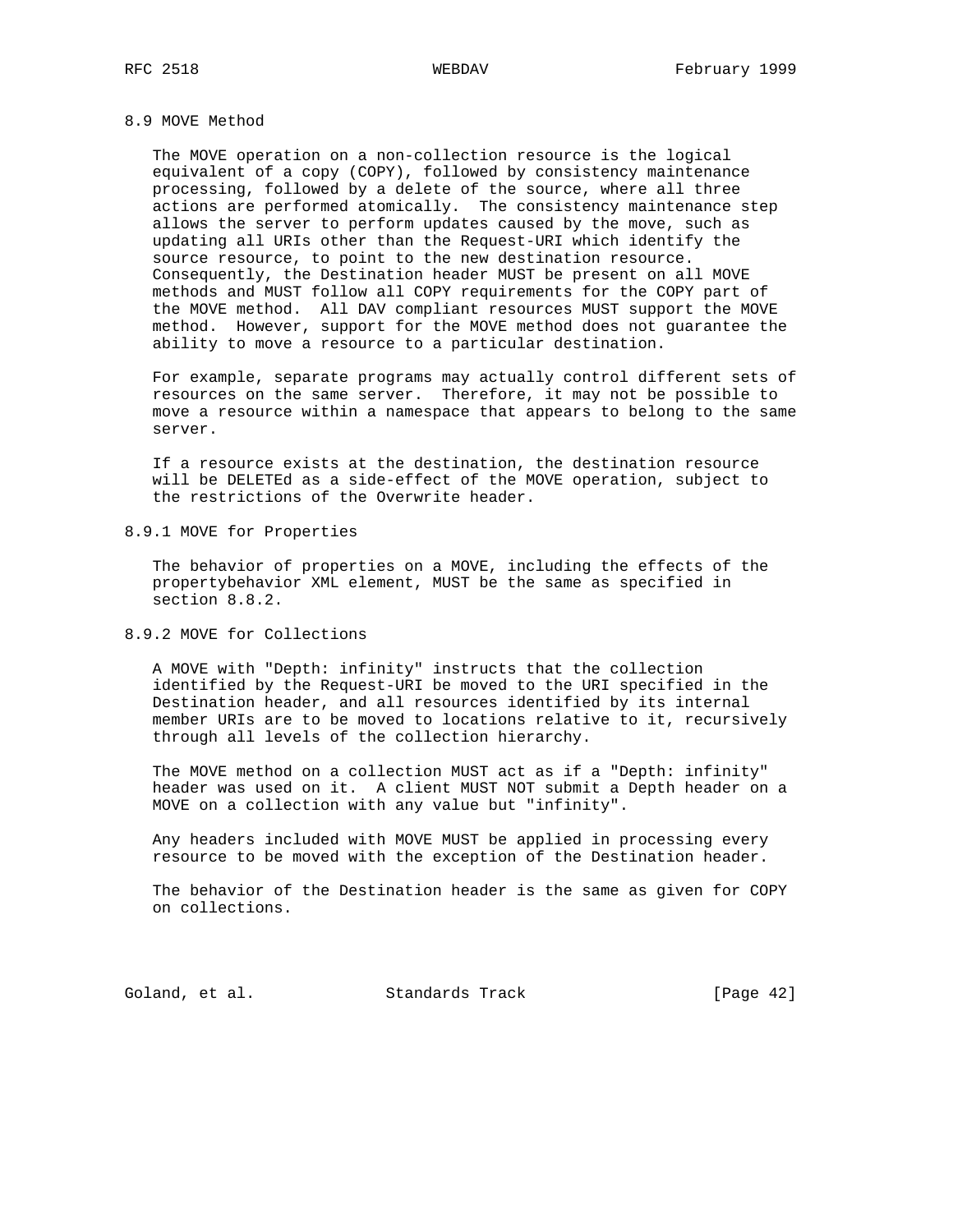When the MOVE method has completed processing it MUST have created a consistent namespace at both the source and destination (see section 5.1 for the definition of namespace consistency). However, if an error occurs while moving an internal collection, the server MUST NOT move any resources identified by members of the failed collection (i.e., the server must skip the error-causing subtree), as this would create an inconsistent namespace. In this case, after detecting the error, the move operation SHOULD try to finish as much of the original move as possible (i.e., the server should still attempt to move other subtrees and the resources identified by their members, that are not descendents of an error-causing collection). So, for example, if an infinite depth move is performed on collection /a/, which contains collections  $/a/b/$  and  $/a/c/$ , and an error occurs moving /a/b/, an attempt should still be made to try moving /a/c/. Similarly, after encountering an error moving a non-collection resource as part of an infinite depth move, the server SHOULD try to finish as much of the original move operation as possible.

 If an error occurs with a resource other than the resource identified in the Request-URI then the response MUST be a 207 (Multi-Status).

 The 424 (Failed Dependency) status code SHOULD NOT be returned in the 207 (Multi-Status) response from a MOVE method. These errors can be safely omitted because the client will know that the progeny of a resource could not be moved when the client receives an error for the parent. Additionally 201 (Created)/204 (No Content) responses SHOULD NOT be returned as values in 207 (Multi-Status) responses from a MOVE. These responses can be safely omitted because they are the default success codes.

# 8.9.3 MOVE and the Overwrite Header

 If a resource exists at the destination and the Overwrite header is "T" then prior to performing the move the server MUST perform a DELETE with "Depth: infinity" on the destination resource. If the Overwrite header is set to "F" then the operation will fail.

8.9.4 Status Codes

 201 (Created) - The source resource was successfully moved, and a new resource was created at the destination.

 204 (No Content) - The source resource was successfully moved to a pre-existing destination resource.

403 (Forbidden) \_ The source and destination URIs are the same.

Goland, et al. Standards Track [Page 43]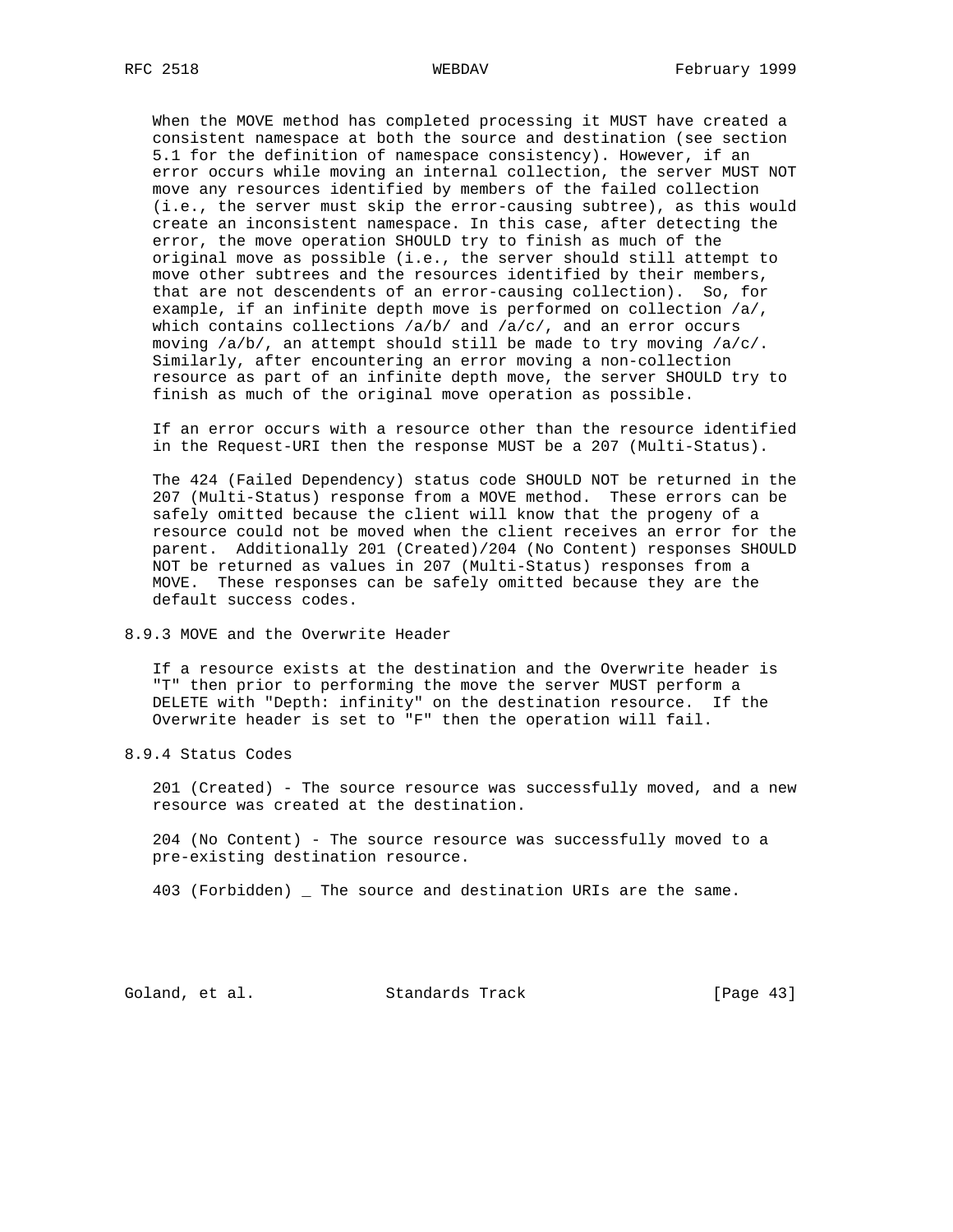409 (Conflict) \_ A resource cannot be created at the destination until one or more intermediate collections have been created.

 412 (Precondition Failed) - The server was unable to maintain the liveness of the properties listed in the propertybehavior XML element or the Overwrite header is "F" and the state of the destination resource is non-null.

423 (Locked) - The source or the destination resource was locked.

 502 (Bad Gateway) - This may occur when the destination is on another server and the destination server refuses to accept the resource.

8.9.5 Example - MOVE of a Non-Collection

 This example shows resource http://www.ics.uci.edu/˜fielding/index.html being moved to the location http://www.ics.uci.edu/users/f/fielding/index.html. The contents of the destination resource would have been overwritten if the destination resource had been non-null. In this case, since there was nothing at the destination resource, the response code is 201 (Created).

>>Request

 MOVE /˜fielding/index.html HTTP/1.1 Host: www.ics.uci.edu Destination: http://www.ics.uci.edu/users/f/fielding/index.html

>>Response

 HTTP/1.1 201 Created Location: http://www.ics.uci.edu/users/f/fielding/index.html

8.9.6 Example - MOVE of a Collection

>>Request

 MOVE /container/ HTTP/1.1 Host: www.foo.bar Destination: http://www.foo.bar/othercontainer/ Overwrite: F If: (<opaquelocktoken:fe184f2e-6eec-41d0-c765-01adc56e6bb4>) (<opaquelocktoken:e454f3f3-acdc-452a-56c7-00a5c91e4b77>) Content-Type: text/xml; charset="utf-8" Content-Length: xxxx

Goland, et al. Standards Track [Page 44]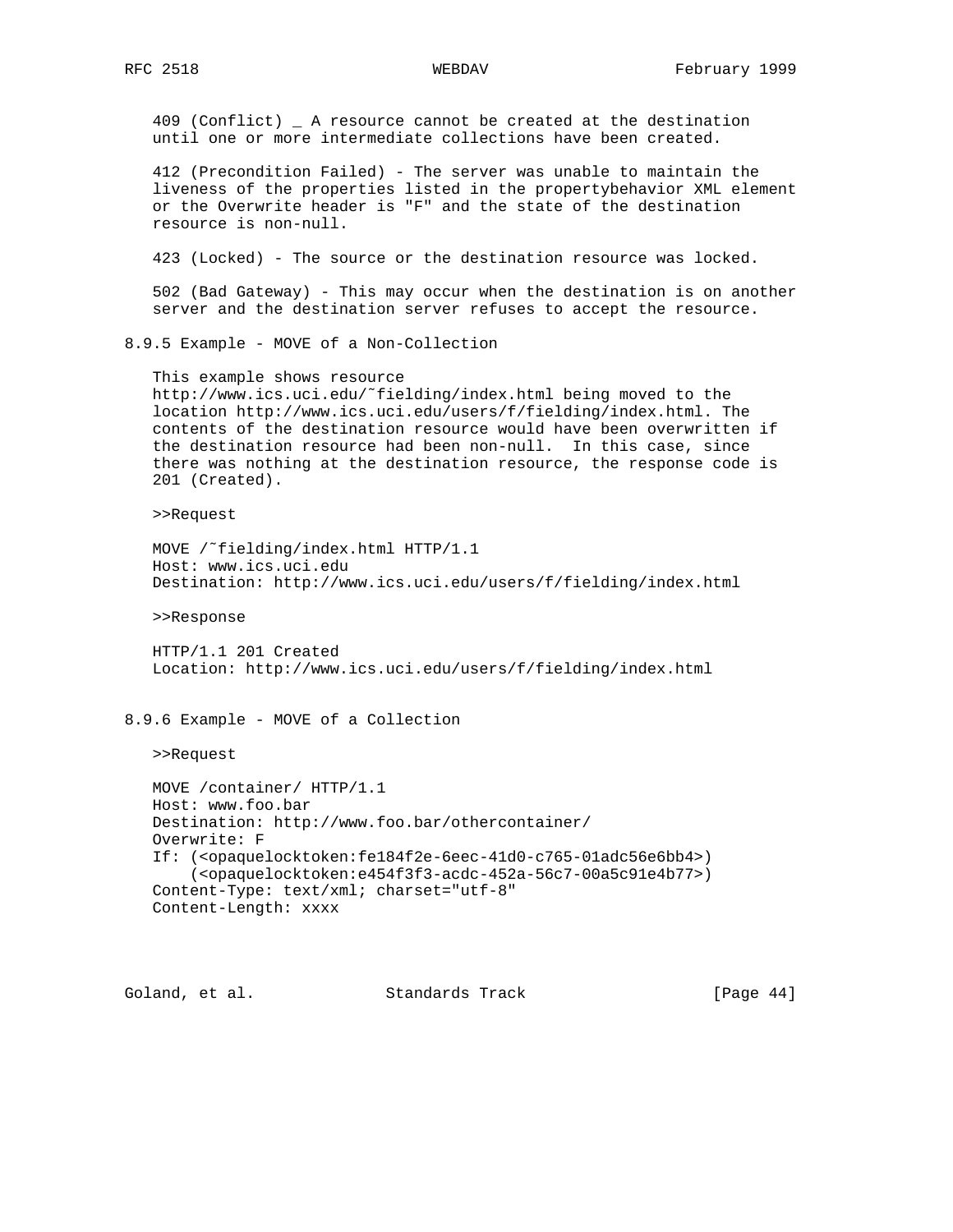<?xml version="1.0" encoding="utf-8" ?> <d:propertybehavior xmlns:d='DAV:'> <d:keepalive>\*</d:keepalive> </d:propertybehavior>

>>Response

 HTTP/1.1 207 Multi-Status Content-Type: text/xml; charset="utf-8" Content-Length: xxxx

 <?xml version="1.0" encoding="utf-8" ?> <d:multistatus xmlns:d='DAV:'> <d:response> <d:href>http://www.foo.bar/othercontainer/C2/</d:href> <d:status>HTTP/1.1 423 Locked</d:status> </d:response> </d:multistatus>

 In this example the client has submitted a number of lock tokens with the request. A lock token will need to be submitted for every resource, both source and destination, anywhere in the scope of the method, that is locked. In this case the proper lock token was not submitted for the destination http://www.foo.bar/othercontainer/C2/. This means that the resource /container/C2/ could not be moved. Because there was an error copying /container/C2/, none of /container/C2's members were copied. However no errors were listed for those members due to the error minimization rules given in section 8.8.3. User agent authentication has previously occurred via a mechanism outside the scope of the HTTP protocol, in an underlying transport layer.

# 8.10 LOCK Method

 The following sections describe the LOCK method, which is used to take out a lock of any access type. These sections on the LOCK method describe only those semantics that are specific to the LOCK method and are independent of the access type of the lock being requested.

 Any resource which supports the LOCK method MUST, at minimum, support the XML request and response formats defined herein.

Goland, et al. Standards Track [Page 45]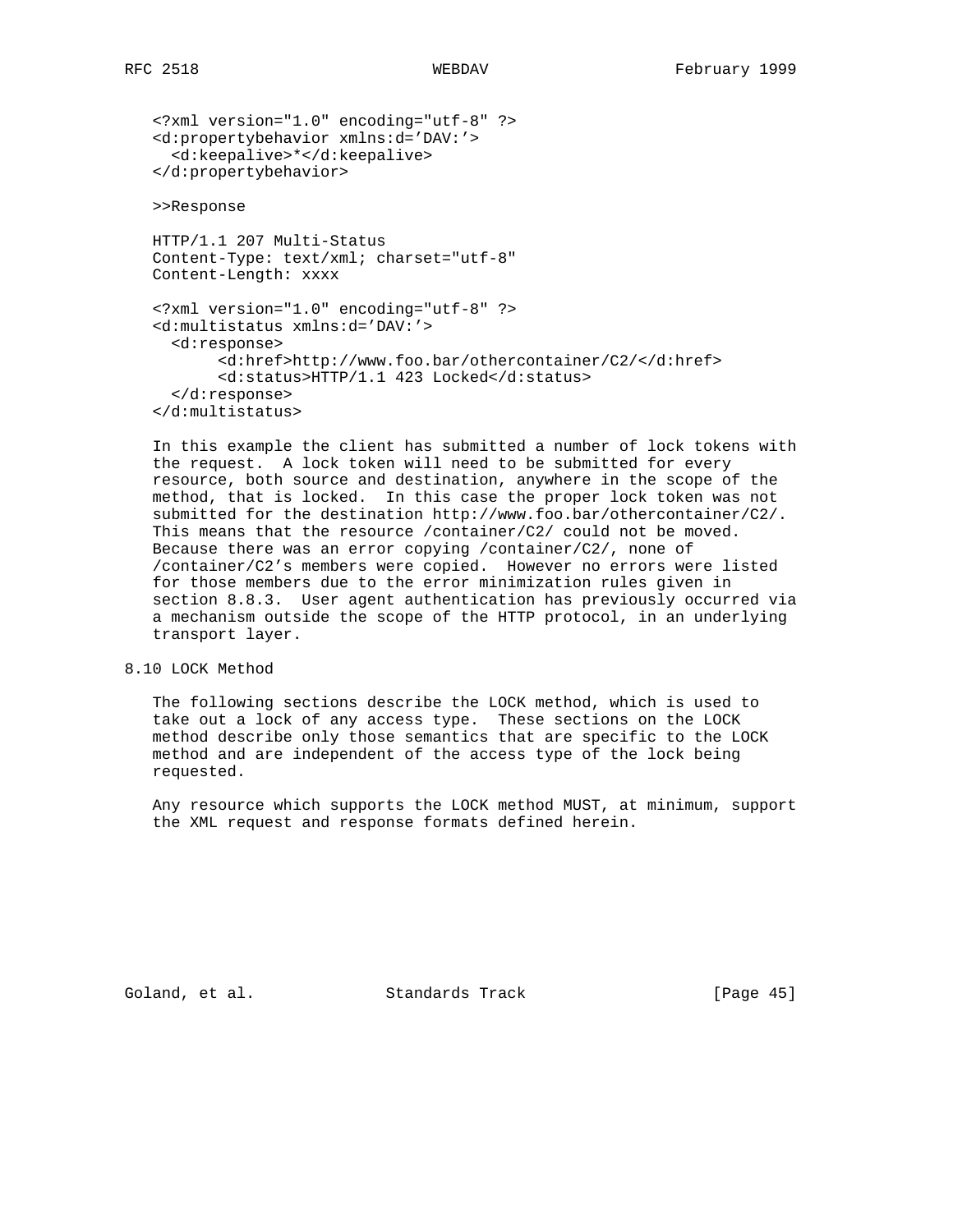## 8.10.1 Operation

 A LOCK method invocation creates the lock specified by the lockinfo XML element on the Request-URI. Lock method requests SHOULD have a XML request body which contains an owner XML element for this lock request, unless this is a refresh request. The LOCK request may have a Timeout header.

 Clients MUST assume that locks may arbitrarily disappear at any time, regardless of the value given in the Timeout header. The Timeout header only indicates the behavior of the server if "extraordinary" circumstances do not occur. For example, an administrator may remove a lock at any time or the system may crash in such a way that it loses the record of the lock's existence. The response MUST contain the value of the lockdiscovery property in a prop XML element.

 In order to indicate the lock token associated with a newly created lock, a Lock-Token response header MUST be included in the response for every successful LOCK request for a new lock. Note that the Lock-Token header would not be returned in the response for a successful refresh LOCK request because a new lock was not created.

8.10.2 The Effect of Locks on Properties and Collections

 The scope of a lock is the entire state of the resource, including its body and associated properties. As a result, a lock on a resource MUST also lock the resource's properties.

 For collections, a lock also affects the ability to add or remove members. The nature of the effect depends upon the type of access control involved.

8.10.3 Locking Replicated Resources

 A resource may be made available through more than one URI. However locks apply to resources, not URIs. Therefore a LOCK request on a resource MUST NOT succeed if can not be honored by all the URIs through which the resource is addressable.

8.10.4 Depth and Locking

 The Depth header may be used with the LOCK method. Values other than 0 or infinity MUST NOT be used with the Depth header on a LOCK method. All resources that support the LOCK method MUST support the Depth header.

 A Depth header of value 0 means to just lock the resource specified by the Request-URI.

Goland, et al. Standards Track [Page 46]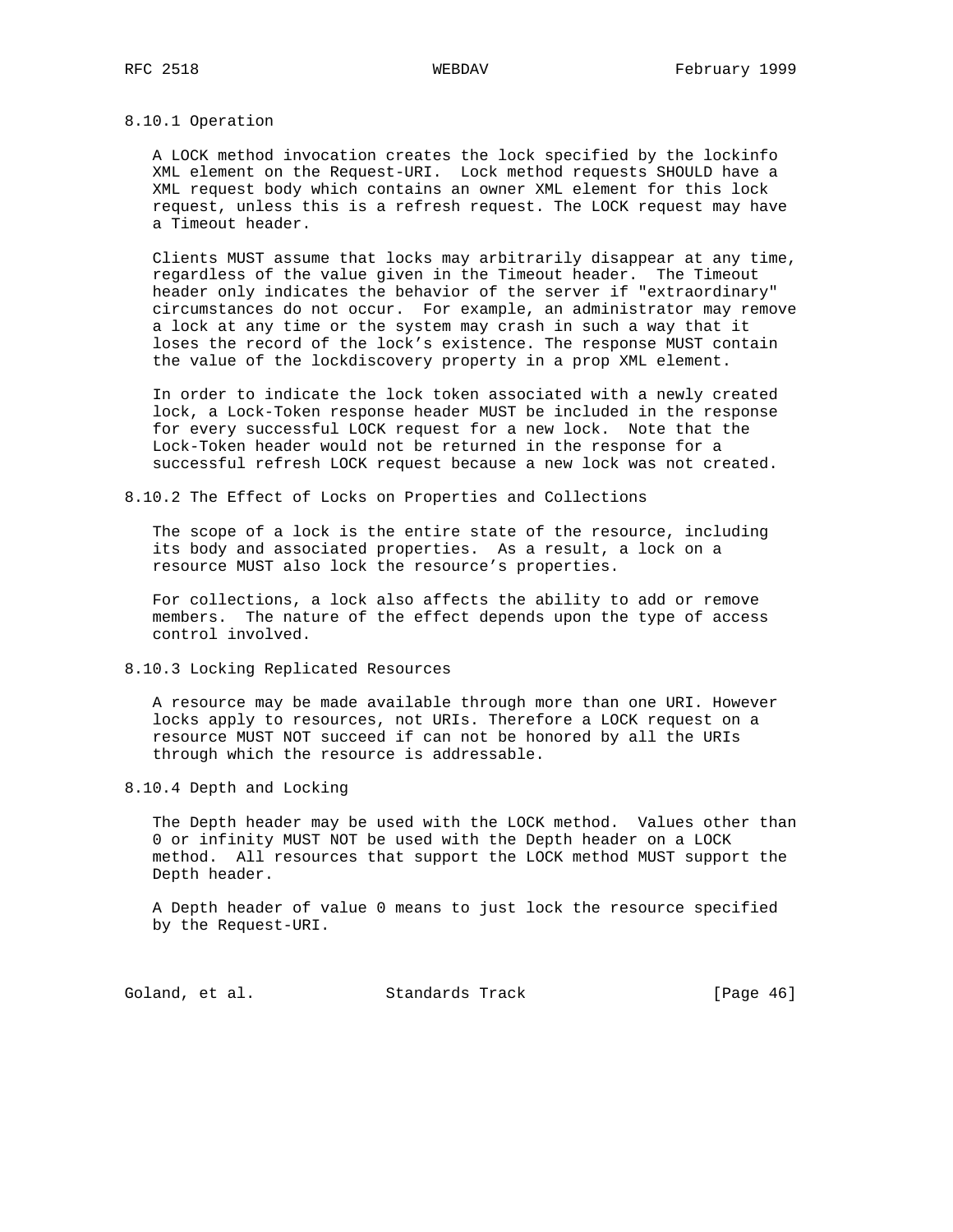If the Depth header is set to infinity then the resource specified in the Request-URI along with all its internal members, all the way down the hierarchy, are to be locked. A successful result MUST return a single lock token which represents all the resources that have been locked. If an UNLOCK is successfully executed on this token, all associated resources are unlocked. If the lock cannot be granted to all resources, a 409 (Conflict) status code MUST be returned with a response entity body containing a multistatus XML element describing which resource(s) prevented the lock from being granted. Hence, partial success is not an option. Either the entire hierarchy is locked or no resources are locked.

 If no Depth header is submitted on a LOCK request then the request MUST act as if a "Depth:infinity" had been submitted.

### 8.10.5 Interaction with other Methods

 The interaction of a LOCK with various methods is dependent upon the lock type. However, independent of lock type, a successful DELETE of a resource MUST cause all of its locks to be removed.

# 8.10.6 Lock Compatibility Table

 The table below describes the behavior that occurs when a lock request is made on a resource.

| Current lock state/<br>Lock request | Shared Lock      | Exclusive<br>Lock |
|-------------------------------------|------------------|-------------------|
| None                                | --------<br>True | True              |
| Shared Lock                         | True             | False             |
| Exclusive Lock                      | False            | False*            |
|                                     |                  |                   |

 Legend: True = lock may be granted. False = lock MUST NOT be granted. \*=It is illegal for a principal to request the same lock twice.

 The current lock state of a resource is given in the leftmost column, and lock requests are listed in the first row. The intersection of a row and column gives the result of a lock request. For example, if a shared lock is held on a resource, and an exclusive lock is requested, the table entry is "false", indicating the lock must not be granted.

Goland, et al. Standards Track [Page 47]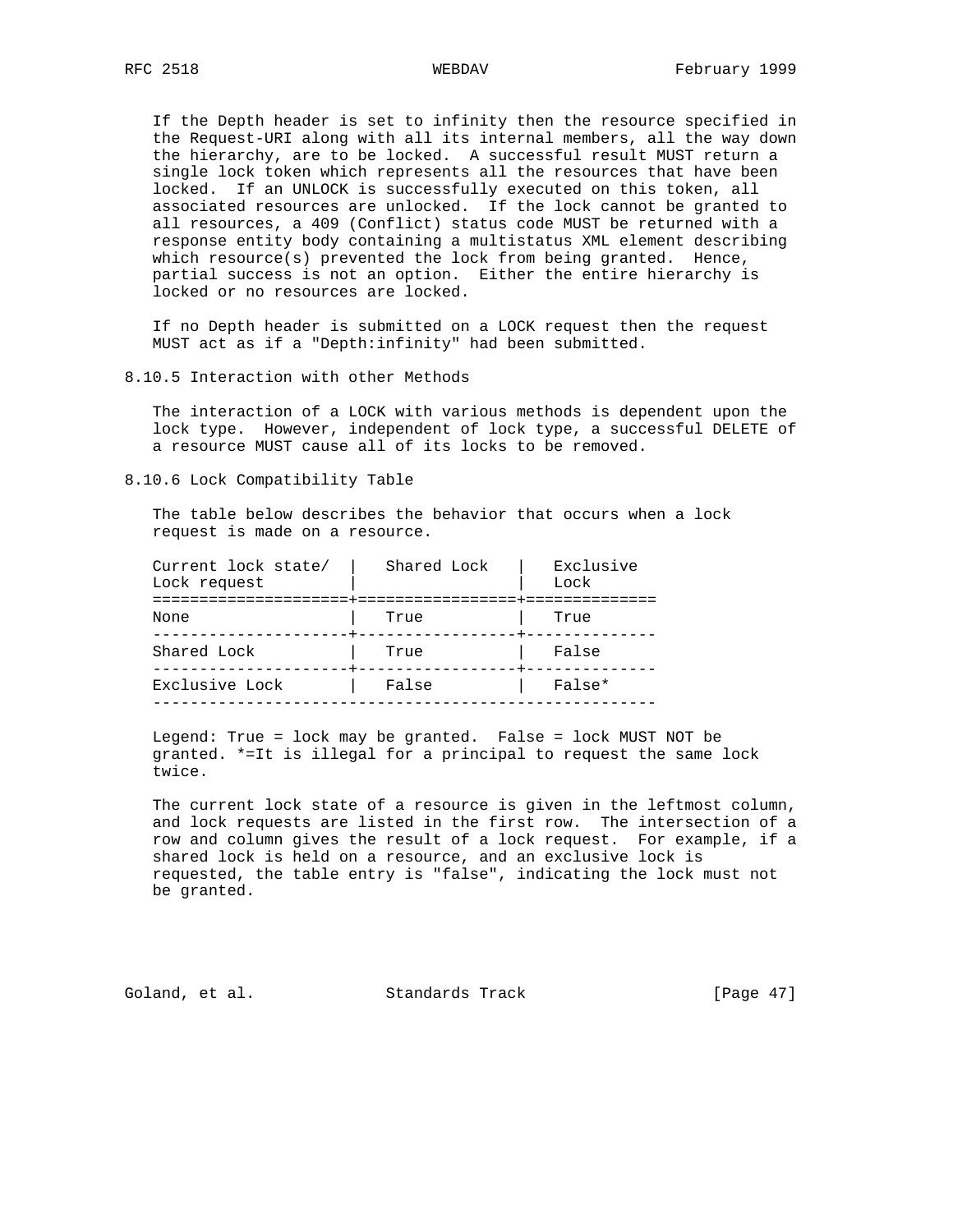8.10.7 Status Codes 200 (OK) - The lock request succeeded and the value of the lockdiscovery property is included in the body. 412 (Precondition Failed) - The included lock token was not enforceable on this resource or the server could not satisfy the request in the lockinfo XML element. 423 (Locked) - The resource is locked, so the method has been rejected. 8.10.8 Example - Simple Lock Request >>Request LOCK /workspace/webdav/proposal.doc HTTP/1.1 Host: webdav.sb.aol.com Timeout: Infinite, Second-4100000000 Content-Type: text/xml; charset="utf-8" Content-Length: xxxx Authorization: Digest username="ejw", realm="ejw@webdav.sb.aol.com", nonce="...", uri="/workspace/webdav/proposal.doc", response="...", opaque="..." <?xml version="1.0" encoding="utf-8" ?> <D:lockinfo xmlns:D='DAV:'> <D:lockscope><D:exclusive/></D:lockscope> <D:locktype><D:write/></D:locktype> <D:owner> <D:href>http://www.ics.uci.edu/˜ejw/contact.html</D:href> </D:owner> </D:lockinfo> >>Response HTTP/1.1 200 OK Content-Type: text/xml; charset="utf-8" Content-Length: xxxx <?xml version="1.0" encoding="utf-8" ?> <D:prop xmlns:D="DAV:"> <D:lockdiscovery> <D:activelock> <D:locktype><D:write/></D:locktype> <D:lockscope><D:exclusive/></D:lockscope> <D:depth>Infinity</D:depth>

Goland, et al. Standards Track [Page 48]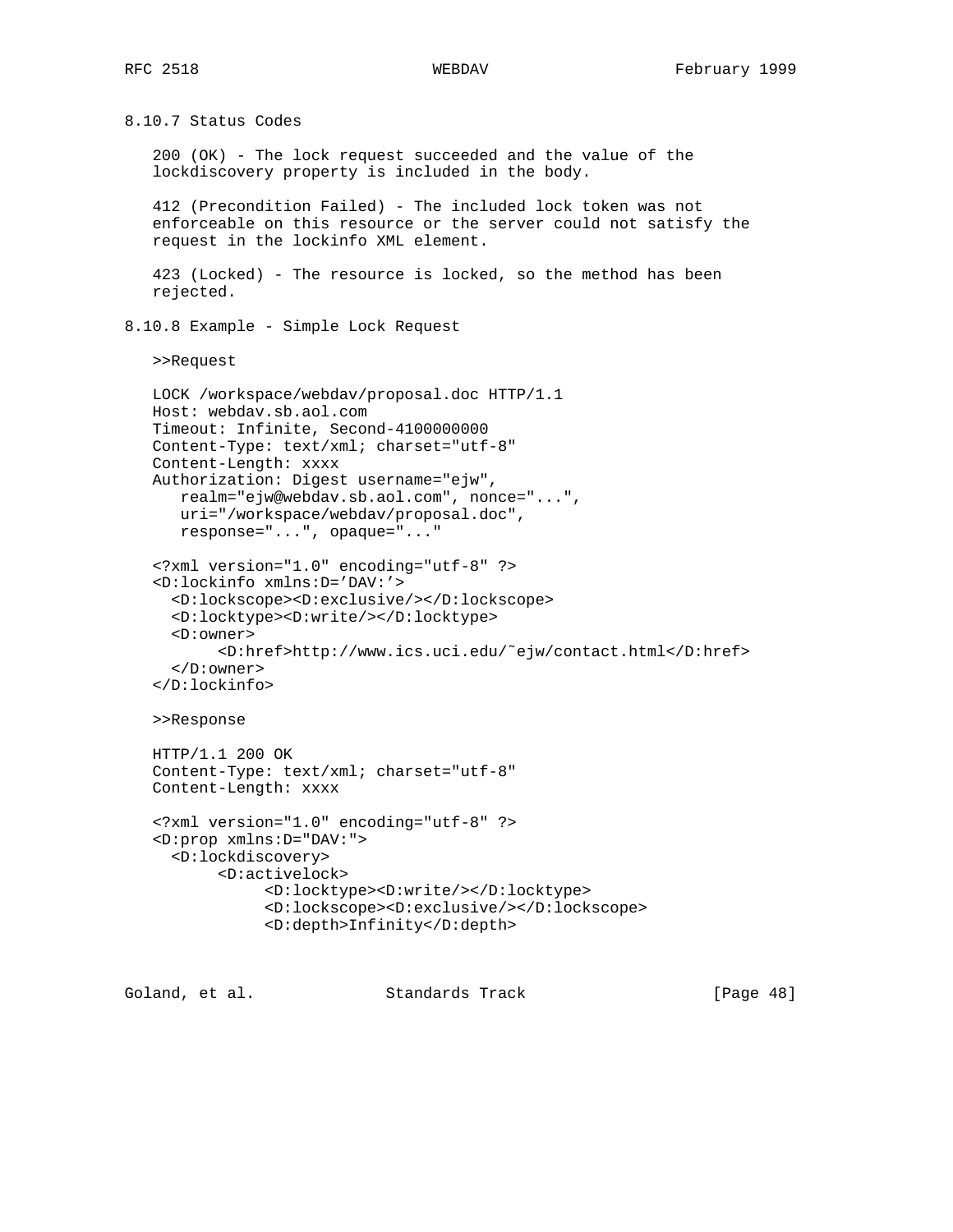```
 <D:owner>
                   <D:href>
                        http://www.ics.uci.edu/˜ejw/contact.html
                   </D:href>
              </D:owner>
              <D:timeout>Second-604800</D:timeout>
              <D:locktoken>
                   <D:href>
             opaquelocktoken:e71d4fae-5dec-22d6-fea5-00a0c91e6be4
                   </D:href>
              </D:locktoken>
        </D:activelock>
   </D:lockdiscovery>
 </D:prop>
```
 This example shows the successful creation of an exclusive write lock on resource http://webdav.sb.aol.com/workspace/webdav/proposal.doc. The resource http://www.ics.uci.edu/˜ejw/contact.html contains contact information for the owner of the lock. The server has an activity-based timeout policy in place on this resource, which causes the lock to automatically be removed after 1 week (604800 seconds). Note that the nonce, response, and opaque fields have not been calculated in the Authorization request header.

8.10.9 Example - Refreshing a Write Lock

>>Request

```
 LOCK /workspace/webdav/proposal.doc HTTP/1.1
 Host: webdav.sb.aol.com
 Timeout: Infinite, Second-4100000000
 If: (<opaquelocktoken:e71d4fae-5dec-22d6-fea5-00a0c91e6be4>)
 Authorization: Digest username="ejw",
    realm="ejw@webdav.sb.aol.com", nonce="...",
    uri="/workspace/webdav/proposal.doc",
    response="...", opaque="..."
```
>>Response

```
 HTTP/1.1 200 OK
 Content-Type: text/xml; charset="utf-8"
 Content-Length: xxxx
```

```
 <?xml version="1.0" encoding="utf-8" ?>
 <D:prop xmlns:D="DAV:">
   <D:lockdiscovery>
        <D:activelock>
             <D:locktype><D:write/></D:locktype>
```
Goland, et al. Standards Track [Page 49]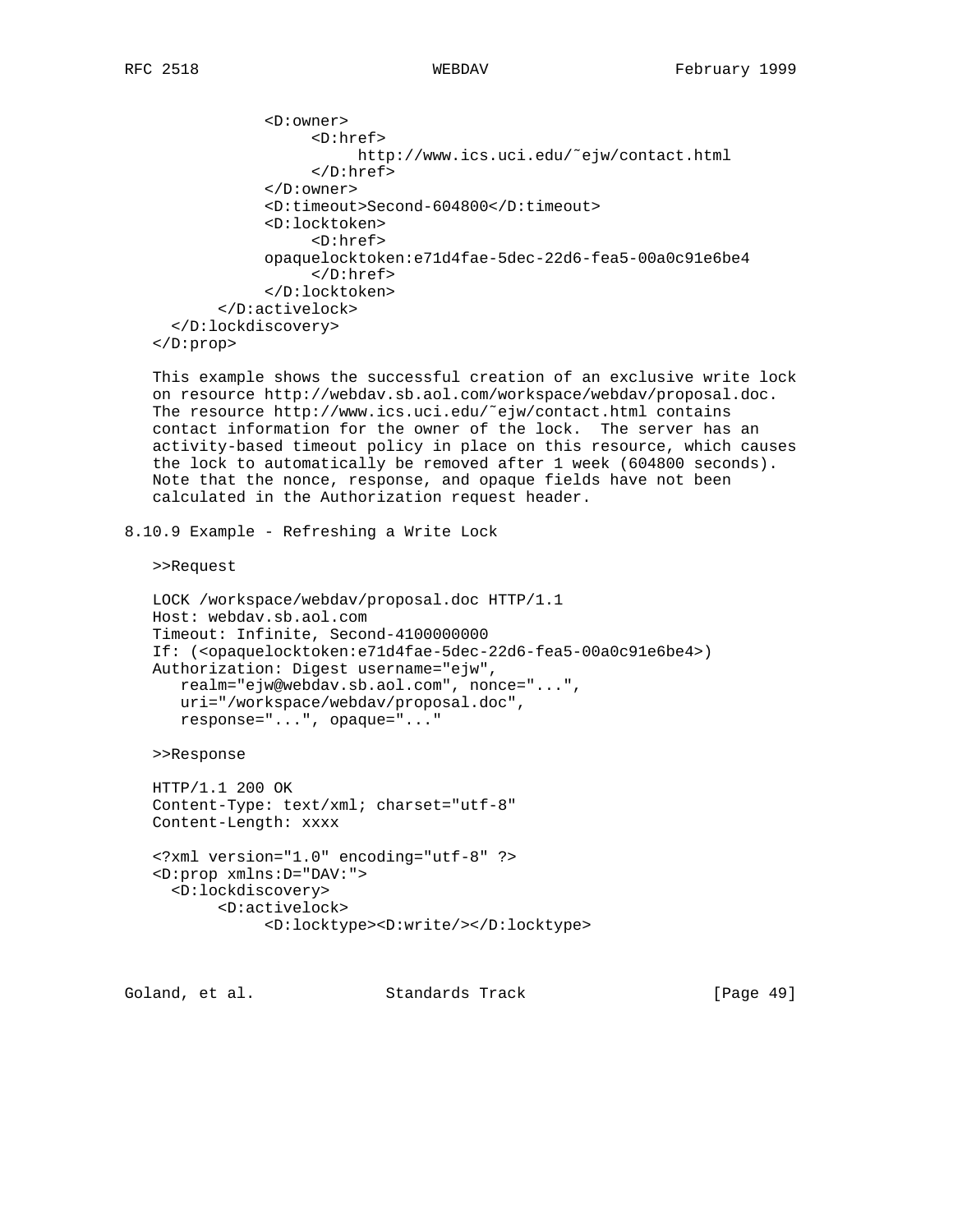```
 <D:lockscope><D:exclusive/></D:lockscope>
             <D:depth>Infinity</D:depth>
             <D:owner>
                   <D:href>
                   http://www.ics.uci.edu/˜ejw/contact.html
                   </D:href>
             </D:owner>
             <D:timeout>Second-604800</D:timeout>
             <D:locktoken>
                   <D:href>
             opaquelocktoken:e71d4fae-5dec-22d6-fea5-00a0c91e6be4
                  </D:href>
             </D:locktoken>
        </D:activelock>
   </D:lockdiscovery>
 </D:prop>
```
 This request would refresh the lock, resetting any time outs. Notice that the client asked for an infinite time out but the server choose to ignore the request. In this example, the nonce, response, and opaque fields have not been calculated in the Authorization request header.

```
8.10.10 Example - Multi-Resource Lock Request
```
>>Request

```
 LOCK /webdav/ HTTP/1.1
 Host: webdav.sb.aol.com
 Timeout: Infinite, Second-4100000000
 Depth: infinity
 Content-Type: text/xml; charset="utf-8"
 Content-Length: xxxx
 Authorization: Digest username="ejw",
    realm="ejw@webdav.sb.aol.com", nonce="...",
    uri="/workspace/webdav/proposal.doc",
    response="...", opaque="..."
 <?xml version="1.0" encoding="utf-8" ?>
 <D:lockinfo xmlns:D="DAV:">
   <D:locktype><D:write/></D:locktype>
   <D:lockscope><D:exclusive/></D:lockscope>
   <D:owner>
        <D:href>http://www.ics.uci.edu/˜ejw/contact.html</D:href>
   </D:owner>
 </D:lockinfo>
```
>>Response

Goland, et al. Standards Track [Page 50]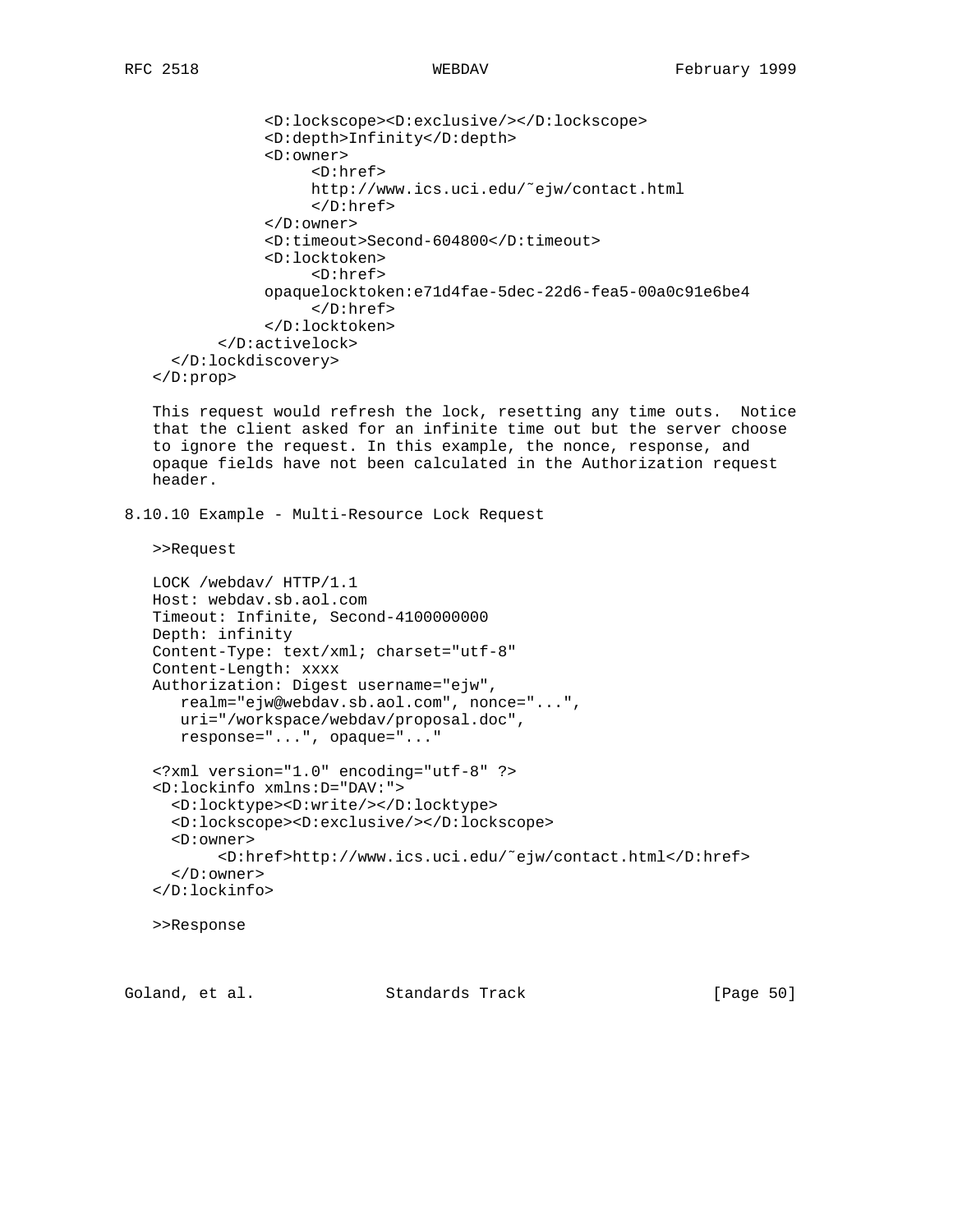```
 HTTP/1.1 207 Multi-Status
 Content-Type: text/xml; charset="utf-8"
 Content-Length: xxxx
 <?xml version="1.0" encoding="utf-8" ?>
 <D:multistatus xmlns:D="DAV:">
   <D:response>
        <D:href>http://webdav.sb.aol.com/webdav/secret</D:href>
        <D:status>HTTP/1.1 403 Forbidden</D:status>
   </D:response>
   <D:response>
        <D:href>http://webdav.sb.aol.com/webdav/</D:href>
        <D:propstat>
             <D:prop><D:lockdiscovery/></D:prop>
             <D:status>HTTP/1.1 424 Failed Dependency</D:status>
        </D:propstat>
   </D:response>
 </D:multistatus>
```
 This example shows a request for an exclusive write lock on a collection and all its children. In this request, the client has specified that it desires an infinite length lock, if available, otherwise a timeout of 4.1 billion seconds, if available. The request entity body contains the contact information for the principal taking out the lock, in this case a web page URL.

 The error is a 403 (Forbidden) response on the resource http://webdav.sb.aol.com/webdav/secret. Because this resource could not be locked, none of the resources were locked. Note also that the lockdiscovery property for the Request-URI has been included as required. In this example the lockdiscovery property is empty which means that there are no outstanding locks on the resource.

 In this example, the nonce, response, and opaque fields have not been calculated in the Authorization request header.

8.11 UNLOCK Method

 The UNLOCK method removes the lock identified by the lock token in the Lock-Token request header from the Request-URI, and all other resources included in the lock. If all resources which have been locked under the submitted lock token can not be unlocked then the UNLOCK request MUST fail.

 Any DAV compliant resource which supports the LOCK method MUST support the UNLOCK method.

Goland, et al. Standards Track [Page 51]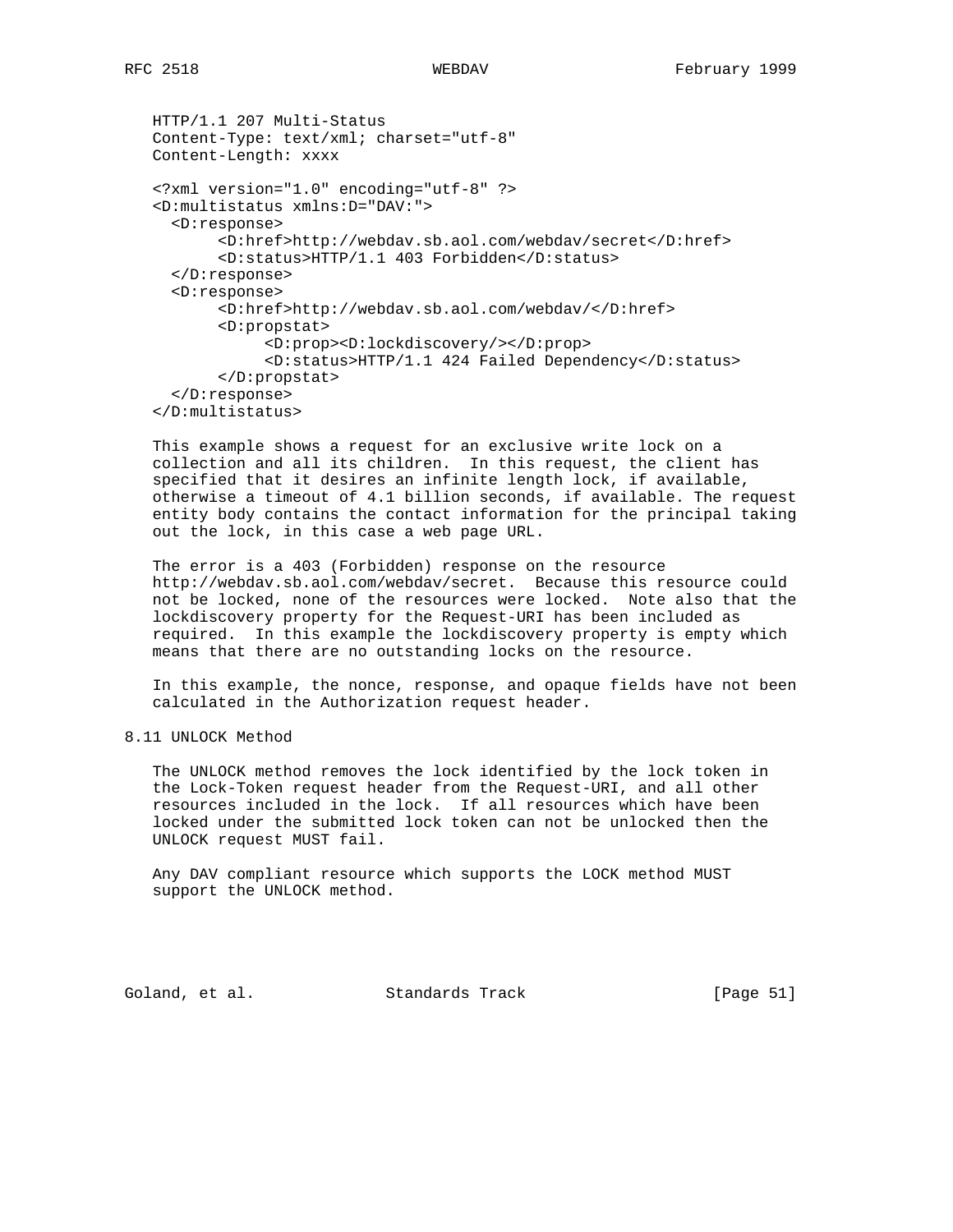8.11.1 Example - UNLOCK

>>Request

```
 UNLOCK /workspace/webdav/info.doc HTTP/1.1
 Host: webdav.sb.aol.com
 Lock-Token: <opaquelocktoken:a515cfa4-5da4-22e1-f5b5-00a0451e6bf7>
 Authorization: Digest username="ejw",
    realm="ejw@webdav.sb.aol.com", nonce="...",
   uri="/workspace/webdav/proposal.doc",
   response="...", opaque="..."
```
>>Response

HTTP/1.1 204 No Content

 In this example, the lock identified by the lock token "opaquelocktoken:a515cfa4-5da4-22e1-f5b5-00a0451e6bf7" is successfully removed from the resource http://webdav.sb.aol.com/workspace/webdav/info.doc. If this lock included more than just one resource, the lock is removed from all resources included in the lock. The 204 (No Content) status code is used instead of 200 (OK) because there is no response entity body.

 In this example, the nonce, response, and opaque fields have not been calculated in the Authorization request header.

9 HTTP Headers for Distributed Authoring

9.1 DAV Header

DAV = "DAV" ":" "1" ["," "2"] ["," 1#extend]

 This header indicates that the resource supports the DAV schema and protocol as specified. All DAV compliant resources MUST return the DAV header on all OPTIONS responses.

 The value is a list of all compliance classes that the resource supports. Note that above a comma has already been added to the 2. This is because a resource can not be level 2 compliant unless it is also level 1 compliant. Please refer to section 15 for more details. In general, however, support for one compliance class does not entail support for any other.

9.2 Depth Header

Depth = "Depth" ":"  $(0)$ " | "1" | "infinity")

Goland, et al. Standards Track [Page 52]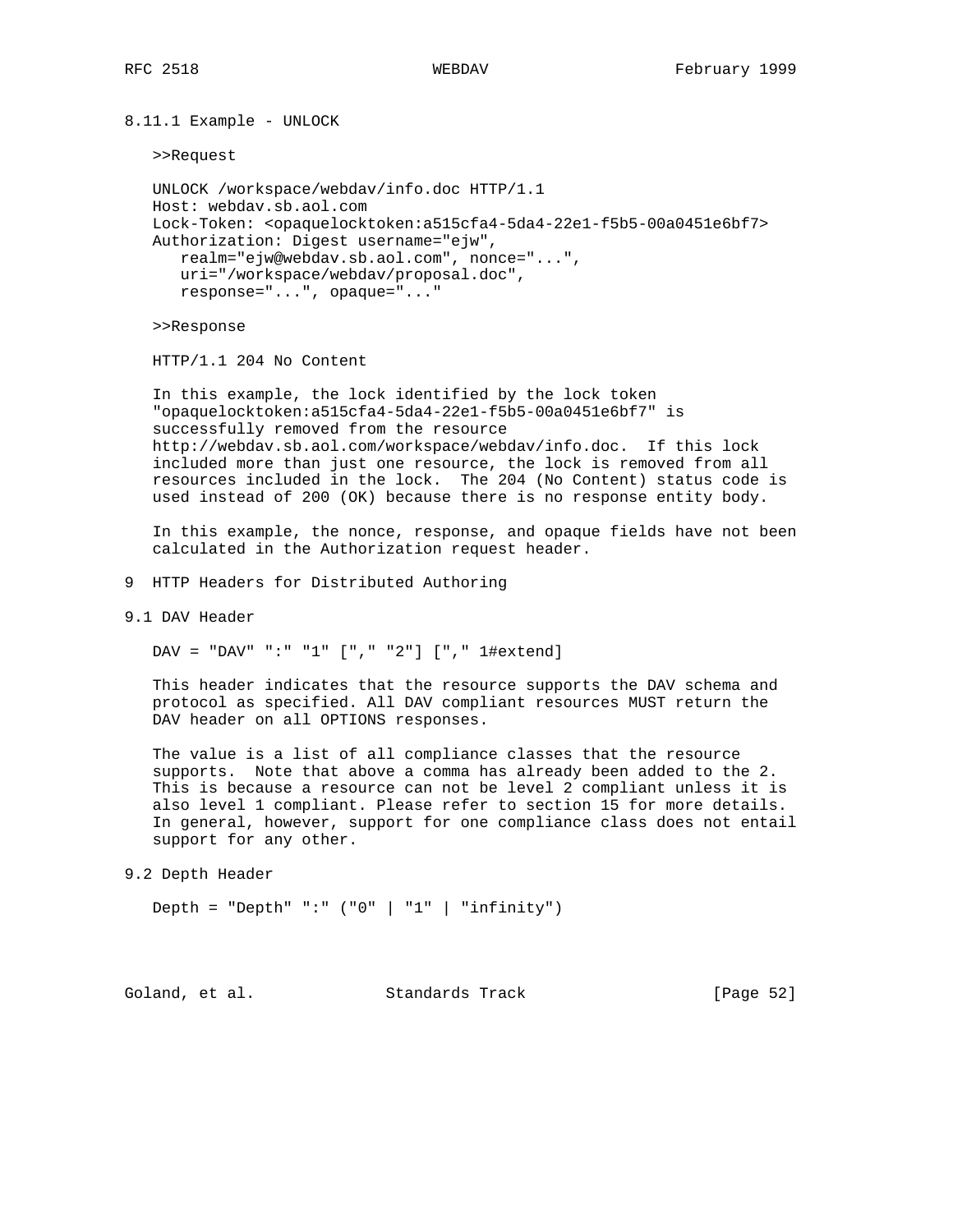The Depth header is used with methods executed on resources which could potentially have internal members to indicate whether the method is to be applied only to the resource ("Depth: 0"), to the resource and its immediate children, ("Depth: 1"), or the resource and all its progeny ("Depth: infinity").

 The Depth header is only supported if a method's definition explicitly provides for such support.

 The following rules are the default behavior for any method that supports the Depth header. A method may override these defaults by defining different behavior in its definition.

 Methods which support the Depth header may choose not to support all of the header's values and may define, on a case by case basis, the behavior of the method if a Depth header is not present. For example, the MOVE method only supports "Depth: infinity" and if a Depth header is not present will act as if a "Depth: infinity" header had been applied.

 Clients MUST NOT rely upon methods executing on members of their hierarchies in any particular order or on the execution being atomic unless the particular method explicitly provides such guarantees.

 Upon execution, a method with a Depth header will perform as much of its assigned task as possible and then return a response specifying what it was able to accomplish and what it failed to do.

 So, for example, an attempt to COPY a hierarchy may result in some of the members being copied and some not.

 Any headers on a method that has a defined interaction with the Depth header MUST be applied to all resources in the scope of the method except where alternative behavior is explicitly defined. For example, an If-Match header will have its value applied against every resource in the method's scope and will cause the method to fail if the header fails to match.

 If a resource, source or destination, within the scope of the method with a Depth header is locked in such a way as to prevent the successful execution of the method, then the lock token for that resource MUST be submitted with the request in the If request header.

 The Depth header only specifies the behavior of the method with regards to internal children. If a resource does not have internal children then the Depth header MUST be ignored.

Goland, et al. Standards Track [Page 53]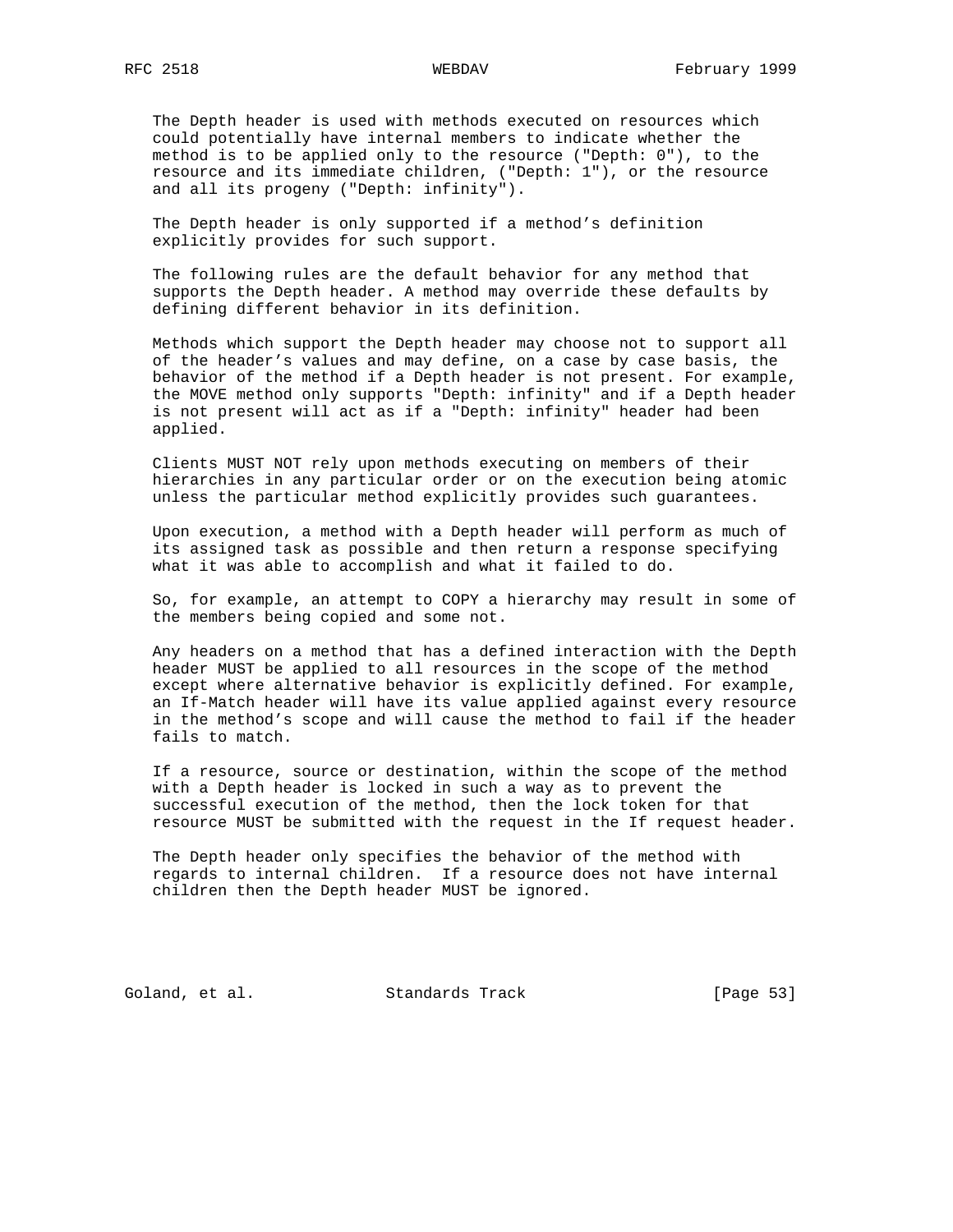Please note, however, that it is always an error to submit a value for the Depth header that is not allowed by the method's definition. Thus submitting a "Depth: 1" on a COPY, even if the resource does not have internal members, will result in a 400 (Bad Request). The method should fail not because the resource doesn't have internal members, but because of the illegal value in the header.

9.3 Destination Header

Destination = "Destination" ":" absoluteURI

 The Destination header specifies the URI which identifies a destination resource for methods such as COPY and MOVE, which take two URIs as parameters. Note that the absoluteURI production is defined in [RFC2396].

9.4 If Header

```
 If = "If" ":" ( 1*No-tag-list | 1*Tagged-list)
 No-tag-list = List
 Tagged-list = Resource 1*List
 Resource = Coded-URL
List = "(" 1*( ["Not"](State-token | "[" entity-tag "]")) ")"
 State-token = Coded-URL
 Coded-URL = "<" absoluteURI ">"
```
 The If header is intended to have similar functionality to the If- Match header defined in section 14.25 of [RFC2068]. However the If header is intended for use with any URI which represents state information, referred to as a state token, about a resource as well as ETags. A typical example of a state token is a lock token, and lock tokens are the only state tokens defined in this specification.

All DAV compliant resources MUST honor the If header.

 The If header's purpose is to describe a series of state lists. If the state of the resource to which the header is applied does not match any of the specified state lists then the request MUST fail with a 412 (Precondition Failed). If one of the described state lists matches the state of the resource then the request may succeed.

Note that the absoluteURI production is defined in [RFC2396].

Goland, et al. Standards Track [Page 54]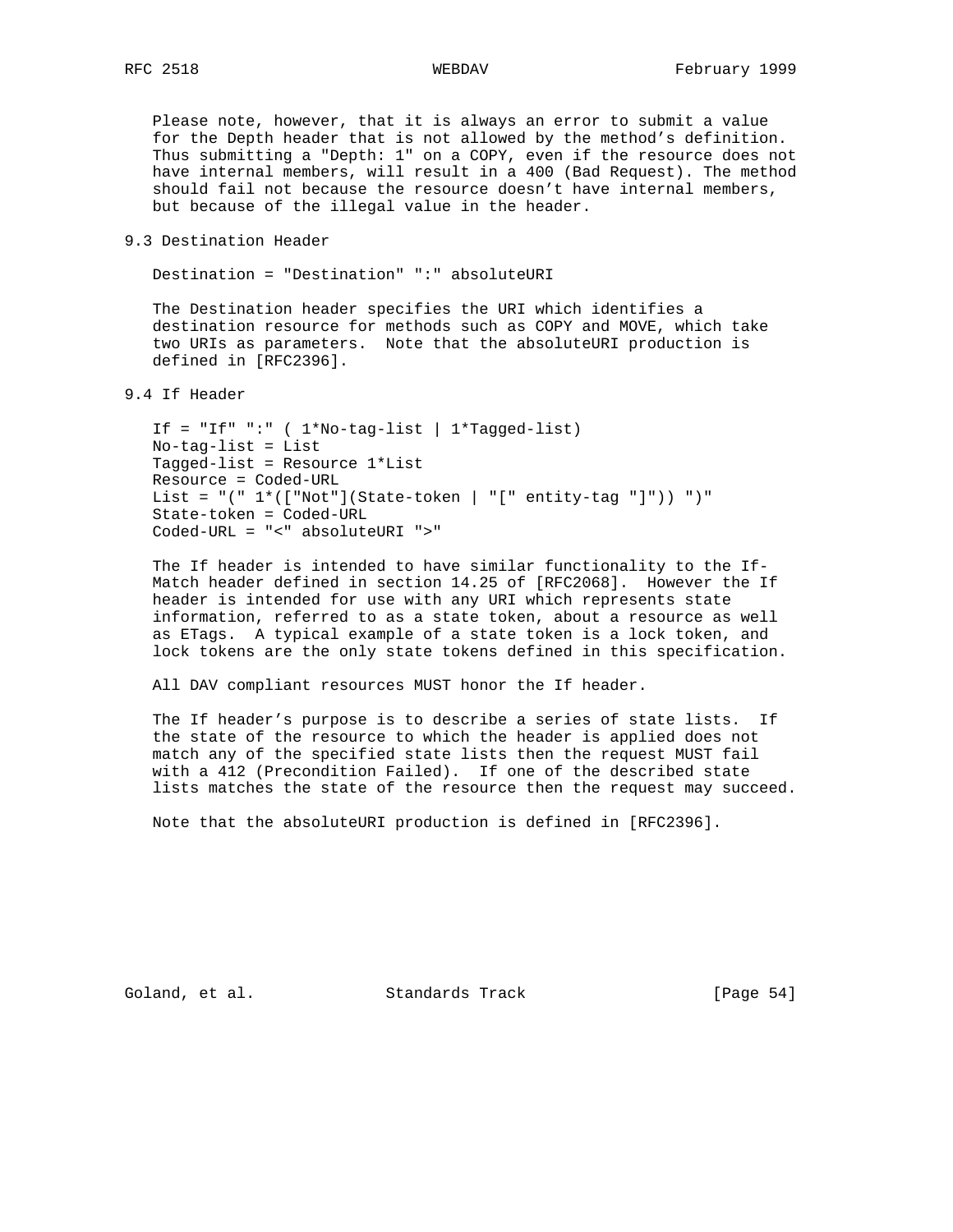9.4.1 No-tag-list Production

 The No-tag-list production describes a series of state tokens and ETags. If multiple No-tag-list productions are used then one only needs to match the state of the resource for the method to be allowed to continue.

 If a method, due to the presence of a Depth or Destination header, is applied to multiple resources then the No-tag-list production MUST be applied to each resource the method is applied to.

9.4.1.1 Example - No-tag-list If Header

 If: (<locktoken:a-write-lock-token> ["I am an ETag"]) (["I am another ETag"])

 The previous header would require that any resources within the scope of the method must either be locked with the specified lock token and in the state identified by the "I am an ETag" ETag or in the state identified by the second ETag "I am another ETag". To put the matter more plainly one can think of the previous If header as being in the form (or (and <locktoken:a-write-lock-token> ["I am an ETag"]) (and ["I am another ETag"])).

9.4.2 Tagged-list Production

 The tagged-list production scopes a list production. That is, it specifies that the lists following the resource specification only apply to the specified resource. The scope of the resource production begins with the list production immediately following the resource production and ends with the next resource production, if any.

When the If header is applied to a particular resource, the Tagged list productions MUST be searched to determine if any of the listed resources match the operand resource(s) for the current method. If none of the resource productions match the current resource then the header MUST be ignored. If one of the resource productions does match the name of the resource under consideration then the list productions following the resource production MUST be applied to the resource in the manner specified in the previous section.

 The same URI MUST NOT appear more than once in a resource production in an If header.

Goland, et al. Standards Track [Page 55]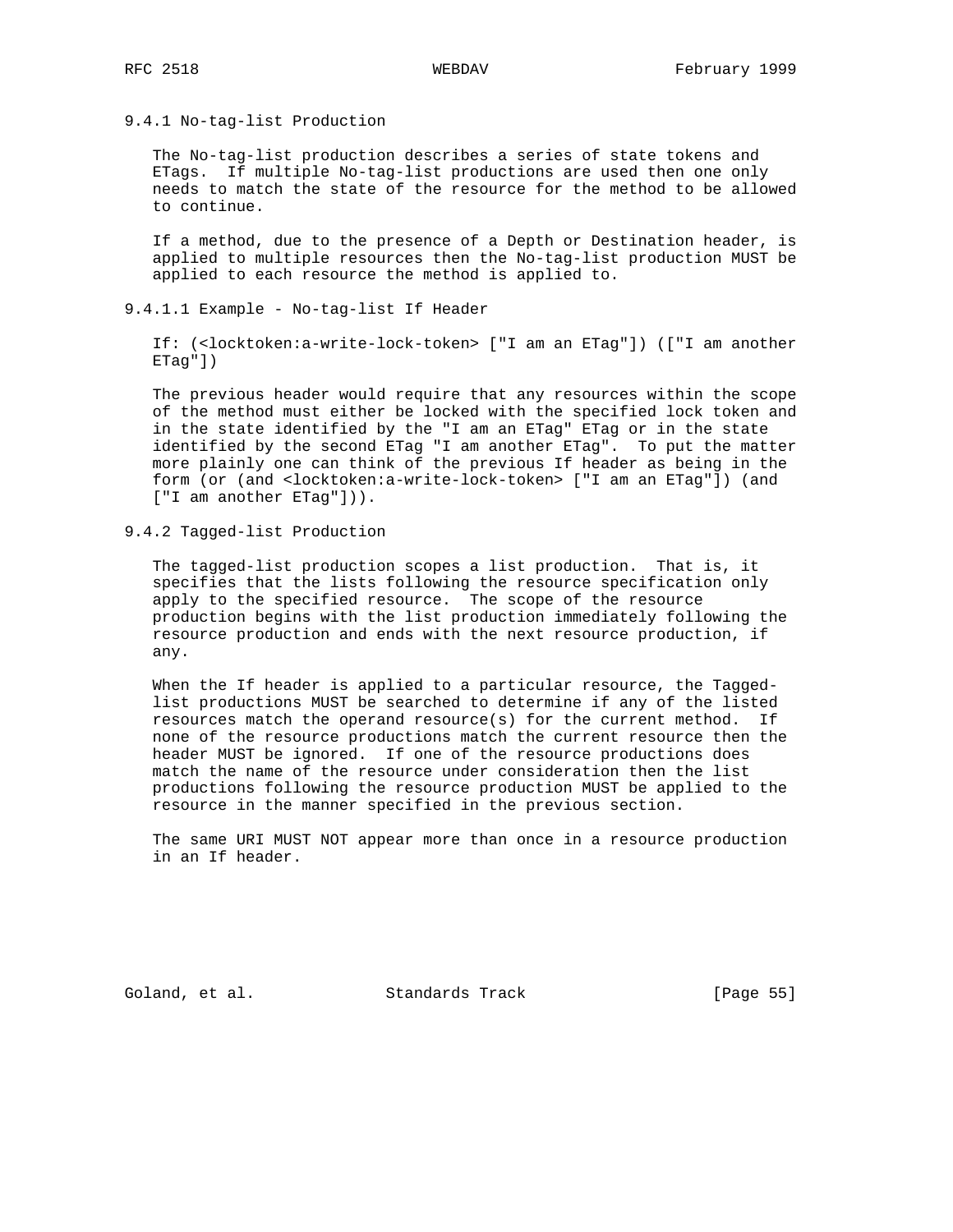9.4.2.1 Example - Tagged List If header

 COPY /resource1 HTTP/1.1 Host: www.foo.bar Destination: http://www.foo.bar/resource2 If: <http://www.foo.bar/resource1> (<locktoken:a-write-lock-token> [W/"A weak ETag"]) (["strong ETag"]) <http://www.bar.bar/random>(["another strong ETag"])

 In this example http://www.foo.bar/resource1 is being copied to http://www.foo.bar/resource2. When the method is first applied to http://www.foo.bar/resource1, resource1 must be in the state specified by "(<locktoken:a-write-lock-token> [W/"A weak ETag"]) (["strong ETag"])", that is, it either must be locked with a lock token of "locktoken:a-write-lock-token" and have a weak entity tag W/"A weak ETag" or it must have a strong entity tag "strong ETag".

 That is the only success condition since the resource http://www.bar.bar/random never has the method applied to it (the only other resource listed in the If header) and http://www.foo.bar/resource2 is not listed in the If header.

## 9.4.3 not Production

 Every state token or ETag is either current, and hence describes the state of a resource, or is not current, and does not describe the state of a resource. The boolean operation of matching a state token or ETag to the current state of a resource thus resolves to a true or false value. The not production is used to reverse that value. The scope of the not production is the state-token or entity-tag immediately following it.

If: (Not <locktoken:write1> <locktoken:write2>)

 When submitted with a request, this If header requires that all operand resources must not be locked with locktoken:write1 and must be locked with locktoken:write2.

9.4.4 Matching Function

 When performing If header processing, the definition of a matching state token or entity tag is as follows.

 Matching entity tag: Where the entity tag matches an entity tag associated with that resource.

 Matching state token: Where there is an exact match between the state token in the If header and any state token on the resource.

Goland, et al. Standards Track [Page 56]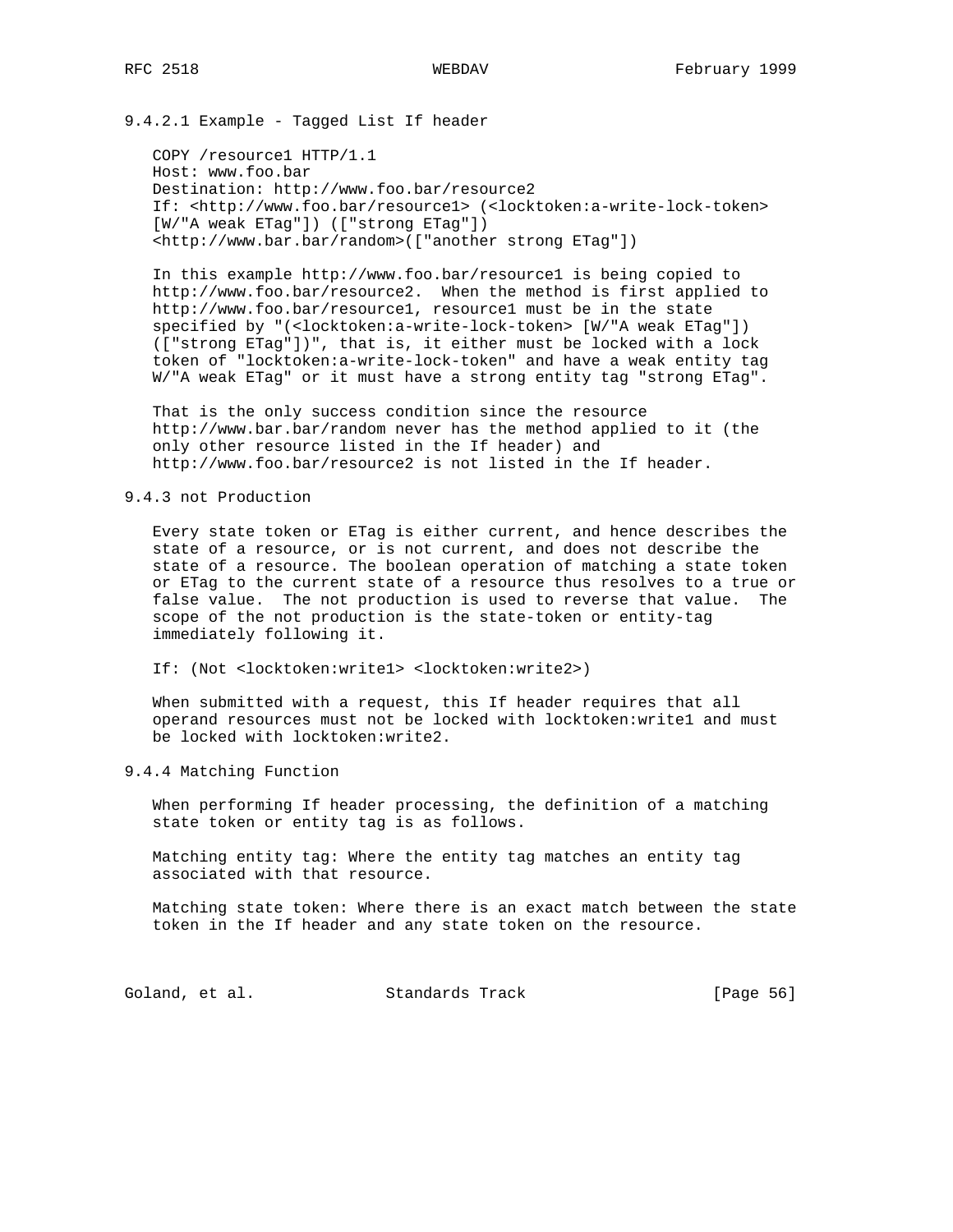9.4.5 If Header and Non-DAV Compliant Proxies

 Non-DAV compliant proxies will not honor the If header, since they will not understand the If header, and HTTP requires non-understood headers to be ignored. When communicating with HTTP/1.1 proxies, the "Cache-Control: no-cache" request header MUST be used so as to prevent the proxy from improperly trying to service the request from its cache. When dealing with HTTP/1.0 proxies the "Pragma: no-cache" request header MUST be used for the same reason.

9.5 Lock-Token Header

Lock-Token = "Lock-Token" ":" Coded-URL

 The Lock-Token request header is used with the UNLOCK method to identify the lock to be removed. The lock token in the Lock-Token request header MUST identify a lock that contains the resource identified by Request-URI as a member.

 The Lock-Token response header is used with the LOCK method to indicate the lock token created as a result of a successful LOCK request to create a new lock.

9.6 Overwrite Header

Overwrite = "Overwrite" ":" ("T" | "F")

 The Overwrite header specifies whether the server should overwrite the state of a non-null destination resource during a COPY or MOVE. A value of "F" states that the server must not perform the COPY or MOVE operation if the state of the destination resource is non-null. If the overwrite header is not included in a COPY or MOVE request then the resource MUST treat the request as if it has an overwrite header of value "T". While the Overwrite header appears to duplicate the functionality of the If-Match: \* header of HTTP/1.1, If-Match applies only to the Request-URI, and not to the Destination of a COPY or MOVE.

 If a COPY or MOVE is not performed due to the value of the Overwrite header, the method MUST fail with a 412 (Precondition Failed) status code.

All DAV compliant resources MUST support the Overwrite header.

9.7 Status-URI Response Header

 The Status-URI response header may be used with the 102 (Processing) status code to inform the client as to the status of a method.

Goland, et al. Standards Track [Page 57]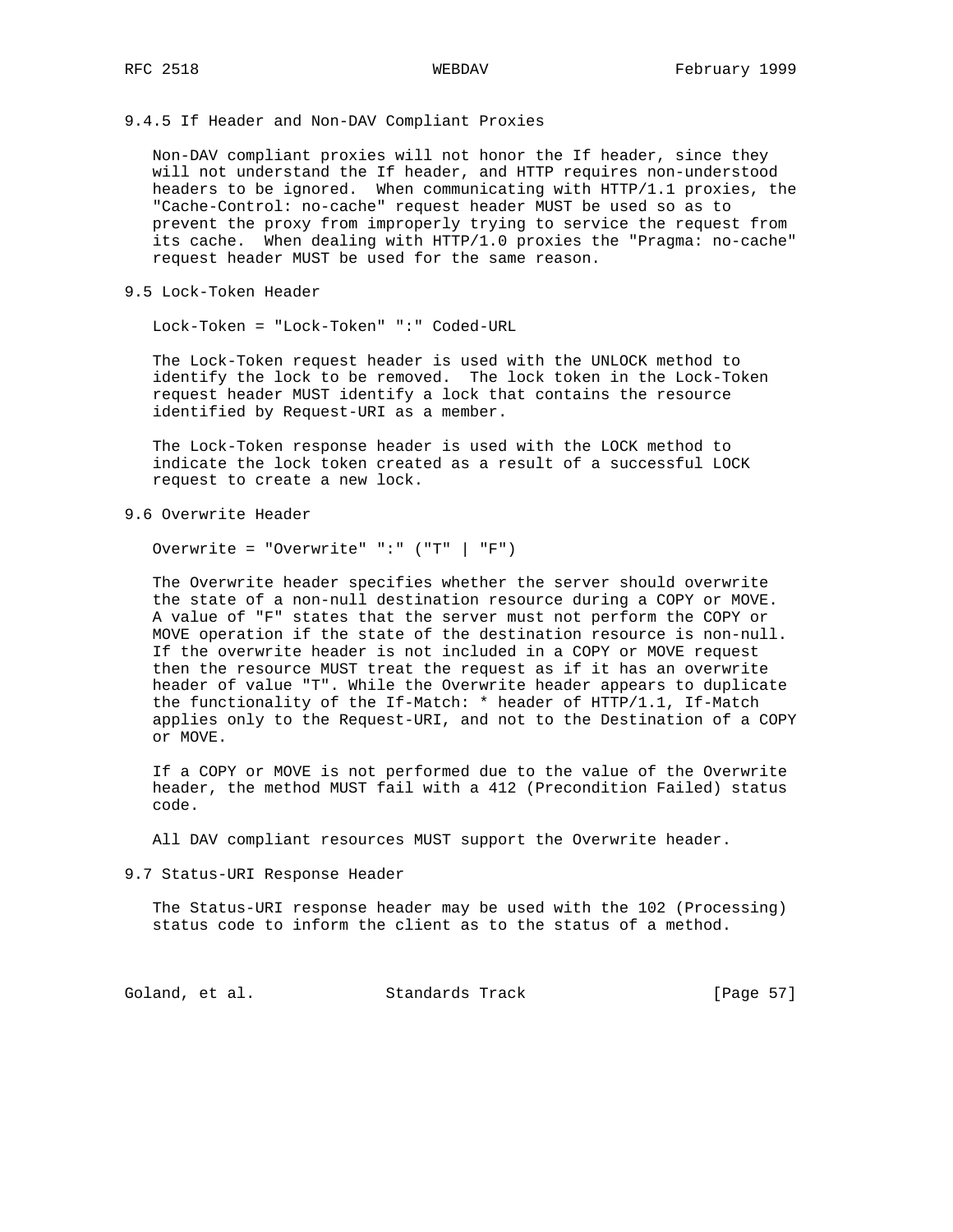Status-URI = "Status-URI" ":" \*(Status-Code Coded-URL) ; Status-Code is defined in 6.1.1 of [RFC2068]

 The URIs listed in the header are source resources which have been affected by the outstanding method. The status code indicates the resolution of the method on the identified resource. So, for example, if a MOVE method on a collection is outstanding and a 102 (Processing) response with a Status-URI response header is returned, the included URIs will indicate resources that have had move attempted on them and what the result was.

9.8 Timeout Request Header

 TimeOut = "Timeout" ":" 1#TimeType TimeType = ("Second-" DAVTimeOutVal | "Infinite" | Other) DAVTimeOutVal = 1\*digit Other = "Extend" field-value ; See section 4.2 of [RFC2068]

 Clients may include Timeout headers in their LOCK requests. However, the server is not required to honor or even consider these requests. Clients MUST NOT submit a Timeout request header with any method other than a LOCK method.

 A Timeout request header MUST contain at least one TimeType and may contain multiple TimeType entries. The purpose of listing multiple TimeType entries is to indicate multiple different values and value types that are acceptable to the client. The client lists the TimeType entries in order of preference.

 Timeout response values MUST use a Second value, Infinite, or a TimeType the client has indicated familiarity with. The server may assume a client is familiar with any TimeType submitted in a Timeout header.

 The "Second" TimeType specifies the number of seconds that will elapse between granting of the lock at the server, and the automatic removal of the lock. The timeout value for TimeType "Second" MUST NOT be greater than 2^32-1.

 The timeout counter SHOULD be restarted any time an owner of the lock sends a method to any member of the lock, including unsupported methods, or methods which are unsuccessful. However the lock MUST be refreshed if a refresh LOCK method is successfully received.

 If the timeout expires then the lock may be lost. Specifically, if the server wishes to harvest the lock upon time-out, the server SHOULD act as if an UNLOCK method was executed by the server on the resource using the lock token of the timed-out lock, performed with

Goland, et al. Standards Track [Page 58]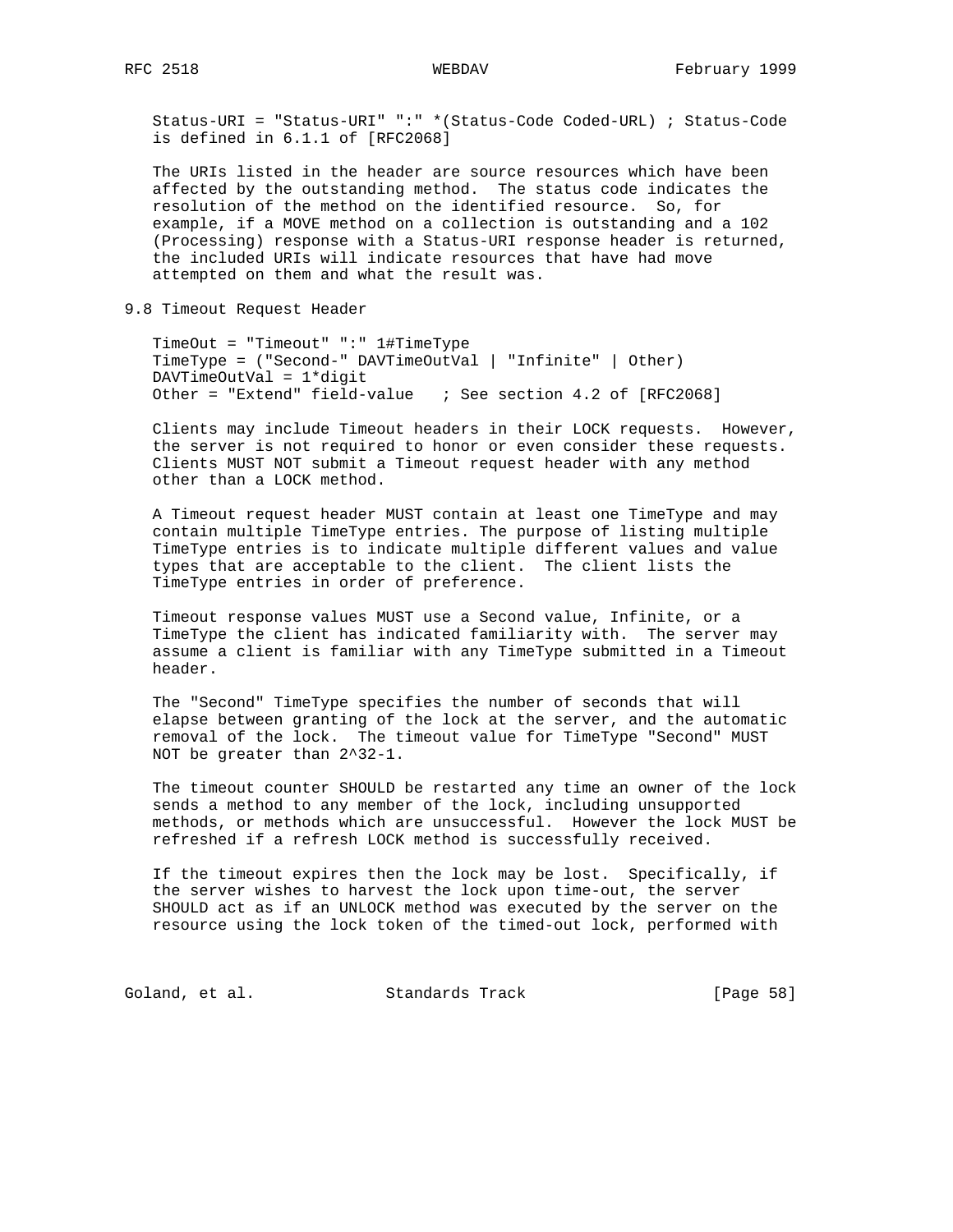its override authority. Thus logs should be updated with the disposition of the lock, notifications should be sent, etc., just as they would be for an UNLOCK request.

 Servers are advised to pay close attention to the values submitted by clients, as they will be indicative of the type of activity the client intends to perform. For example, an applet running in a browser may need to lock a resource, but because of the instability of the environment within which the applet is running, the applet may be turned off without warning. As a result, the applet is likely to ask for a relatively small timeout value so that if the applet dies, the lock can be quickly harvested. However, a document management system is likely to ask for an extremely long timeout because its user may be planning on going off-line.

 A client MUST NOT assume that just because the time-out has expired the lock has been lost.

10 Status Code Extensions to HTTP/1.1

 The following status codes are added to those defined in HTTP/1.1 [RFC2068].

10.1 102 Processing

 The 102 (Processing) status code is an interim response used to inform the client that the server has accepted the complete request, but has not yet completed it. This status code SHOULD only be sent when the server has a reasonable expectation that the request will take significant time to complete. As guidance, if a method is taking longer than 20 seconds (a reasonable, but arbitrary value) to process the server SHOULD return a 102 (Processing) response. The server MUST send a final response after the request has been completed.

 Methods can potentially take a long period of time to process, especially methods that support the Depth header. In such cases the client may time-out the connection while waiting for a response. To prevent this the server may return a 102 (Processing) status code to indicate to the client that the server is still processing the method.

10.2 207 Multi-Status

 The 207 (Multi-Status) status code provides status for multiple independent operations (see section 11 for more information).

Goland, et al. Standards Track [Page 59]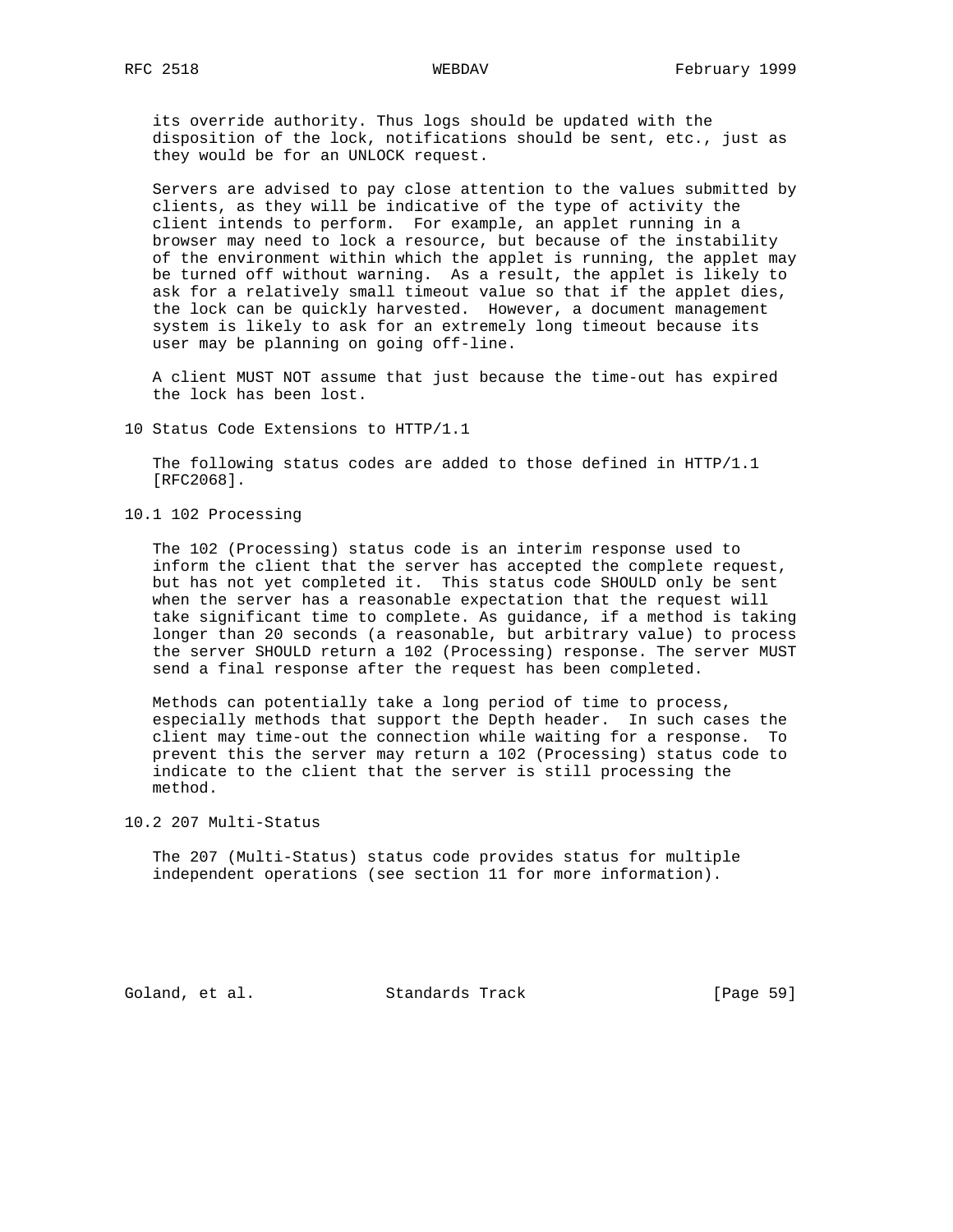10.3 422 Unprocessable Entity

 The 422 (Unprocessable Entity) status code means the server understands the content type of the request entity (hence a 415(Unsupported Media Type) status code is inappropriate), and the syntax of the request entity is correct (thus a 400 (Bad Request) status code is inappropriate) but was unable to process the contained instructions. For example, this error condition may occur if an XML request body contains well-formed (i.e., syntactically correct), but semantically erroneous XML instructions.

10.4 423 Locked

 The 423 (Locked) status code means the source or destination resource of a method is locked.

10.5 424 Failed Dependency

 The 424 (Failed Dependency) status code means that the method could not be performed on the resource because the requested action depended on another action and that action failed. For example, if a command in a PROPPATCH method fails then, at minimum, the rest of the commands will also fail with 424 (Failed Dependency).

10.6 507 Insufficient Storage

 The 507 (Insufficient Storage) status code means the method could not be performed on the resource because the server is unable to store the representation needed to successfully complete the request. This condition is considered to be temporary. If the request which received this status code was the result of a user action, the request MUST NOT be repeated until it is requested by a separate user action.

11 Multi-Status Response

 The default 207 (Multi-Status) response body is a text/xml or application/xml HTTP entity that contains a single XML element called multistatus, which contains a set of XML elements called response which contain 200, 300, 400, and 500 series status codes generated during the method invocation. 100 series status codes SHOULD NOT be recorded in a response XML element.

Goland, et al. Standards Track [Page 60]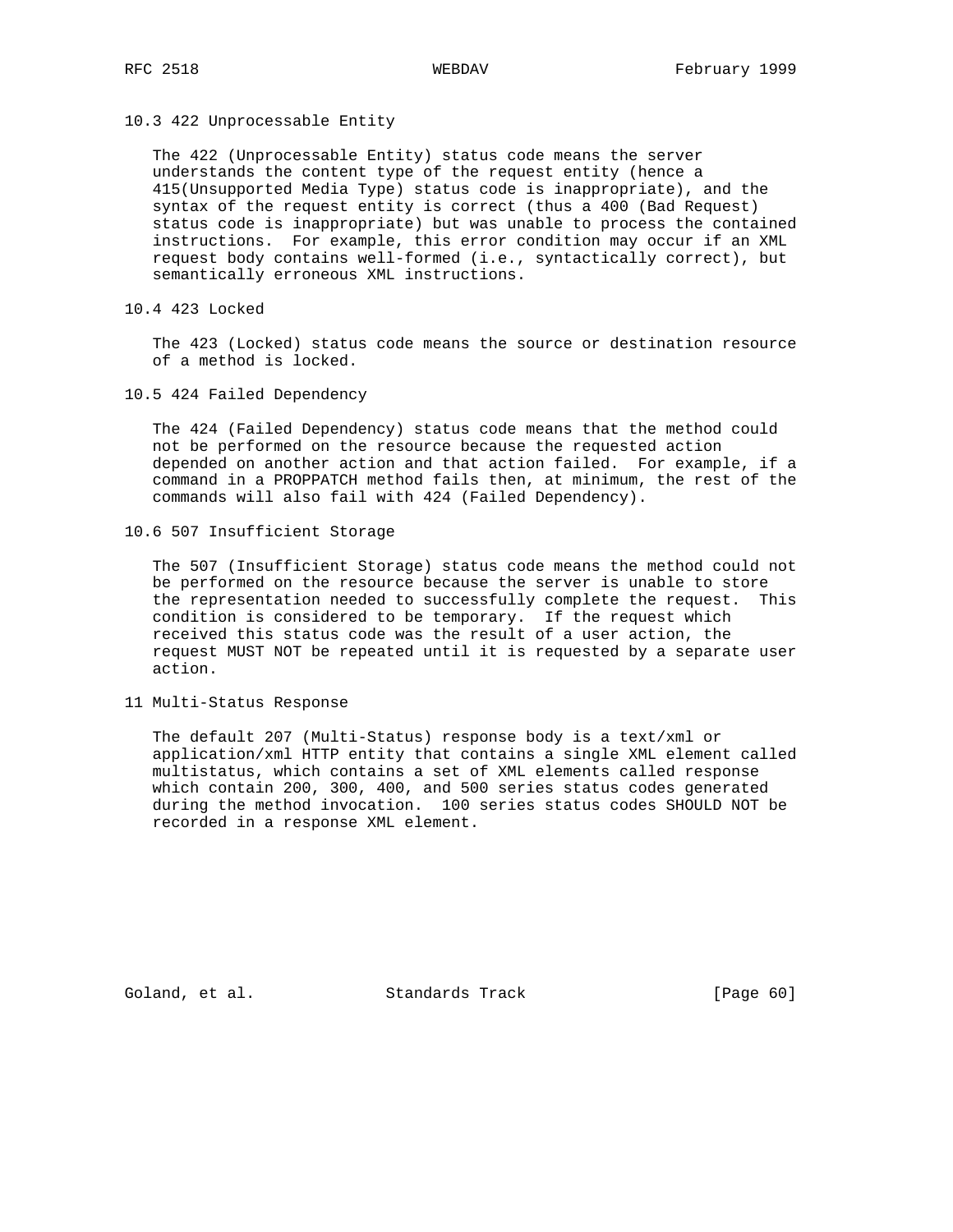12 XML Element Definitions

 In the section below, the final line of each section gives the element type declaration using the format defined in [REC-XML]. The "Value" field, where present, specifies further restrictions on the allowable contents of the XML element using BNF (i.e., to further restrict the values of a PCDATA element).

12.1 activelock XML Element

 Name: activelock Namespace: DAV: Purpose: Describes a lock on a resource.

 <!ELEMENT activelock (lockscope, locktype, depth, owner?, timeout?, locktoken?) >

12.1.1 depth XML Element

| Name:      | depth                          |
|------------|--------------------------------|
| Namespace: | DAV:                           |
| Purpose:   | The value of the Depth header. |
| Value:     | "0"   "1"   "infinity"         |

<!ELEMENT depth (#PCDATA) >

12.1.2 locktoken XML Element

 Name: locktoken Namespace: DAV: Purpose: The lock token associated with a lock. Description: The href contains one or more opaque lock token URIs which all refer to the same lock (i.e., the OpaqueLockToken-URI production in section 6.4).

<!ELEMENT locktoken (href+) >

12.1.3 timeout XML Element

 Name: timeout Namespace: DAV: Purpose: The timeout associated with a lock Value: TimeType ;Defined in section 9.8

<!ELEMENT timeout (#PCDATA) >

Goland, et al. Standards Track [Page 61]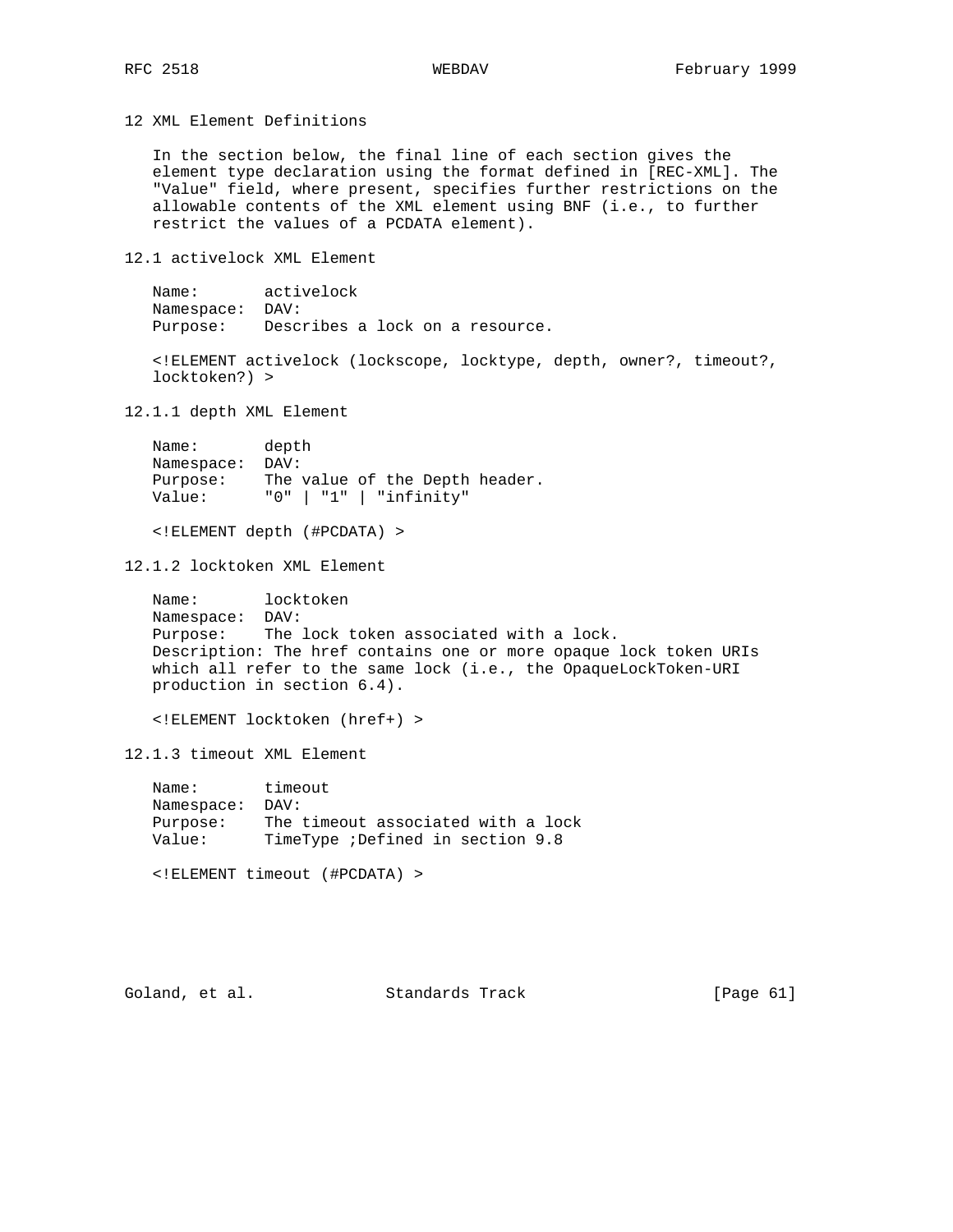12.2 collection XML Element

 Name: collection Namespace: DAV: Purpose: Identifies the associated resource as a collection. The resourcetype property of a collection resource MUST have this value.

<!ELEMENT collection EMPTY >

12.3 href XML Element

| Name:           | href                                            |
|-----------------|-------------------------------------------------|
| Namespace: DAV: |                                                 |
| Purpose:        | Identifies the content of the element as a URI. |
| Value:          | URI ; See section $3.2.1$ of $[RFC2068]$        |

<!ELEMENT href (#PCDATA)>

12.4 link XML Element

 Name: link Namespace: DAV: Purpose: Identifies the property as a link and contains the source and destination of that link. Description: The link XML element is used to provide the sources and destinations of a link. The name of the property containing the link XML element provides the type of the link. Link is a multi-valued element, so multiple links may be used together to indicate multiple links with the same type. The values in the href XML elements inside the src and dst XML elements of the link XML element MUST NOT be rejected if they point to resources which do not exist.

<!ELEMENT link (src+, dst+) >

12.4.1 dst XML Element

| Name:           | dst   |                                     |  |  |
|-----------------|-------|-------------------------------------|--|--|
| Namespace: DAV: |       |                                     |  |  |
| Purpose:        |       | Indicates the destination of a link |  |  |
| Value:          | TJR T |                                     |  |  |
|                 |       |                                     |  |  |

<!ELEMENT dst (#PCDATA) >

12.4.2 src XML Element

| Name:           | src                             |  |  |  |
|-----------------|---------------------------------|--|--|--|
| Namespace: DAV: |                                 |  |  |  |
| Purpose:        | Indicates the source of a link. |  |  |  |

Goland, et al. Standards Track [Page 62]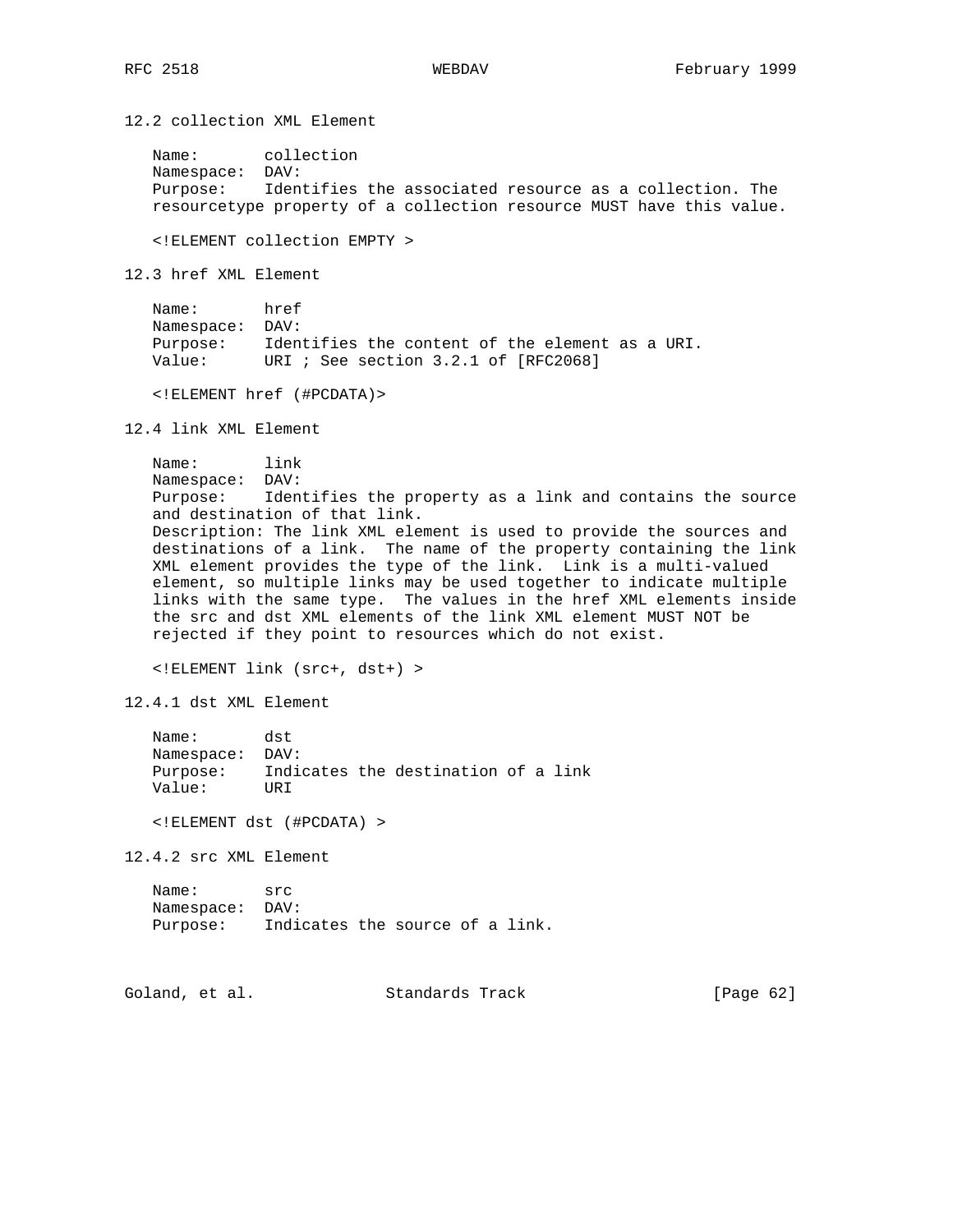Value: URI <!ELEMENT src (#PCDATA) > 12.5 lockentry XML Element Name: lockentry Namespace: DAV: Purpose: Defines the types of locks that can be used with the resource. <!ELEMENT lockentry (lockscope, locktype) > 12.6 lockinfo XML Element Name: lockinfo Namespace: DAV: Purpose: The lockinfo XML element is used with a LOCK method to specify the type of lock the client wishes to have created. <!ELEMENT lockinfo (lockscope, locktype, owner?) > 12.7 lockscope XML Element Name: lockscope Namespace: DAV: Purpose: Specifies whether a lock is an exclusive lock, or a shared lock. <!ELEMENT lockscope (exclusive | shared) > 12.7.1 exclusive XML Element Name: exclusive Namespace: DAV: Purpose: Specifies an exclusive lock <!ELEMENT exclusive EMPTY > 12.7.2 shared XML Element Name: shared Namespace: DAV: Purpose: Specifies a shared lock <!ELEMENT shared EMPTY > Goland, et al. Standards Track [Page 63]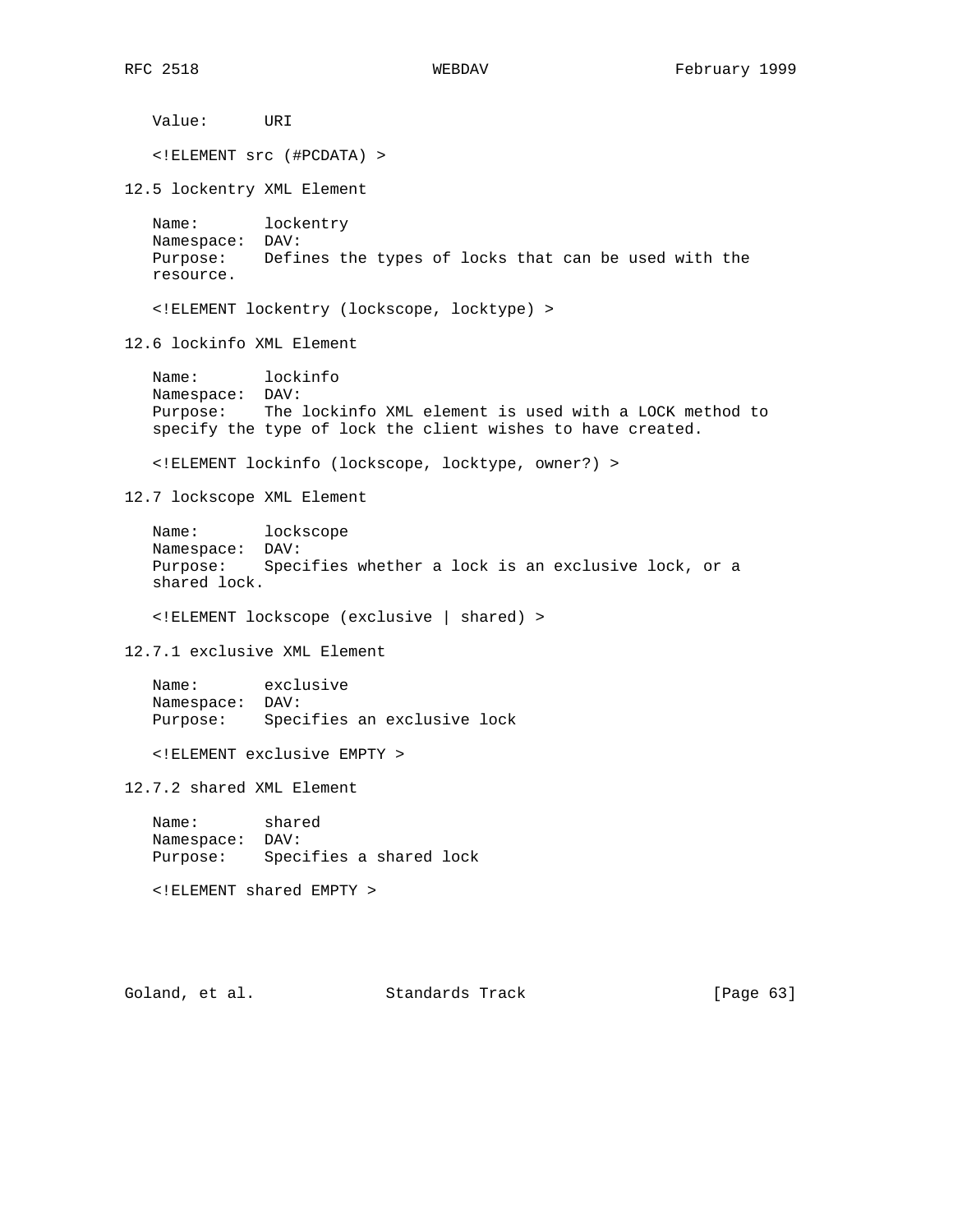12.8 locktype XML Element

 Name: locktype Namespace: DAV: Purpose: Specifies the access type of a lock. At present, this specification only defines one lock type, the write lock.

<!ELEMENT locktype (write) >

12.8.1 write XML Element

 Name: write Namespace: DAV: Purpose: Specifies a write lock.

<!ELEMENT write EMPTY >

12.9 multistatus XML Element

 Name: multistatus Namespace: DAV: Purpose: Contains multiple response messages. Description: The responsedescription at the top level is used to provide a general message describing the overarching nature of the response. If this value is available an application may use it instead of presenting the individual response descriptions contained within the responses.

<!ELEMENT multistatus (response+, responsedescription?) >

12.9.1 response XML Element

 Name: response Namespace: DAV: Purpose: Holds a single response describing the effect of a method on resource and/or its properties. Description: A particular href MUST NOT appear more than once as the child of a response XML element under a multistatus XML element. This requirement is necessary in order to keep processing costs for a response to linear time. Essentially, this prevents having to search in order to group together all the responses by href. There are, however, no requirements regarding ordering based on href values.

 <!ELEMENT response (href, ((href\*, status)|(propstat+)), responsedescription?) >

Goland, et al. Standards Track [Page 64]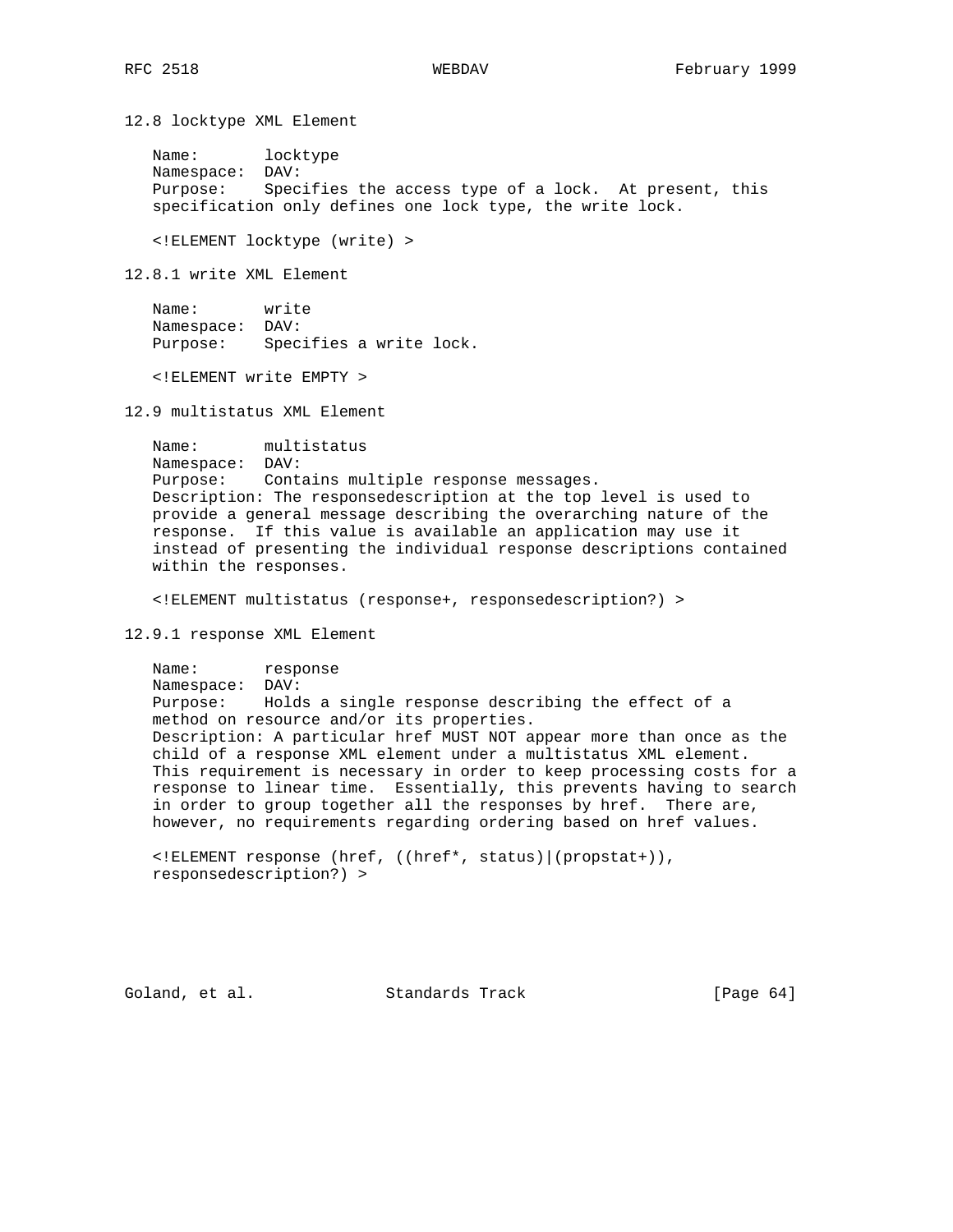12.9.1.1 propstat XML Element

 Name: propstat Namespace: DAV: Purpose: Groups together a prop and status element that is associated with a particular href element. Description: The propstat XML element MUST contain one prop XML element and one status XML element. The contents of the prop XML element MUST only list the names of properties to which the result in the status element applies.

<!ELEMENT propstat (prop, status, responsedescription?) >

12.9.1.2 status XML Element

| Name:           | status                                           |
|-----------------|--------------------------------------------------|
| Namespace: DAV: |                                                  |
| Purpose:        | Holds a single HTTP status-line                  |
| Value:          | istatus-line defined in [RFC2068]<br>status-line |
|                 |                                                  |

<!ELEMENT status (#PCDATA) >

12.9.2 responsedescription XML Element

 Name: responsedescription Namespace: DAV: Purpose: Contains a message that can be displayed to the user explaining the nature of the response. Description: This XML element provides information suitable to be presented to a user.

<!ELEMENT responsedescription (#PCDATA) >

12.10 owner XML Element

 Name: owner Namespace: DAV: Purpose: Provides information about the principal taking out a lock. Description: The owner XML element provides information sufficient for either directly contacting a principal (such as a telephone number or Email URI), or for discovering the principal (such as the URL of a homepage) who owns a lock.

<!ELEMENT owner ANY>

Goland, et al. Standards Track [Page 65]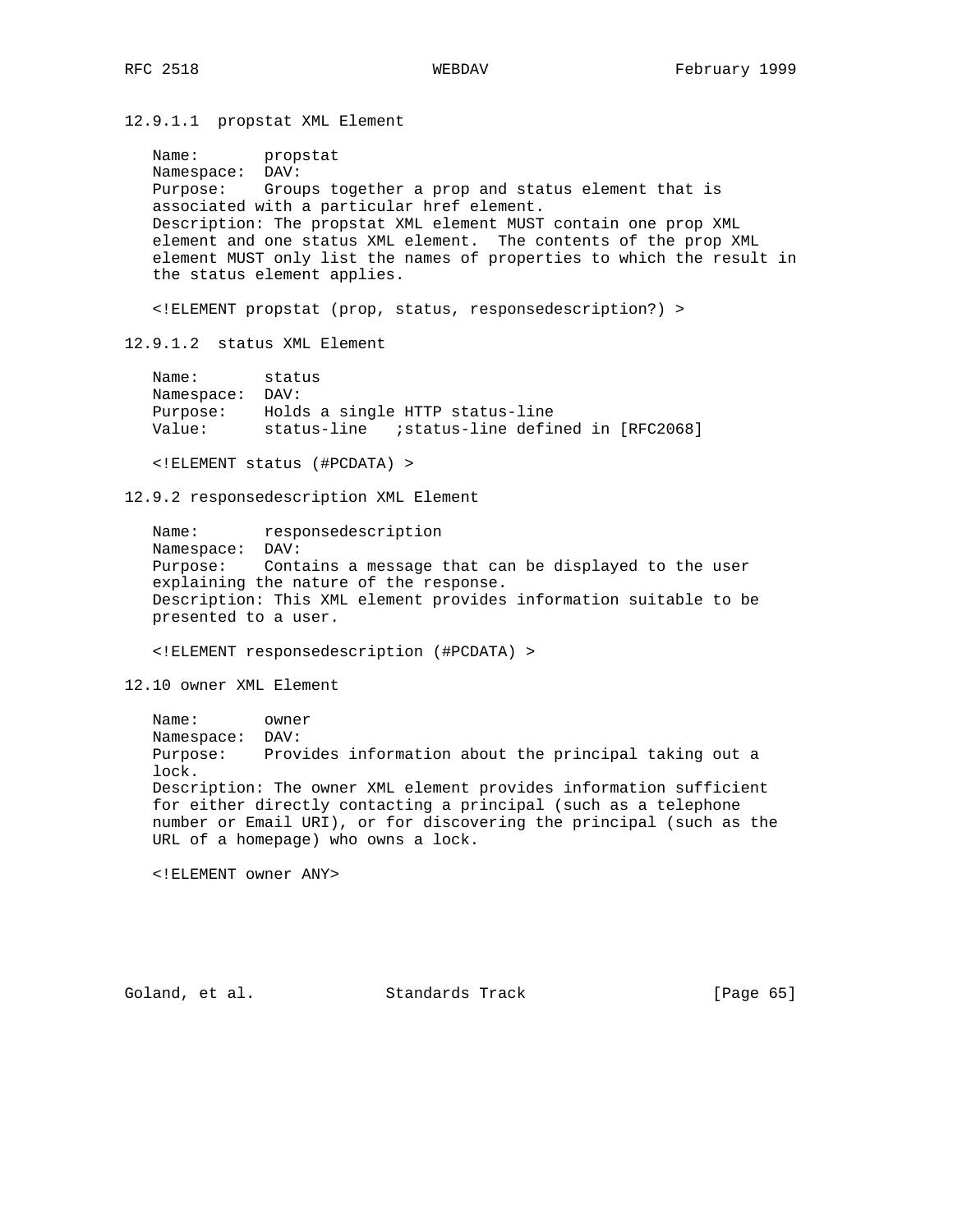12.11 prop XML element

 Name: prop Namespace: DAV: Purpose: Contains properties related to a resource. Description: The prop XML element is a generic container for properties defined on resources. All elements inside a prop XML element MUST define properties related to the resource. No other elements may be used inside of a prop element.

<!ELEMENT prop ANY>

12.12 propertybehavior XML element

 Name: propertybehavior Namespace: DAV: Purpose: Specifies how properties are handled during a COPY or MOVE. Description: The propertybehavior XML element specifies how properties are handled during a COPY or MOVE. If this XML element is not included in the request body then the server is expected to act as defined by the default property handling behavior of the associated method. All WebDAV compliant resources MUST support the propertybehavior XML element.

<!ELEMENT propertybehavior (omit | keepalive) >

12.12.1 keepalive XML element

 Name: keepalive Namespace: DAV: Purpose: Specifies requirements for the copying/moving of live properties. Description: If a list of URIs is included as the value of keepalive then the named properties MUST be "live" after they are copied (moved) to the destination resource of a COPY (or MOVE). If the value "\*" is given for the keepalive XML element, this designates that all live properties on the source resource MUST be live on the destination. If the requirements specified by the keepalive element can not be honored then the method MUST fail with a 412 (Precondition Failed). All DAV compliant resources MUST support the keepalive XML element for use with the COPY and MOVE methods. Value: "\*" ; #PCDATA value can only be "\*"

<!ELEMENT keepalive (#PCDATA | href+) >

Goland, et al. Standards Track [Page 66]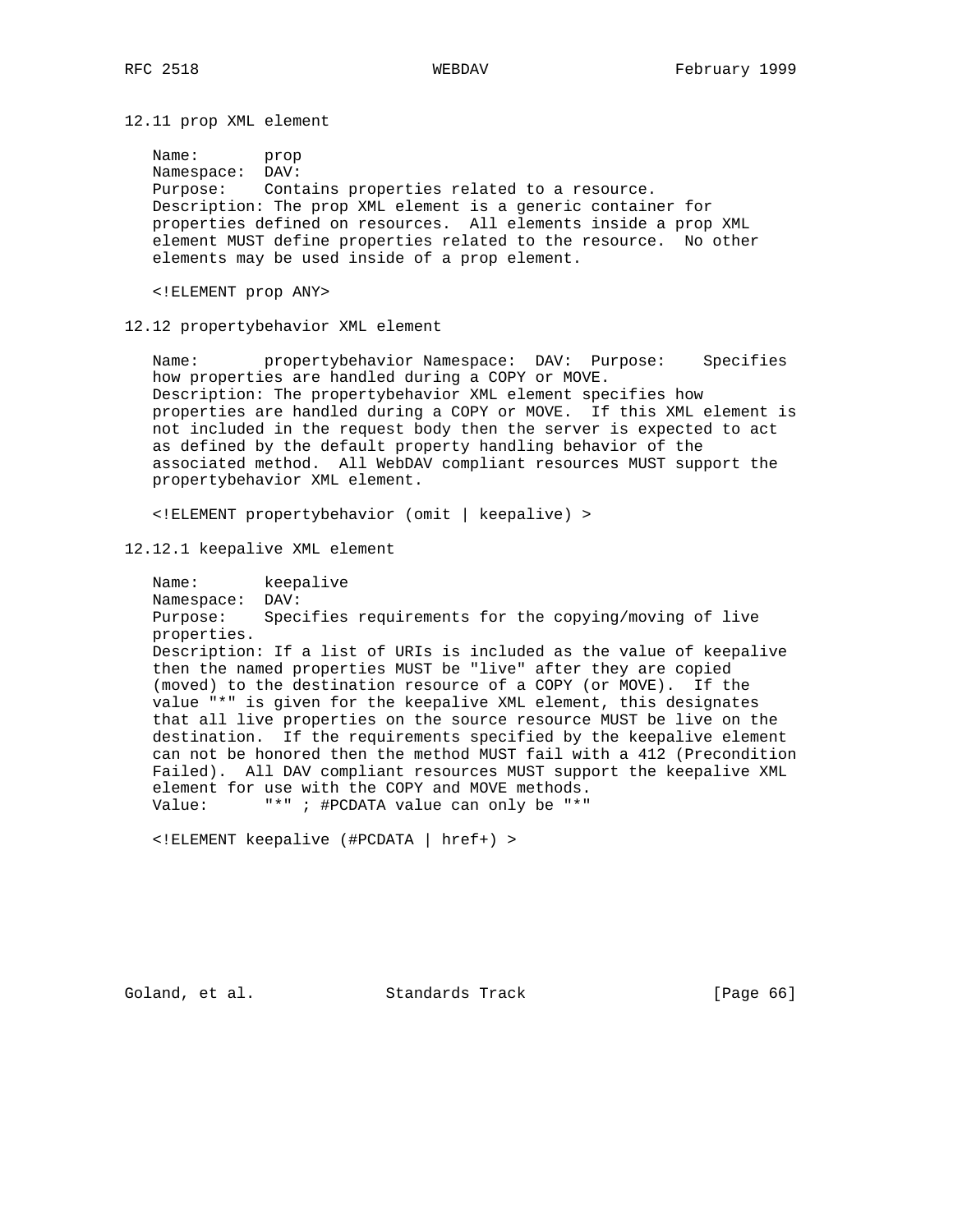12.12.2 omit XML element

```
 Name: omit
```
 Namespace: DAV: Purpose: The omit XML element instructs the server that it should use best effort to copy properties but a failure to copy a property MUST NOT cause the method to fail. Description: The default behavior for a COPY or MOVE is to copy/move all properties or fail the method. In certain circumstances, such as when a server copies a resource over another protocol such as FTP, it may not be possible to copy/move the properties associated with the resource. Thus any attempt to copy/move over FTP would always have to fail because properties could not be moved over, even as dead properties. All DAV compliant resources MUST support the omit XML element on COPY/MOVE methods.

<!ELEMENT omit EMPTY >

12.13 propertyupdate XML element

 Name: propertyupdate Namespace: DAV: Purpose: Contains a request to alter the properties on a resource. Description: This XML element is a container for the information required to modify the properties on the resource. This XML element is multi-valued.

<!ELEMENT propertyupdate (remove | set)+ >

12.13.1 remove XML element

Name: remove Namespace: DAV: Purpose: Lists the DAV properties to be removed from a resource. Description: Remove instructs that the properties specified in prop should be removed. Specifying the removal of a property that does not exist is not an error. All the XML elements in a prop XML element inside of a remove XML element MUST be empty, as only the names of properties to be removed are required.

<!ELEMENT remove (prop) >

12.13.2 set XML element

 Name: set Namespace: DAV: Purpose: Lists the DAV property values to be set for a resource.

Goland, et al. Standards Track [Page 67]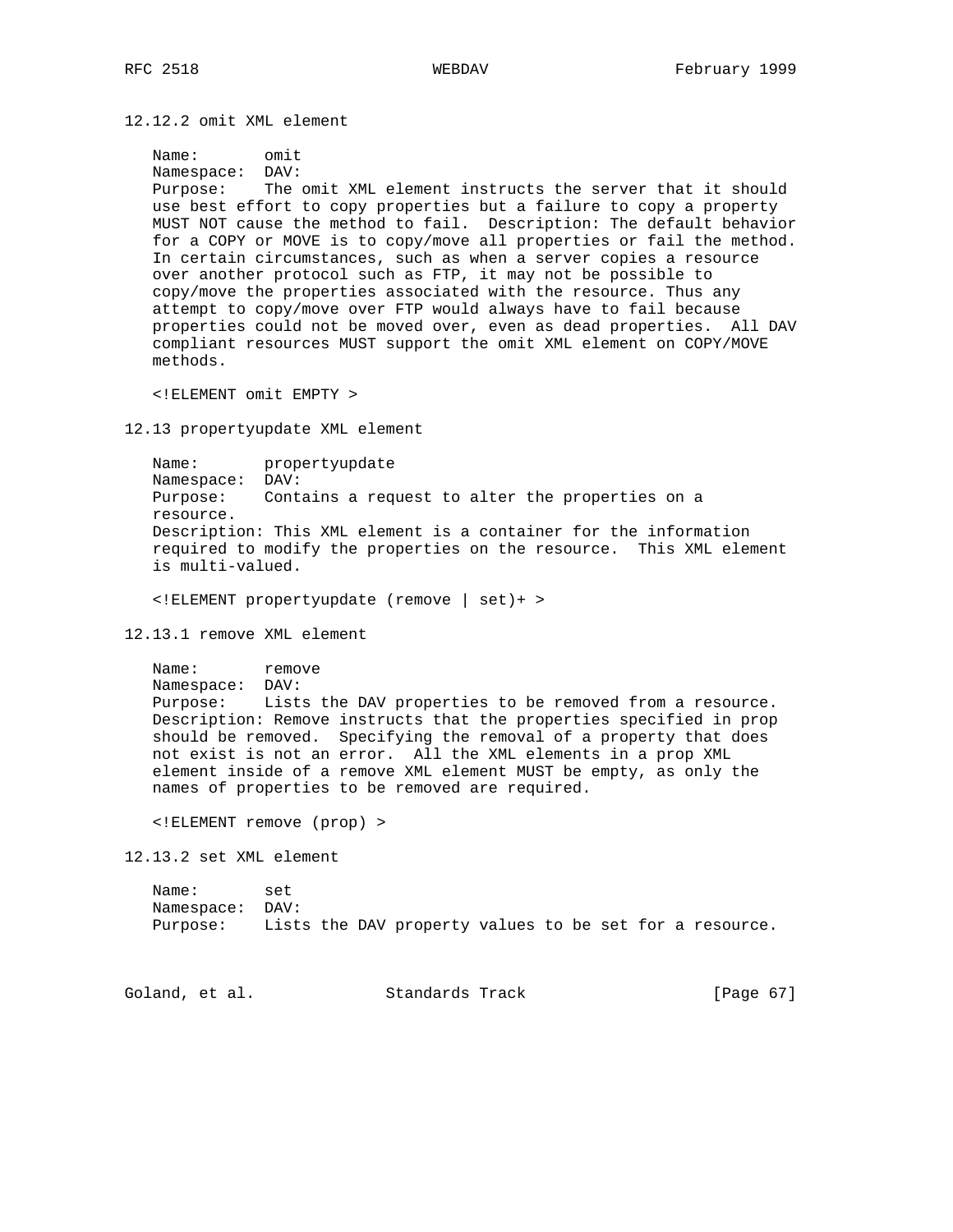Description: The set XML element MUST contain only a prop XML element. The elements contained by the prop XML element inside the set XML element MUST specify the name and value of properties that are set on the resource identified by Request-URI. If a property already exists then its value is replaced. Language tagging information in the property's value (in the "xml:lang" attribute, if present) MUST be persistently stored along with the property, and MUST be subsequently retrievable using PROPFIND.

<!ELEMENT set (prop) >

12.14 propfind XML Element

 Name: propfind Namespace: DAV: Purpose: Specifies the properties to be returned from a PROPFIND method. Two special elements are specified for use with propfind, allprop and propname. If prop is used inside propfind it MUST only contain property names, not values.

<!ELEMENT propfind (allprop | propname | prop) >

12.14.1 allprop XML Element

 Name: allprop Namespace: DAV: Purpose: The allprop XML element specifies that all property names and values on the resource are to be returned.

<!ELEMENT allprop EMPTY >

12.14.2 propname XML Element

 Name: propname Namespace: DAV: Purpose: The propname XML element specifies that only a list of property names on the resource is to be returned.

<!ELEMENT propname EMPTY >

13 DAV Properties

 For DAV properties, the name of the property is also the same as the name of the XML element that contains its value. In the section below, the final line of each section gives the element type declaration using the format defined in [REC-XML]. The "Value" field, where present, specifies further restrictions on the allowable contents of the XML element using BNF (i.e., to further restrict the values of a PCDATA element).

Goland, et al. Standards Track [Page 68]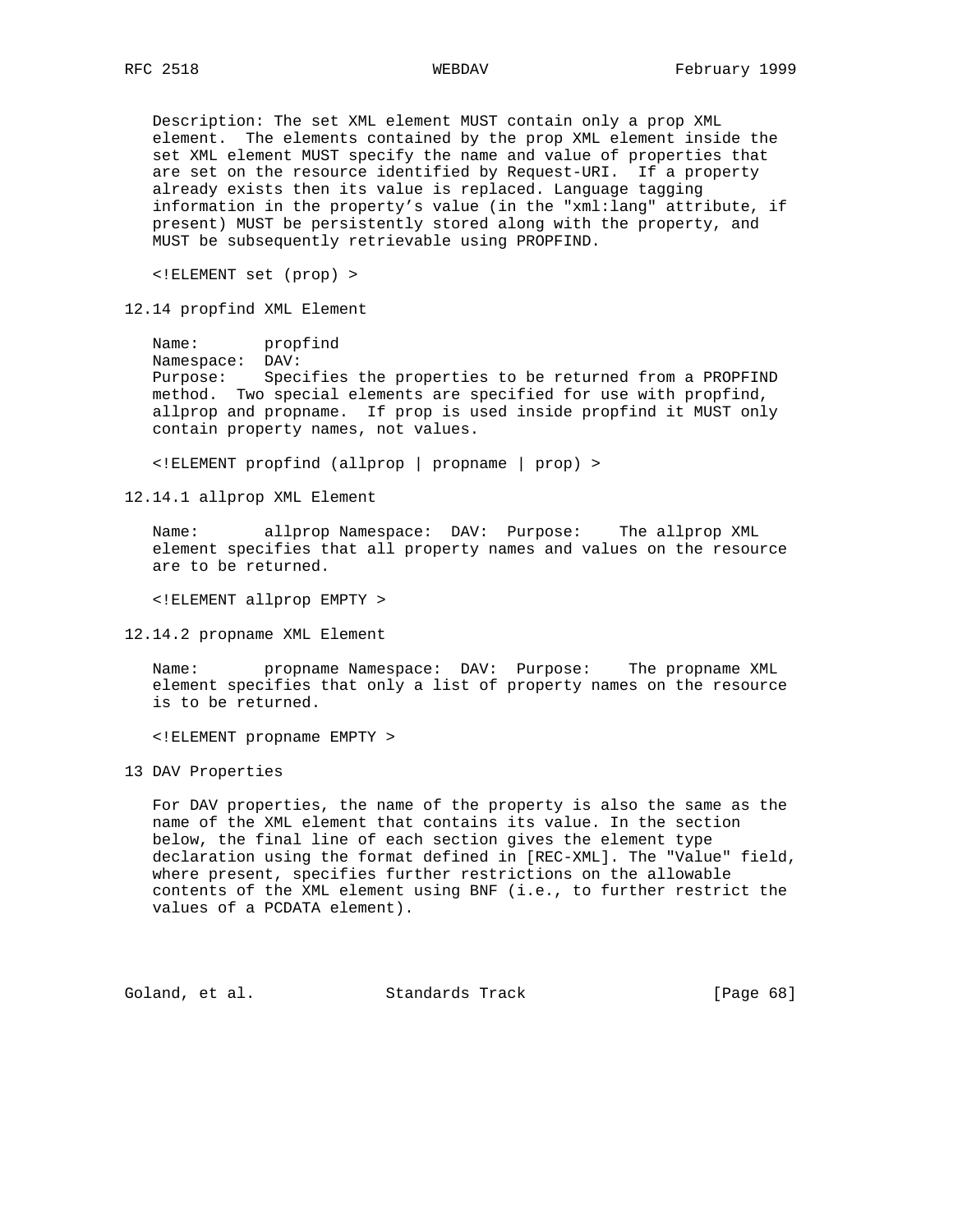13.1 creationdate Property

 Name: creationdate Namespace: DAV: Purpose: Records the time and date the resource was created. Value: date-time ; See Appendix 2 Description: The creationdate property should be defined on all DAV compliant resources. If present, it contains a timestamp of the moment when the resource was created (i.e., the moment it had non null state).

<!ELEMENT creationdate (#PCDATA) >

13.2 displayname Property

 Name: displayname Namespace: DAV: Purpose: Provides a name for the resource that is suitable for presentation to a user. Description: The displayname property should be defined on all DAV compliant resources. If present, the property contains a description of the resource that is suitable for presentation to a user.

<!ELEMENT displayname (#PCDATA) >

13.3 getcontentlanguage Property

Name: getcontentlanguage Namespace: DAV: Purpose: Contains the Content-Language header returned by a GET without accept headers Description: The getcontentlanguage property MUST be defined on any DAV compliant resource that returns the Content-Language header on a GET. Value: language-tag ;language-tag is defined in section 14.13 of [RFC2068]

<!ELEMENT getcontentlanguage (#PCDATA) >

13.4 getcontentlength Property

 Name: getcontentlength Namespace: DAV: Purpose: Contains the Content-Length header returned by a GET without accept headers. Description: The getcontentlength property MUST be defined on any DAV compliant resource that returns the Content-Length header in response to a GET.

Goland, et al. Standards Track [Page 69]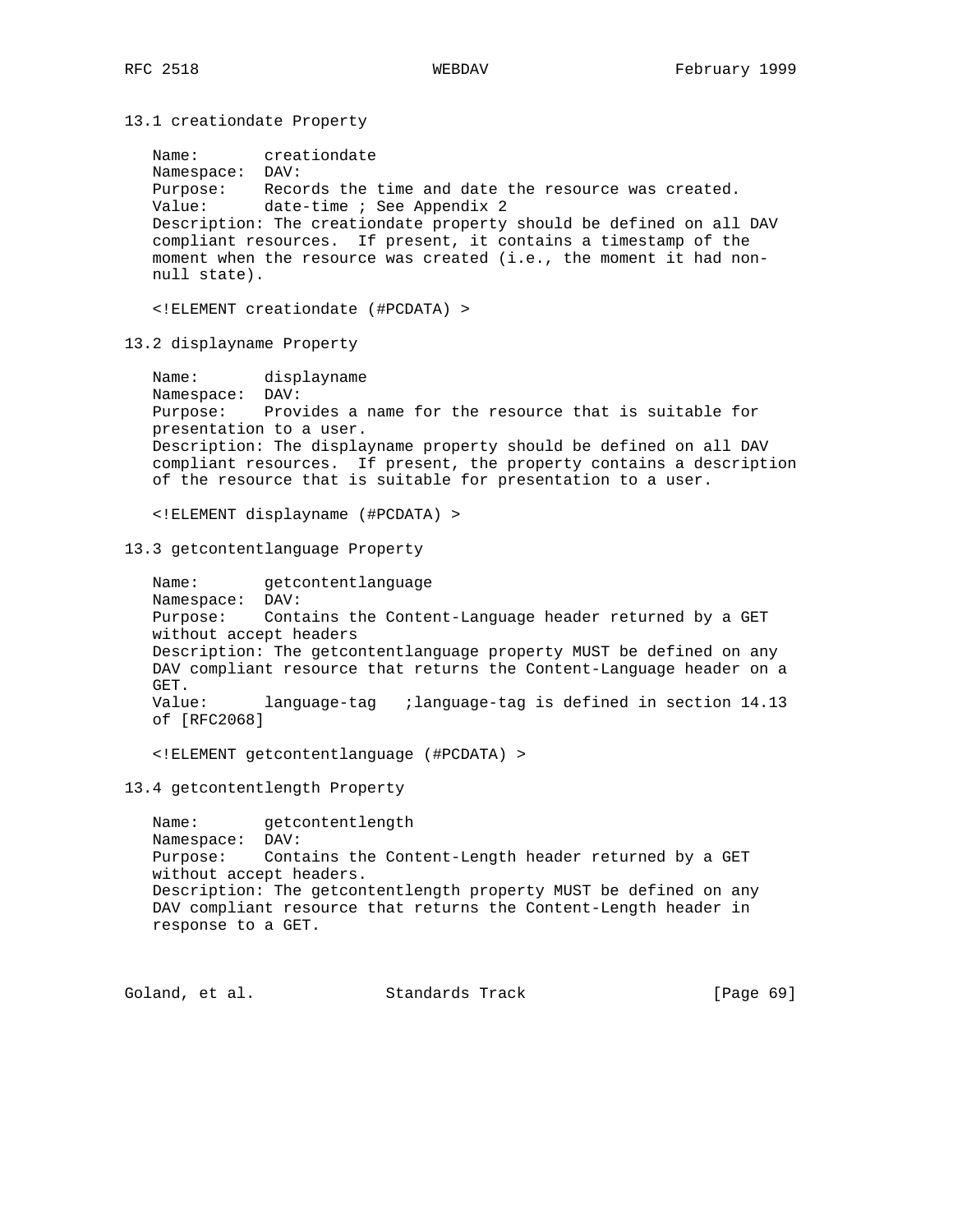Value: content-length ; see section 14.14 of [RFC2068]

<!ELEMENT getcontentlength (#PCDATA) >

13.5 getcontenttype Property

 Name: getcontenttype Namespace: DAV: Purpose: Contains the Content-Type header returned by a GET without accept headers. Description: This getcontenttype property MUST be defined on any DAV compliant resource that returns the Content-Type header in response to a GET. Value: media-type ; defined in section 3.7 of [RFC2068]

<!ELEMENT getcontenttype (#PCDATA) >

13.6 getetag Property

 Name: getetag Namespace: DAV: Purpose: Contains the ETag header returned by a GET without accept headers. Description: The getetag property MUST be defined on any DAV compliant resource that returns the Etag header. Value: entity-tag ; defined in section 3.11 of [RFC2068]

<!ELEMENT getetag (#PCDATA) >

# 13.7 getlastmodified Property

 Name: getlastmodified Namespace: DAV: Purpose: Contains the Last-Modified header returned by a GET method without accept headers. Description: Note that the last-modified date on a resource may reflect changes in any part of the state of the resource, not necessarily just a change to the response to the GET method. For example, a change in a property may cause the last-modified date to change. The getlastmodified property MUST be defined on any DAV compliant resource that returns the Last-Modified header in response to a GET. Value: HTTP-date ; defined in section 3.3.1 of [RFC2068]

<!ELEMENT getlastmodified (#PCDATA) >

Goland, et al. Standards Track [Page 70]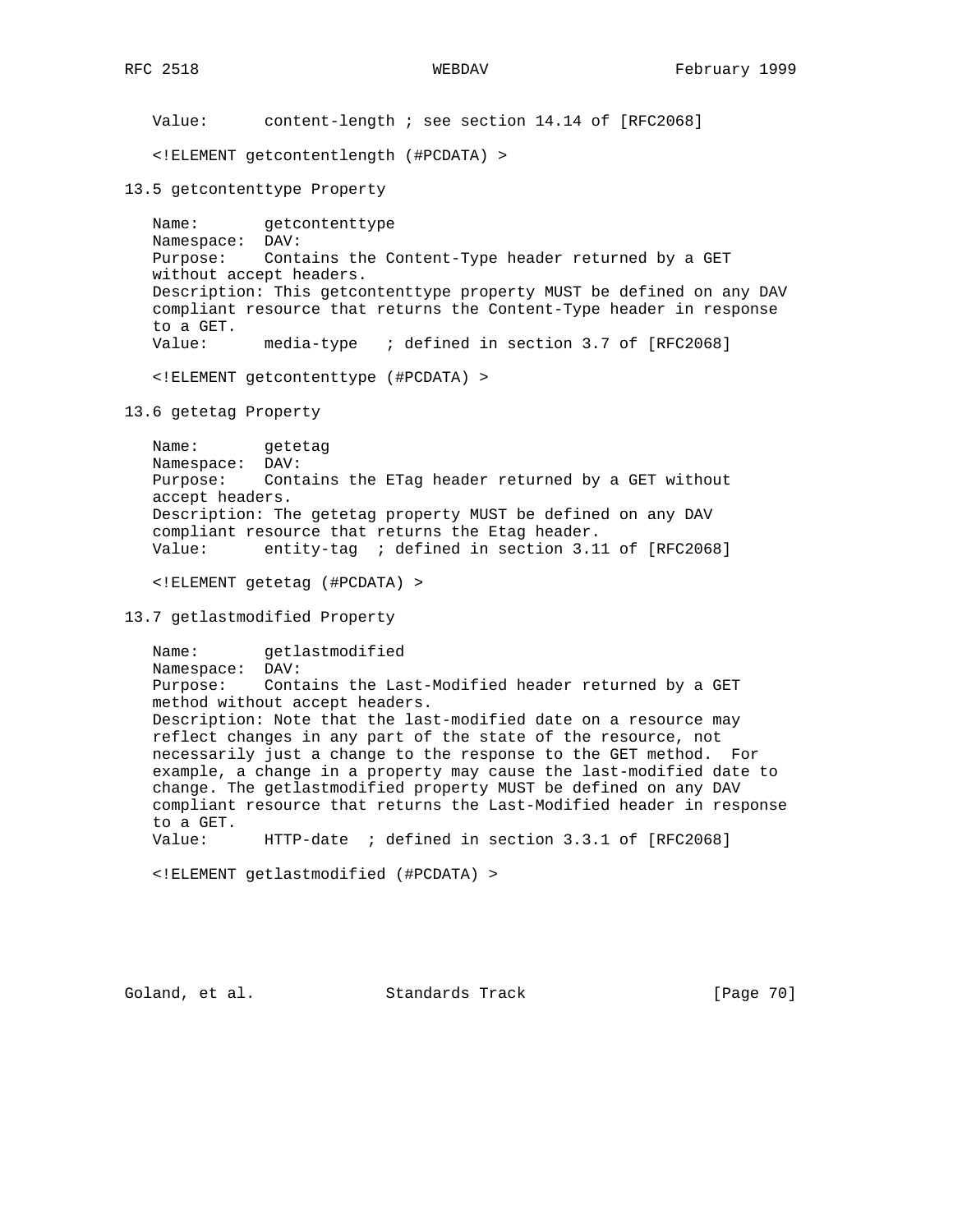13.8 lockdiscovery Property

```
 Name: lockdiscovery
   Namespace: DAV:
   Purpose: Describes the active locks on a resource
   Description: The lockdiscovery property returns a listing of who has
   a lock, what type of lock he has, the timeout type and the time
   remaining on the timeout, and the associated lock token. The server
    is free to withhold any or all of this information if the requesting
   principal does not have sufficient access rights to see the requested
   data.
    <!ELEMENT lockdiscovery (activelock)* >
13.8.1 Example - Retrieving the lockdiscovery Property
   >>Request
   PROPFIND /container/ HTTP/1.1
   Host: www.foo.bar
   Content-Length: xxxx
   Content-Type: text/xml; charset="utf-8"
    <?xml version="1.0" encoding="utf-8" ?>
    <D:propfind xmlns:D='DAV:'>
      <D:prop><D:lockdiscovery/></D:prop>
    </D:propfind>
   >>Response
   HTTP/1.1 207 Multi-Status
   Content-Type: text/xml; charset="utf-8"
   Content-Length: xxxx
    <?xml version="1.0" encoding="utf-8" ?>
    <D:multistatus xmlns:D='DAV:'>
      <D:response>
           <D:href>http://www.foo.bar/container/</D:href>
           <D:propstat>
                <D:prop>
                     <D:lockdiscovery>
                          <D:activelock>
                                <D:locktype><D:write/></D:locktype>
                                <D:lockscope><D:exclusive/></D:lockscope>
                                <D:depth>0</D:depth>
                                <D:owner>Jane Smith</D:owner>
                                <D:timeout>Infinite</D:timeout>
                                <D:locktoken>
```
Goland, et al. Standards Track [Page 71]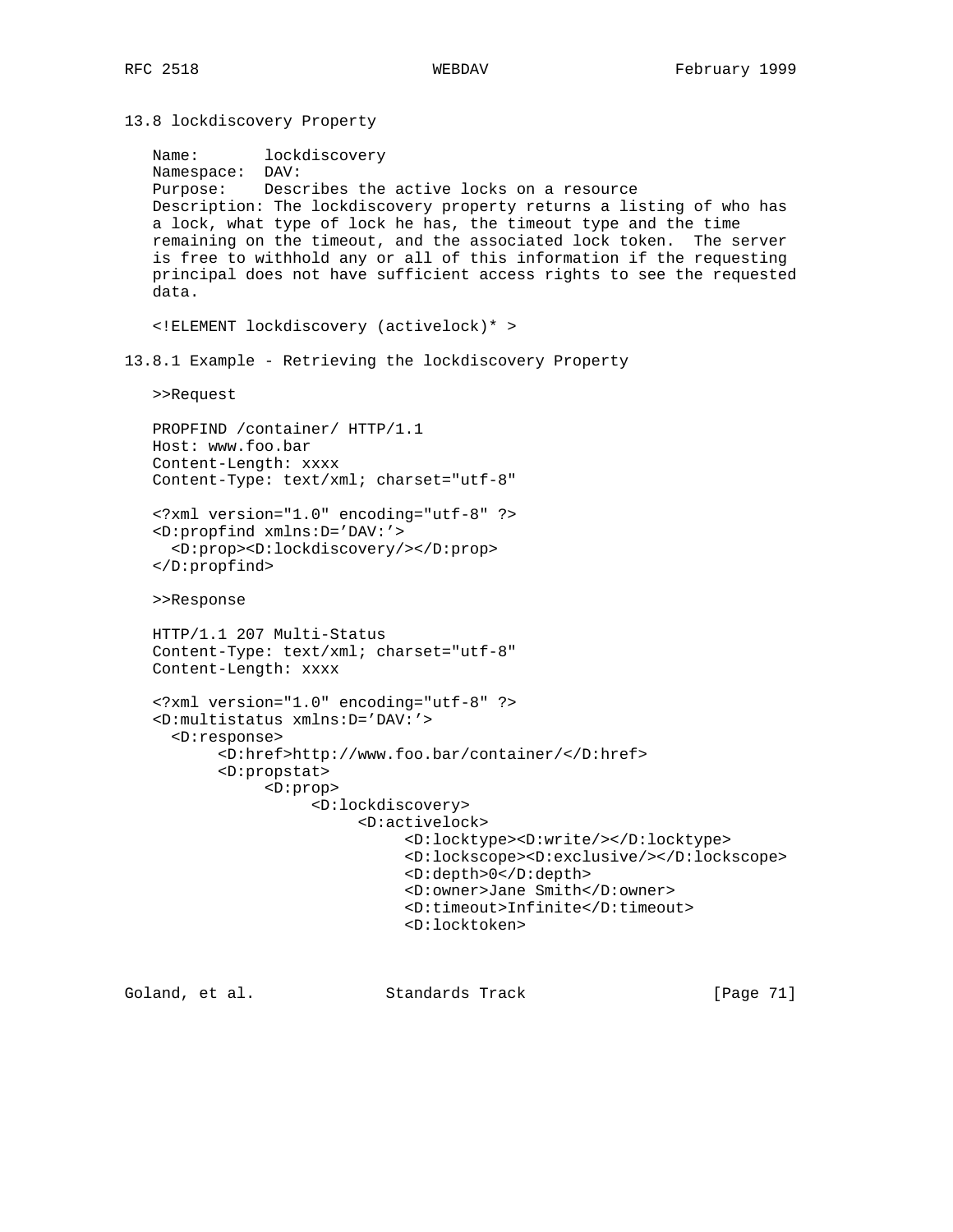```
 <D:href>
              opaquelocktoken:f81de2ad-7f3d-a1b2-4f3c-00a0c91a9d76
                                   </D:href>
                              </D:locktoken>
                         </D:activelock>
                   </D:lockdiscovery>
              </D:prop>
              <D:status>HTTP/1.1 200 OK</D:status>
        </D:propstat>
   </D:response>
 </D:multistatus>
```
 This resource has a single exclusive write lock on it, with an infinite timeout.

13.9 resourcetype Property

Name: resourcetype Namespace: DAV: Purpose: Specifies the nature of the resource. Description: The resourcetype property MUST be defined on all DAV compliant resources. The default value is empty.

<!ELEMENT resourcetype ANY >

13.10 source Property

```
 Name: source
 Namespace: DAV:
 Purpose: The destination of the source link identifies the
 resource that contains the unprocessed source of the link's source.
 Description: The source of the link (src) is typically the URI of the
 output resource on which the link is defined, and there is typically
 only one destination (dst) of the link, which is the URI where the
 unprocessed source of the resource may be accessed. When more than
 one link destination exists, this specification asserts no policy on
 ordering.
```
<!ELEMENT source (link)\* >

13.10.1 Example - A source Property

```
 <?xml version="1.0" encoding="utf-8" ?>
 <D:prop xmlns:D="DAV:" xmlns:F="http://www.foocorp.com/Project/">
   <D:source>
        <D:link>
             <F:projfiles>Source</F:projfiles>
             <D:src>http://foo.bar/program</D:src>
```
Goland, et al. Standards Track [Page 72]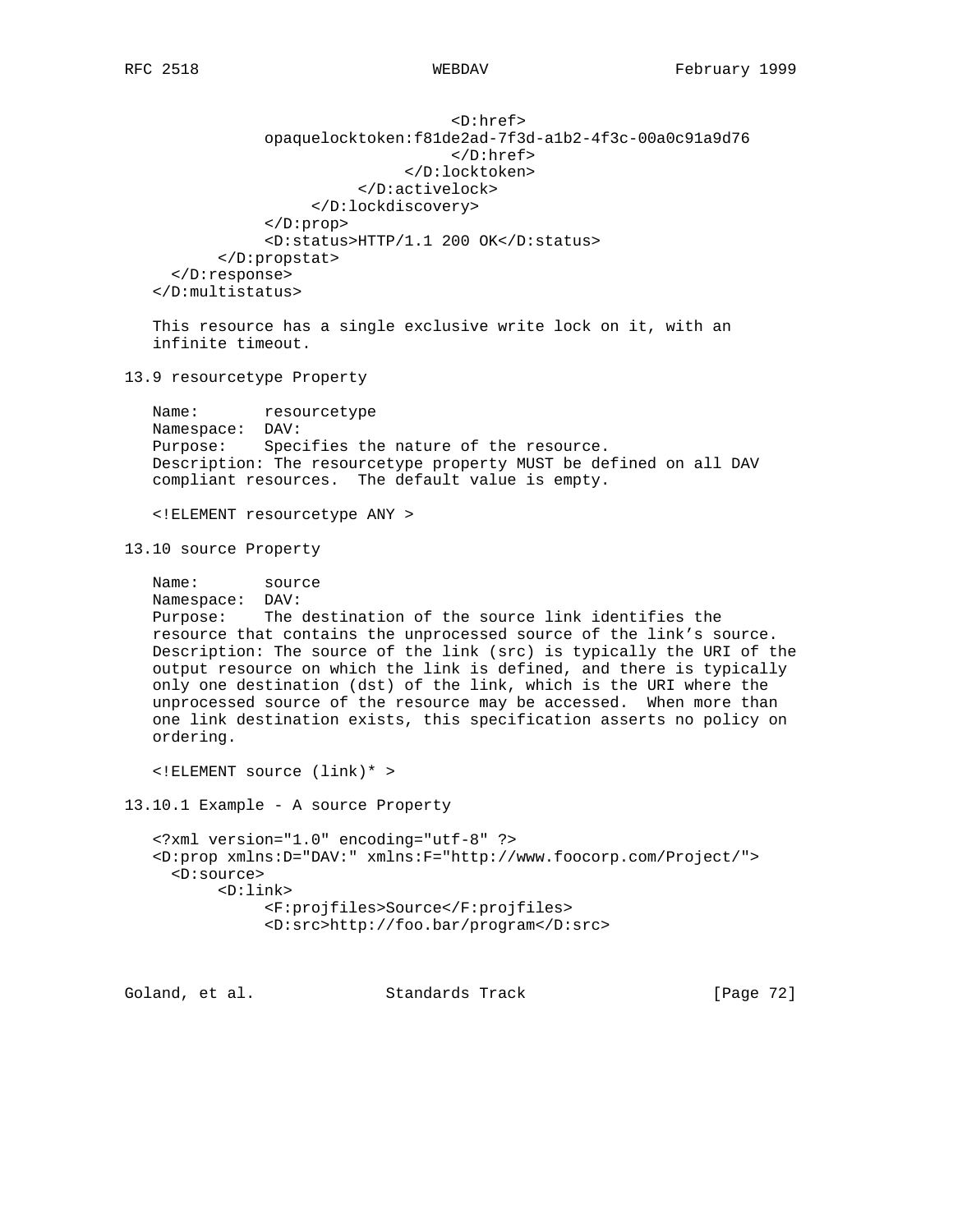```
 <D:dst>http://foo.bar/src/main.c</D:dst>
        </D:link>
        <D:link>
             <F:projfiles>Library</F:projfiles>
             <D:src>http://foo.bar/program</D:src>
             <D:dst>http://foo.bar/src/main.lib</D:dst>
        </D:link>
        <D:link>
             <F:projfiles>Makefile</F:projfiles>
             <D:src>http://foo.bar/program</D:src>
             <D:dst>http://foo.bar/src/makefile</D:dst>
        </D:link>
   </D:source>
 </D:prop>
```
 In this example the resource http://foo.bar/program has a source property that contains three links. Each link contains three elements, two of which, src and dst, are part of the DAV schema defined in this document, and one which is defined by the schema http://www.foocorp.com/project/ (Source, Library, and Makefile). A client which only implements the elements in the DAV spec will not understand the foocorp elements and will ignore them, thus seeing the expected source and destination links. An enhanced client may know about the foocorp elements and be able to present the user with additional information about the links. This example demonstrates the power of XML markup, allowing element values to be enhanced without breaking older clients.

13.11 supportedlock Property

 Name: supportedlock Namespace: DAV: Purpose: To provide a listing of the lock capabilities supported by the resource. Description: The supportedlock property of a resource returns a listing of the combinations of scope and access types which may be specified in a lock request on the resource. Note that the actual contents are themselves controlled by access controls so a server is not required to provide information the client is not authorized to see.

<!ELEMENT supportedlock (lockentry)\* >

13.11.1 Example - Retrieving the supportedlock Property

```
 >>Request
```
PROPFIND /container/ HTTP/1.1

Goland, et al. Standards Track [Page 73]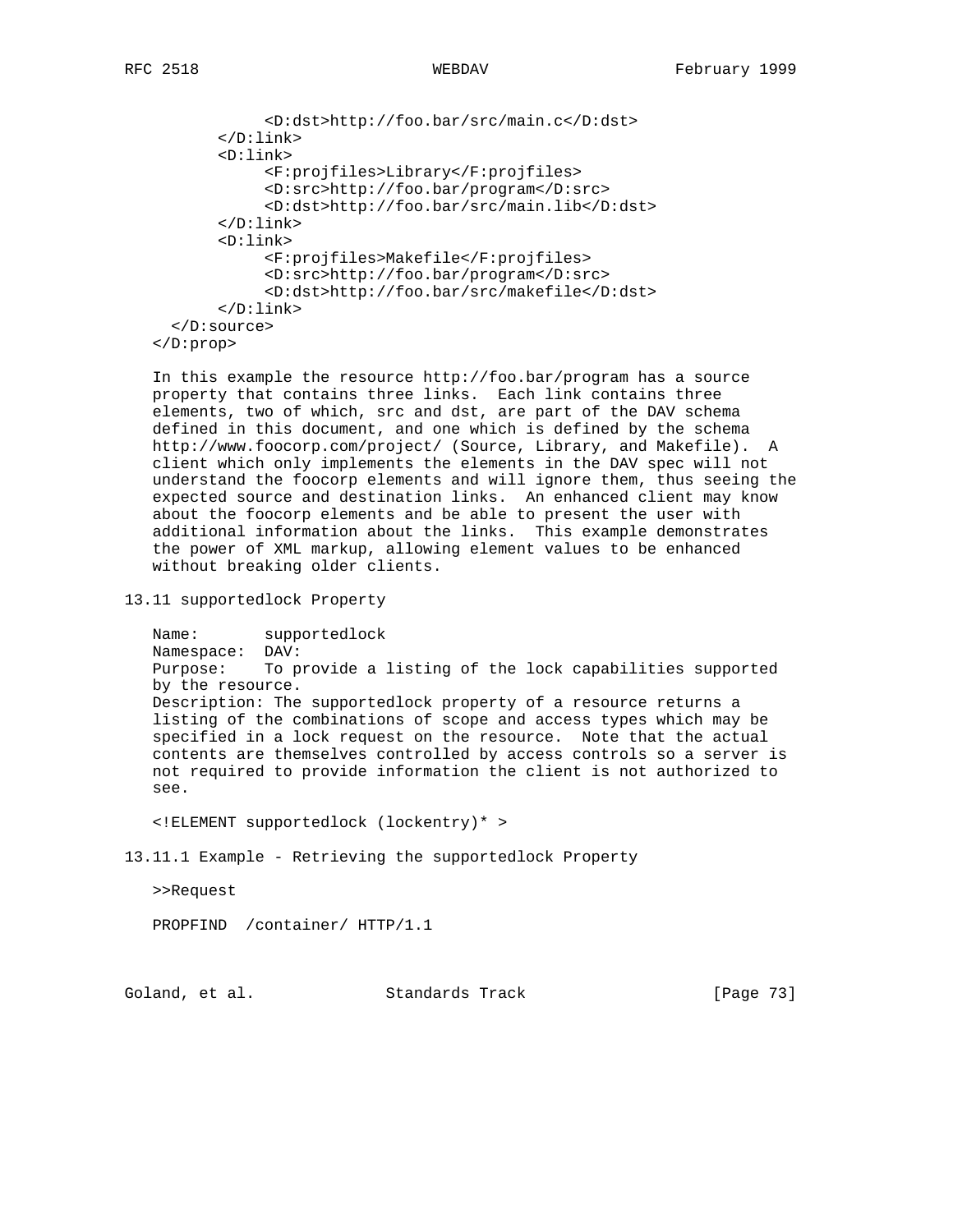Host: www.foo.bar Content-Length: xxxx Content-Type: text/xml; charset="utf-8" <?xml version="1.0" encoding="utf-8" ?> <D:propfind xmlns:D="DAV:"> <D:prop><D:supportedlock/></D:prop> </D:propfind> >>Response HTTP/1.1 207 Multi-Status Content-Type: text/xml; charset="utf-8" Content-Length: xxxx <?xml version="1.0" encoding="utf-8" ?> <D:multistatus xmlns:D="DAV:"> <D:response> <D:href>http://www.foo.bar/container/</D:href> <D:propstat> <D:prop> <D:supportedlock> <D:lockentry> <D:lockscope><D:exclusive/></D:lockscope> <D:locktype><D:write/></D:locktype> </D:lockentry> <D:lockentry> <D:lockscope><D:shared/></D:lockscope> <D:locktype><D:write/></D:locktype> </D:lockentry> </D:supportedlock> </D:prop> <D:status>HTTP/1.1 200 OK</D:status> </D:propstat> </D:response> </D:multistatus>

### 14 Instructions for Processing XML in DAV

 All DAV compliant resources MUST ignore any unknown XML element and all its children encountered while processing a DAV method that uses XML as its command language.

 This restriction also applies to the processing, by clients, of DAV property values where unknown XML elements SHOULD be ignored unless the property's schema declares otherwise.

Goland, et al. Standards Track [Page 74]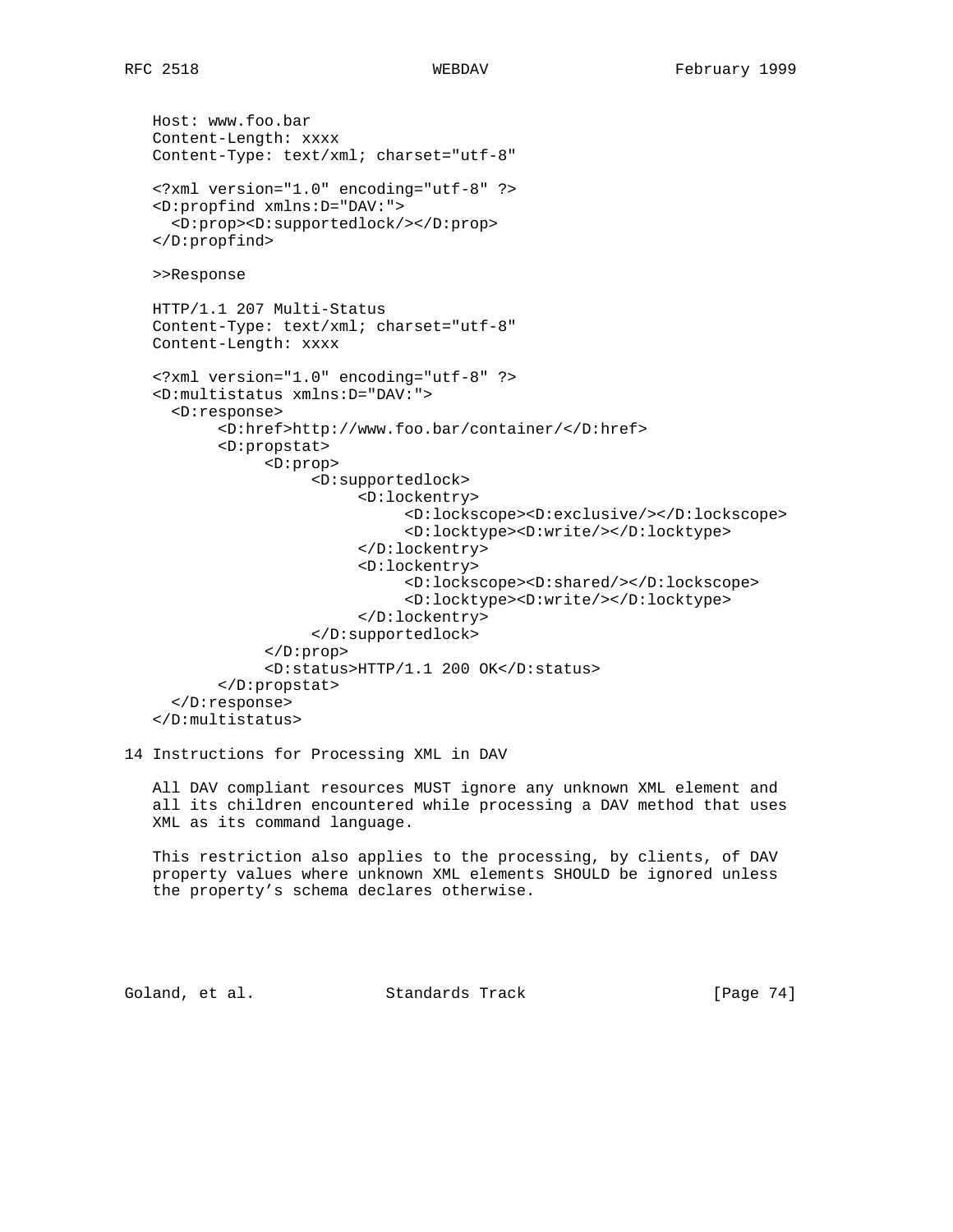This restriction does not apply to setting dead DAV properties on the server where the server MUST record unknown XML elements.

 Additionally, this restriction does not apply to the use of XML where XML happens to be the content type of the entity body, for example, when used as the body of a PUT.

 Since XML can be transported as text/xml or application/xml, a DAV server MUST accept DAV method requests with XML parameters transported as either text/xml or application/xml, and DAV client MUST accept XML responses using either text/xml or application/xml.

15 DAV Compliance Classes

 A DAV compliant resource can choose from two classes of compliance. A client can discover the compliance classes of a resource by executing OPTIONS on the resource, and examining the "DAV" header which is returned.

 Since this document describes extensions to the HTTP/1.1 protocol, minimally all DAV compliant resources, clients, and proxies MUST be compliant with [RFC2068].

 Compliance classes are not necessarily sequential. A resource that is class 2 compliant must also be class 1 compliant; but if additional compliance classes are defined later, a resource that is class 1, 2, and 4 compliant might not be class 3 compliant. Also note that identifiers other than numbers may be used as compliance class identifiers.

15.1 Class 1

 A class 1 compliant resource MUST meet all "MUST" requirements in all sections of this document.

 Class 1 compliant resources MUST return, at minimum, the value "1" in the DAV header on all responses to the OPTIONS method.

15.2 Class 2

 A class 2 compliant resource MUST meet all class 1 requirements and support the LOCK method, the supportedlock property, the lockdiscovery property, the Time-Out response header and the Lock- Token request header. A class "2" compliant resource SHOULD also support the Time-Out request header and the owner XML element.

 Class 2 compliant resources MUST return, at minimum, the values "1" and "2" in the DAV header on all responses to the OPTIONS method.

Goland, et al. Standards Track [Page 75]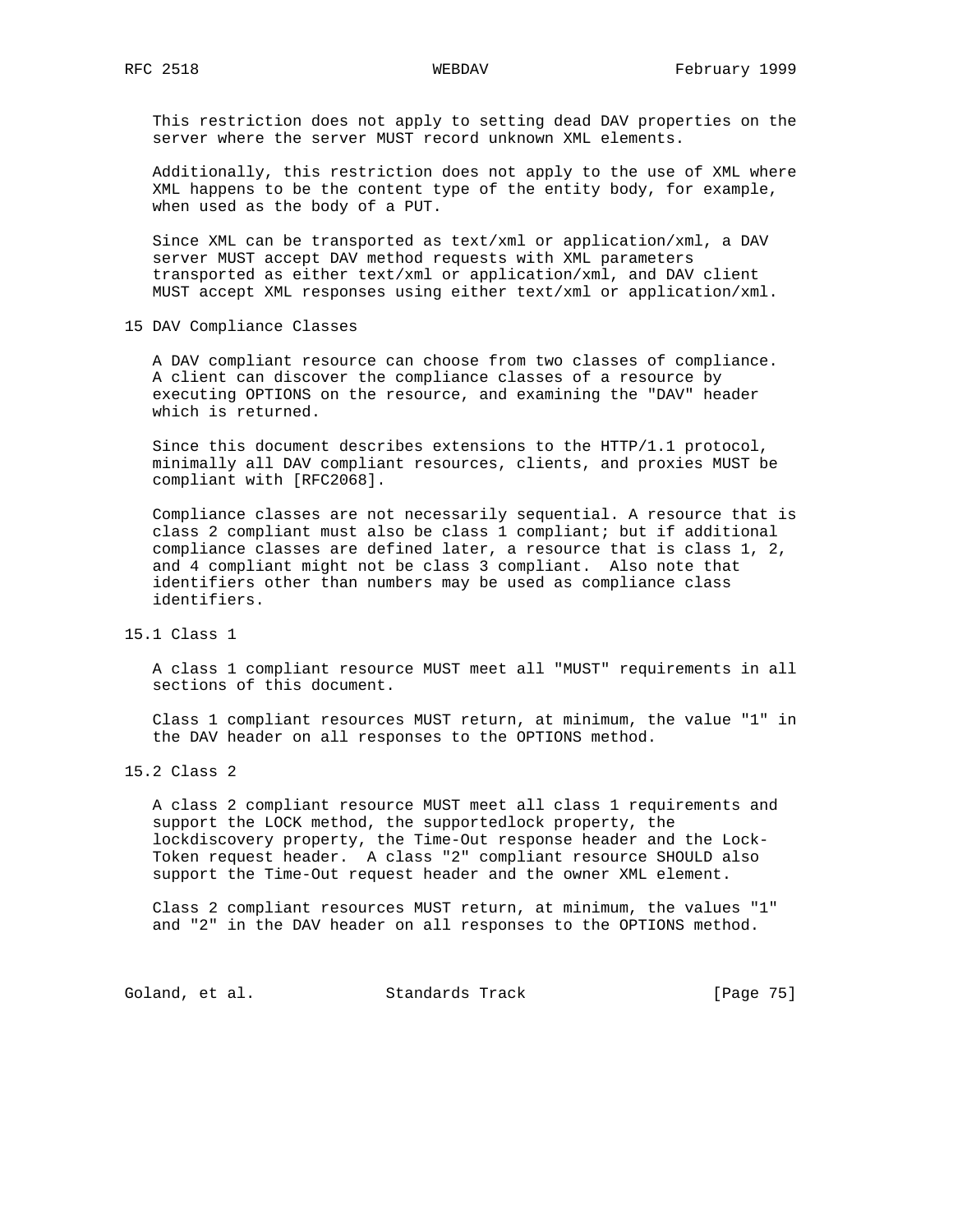## 16 Internationalization Considerations

 In the realm of internationalization, this specification complies with the IETF Character Set Policy [RFC2277]. In this specification, human-readable fields can be found either in the value of a property, or in an error message returned in a response entity body. In both cases, the human-readable content is encoded using XML, which has explicit provisions for character set tagging and encoding, and requires that XML processors read XML elements encoded, at minimum, using the UTF-8 [UTF-8] encoding of the ISO 10646 multilingual plane. XML examples in this specification demonstrate use of the charset parameter of the Content-Type header, as defined in [RFC2376], as well as the XML "encoding" attribute, which together provide charset identification information for MIME and XML processors.

 XML also provides a language tagging capability for specifying the language of the contents of a particular XML element. XML uses either IANA registered language tags (see [RFC1766]) or ISO 639 language tags [ISO-639] in the "xml:lang" attribute of an XML element to identify the language of its content and attributes.

 WebDAV applications MUST support the character set tagging, character set encoding, and the language tagging functionality of the XML specification. Implementors of WebDAV applications are strongly encouraged to read "XML Media Types" [RFC2376] for instruction on which MIME media type to use for XML transport, and on use of the charset parameter of the Content-Type header.

 Names used within this specification fall into three categories: names of protocol elements such as methods and headers, names of XML elements, and names of properties. Naming of protocol elements follows the precedent of HTTP, using English names encoded in USASCII for methods and headers. Since these protocol elements are not visible to users, and are in fact simply long token identifiers, they do not need to support encoding in multiple character sets. Similarly, though the names of XML elements used in this specification are English names encoded in UTF-8, these names are not visible to the user, and hence do not need to support multiple character set encodings.

 The name of a property defined on a resource is a URI. Although some applications (e.g., a generic property viewer) will display property URIs directly to their users, it is expected that the typical application will use a fixed set of properties, and will provide a mapping from the property name URI to a human-readable field when displaying the property name to a user. It is only in the case where

Goland, et al. Standards Track [Page 76]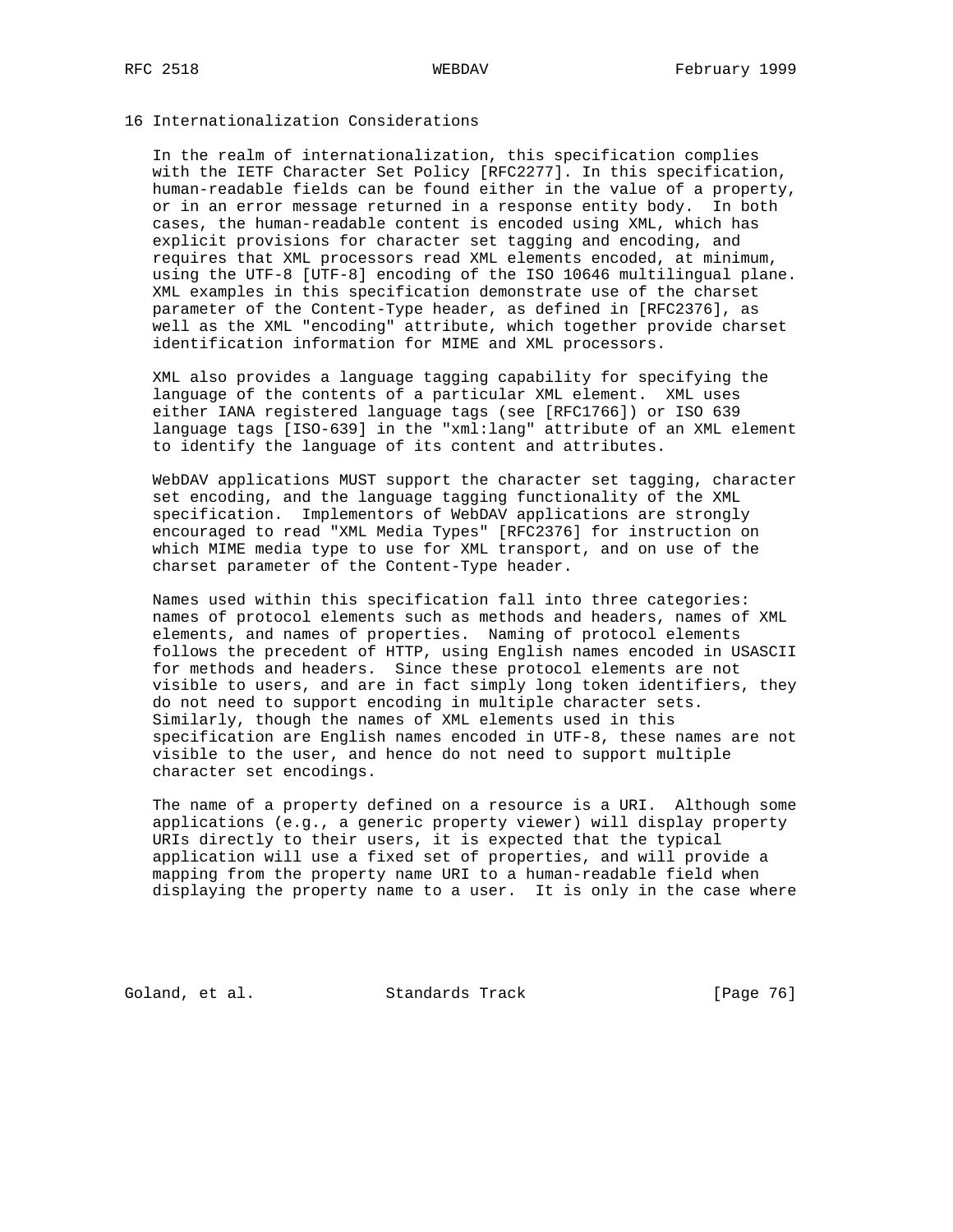the set of properties is not known ahead of time that an application need display a property name URI to a user. We recommend that applications provide human-readable property names wherever feasible.

 For error reporting, we follow the convention of HTTP/1.1 status codes, including with each status code a short, English description of the code (e.g., 423 (Locked)). While the possibility exists that a poorly crafted user agent would display this message to a user, internationalized applications will ignore this message, and display an appropriate message in the user's language and character set.

 Since interoperation of clients and servers does not require locale information, this specification does not specify any mechanism for transmission of this information.

17 Security Considerations

 This section is provided to detail issues concerning security implications of which WebDAV applications need to be aware.

 All of the security considerations of HTTP/1.1 (discussed in [RFC2068]) and XML (discussed in [RFC2376]) also apply to WebDAV. In addition, the security risks inherent in remote authoring require stronger authentication technology, introduce several new privacy concerns, and may increase the hazards from poor server design. These issues are detailed below.

17.1 Authentication of Clients

 Due to their emphasis on authoring, WebDAV servers need to use authentication technology to protect not just access to a network resource, but the integrity of the resource as well. Furthermore, the introduction of locking functionality requires support for authentication.

 A password sent in the clear over an insecure channel is an inadequate means for protecting the accessibility and integrity of a resource as the password may be intercepted. Since Basic authentication for HTTP/1.1 performs essentially clear text transmission of a password, Basic authentication MUST NOT be used to authenticate a WebDAV client to a server unless the connection is secure. Furthermore, a WebDAV server MUST NOT send Basic authentication credentials in a WWW-Authenticate header unless the connection is secure. Examples of secure connections include a Transport Layer Security (TLS) connection employing a strong cipher suite with mutual authentication of client and server, or a connection over a network which is physically secure, for example, an isolated network in a building with restricted access.

Goland, et al. Standards Track [Page 77]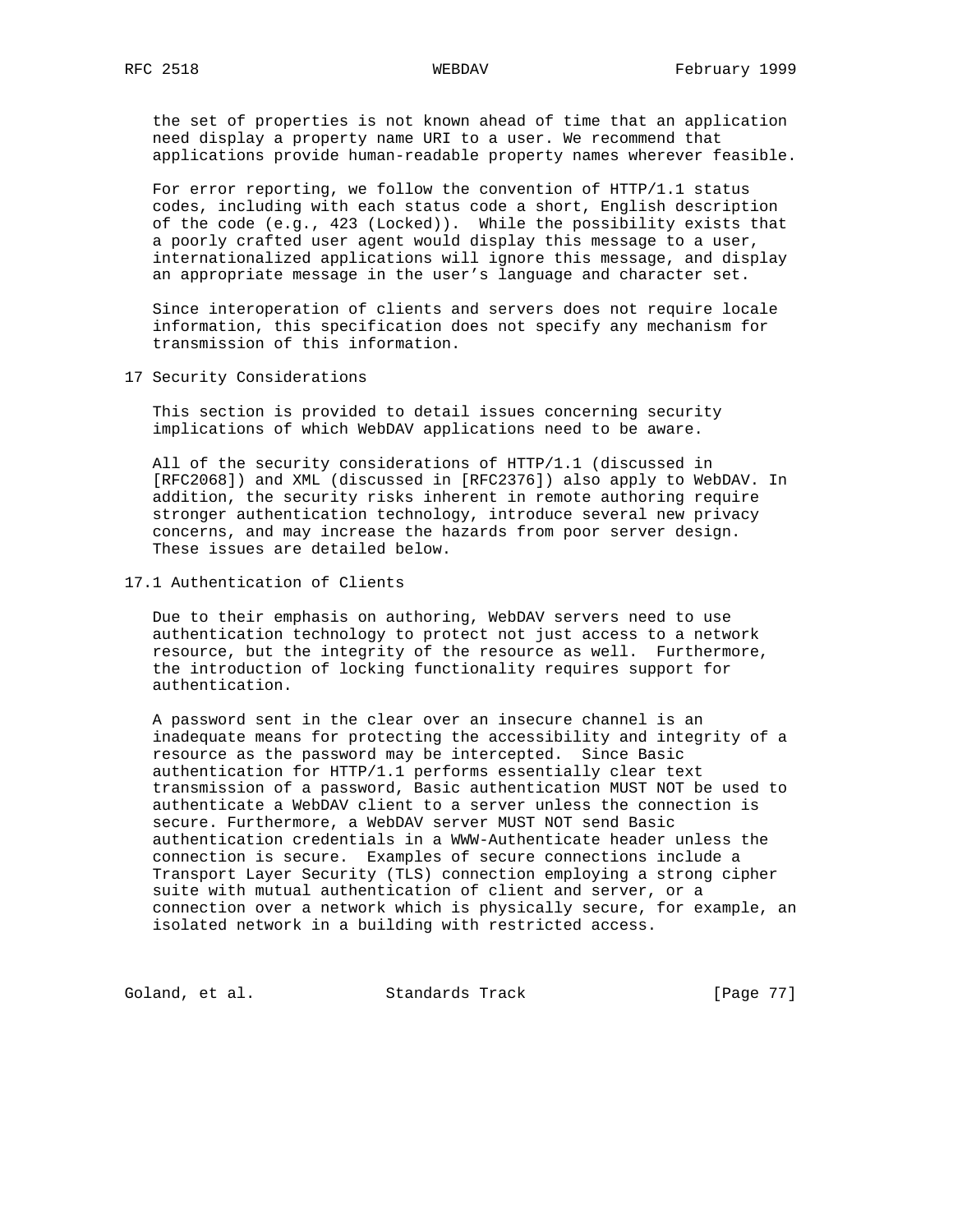WebDAV applications MUST support the Digest authentication scheme [RFC2069]. Since Digest authentication verifies that both parties to a communication know a shared secret, a password, without having to send that secret in the clear, Digest authentication avoids the security problems inherent in Basic authentication while providing a level of authentication which is useful in a wide range of scenarios.

17.2 Denial of Service

 Denial of service attacks are of special concern to WebDAV servers. WebDAV plus HTTP enables denial of service attacks on every part of a system's resources.

 The underlying storage can be attacked by PUTting extremely large files.

 Asking for recursive operations on large collections can attack processing time.

 Making multiple pipelined requests on multiple connections can attack network connections.

 WebDAV servers need to be aware of the possibility of a denial of service attack at all levels.

17.3 Security through Obscurity

 WebDAV provides, through the PROPFIND method, a mechanism for listing the member resources of a collection. This greatly diminishes the effectiveness of security or privacy techniques that rely only on the difficulty of discovering the names of network resources. Users of WebDAV servers are encouraged to use access control techniques to prevent unwanted access to resources, rather than depending on the relative obscurity of their resource names.

17.4 Privacy Issues Connected to Locks

 When submitting a lock request a user agent may also submit an owner XML field giving contact information for the person taking out the lock (for those cases where a person, rather than a robot, is taking out the lock). This contact information is stored in a lockdiscovery property on the resource, and can be used by other collaborators to begin negotiation over access to the resource. However, in many cases this contact information can be very private, and should not be widely disseminated. Servers SHOULD limit read access to the lockdiscovery property as appropriate. Furthermore, user agents

Goland, et al. Standards Track [Page 78]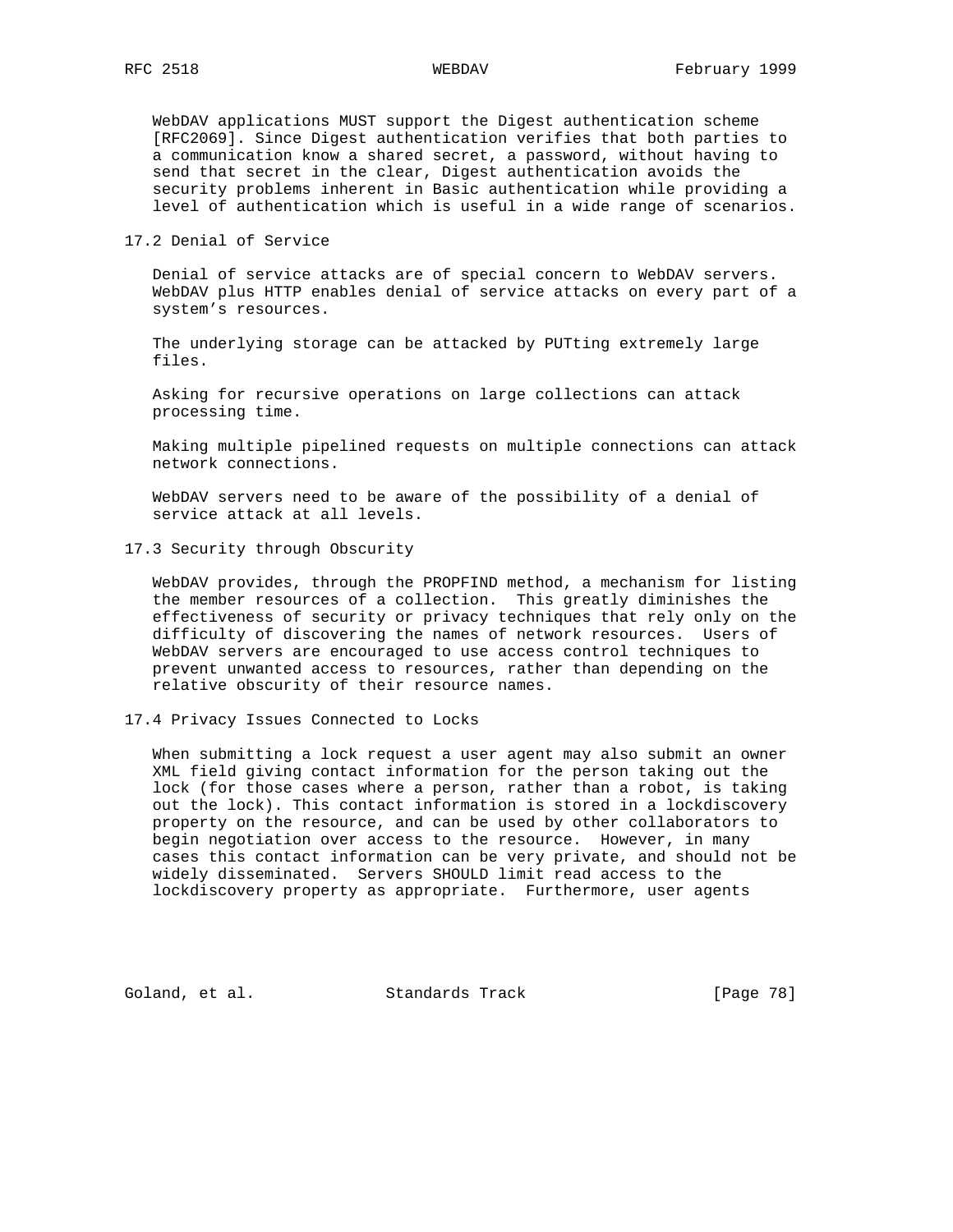SHOULD provide control over whether contact information is sent at all, and if contact information is sent, control over exactly what information is sent.

17.5 Privacy Issues Connected to Properties

 Since property values are typically used to hold information such as the author of a document, there is the possibility that privacy concerns could arise stemming from widespread access to a resource's property data. To reduce the risk of inadvertent release of private information via properties, servers are encouraged to develop access control mechanisms that separate read access to the resource body and read access to the resource's properties. This allows a user to control the dissemination of their property data without overly restricting access to the resource's contents.

17.6 Reduction of Security due to Source Link

 HTTP/1.1 warns against providing read access to script code because it may contain sensitive information. Yet WebDAV, via its source link facility, can potentially provide a URI for script resources so they may be authored. For HTTP/1.1, a server could reasonably prevent access to source resources due to the predominance of read only access. WebDAV, with its emphasis on authoring, encourages read and write access to source resources, and provides the source link facility to identify the source. This reduces the security benefits of eliminating access to source resources. Users and administrators of WebDAV servers should be very cautious when allowing remote authoring of scripts, limiting read and write access to the source resources to authorized principals.

17.7 Implications of XML External Entities

 XML supports a facility known as "external entities", defined in section 4.2.2 of [REC-XML], which instruct an XML processor to retrieve and perform an inline include of XML located at a particular URI. An external XML entity can be used to append or modify the document type declaration (DTD) associated with an XML document. An external XML entity can also be used to include XML within the content of an XML document. For non-validating XML, such as the XML used in this specification, including an external XML entity is not required by [REC-XML]. However, [REC-XML] does state that an XML processor may, at its discretion, include the external XML entity.

 External XML entities have no inherent trustworthiness and are subject to all the attacks that are endemic to any HTTP GET request. Furthermore, it is possible for an external XML entity to modify the DTD, and hence affect the final form of an XML document, in the worst

Goland, et al. Standards Track [Page 79]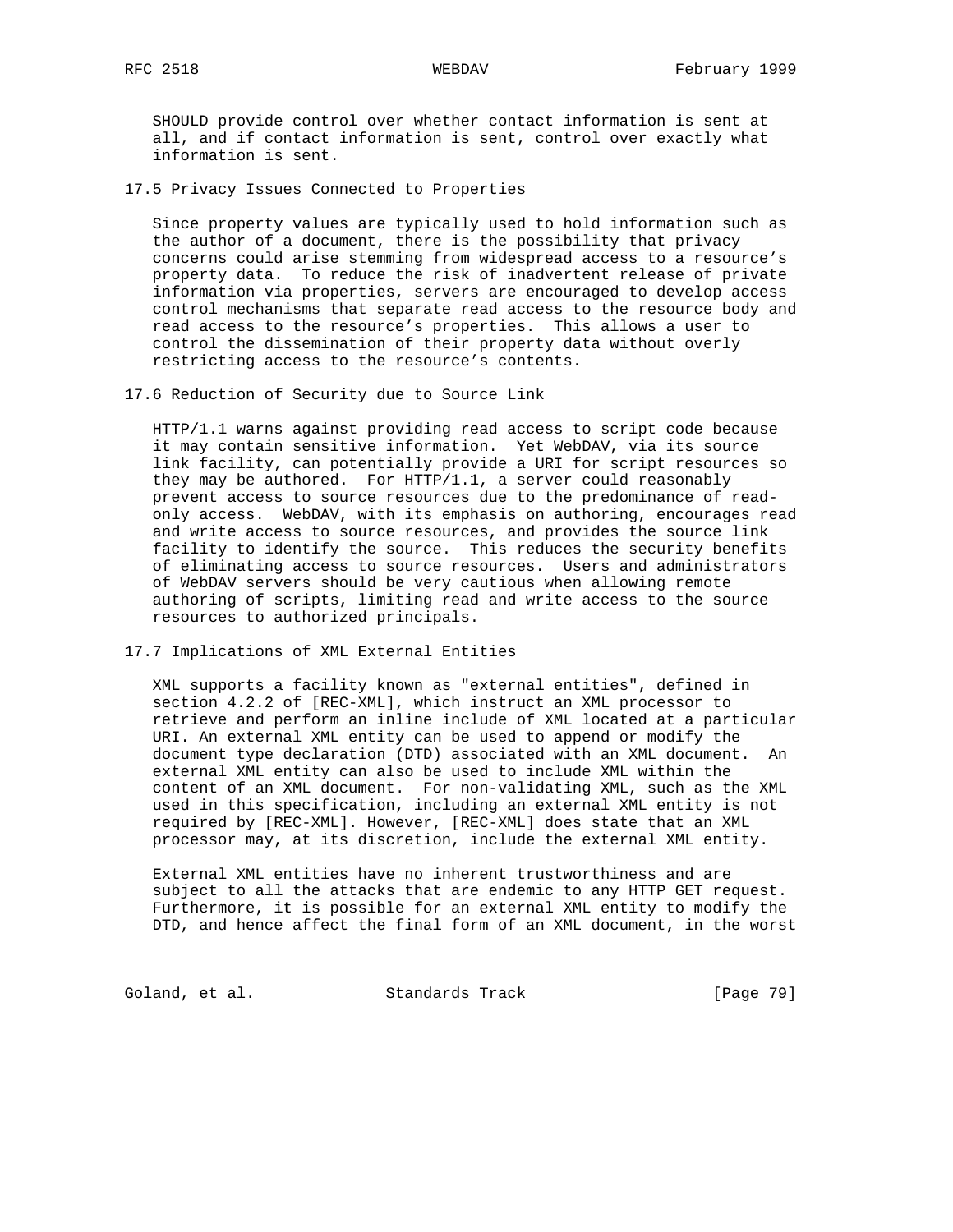case significantly modifying its semantics, or exposing the XML processor to the security risks discussed in [RFC2376]. Therefore, implementers must be aware that external XML entities should be treated as untrustworthy.

 There is also the scalability risk that would accompany a widely deployed application which made use of external XML entities. In this situation, it is possible that there would be significant numbers of requests for one external XML entity, potentially overloading any server which fields requests for the resource containing the external XML entity.

### 17.8 Risks Connected with Lock Tokens

 This specification, in section 6.4, requires the use of Universal Unique Identifiers (UUIDs) for lock tokens, in order to guarantee their uniqueness across space and time. UUIDs, as defined in [ISO- 11578], contain a "node" field which "consists of the IEEE address, usually the host address. For systems with multiple IEEE 802 nodes, any available node address can be used." Since a WebDAV server will issue many locks over its lifetime, the implication is that it will also be publicly exposing its IEEE 802 address.

 There are several risks associated with exposure of IEEE 802 addresses. Using the IEEE 802 address:

 \* It is possible to track the movement of hardware from subnet to subnet.

 \* It may be possible to identify the manufacturer of the hardware running a WebDAV server.

 \* It may be possible to determine the number of each type of computer running WebDAV.

 Section 6.4.1 of this specification details an alternate mechanism for generating the "node" field of a UUID without using an IEEE 802 address, which alleviates the risks associated with exposure of IEEE 802 addresses by using an alternate source of uniqueness.

18 IANA Considerations

 This document defines two namespaces, the namespace of property names, and the namespace of WebDAV-specific XML elements used within property values.

Goland, et al. Standards Track [Page 80]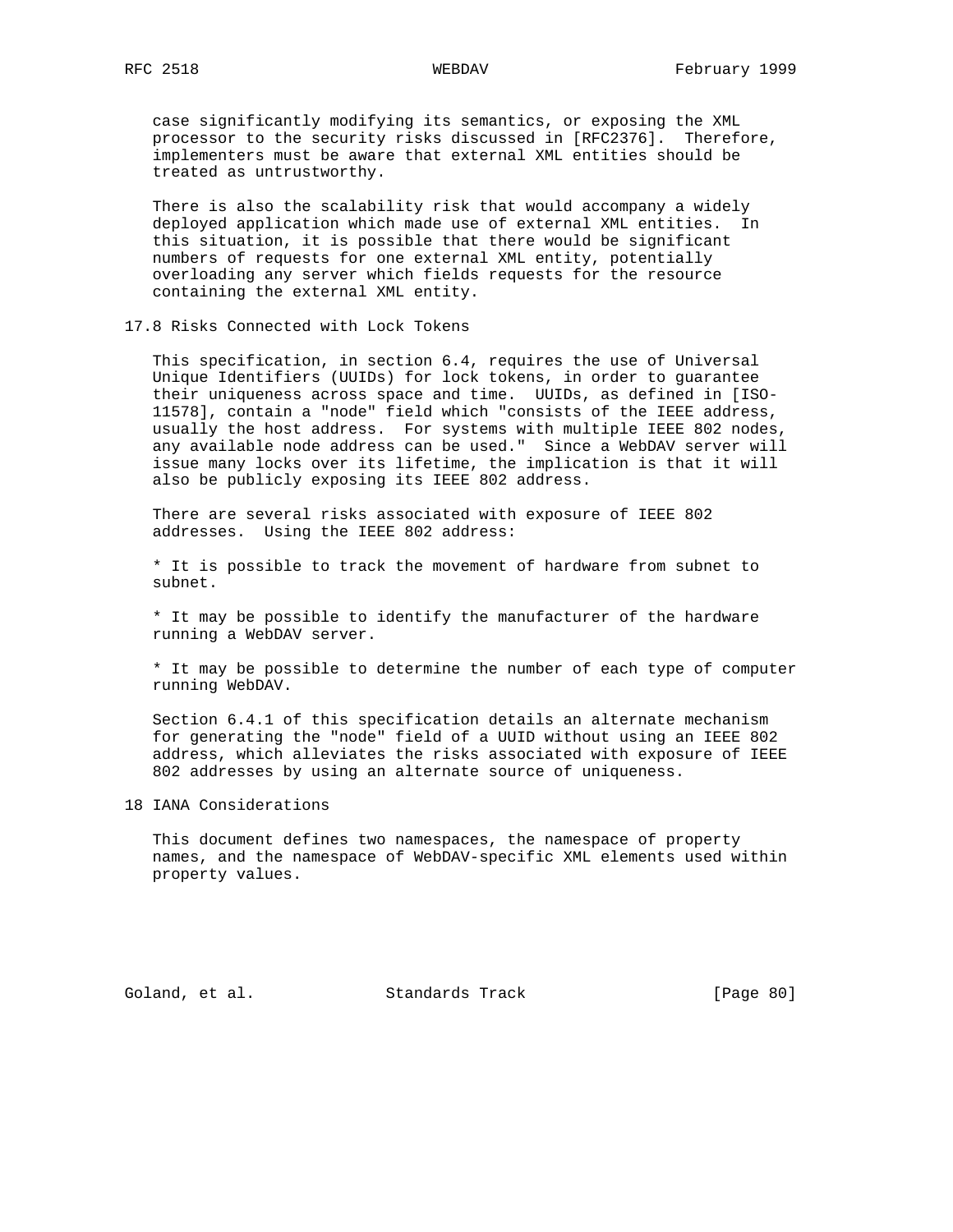URIs are used for both names, for several reasons. Assignment of a URI does not require a request to a central naming authority, and hence allow WebDAV property names and XML elements to be quickly defined by any WebDAV user or application. URIs also provide a unique address space, ensuring that the distributed users of WebDAV will not have collisions among the property names and XML elements they create.

 This specification defines a distinguished set of property names and XML elements that are understood by all WebDAV applications. The property names and XML elements in this specification are all derived from the base URI DAV: by adding a suffix to this URI, for example, DAV:creationdate for the "creationdate" property.

 This specification also defines a URI scheme for the encoding of lock tokens, the opaquelocktoken URI scheme described in section 6.4.

 To ensure correct interoperation based on this specification, IANA must reserve the URI namespaces starting with "DAV:" and with "opaquelocktoken:" for use by this specification, its revisions, and related WebDAV specifications.

19 Intellectual Property

 The following notice is copied from RFC 2026 [RFC2026], section 10.4, and describes the position of the IETF concerning intellectual property claims made against this document.

 The IETF takes no position regarding the validity or scope of any intellectual property or other rights that might be claimed to pertain to the implementation or use other technology described in this document or the extent to which any license under such rights might or might not be available; neither does it represent that it has made any effort to identify any such rights. Information on the IETF's procedures with respect to rights in standards-track and standards-related documentation can be found in BCP-11. Copies of claims of rights made available for publication and any assurances of licenses to be made available, or the result of an attempt made to obtain a general license or permission for the use of such proprietary rights by implementors or users of this specification can be obtained from the IETF Secretariat.

 The IETF invites any interested party to bring to its attention any copyrights, patents or patent applications, or other proprietary rights which may cover technology that may be required to practice this standard. Please address the information to the IETF Executive Director.

Goland, et al. Standards Track [Page 81]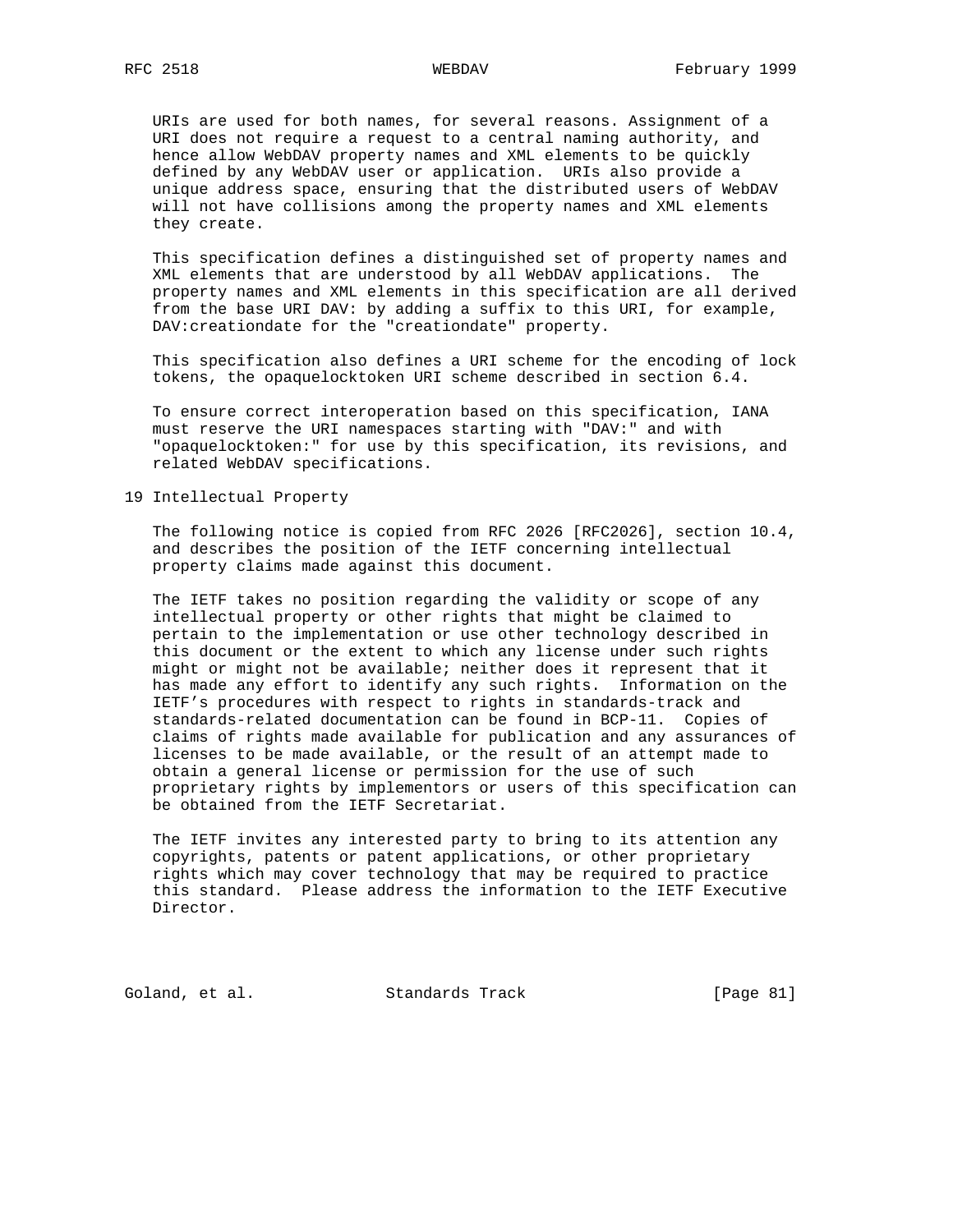## 20 Acknowledgements

 A specification such as this thrives on piercing critical review and withers from apathetic neglect. The authors gratefully acknowledge the contributions of the following people, whose insights were so valuable at every stage of our work.

 Terry Allen, Harald Alvestrand, Jim Amsden, Becky Anderson, Alan Babich, Sanford Barr, Dylan Barrell, Bernard Chester, Tim Berners- Lee, Dan Connolly, Jim Cunningham, Ron Daniel, Jr., Jim Davis, Keith Dawson, Mark Day, Brian Deen, Martin Duerst, David Durand, Lee Farrell, Chuck Fay, Wesley Felter, Roy Fielding, Mark Fisher, Alan Freier, George Florentine, Jim Gettys, Phill Hallam-Baker, Dennis Hamilton, Steve Henning, Mead Himelstein, Alex Hopmann, Andre van der Hoek, Ben Laurie, Paul Leach, Ora Lassila, Karen MacArthur, Steven Martin, Larry Masinter, Michael Mealling, Keith Moore, Thomas Narten, Henrik Nielsen, Kenji Ota, Bob Parker, Glenn Peterson, Jon Radoff, Saveen Reddy, Henry Sanders, Christopher Seiwald, Judith Slein, Mike Spreitzer, Einar Stefferud, Greg Stein, Ralph Swick, Kenji Takahashi, Richard N. Taylor, Robert Thau, John Turner, Sankar Virdhagriswaran, Fabio Vitali, Gregory Woodhouse, and Lauren Wood.

 Two from this list deserve special mention. The contributions by Larry Masinter have been invaluable, both in helping the formation of the working group and in patiently coaching the authors along the way. In so many ways he has set high standards we have toiled to meet. The contributions of Judith Slein in clarifying the requirements, and in patiently reviewing draft after draft, both improved this specification and expanded our minds on document management.

We would also like to thank John Turner for developing the XML DTD.

## 21 References

21.1 Normative References

| [RFC1766] | Alvestrand, H., "Tags for the Identification of<br>Languages", RFC 1766, March 1995.                      |
|-----------|-----------------------------------------------------------------------------------------------------------|
| [RFC2277] | Alvestrand, H., "IETF Policy on Character Sets and<br>Languages", BCP 18, RFC 2277, January 1998.         |
| [RFC2119] | Bradner, S., "Key words for use in RFCs to Indicate<br>Requirement Levels", BCP 14, RFC 2119, March 1997. |

Goland, et al. Standards Track [Page 82]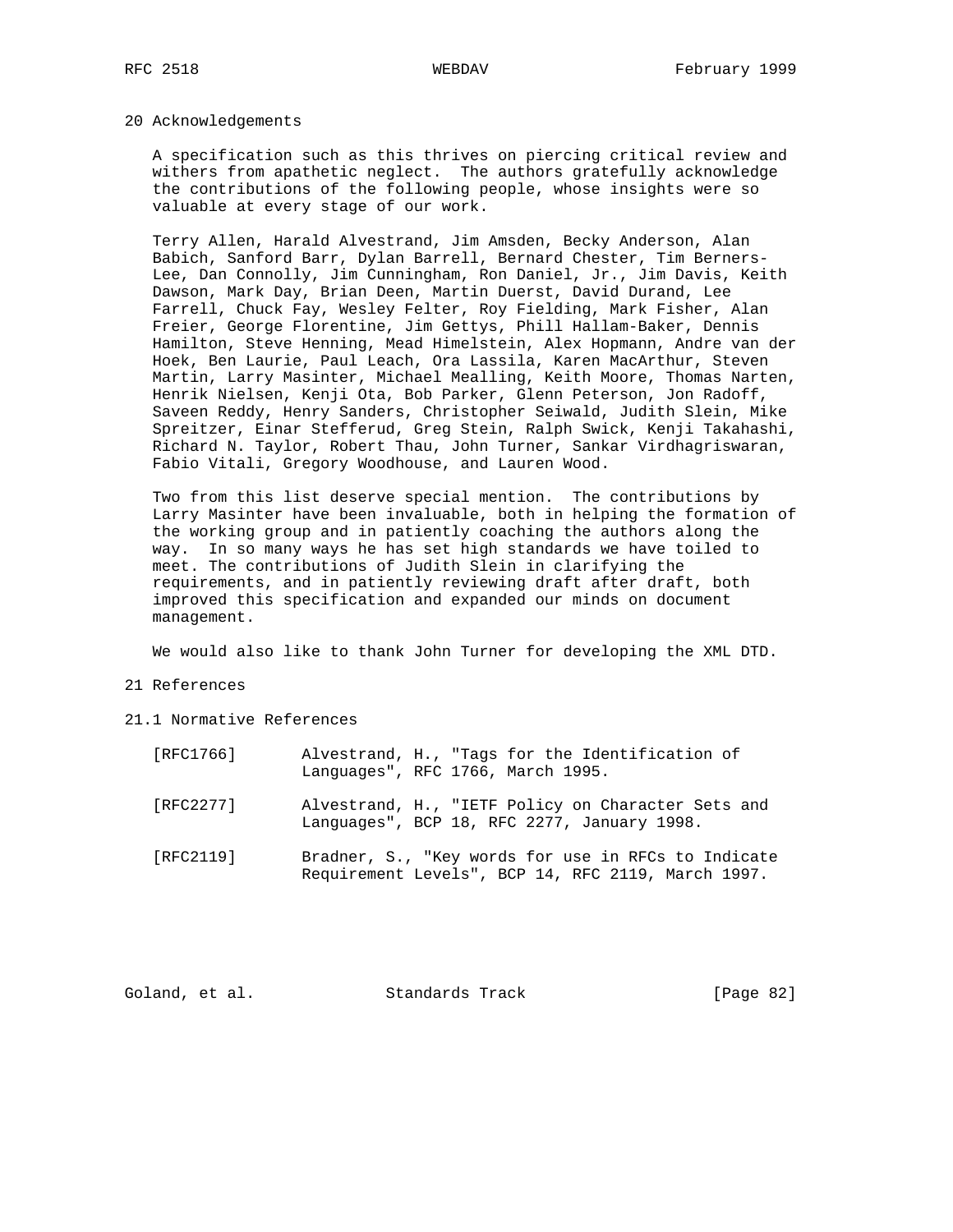[RFC2396] Berners-Lee, T., Fielding, R. and L. Masinter, "Uniform Resource Identifiers (URI): Generic Syntax", RFC 2396, August 1998.

 [REC-XML] T. Bray, J. Paoli, C. M. Sperberg-McQueen, "Extensible Markup Language (XML)." World Wide Web Consortium Recommendation REC-xml-19980210. http://www.w3.org/TR/1998/REC-xml-19980210.

- [REC-XML-NAMES] T. Bray, D. Hollander, A. Layman, "Namespaces in XML". World Wide Web Consortium Recommendation REC xml-names-19990114. http://www.w3.org/TR/1999/REC xml-names-19990114/
- [RFC2069] Franks, J., Hallam-Baker, P., Hostetler, J., Leach, P, Luotonen, A., Sink, E. and L. Stewart, "An Extension to HTTP : Digest Access Authentication", RFC 2069, January 1997.
- [RFC2068] Fielding, R., Gettys, J., Mogul, J., Frystyk, H. and T. Berners-Lee, "Hypertext Transfer Protocol -- HTTP/1.1", RFC 2068, January 1997.
- [ISO-639] ISO (International Organization for Standardization). ISO 639:1988. "Code for the representation of names of languages."
- [ISO-8601] ISO (International Organization for Standardization). ISO 8601:1988. "Data elements and interchange formats - Information interchange - Representation of dates and times."
- [ISO-11578] ISO (International Organization for Standardization). ISO/IEC 11578:1996. "Information technology - Open Systems Interconnection - Remote Procedure Call (RPC)"
- [RFC2141] Moats, R., "URN Syntax", RFC 2141, May 1997.
- [UTF-8] Yergeau, F., "UTF-8, a transformation format of Unicode and ISO 10646", RFC 2279, January 1998.

21.2 Informational References

 [RFC2026] Bradner, S., "The Internet Standards Process - Revision 3", BCP 9, RFC 2026, October 1996.

| Goland, et al. | Standards Track | [Page $83$ ] |
|----------------|-----------------|--------------|
|                |                 |              |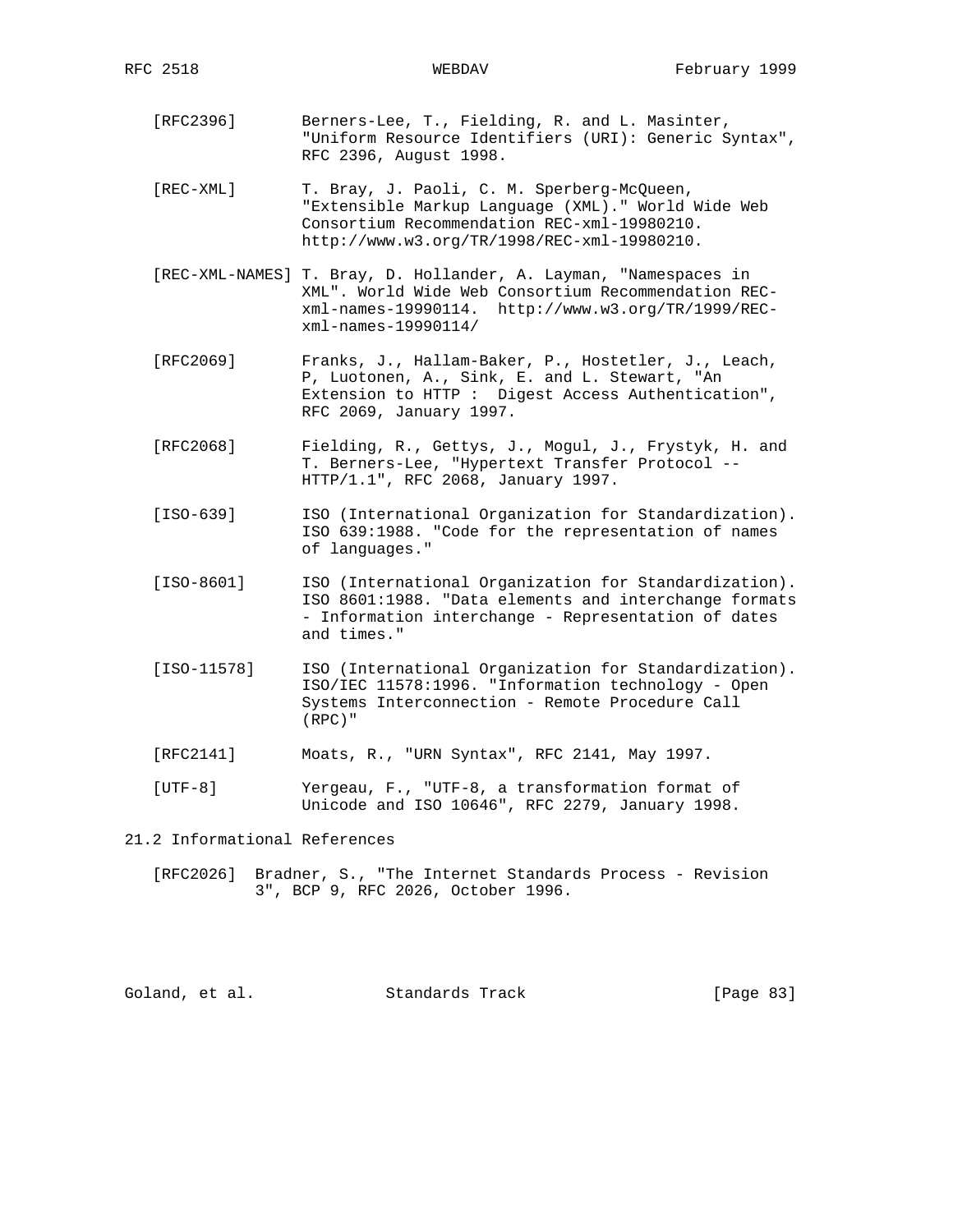- [RFC1807] Lasher, R. and D. Cohen, "A Format for Bibliographic Records", RFC 1807, June 1995.
- [WF] C. Lagoze, "The Warwick Framework: A Container Architecture for Diverse Sets of Metadata", D-Lib Magazine, July/August 1996. http://www.dlib.org/dlib/july96/lagoze/07lagoze.html
- [USMARC] Network Development and MARC Standards, Office, ed. 1994. "USMARC Format for Bibliographic Data", 1994. Washington, DC: Cataloging Distribution Service, Library of Congress.
- [REC-PICS] J. Miller, T. Krauskopf, P. Resnick, W. Treese, "PICS Label Distribution Label Syntax and Communication Protocols" Version 1.1, World Wide Web Consortium Recommendation REC-PICS-labels-961031. http://www.w3.org/pub/WWW/TR/REC-PICS-labels-961031.html.
- [RFC2291] Slein, J., Vitali, F., Whitehead, E. and D. Durand, "Requirements for Distributed Authoring and Versioning Protocol for the World Wide Web", RFC 2291, February 1998.
- [RFC2413] Weibel, S., Kunze, J., Lagoze, C. and M. Wolf, "Dublin Core Metadata for Resource Discovery", RFC 2413, September 1998.
- [RFC2376] Whitehead, E. and M. Murata, "XML Media Types", RFC 2376, July 1998.
- 22 Authors' Addresses

 Y. Y. Goland Microsoft Corporation One Microsoft Way Redmond, WA 98052-6399

EMail: yarong@microsoft.com

 E. J. Whitehead, Jr. Dept. Of Information and Computer Science University of California, Irvine Irvine, CA 92697-3425

EMail: ejw@ics.uci.edu

Goland, et al. Standards Track [Page 84]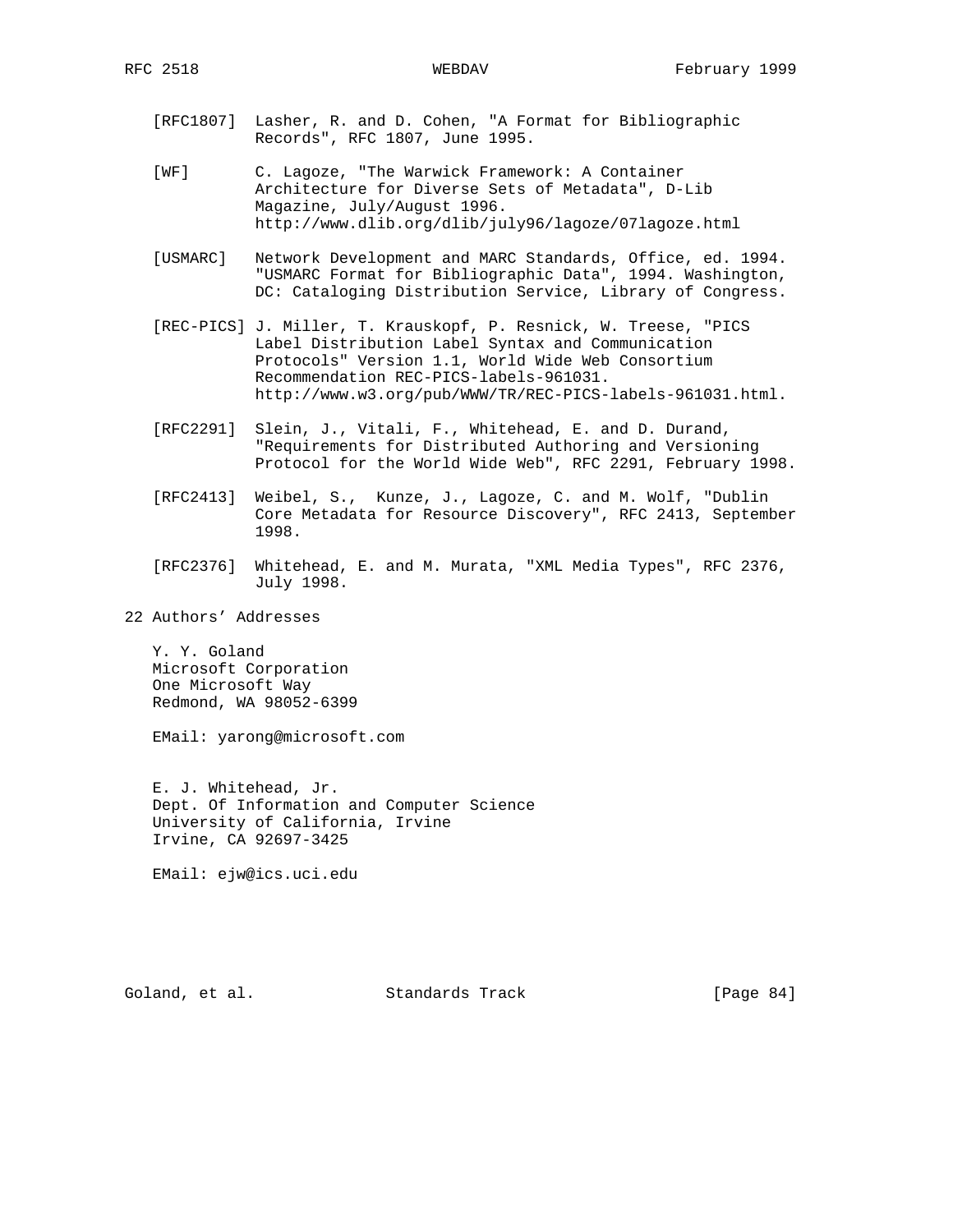A. Faizi Netscape 685 East Middlefield Road Mountain View, CA 94043

EMail: asad@netscape.com

 S. R. Carter Novell 1555 N. Technology Way M/S ORM F111 Orem, UT 84097-2399

EMail: srcarter@novell.com

 D. Jensen Novell 1555 N. Technology Way M/S ORM F111 Orem, UT 84097-2399

EMail: dcjensen@novell.com

Goland, et al. Standards Track [Page 85]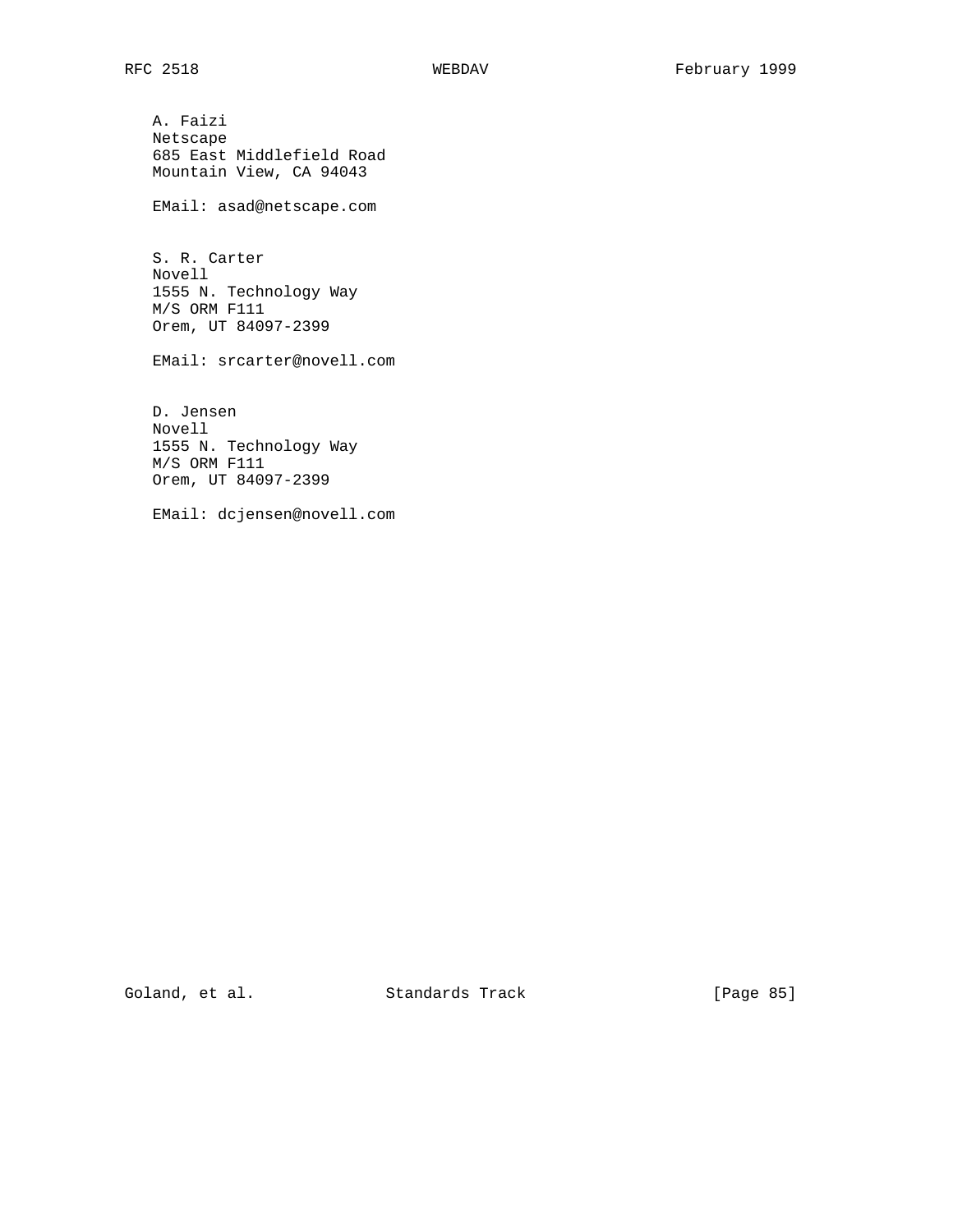23 Appendices 23.1 Appendix 1 - WebDAV Document Type Definition This section provides a document type definition, following the rules in [REC-XML], for the XML elements used in the protocol stream and in the values of properties. It collects the element definitions given in sections 12 and 13. <!DOCTYPE webdav-1.0 [ <!--============ XML Elements from Section 12 ==================--> <!ELEMENT activelock (lockscope, locktype, depth, owner?, timeout?, locktoken?) > <!ELEMENT lockentry (lockscope, locktype) > <!ELEMENT lockinfo (lockscope, locktype, owner?) > <!ELEMENT locktype (write) > <!ELEMENT write EMPTY > <!ELEMENT lockscope (exclusive | shared) > <!ELEMENT exclusive EMPTY > <!ELEMENT shared EMPTY > <!ELEMENT depth (#PCDATA) > <!ELEMENT owner ANY > <!ELEMENT timeout (#PCDATA) > <!ELEMENT locktoken (href+) > <!ELEMENT href (#PCDATA) > <!ELEMENT link (src+, dst+) > <!ELEMENT dst (#PCDATA) > <!ELEMENT src (#PCDATA) > <!ELEMENT multistatus (response+, responsedescription?) > <!ELEMENT response (href, ((href\*, status)|(propstat+)), responsedescription?) > <!ELEMENT status (#PCDATA) > <!ELEMENT propstat (prop, status, responsedescription?) > <!ELEMENT responsedescription (#PCDATA) >

Goland, et al. Standards Track [Page 86]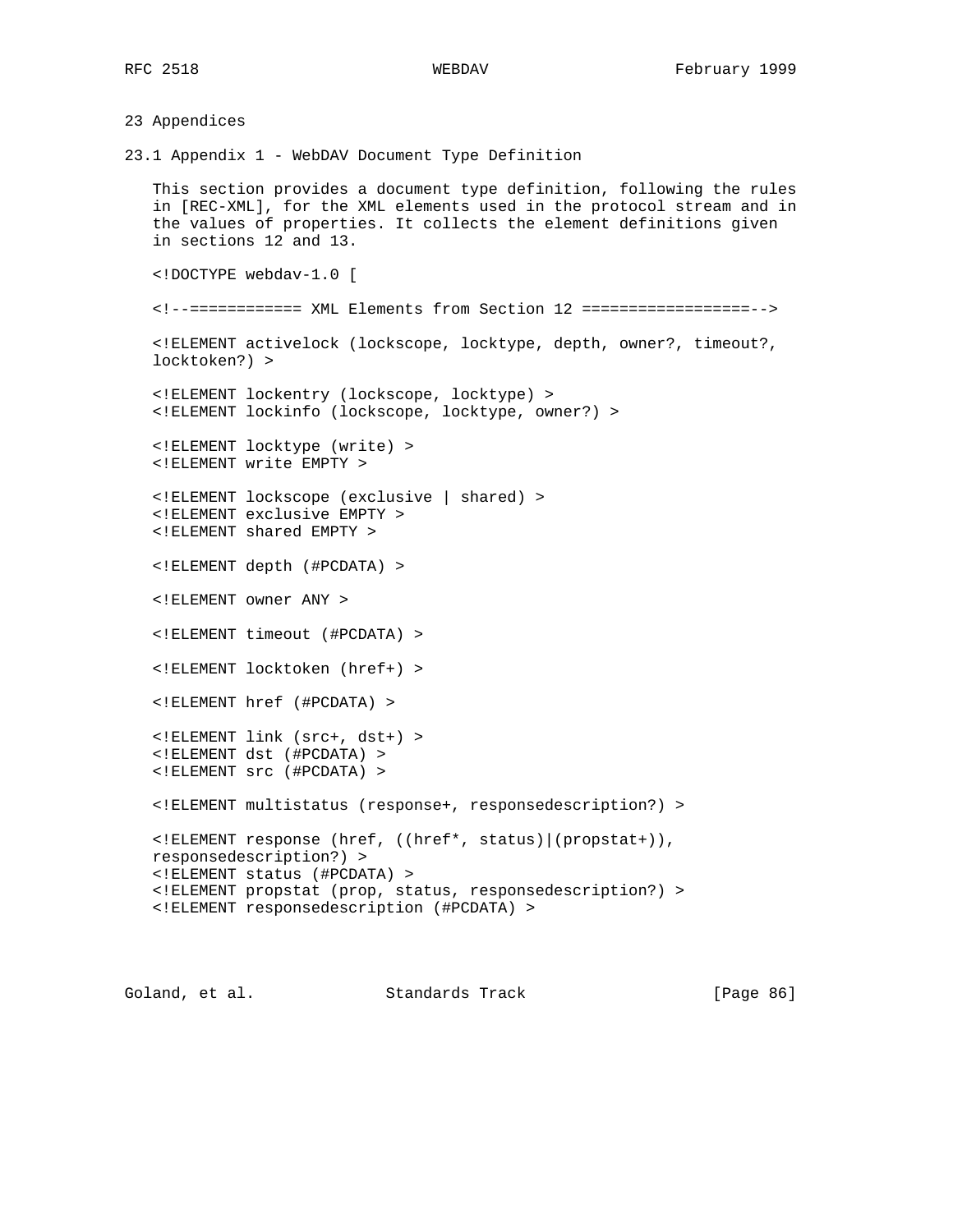```
 <!ELEMENT prop ANY >
 <!ELEMENT propertybehavior (omit | keepalive) >
 <!ELEMENT omit EMPTY >
 <!ELEMENT keepalive (#PCDATA | href+) >
 <!ELEMENT propertyupdate (remove | set)+ >
 <!ELEMENT remove (prop) >
 <!ELEMENT set (prop) >
 <!ELEMENT propfind (allprop | propname | prop) >
 <!ELEMENT allprop EMPTY >
 <!ELEMENT propname EMPTY >
 <!ELEMENT collection EMPTY >
 <!--=========== Property Elements from Section 13 ===============-->
 <!ELEMENT creationdate (#PCDATA) >
 <!ELEMENT displayname (#PCDATA) >
 <!ELEMENT getcontentlanguage (#PCDATA) >
 <!ELEMENT getcontentlength (#PCDATA) >
 <!ELEMENT getcontenttype (#PCDATA) >
 <!ELEMENT getetag (#PCDATA) >
 <!ELEMENT getlastmodified (#PCDATA) >
 <!ELEMENT lockdiscovery (activelock)* >
 <!ELEMENT resourcetype ANY >
 <!ELEMENT source (link)* >
 <!ELEMENT supportedlock (lockentry)* >
]
```
Goland, et al. Standards Track [Page 87]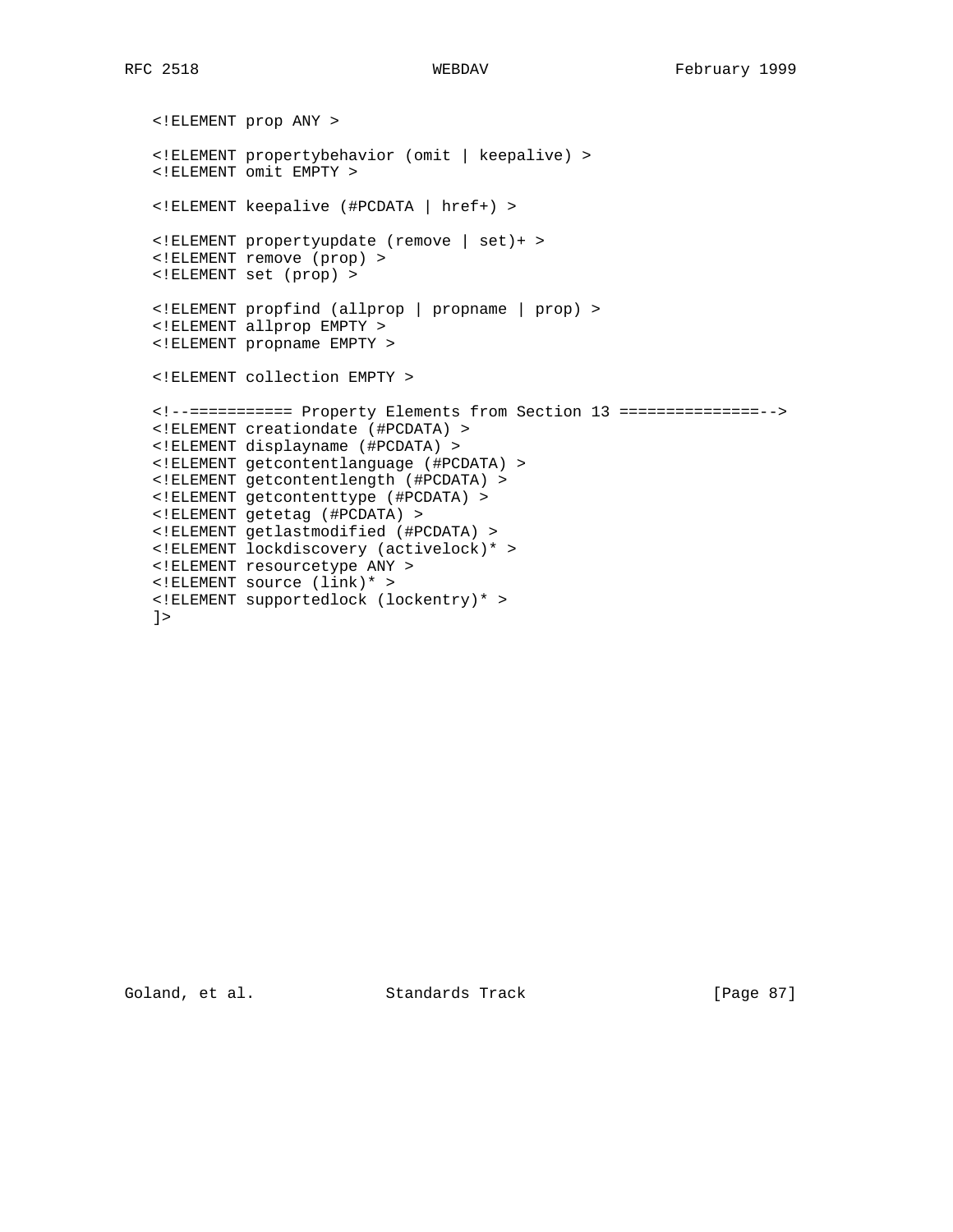23.2 Appendix 2 - ISO 8601 Date and Time Profile

 The creationdate property specifies the use of the ISO 8601 date format [ISO-8601]. This section defines a profile of the ISO 8601 date format for use with this specification. This profile is quoted from an Internet-Draft by Chris Newman, and is mentioned here to properly attribute his work.

| date-time                                                                                | $=$ full-date "T" full-time                                                                                                                                                                    |
|------------------------------------------------------------------------------------------|------------------------------------------------------------------------------------------------------------------------------------------------------------------------------------------------|
| full-date<br>full-time                                                                   | = date-fullyear "-" date-month "-" date-mday<br>= partial-time time-offset                                                                                                                     |
| date-fullyear<br>date-month<br>date-mday<br>month/year                                   | $=$ 4DIGIT<br>$= 2$ DIGIT ; 01-12<br>$= 2$ DIGIT ; 01-28, 01-29, 01-30, 01-31 based on                                                                                                         |
| time-hour<br>time-minute<br>time-second<br>time-secfrac<br>time-numoffset<br>time-offset | $= 2DIGIT$ ; 00-23<br>$= 2DIGIT$ ; 00-59<br>$= 2DIGIT$ ; 00-59, 00-60 based on leap second rules<br>$= "." 1*DTGIT$<br>$=$ $($ "+" $/$ "-") time-hour ":" time-minute<br>$= "Z" / time-number$ |
| partial-time                                                                             | = time-hour ":" time-minute ":" time-second<br>[time-secfrac]                                                                                                                                  |

 Numeric offsets are calculated as local time minus UTC (Coordinated Universal Time). So the equivalent time in UTC can be determined by subtracting the offset from the local time. For example, 18:50:00- 04:00 is the same time as 22:58:00Z.

 If the time in UTC is known, but the offset to local time is unknown, this can be represented with an offset of "-00:00". This differs from an offset of "Z" which implies that UTC is the preferred reference point for the specified time.

Goland, et al. Standards Track [Page 88]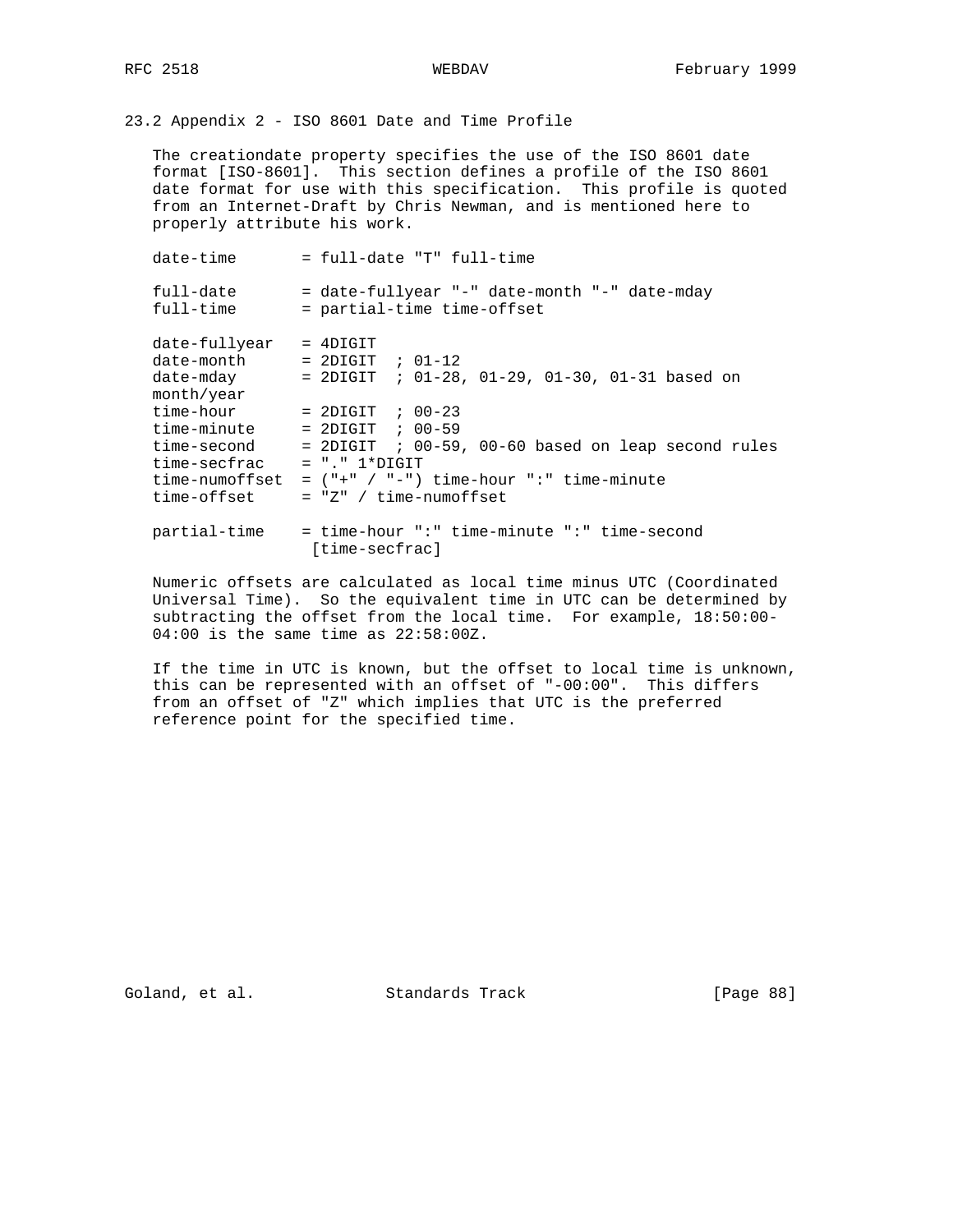23.3 Appendix 3 - Notes on Processing XML Elements

23.3.1 Notes on Empty XML Elements

 XML supports two mechanisms for indicating that an XML element does not have any content. The first is to declare an XML element of the form <A></A>. The second is to declare an XML element of the form <A/>. The two XML elements are semantically identical.

 It is a violation of the XML specification to use the <A></A> form if the associated DTD declares the element to be EMPTY (e.g., <!ELEMENT A EMPTY>). If such a statement is included, then the empty element format, <A/> must be used. If the element is not declared to be EMPTY, then either form  $a < A > c$  or  $a < A$  and  $b$  and  $b$  are empty elements.

23.3.2 Notes on Illegal XML Processing

 XML is a flexible data format that makes it easy to submit data that appears legal but in fact is not. The philosophy of "Be flexible in what you accept and strict in what you send" still applies, but it must not be applied inappropriately. XML is extremely flexible in dealing with issues of white space, element ordering, inserting new elements, etc. This flexibility does not require extension, especially not in the area of the meaning of elements.

 There is no kindness in accepting illegal combinations of XML elements. At best it will cause an unwanted result and at worst it can cause real damage.

23.3.2.1 Example - XML Syntax Error

The following request body for a PROPFIND method is illegal.

 <?xml version="1.0" encoding="utf-8" ?> <D:propfind xmlns:D="DAV:"> <D:allprop/> <D:propname/> </D:propfind>

 The definition of the propfind element only allows for the allprop or the propname element, not both. Thus the above is an error and must be responded to with a 400 (Bad Request).

Goland, et al. Standards Track [Page 89]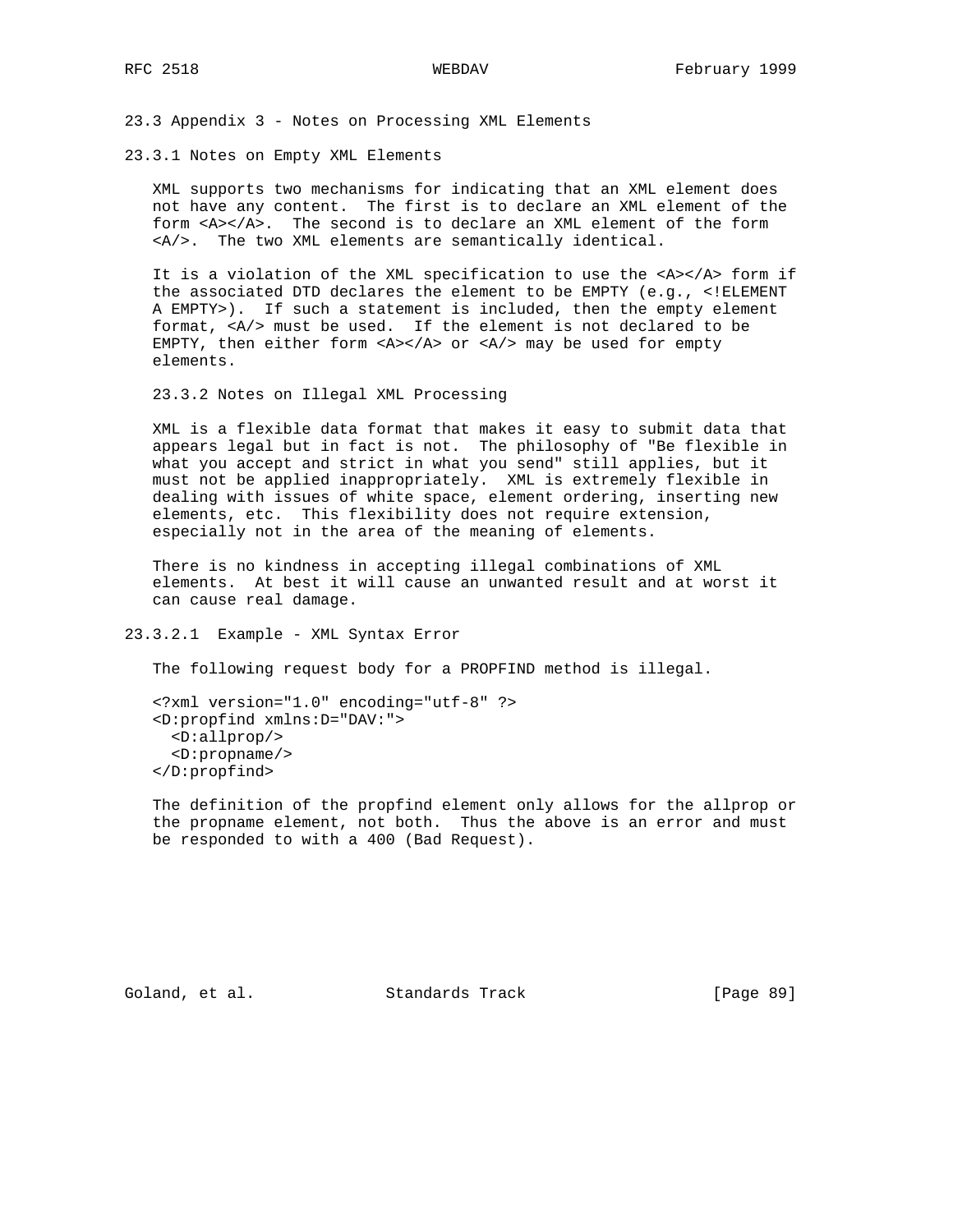Imagine, however, that a server wanted to be "kind" and decided to pick the allprop element as the true element and respond to it. A client running over a bandwidth limited line who intended to execute a propname would be in for a big surprise if the server treated the command as an allprop.

 Additionally, if a server were lenient and decided to reply to this request, the results would vary randomly from server to server, with some servers executing the allprop directive, and others executing the propname directive. This reduces interoperability rather than increasing it.

23.3.2.2 Example - Unknown XML Element

 The previous example was illegal because it contained two elements that were explicitly banned from appearing together in the propfind element. However, XML is an extensible language, so one can imagine new elements being defined for use with propfind. Below is the request body of a PROPFIND and, like the previous example, must be rejected with a 400 (Bad Request) by a server that does not understand the expired-props element.

 <?xml version="1.0" encoding="utf-8" ?> <D:propfind xmlns:D="DAV:" xmlns:E="http://www.foo.bar/standards/props/"> <E:expired-props/> </D:propfind>

 To understand why a 400 (Bad Request) is returned let us look at the request body as the server unfamiliar with expired-props sees it.

```
 <?xml version="1.0" encoding="utf-8" ?>
 <D:propfind xmlns:D="DAV:"
             xmlns:E="http://www.foo.bar/standards/props/">
 </D:propfind>
```
 As the server does not understand the expired-props element, according to the WebDAV-specific XML processing rules specified in section 14, it must ignore it. Thus the server sees an empty propfind, which by the definition of the propfind element is illegal.

 Please note that had the extension been additive it would not necessarily have resulted in a 400 (Bad Request). For example, imagine the following request body for a PROPFIND:

```
 <?xml version="1.0" encoding="utf-8" ?>
 <D:propfind xmlns:D="DAV:"
             xmlns:E="http://www.foo.bar/standards/props/">
```
Goland, et al. Standards Track [Page 90]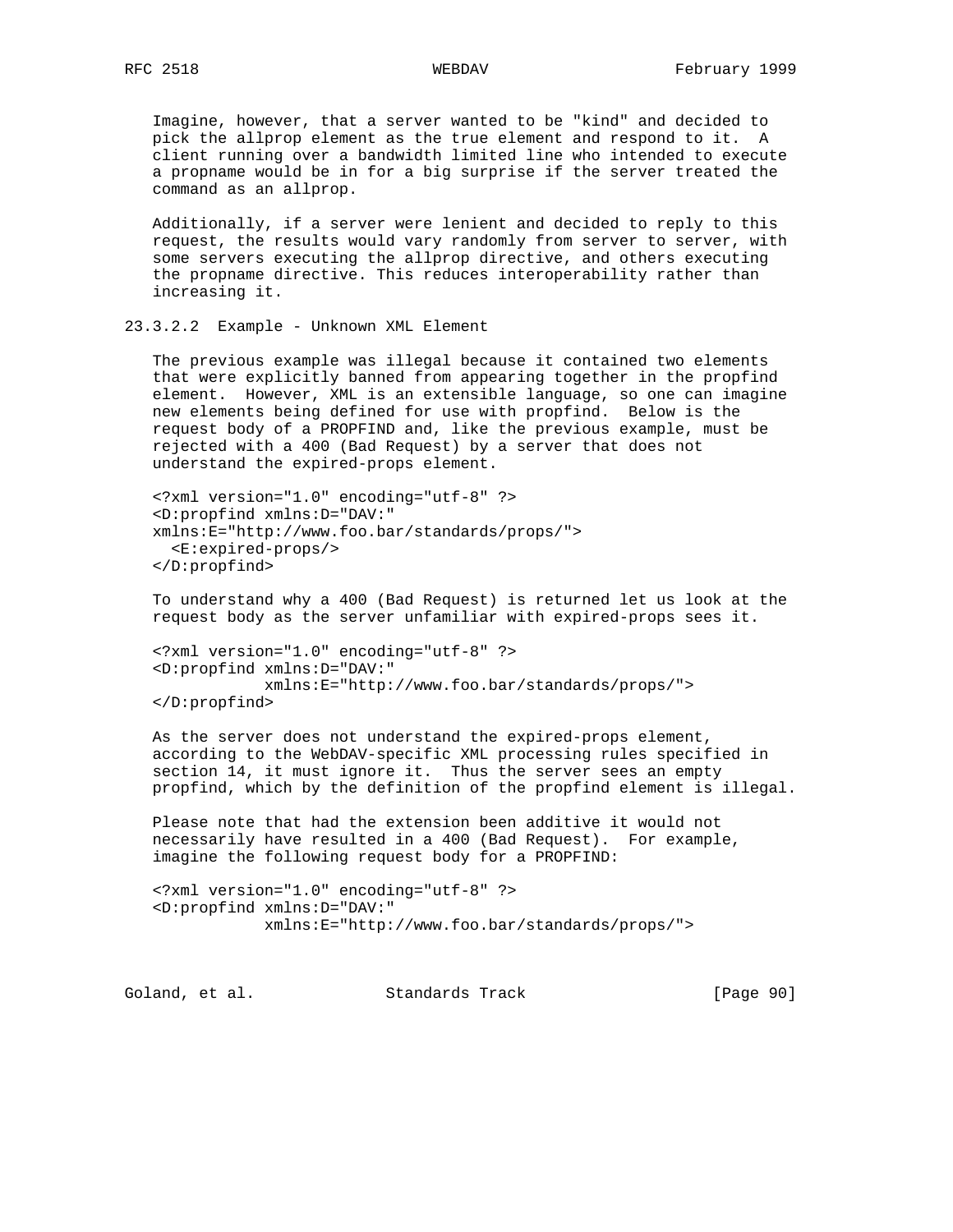<D:propname/> <E:leave-out>\*boss\*</E:leave-out> </D:propfind>

 The previous example contains the fictitious element leave-out. Its purpose is to prevent the return of any property whose name matches the submitted pattern. If the previous example were submitted to a server unfamiliar with leave-out, the only result would be that the leave-out element would be ignored and a propname would be executed.

Goland, et al. Standards Track [Page 91]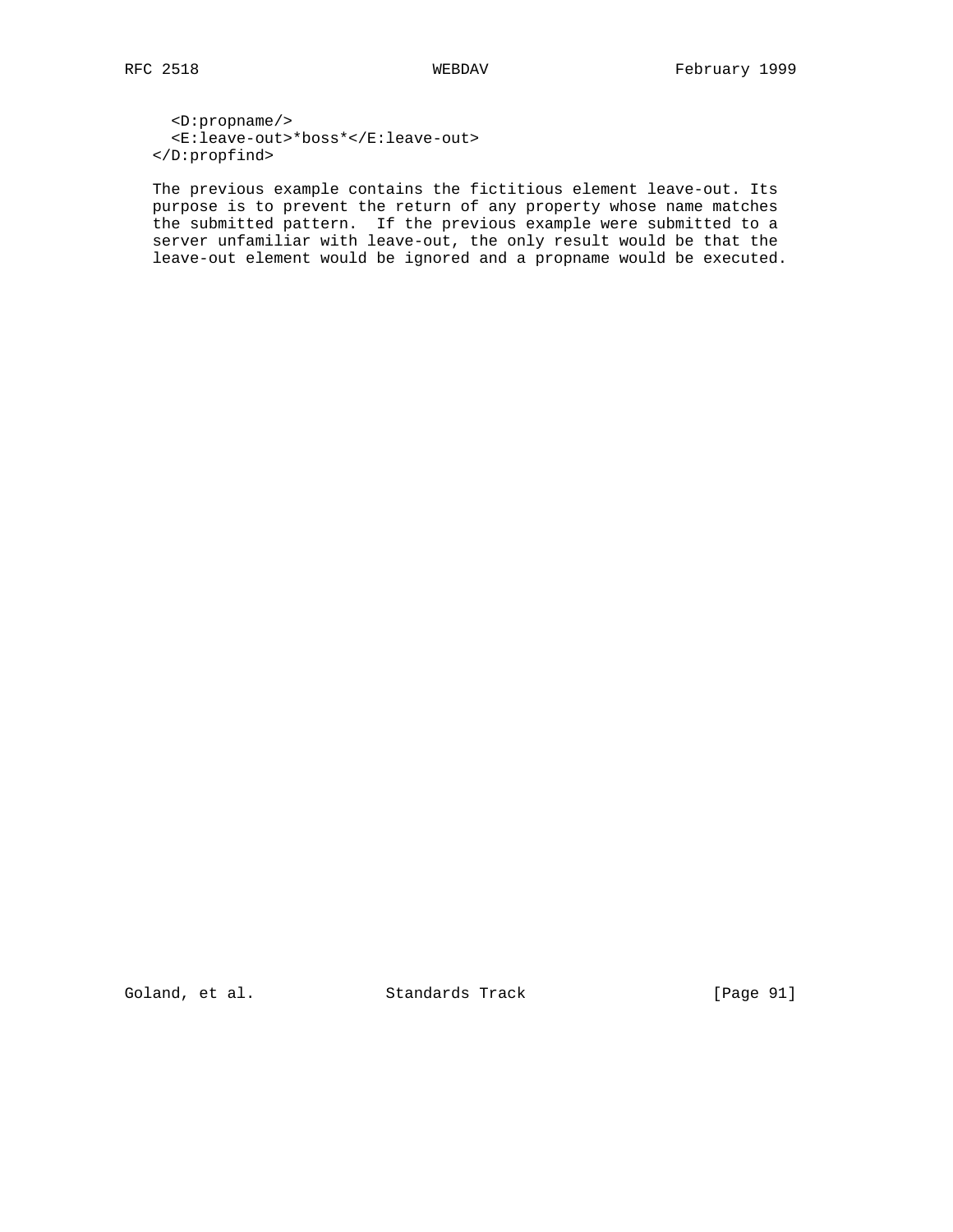23.4 Appendix 4 -- XML Namespaces for WebDAV

23.4.1 Introduction

 All DAV compliant systems MUST support the XML namespace extensions as specified in [REC-XML-NAMES].

23.4.2 Meaning of Qualified Names

 [Note to the reader: This section does not appear in [REC-XML-NAMES], but is necessary to avoid ambiguity for WebDAV XML processors.]

 WebDAV compliant XML processors MUST interpret a qualified name as a URI constructed by appending the LocalPart to the namespace name URI.

Example

```
 <del:glider xmlns:del="http://www.del.jensen.org/">
  <del:glidername>
        Johnny Updraft
   </del:glidername>
   <del:glideraccidents/>
 </del:glider>
```
 In this example, the qualified element name "del:glider" is interpreted as the URL "http://www.del.jensen.org/glider".

```
 <bar:glider xmlns:del="http://www.del.jensen.org/">
   <bar:glidername>
        Johnny Updraft
   </bar:glidername>
   <bar:glideraccidents/>
 </bar:glider>
```
 Even though this example is syntactically different from the previous example, it is semantically identical. Each instance of the namespace name "bar" is replaced with "http://www.del.jensen.org/" and then appended to the local name for each element tag. The resulting tag names in this example are exactly the same as for the previous example.

```
 <foo:r xmlns:foo="http://www.del.jensen.org/glide">
  <foo:rname>
        Johnny Updraft
   </foo:rname>
   <foo:raccidents/>
\langlefoo:r>
```
Goland, et al. Standards Track [Page 92]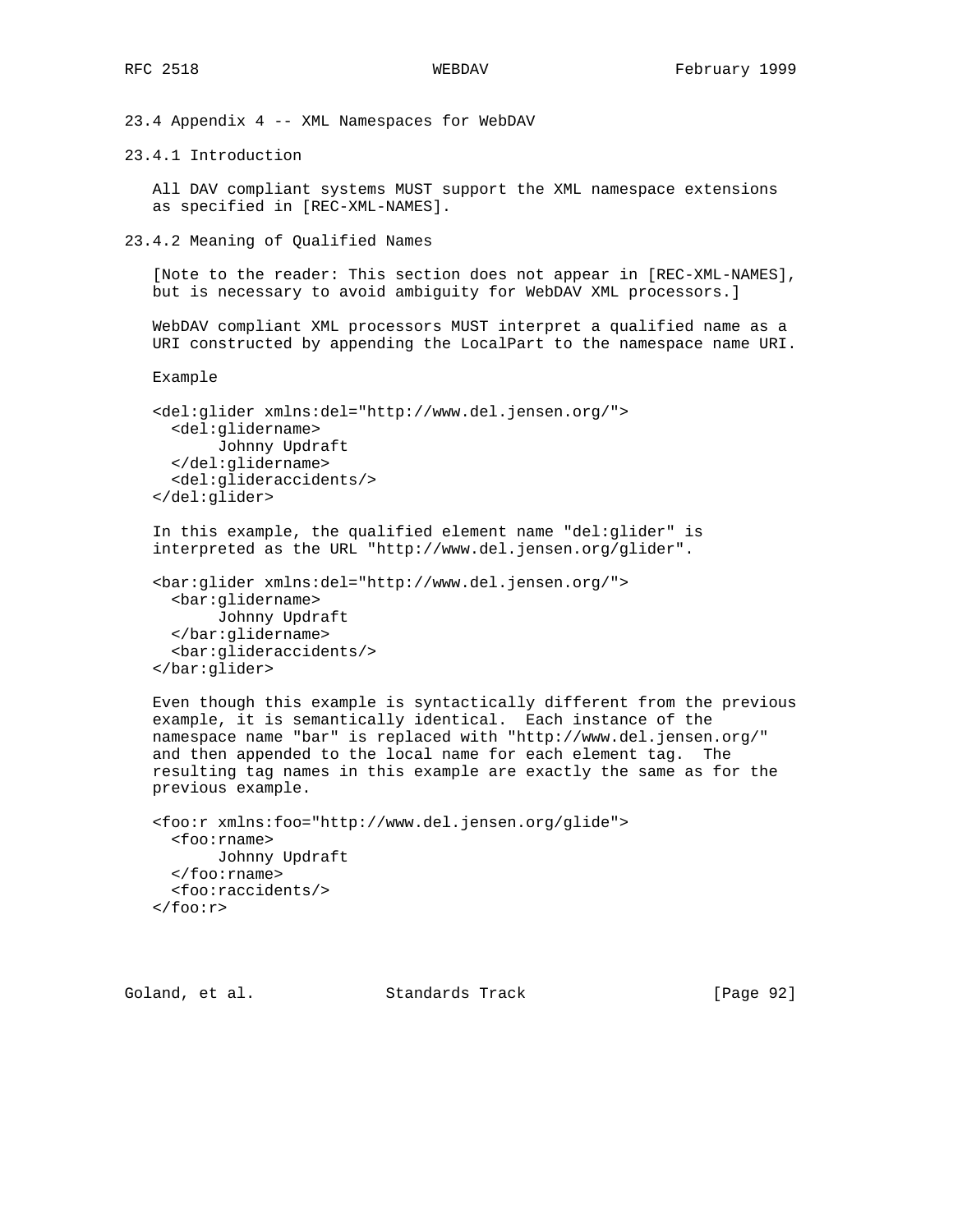This example is semantically identical to the two previous ones. Each instance of the namespace name "foo" is replaced with "http://www.del.jensen.org/glide" which is then appended to the local name for each element tag, the resulting tag names are identical to those in the previous examples.

Goland, et al. Standards Track [Page 93]